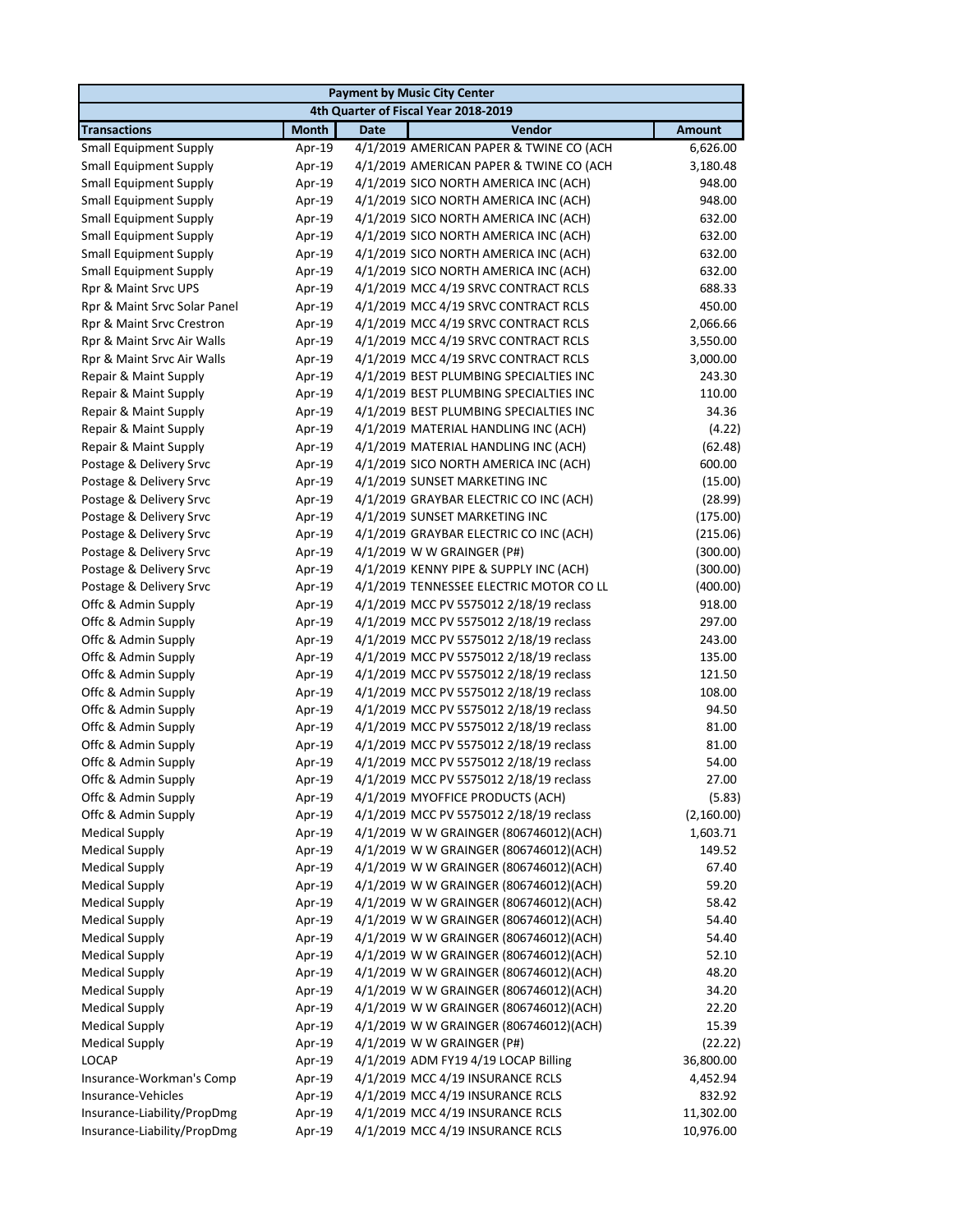|                               | <b>Payment by Music City Center</b> |                                         |               |  |  |
|-------------------------------|-------------------------------------|-----------------------------------------|---------------|--|--|
|                               |                                     | 4th Quarter of Fiscal Year 2018-2019    |               |  |  |
| <b>Transactions</b>           | <b>Month</b>                        | Vendor<br><b>Date</b>                   | <b>Amount</b> |  |  |
| Insurance-Liability/PropDmg   | Apr-19                              | 4/1/2019 MCC 4/19 INSURANCE RCLS        | 6,386.83      |  |  |
| Insurance-Liability/PropDmg   | Apr-19                              | 4/1/2019 MCC 4/19 INSURANCE RCLS        | 3,553.17      |  |  |
| Insurance-Liability/PropDmg   | Apr-19                              | 4/1/2019 MCC 4/19 INSURANCE RCLS        | 2,085.17      |  |  |
| Insurance-Liability/PropDmg   | Apr-19                              | 4/1/2019 MCC 4/19 INSURANCE RCLS        | 978.67        |  |  |
| Insurance-Liability/PropDmg   | Apr-19                              | 4/1/2019 MCC 4/19 INSURANCE RCLS        | 602.75        |  |  |
| Insurance-Liability/PropDmg   | Apr-19                              | 4/1/2019 MCC 4/19 INSURANCE RCLS        | 392.25        |  |  |
| Insurance-Liability/PropDmg   | Apr-19                              | 4/1/2019 MCC 4/19 INSURANCE RCLS        | 300.00        |  |  |
| Insurance-Liability/PropDmg   | Apr-19                              | 4/1/2019 MCC 4/19 INSURANCE RCLS        | 271.25        |  |  |
| Info Systems Charge           | Apr-19                              | 4/1/2019 ITS 04/19 FY 19 ISF BILLING    | 22,800.00     |  |  |
| HHold & Jnitr Supply          | Apr-19                              | 4/1/2019 AMERICAN PAPER & TWINE CO (ACH | 3,964.50      |  |  |
| <b>Equip Inspection</b>       | Apr-19                              | 4/1/2019 FIRE PRO LLC (ACH)             | (6,495.00)    |  |  |
| <b>Small Equipment Supply</b> | Apr-19                              | 4/2/2019 W W GRAINGER (806746012)(ACH)  | 511.20        |  |  |
| Printing/Binding              | Apr-19                              | 4/2/2019 RJ YOUNG CO (ACH)              | 126.00        |  |  |
| Offc & Admin Supply           | Apr-19                              | 4/2/2019 MYOFFICE PRODUCTS (ACH)        | 105.10        |  |  |
| Offc & Admin Supply           | Apr-19                              | 4/2/2019 MYOFFICE PRODUCTS (ACH)        | 38.82         |  |  |
| Offc & Admin Supply           | Apr-19                              | 4/2/2019 MYOFFICE PRODUCTS (ACH)        | 34.52         |  |  |
| Offc & Admin Supply           | Apr-19                              | 4/2/2019 MYOFFICE PRODUCTS (ACH)        | 19.71         |  |  |
| Offc & Admin Supply           | Apr-19                              | 4/2/2019 MYOFFICE PRODUCTS (ACH)        | 17.97         |  |  |
| Offc & Admin Supply           | Apr-19                              | 4/2/2019 MYOFFICE PRODUCTS (ACH)        | 17.85         |  |  |
| Offc & Admin Supply           | Apr-19                              | 4/2/2019 MYOFFICE PRODUCTS (ACH)        | 11.36         |  |  |
| Offc & Admin Supply           | Apr-19                              | 4/2/2019 MYOFFICE PRODUCTS (ACH)        | 10.26         |  |  |
| Offc & Admin Supply           | Apr-19                              | 4/2/2019 MYOFFICE PRODUCTS (ACH)        | 9.01          |  |  |
| Offc & Admin Supply           | Apr-19                              | 4/2/2019 MYOFFICE PRODUCTS (ACH)        | 8.40          |  |  |
| Offc & Admin Supply           | Apr-19                              | 4/2/2019 MYOFFICE PRODUCTS (ACH)        | 8.35          |  |  |
| Offc & Admin Supply           | Apr-19                              | 4/2/2019 MYOFFICE PRODUCTS (ACH)        | 7.98          |  |  |
| Offc & Admin Supply           | Apr-19                              | 4/2/2019 MYOFFICE PRODUCTS (ACH)        | 7.93          |  |  |
| Offc & Admin Supply           | Apr-19                              | 4/2/2019 MYOFFICE PRODUCTS (ACH)        | 5.21          |  |  |
| Offc & Admin Supply           | Apr-19                              | 4/2/2019 MYOFFICE PRODUCTS (ACH)        | 4.67          |  |  |
| Offc & Admin Supply           | Apr-19                              | 4/2/2019 MYOFFICE PRODUCTS (ACH)        | 4.09          |  |  |
| Offc & Admin Supply           | Apr-19                              | 4/2/2019 MYOFFICE PRODUCTS (ACH)        | 3.05          |  |  |
| Offc & Admin Supply           | Apr-19                              | 4/2/2019 MYOFFICE PRODUCTS (ACH)        | 2.16          |  |  |
| <b>Medical Supply</b>         | Apr-19                              | 4/2/2019 W W GRAINGER (806746012)(ACH)  | 58.42         |  |  |
| HHold & Jnitr Supply          | Apr-19                              | 4/2/2019 KELSAN INC (ACH)               | 1,020.60      |  |  |
| HHold & Jnitr Supply          | Apr-19                              | 4/2/2019 KELSAN INC (ACH)               | 793.20        |  |  |
| <b>Small Equipment Supply</b> | Apr-19                              | 4/3/2019 W W GRAINGER (806746012)(ACH)  | 725.00        |  |  |
| <b>Small Equipment Supply</b> | Apr-19                              | 4/3/2019 FIS (ACH)                      | (580.00)      |  |  |
| Postage & Delivery Srvc       | Apr-19                              | 4/3/2019 MITY-LITE INC                  | 238.05        |  |  |
| Postage & Delivery Srvc       | Apr-19                              | 4/3/2019 MITY-LITE INC                  | 60.00         |  |  |
| Offc & Admin Supply           | Apr-19                              | 4/3/2019 MYOFFICE PRODUCTS (ACH)        | 224.90        |  |  |
| Offc & Admin Supply           | Apr-19                              | 4/3/2019 MYOFFICE PRODUCTS (ACH)        | 216.00        |  |  |
| <b>Laundry Services</b>       | Apr-19                              | 4/3/2019 ALSCO                          | 138.00        |  |  |
| <b>Laundry Services</b>       | Apr-19                              | 4/3/2019 ALSCO                          | 31.00         |  |  |
| Landscaping Srvc              | Apr-19                              | 4/3/2019 REED LANDSCAPING INC (ACH)     | 2,800.00      |  |  |
| Furniture/Fixtures<\$10K      | Apr-19                              | 4/3/2019 MITY-LITE INC                  | 3,000.00      |  |  |
| <b>Electrical Supply</b>      | Apr-19                              | 4/3/2019 WILLIAMS WHOLESALE SUPPLY OF N | 7,970.00      |  |  |
| <b>Electrical Supply</b>      | Apr-19                              | 4/3/2019 WILLIAMS WHOLESALE SUPPLY OF N | 6,355.00      |  |  |
| <b>Small Equipment Supply</b> | Apr-19                              | 4/4/2019 SUNSET MARKETING INC           | 706.00        |  |  |
| <b>Small Equipment Supply</b> | Apr-19                              | 4/4/2019 SUNSET MARKETING INC           | 276.45        |  |  |
| Printing/Binding              | Apr-19                              | 4/4/2019 SOUTHLAND PRINTING CO INC (ACH | 2,815.20      |  |  |
| Postage & Delivery Srvc       | Apr-19                              | 4/4/2019 SOUTHLAND PRINTING CO INC (ACH | 140.93        |  |  |
| Offc & Admin Supply           | Apr-19                              | 4/4/2019 MYOFFICE PRODUCTS (ACH)        | 365.44        |  |  |
| Offc & Admin Supply           | Apr-19                              | 4/4/2019 MYOFFICE PRODUCTS (ACH)        | 111.08        |  |  |
| Offc & Admin Supply           | Apr-19                              | 4/4/2019 MYOFFICE PRODUCTS (ACH)        | 10.75         |  |  |
| <b>Small Equipment Supply</b> | Apr-19                              | 4/5/2019 W W GRAINGER (806746012)(ACH)  | 1,847.75      |  |  |
| <b>Small Equipment Supply</b> | Apr-19                              | 4/5/2019 LOWES OF MADISON #413 (ACH)    | 119.70        |  |  |
| Signs                         | Apr-19                              | 4/5/2019 JARVIS AWARD SIGN & FLAG CO (A | 212.00        |  |  |
| Signs                         | Apr-19                              | 4/5/2019 JARVIS AWARD SIGN & FLAG CO (A | 159.00        |  |  |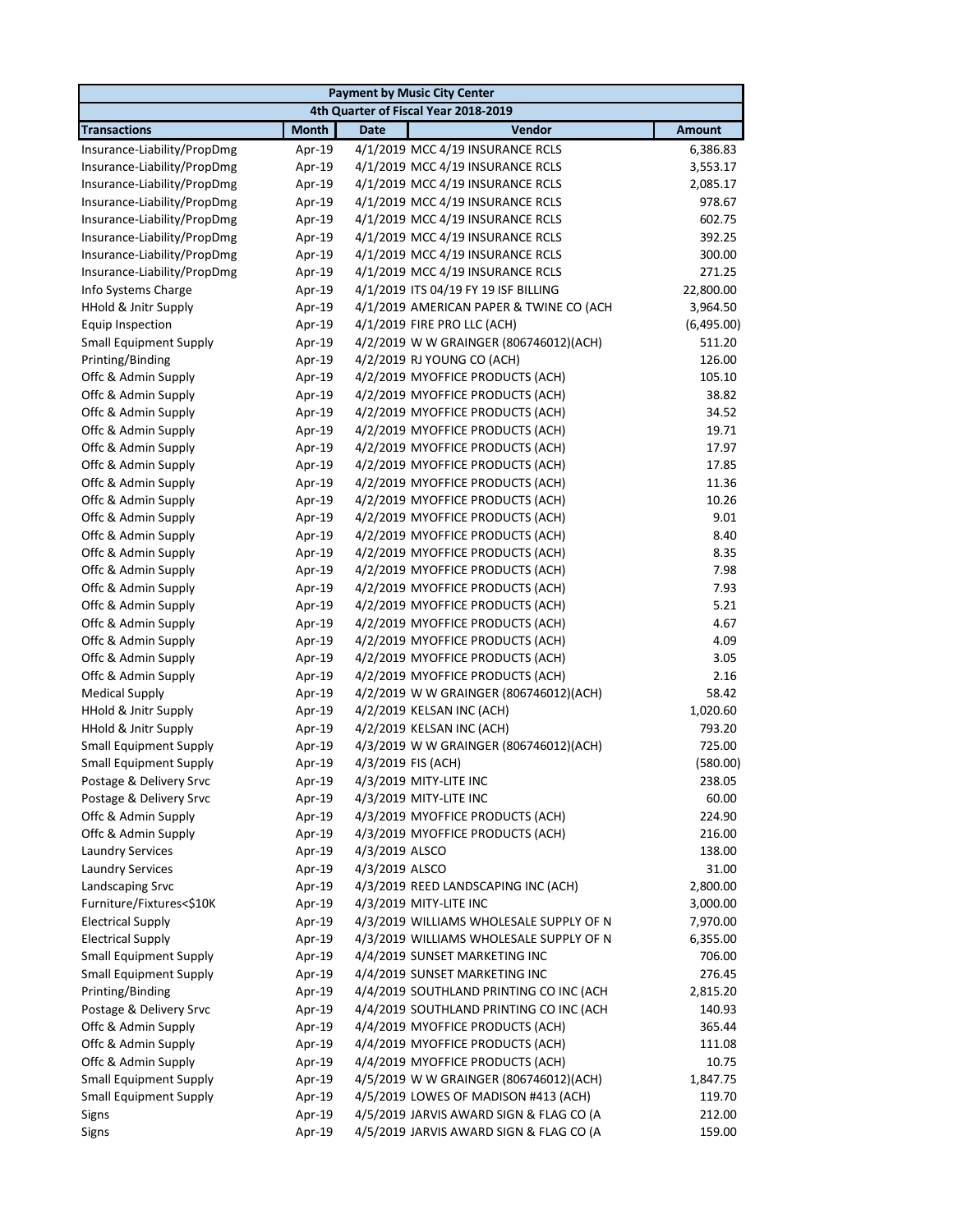| <b>Payment by Music City Center</b> |              |                                         |               |  |
|-------------------------------------|--------------|-----------------------------------------|---------------|--|
|                                     |              | 4th Quarter of Fiscal Year 2018-2019    |               |  |
| <b>Transactions</b>                 | <b>Month</b> | Vendor<br><b>Date</b>                   | <b>Amount</b> |  |
| <b>Regular Pay</b>                  | Apr-19       | 4/5/2019 Payroll Labor Distribution     | 45,265.26     |  |
| <b>Regular Pay</b>                  | Apr-19       | 4/5/2019 Payroll Labor Distribution     | 42,256.72     |  |
| <b>Regular Pay</b>                  | Apr-19       | 4/5/2019 Payroll Labor Distribution     | 33,868.16     |  |
| <b>Regular Pay</b>                  | Apr-19       | 4/5/2019 Payroll Labor Distribution     | 27,387.93     |  |
| <b>Regular Pay</b>                  | Apr-19       | 4/5/2019 Payroll Labor Distribution     | 22,434.40     |  |
| <b>Regular Pay</b>                  | Apr-19       | 4/5/2019 Payroll Labor Distribution     | 17,035.48     |  |
| <b>Regular Pay</b>                  | Apr-19       | 4/5/2019 Payroll Labor Distribution     | 16,338.38     |  |
| <b>Regular Pay</b>                  | Apr-19       | 4/5/2019 Payroll Labor Distribution     | 10,952.72     |  |
| <b>Regular Pay</b>                  | Apr-19       | 4/5/2019 Payroll Labor Distribution     | 9,912.51      |  |
| <b>Regular Pay</b>                  | Apr-19       | 4/5/2019 Payroll Labor Distribution     | 8,956.42      |  |
| <b>Regular Pay</b>                  | Apr-19       | 4/5/2019 Payroll Labor Distribution     | 8,384.32      |  |
| <b>Regular Pay</b>                  | Apr-19       | 4/5/2019 Payroll Labor Distribution     | 8,283.30      |  |
| <b>Regular Pay</b>                  | Apr-19       | 4/5/2019 Payroll Labor Distribution     | 7,343.20      |  |
| Regular Pay                         | Apr-19       | 4/5/2019 Payroll Labor Distribution     | 7,311.19      |  |
| <b>Regular Pay</b>                  | Apr-19       | 4/5/2019 Payroll Labor Distribution     | 5,531.84      |  |
| <b>Regular Pay</b>                  | Apr-19       | 4/5/2019 Payroll Labor Distribution     | 4,566.03      |  |
| <b>Regular Pay</b>                  | Apr-19       | 4/5/2019 Payroll Labor Distribution     | 3,109.26      |  |
| <b>Regular Pay</b>                  | Apr-19       | 4/5/2019 Payroll Labor Distribution     | 2,090.40      |  |
| Overtime Pay                        | Apr-19       | 4/5/2019 Payroll Labor Distribution     | 3,322.92      |  |
| Overtime Pay                        | Apr-19       | 4/5/2019 Payroll Labor Distribution     | 2,619.46      |  |
| Overtime Pay                        | Apr-19       | 4/5/2019 Payroll Labor Distribution     | 1,818.77      |  |
| Overtime Pay                        | Apr-19       | 4/5/2019 Payroll Labor Distribution     | 1,502.49      |  |
| Overtime Pay                        | Apr-19       | 4/5/2019 Payroll Labor Distribution     | 611.82        |  |
| Overtime Pay                        | Apr-19       | 4/5/2019 Payroll Labor Distribution     | 476.97        |  |
| Overtime Pay                        | Apr-19       | 4/5/2019 Payroll Labor Distribution     | 348.84        |  |
| Overtime Pay                        | Apr-19       | 4/5/2019 Payroll Labor Distribution     | 347.59        |  |
| Overtime Pay                        | Apr-19       | 4/5/2019 Payroll Labor Distribution     | 249.46        |  |
| Overtime Pay                        | Apr-19       | 4/5/2019 Payroll Labor Distribution     | 104.79        |  |
| Overtime Pay                        | Apr-19       | 4/5/2019 Payroll Labor Distribution     | 51.60         |  |
| Overtime Pay                        | Apr-19       | 4/5/2019 Payroll Labor Distribution     | 38.51         |  |
| Overtime Pay                        | Apr-19       | 4/5/2019 Payroll Labor Distribution     | 36.87         |  |
| Overtime Pay                        | Apr-19       | 4/5/2019 Payroll Labor Distribution     | 3.97          |  |
| Offc & Admin Supply                 | Apr-19       | 4/5/2019 AMERICAN PAPER & TWINE CO (ACH | 969.00        |  |
| Offc & Admin Supply                 | Apr-19       | 4/5/2019 AMERICAN PAPER & TWINE CO (ACH | 256.50        |  |
| Offc & Admin Supply                 | Apr-19       | 4/5/2019 AMERICAN PAPER & TWINE CO (ACH | 192.38        |  |
| Offc & Admin Supply                 | Apr-19       | 4/5/2019 AMERICAN PAPER & TWINE CO (ACH | 171.00        |  |
| Offc & Admin Supply                 | Apr-19       | 4/5/2019 AMERICAN PAPER & TWINE CO (ACH | 156.75        |  |
| Offc & Admin Supply                 | Apr-19       | 4/5/2019 AMERICAN PAPER & TWINE CO (ACH | 128.25        |  |
| Offc & Admin Supply                 | Apr-19       | 4/5/2019 AMERICAN PAPER & TWINE CO (ACH | 114.00        |  |
| Offc & Admin Supply                 | Apr-19       | 4/5/2019 AMERICAN PAPER & TWINE CO (ACH | 114.00        |  |
| Offc & Admin Supply                 | Apr-19       | 4/5/2019 AMERICAN PAPER & TWINE CO (ACH | 99.75         |  |
| Offc & Admin Supply                 | Apr-19       | 4/5/2019 AMERICAN PAPER & TWINE CO (ACH | 28.50         |  |
| Offc & Admin Supply                 | Apr-19       | 4/5/2019 AMERICAN PAPER & TWINE CO (ACH | 28.50         |  |
| Offc & Admin Supply                 | Apr-19       | 4/5/2019 AMERICAN PAPER & TWINE CO (ACH | 21.37         |  |
| Leave Pay                           | Apr-19       | 4/5/2019 Payroll Labor Distribution     | 4,318.50      |  |
| Leave Pay                           | Apr-19       | 4/5/2019 Payroll Labor Distribution     | 3,215.25      |  |
| Leave Pay                           | Apr-19       | 4/5/2019 Payroll Labor Distribution     | 2,496.80      |  |
| Leave Pay                           | Apr-19       | 4/5/2019 Payroll Labor Distribution     | 2,158.58      |  |
| Leave Pay                           | Apr-19       | 4/5/2019 Payroll Labor Distribution     | 1,968.14      |  |
| Leave Pay                           | Apr-19       | 4/5/2019 Payroll Labor Distribution     | 1,850.83      |  |
| Leave Pay                           | Apr-19       | 4/5/2019 Payroll Labor Distribution     | 1,655.39      |  |
| Leave Pay                           | Apr-19       | 4/5/2019 Payroll Labor Distribution     | 1,424.59      |  |
| Leave Pay                           | Apr-19       | 4/5/2019 Payroll Labor Distribution     | 1,141.36      |  |
| Leave Pay                           | Apr-19       | 4/5/2019 Payroll Labor Distribution     | 637.44        |  |
| Leave Pay                           | Apr-19       | 4/5/2019 Payroll Labor Distribution     | 537.40        |  |
| Leave Pay                           | Apr-19       | 4/5/2019 Payroll Labor Distribution     | 473.28        |  |
| Leave Pay                           | Apr-19       | 4/5/2019 Payroll Labor Distribution     | 304.96        |  |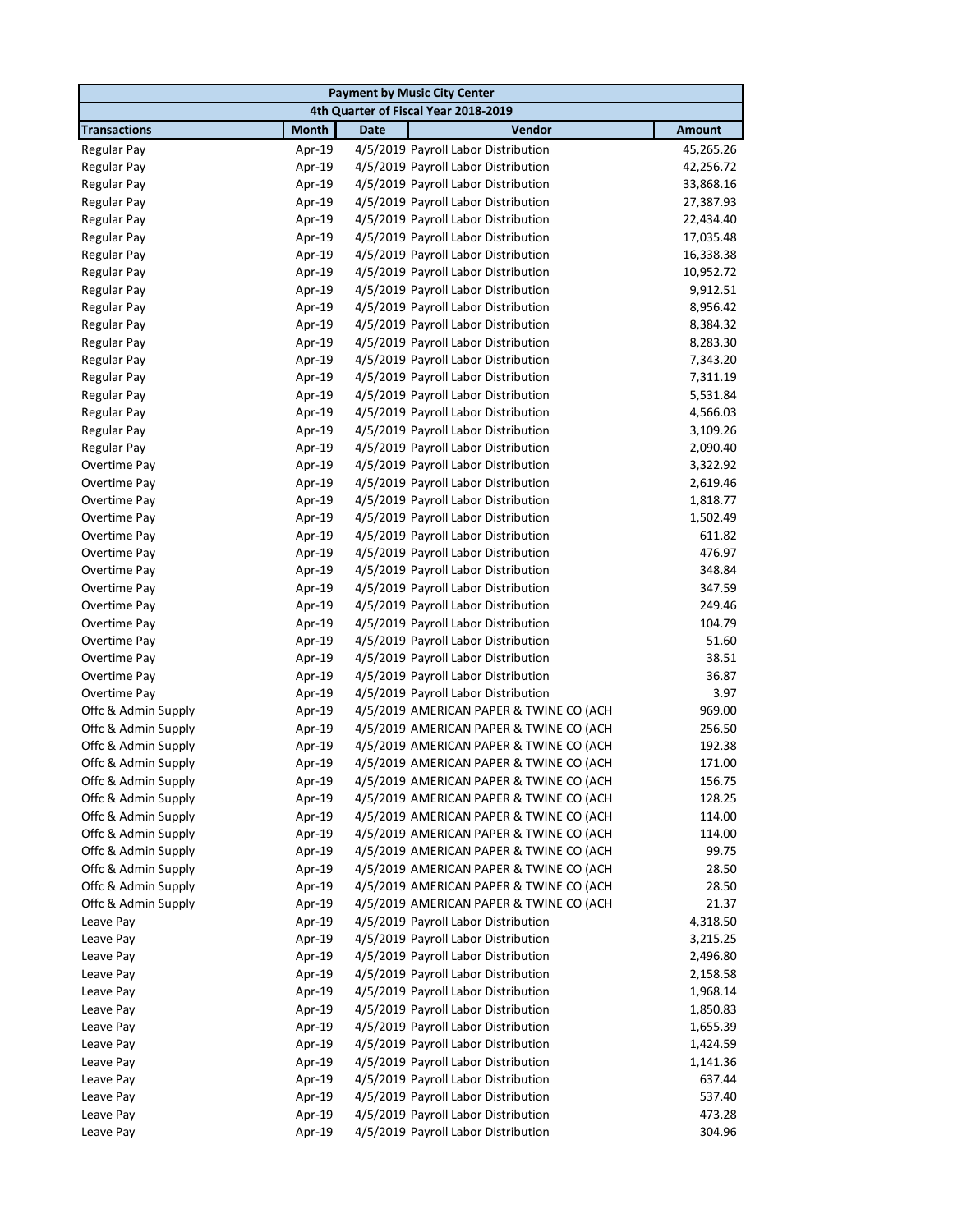|                                                            |                  | <b>Payment by Music City Center</b>                                              |                |  |  |  |
|------------------------------------------------------------|------------------|----------------------------------------------------------------------------------|----------------|--|--|--|
|                                                            |                  | 4th Quarter of Fiscal Year 2018-2019                                             |                |  |  |  |
| <b>Transactions</b>                                        | <b>Month</b>     | <b>Date</b><br>Vendor                                                            | <b>Amount</b>  |  |  |  |
| Leave Pay                                                  | Apr-19           | 4/5/2019 Payroll Labor Distribution                                              | 226.32         |  |  |  |
| Leave Pay                                                  | Apr-19           | 4/5/2019 Payroll Labor Distribution                                              | 209.60         |  |  |  |
| Leave Pay                                                  | Apr-19           | 4/5/2019 Payroll Labor Distribution                                              | 50.93          |  |  |  |
| Injured on Duty Pay                                        | Apr-19           | 4/5/2019 Payroll Labor Distribution                                              | 39.58          |  |  |  |
| Holiday Pay                                                | Apr-19           | 4/5/2019 Payroll Labor Distribution                                              | 570.88         |  |  |  |
| <b>Holiday Pay</b>                                         | Apr-19           | 4/5/2019 Payroll Labor Distribution                                              | 310.48         |  |  |  |
| <b>Holiday Pay</b>                                         | Apr-19           | 4/5/2019 Payroll Labor Distribution                                              | 310.32         |  |  |  |
| <b>Holiday Pay</b>                                         | Apr-19           | 4/5/2019 Payroll Labor Distribution                                              | 213.28         |  |  |  |
| <b>Holiday Pay</b>                                         | Apr-19           | 4/5/2019 Payroll Labor Distribution                                              | 184.48         |  |  |  |
| <b>Holiday Pay</b>                                         | Apr-19           | 4/5/2019 Payroll Labor Distribution                                              | 159.36         |  |  |  |
| HHold & Jnitr Supply                                       | Apr-19           | 4/5/2019 LOWES OF MADISON #413 (ACH)                                             | 22.56          |  |  |  |
| Furniture/Fixtures<\$10K                                   | Apr-19           | 4/5/2019 W W GRAINGER (806746012)(ACH)                                           | 2,776.00       |  |  |  |
| <b>FSA Pre-Tax Savings</b>                                 | Apr-19           | 4/5/2019 Actual Burden Journal Entries                                           | 22.36          |  |  |  |
| <b>FSA Pre-Tax Savings</b>                                 | Apr-19           | 4/5/2019 Actual Burden Journal Entries                                           | 8.53           |  |  |  |
| <b>FSA Pre-Tax Savings</b>                                 | Apr-19           | 4/5/2019 Actual Burden Journal Entries                                           | 7.65           |  |  |  |
| <b>FSA Pre-Tax Savings</b>                                 | Apr-19           | 4/5/2019 Actual Burden Journal Entries                                           | 7.65           |  |  |  |
| <b>FSA Pre-Tax Savings</b>                                 | Apr-19           | 4/5/2019 Actual Burden Journal Entries                                           | 1.77           |  |  |  |
| <b>Employer SSN Medical</b>                                | Apr-19           | 4/5/2019 Actual Burden Journal Entries                                           | 698.53         |  |  |  |
| <b>Employer SSN Medical</b>                                | Apr-19           | 4/5/2019 Actual Burden Journal Entries                                           | 607.67         |  |  |  |
| <b>Employer SSN Medical</b>                                | Apr-19           | 4/5/2019 Actual Burden Journal Entries                                           | 560.34         |  |  |  |
| <b>Employer SSN Medical</b>                                | Apr-19           | 4/5/2019 Actual Burden Journal Entries                                           | 446.19         |  |  |  |
| <b>Employer SSN Medical</b>                                | Apr-19           | 4/5/2019 Actual Burden Journal Entries                                           | 322.98         |  |  |  |
| <b>Employer SSN Medical</b>                                | Apr-19           | 4/5/2019 Actual Burden Journal Entries                                           | 269.76         |  |  |  |
| <b>Employer SSN Medical</b>                                | Apr-19           | 4/5/2019 Actual Burden Journal Entries                                           | 254.78         |  |  |  |
| <b>Employer SSN Medical</b>                                | Apr-19           | 4/5/2019 Actual Burden Journal Entries                                           | 177.53         |  |  |  |
| <b>Employer SSN Medical</b>                                | Apr-19           | 4/5/2019 Actual Burden Journal Entries                                           | 177.36         |  |  |  |
| <b>Employer SSN Medical</b>                                | Apr-19           | 4/5/2019 Actual Burden Journal Entries                                           | 136.22         |  |  |  |
| <b>Employer SSN Medical</b>                                | Apr-19           | 4/5/2019 Actual Burden Journal Entries                                           | 124.50         |  |  |  |
| <b>Employer SSN Medical</b>                                | Apr-19           | 4/5/2019 Actual Burden Journal Entries                                           | 121.88         |  |  |  |
| <b>Employer SSN Medical</b>                                | Apr-19           | 4/5/2019 Actual Burden Journal Entries                                           | 119.20         |  |  |  |
| <b>Employer SSN Medical</b>                                | Apr-19           | 4/5/2019 Actual Burden Journal Entries                                           | 101.28         |  |  |  |
| <b>Employer SSN Medical</b>                                | Apr-19           | 4/5/2019 Actual Burden Journal Entries<br>4/5/2019 Actual Burden Journal Entries | 80.88<br>76.16 |  |  |  |
| <b>Employer SSN Medical</b>                                | Apr-19           | 4/5/2019 Actual Burden Journal Entries                                           |                |  |  |  |
| <b>Employer SSN Medical</b><br><b>Employer SSN Medical</b> | Apr-19<br>Apr-19 | 4/5/2019 Actual Burden Journal Entries                                           | 47.80<br>31.59 |  |  |  |
| Employer SSN Medical                                       | Apr-19           | 4/5/2019 Actual Burden Journal Entries                                           | 0.56           |  |  |  |
| <b>Employer Pension</b>                                    |                  |                                                                                  | 2,799.02       |  |  |  |
| <b>Employer Pension</b>                                    | Apr-19<br>Apr-19 | 4/5/2019 Actual Burden Journal Entries<br>4/5/2019 Actual Burden Journal Entries | 2,345.04       |  |  |  |
| <b>Employer Pension</b>                                    | Apr-19           | 4/5/2019 Actual Burden Journal Entries                                           | 1,105.96       |  |  |  |
| <b>Employer Pension</b>                                    | Apr-19           | 4/5/2019 Actual Burden Journal Entries                                           | 906.15         |  |  |  |
| <b>Employer Pension</b>                                    | Apr-19           | 4/5/2019 Actual Burden Journal Entries                                           | 720.26         |  |  |  |
| <b>Employer Pension</b>                                    | Apr-19           | 4/5/2019 Actual Burden Journal Entries                                           | 484.11         |  |  |  |
| <b>Employer Pension</b>                                    | Apr-19           | 4/5/2019 Actual Burden Journal Entries                                           | 442.40         |  |  |  |
| <b>Employer Pension</b>                                    | Apr-19           | 4/5/2019 Actual Burden Journal Entries                                           | 301.00         |  |  |  |
| <b>Employer Pension</b>                                    | Apr-19           | 4/5/2019 Actual Burden Journal Entries                                           | 76.46          |  |  |  |
| <b>Employer Pension</b>                                    | Apr-19           | 4/5/2019 Actual Burden Journal Entries                                           | 76.42          |  |  |  |
| <b>Employer Pension</b>                                    | Apr-19           | 4/5/2019 Actual Burden Journal Entries                                           | 76.42          |  |  |  |
| <b>Employer Pension</b>                                    | Apr-19           | 4/5/2019 Actual Burden Journal Entries                                           | 4.88           |  |  |  |
| Employer OASDI                                             | Apr-19           | 4/5/2019 Actual Burden Journal Entries                                           | 2,986.77       |  |  |  |
| <b>Employer OASDI</b>                                      | Apr-19           | 4/5/2019 Actual Burden Journal Entries                                           | 2,598.34       |  |  |  |
| Employer OASDI                                             | Apr-19           | 4/5/2019 Actual Burden Journal Entries                                           | 2,396.01       |  |  |  |
| Employer OASDI                                             | Apr-19           | 4/5/2019 Actual Burden Journal Entries                                           | 1,907.97       |  |  |  |
| Employer OASDI                                             | Apr-19           | 4/5/2019 Actual Burden Journal Entries                                           | 1,153.44       |  |  |  |
| Employer OASDI                                             | Apr-19           | 4/5/2019 Actual Burden Journal Entries                                           | 1,089.34       |  |  |  |
| Employer OASDI                                             | Apr-19           | 4/5/2019 Actual Burden Journal Entries                                           | 759.01         |  |  |  |
| Employer OASDI                                             | Apr-19           | 4/5/2019 Actual Burden Journal Entries                                           | 758.40         |  |  |  |
| Employer OASDI                                             | Apr-19           | 4/5/2019 Actual Burden Journal Entries                                           | 582.42         |  |  |  |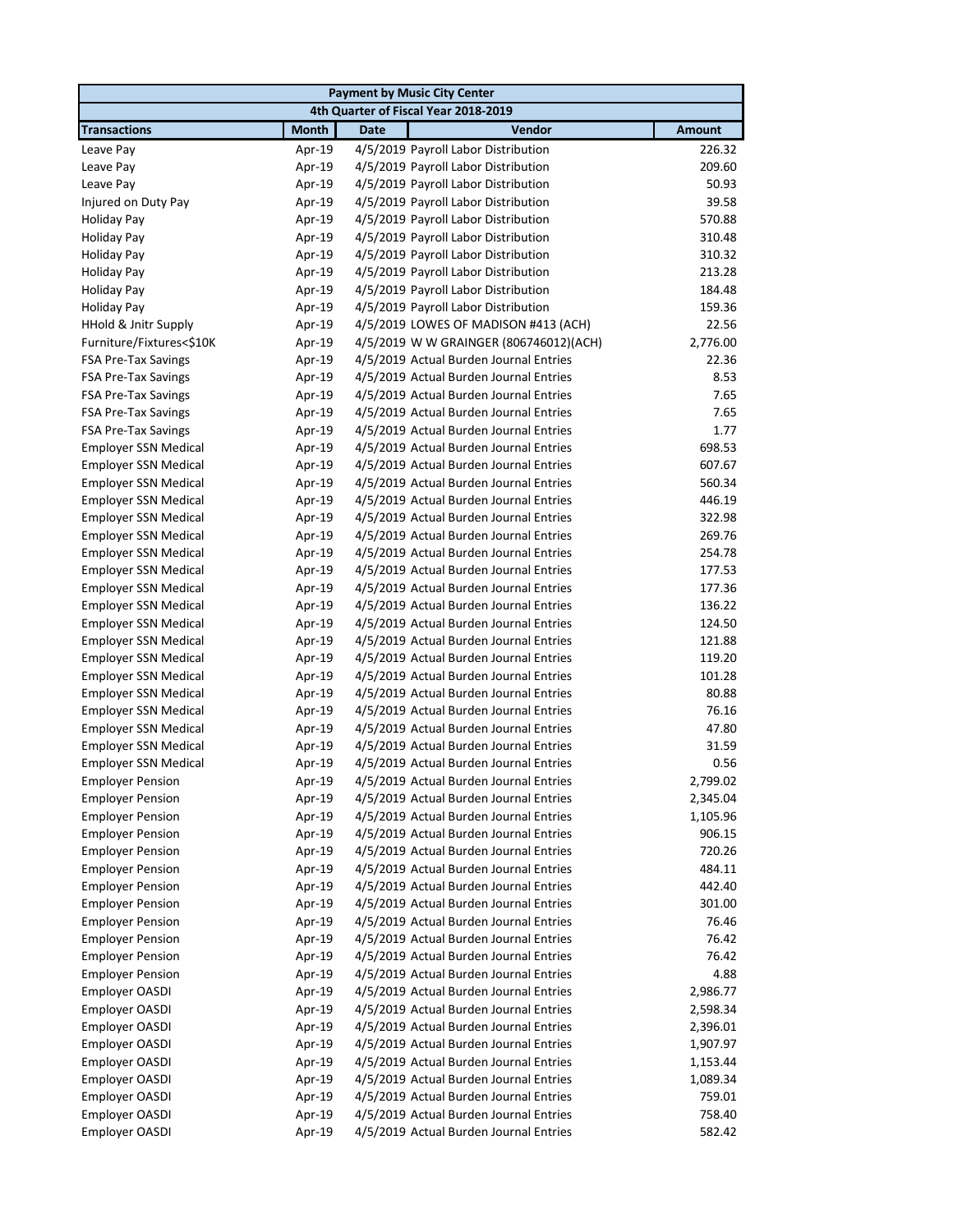|                                                   |                  | <b>Payment by Music City Center</b>                                              |                |
|---------------------------------------------------|------------------|----------------------------------------------------------------------------------|----------------|
|                                                   |                  | 4th Quarter of Fiscal Year 2018-2019                                             |                |
| <b>Transactions</b>                               | <b>Month</b>     | Vendor<br><b>Date</b>                                                            | <b>Amount</b>  |
| Employer OASDI                                    | Apr-19           | 4/5/2019 Actual Burden Journal Entries                                           | 577.81         |
| Employer OASDI                                    | Apr-19           | 4/5/2019 Actual Burden Journal Entries                                           | 532.38         |
| Employer OASDI                                    | Apr-19           | 4/5/2019 Actual Burden Journal Entries                                           | 521.12         |
| Employer OASDI                                    | Apr-19           | 4/5/2019 Actual Burden Journal Entries                                           | 509.67         |
| Employer OASDI                                    | Apr-19           | 4/5/2019 Actual Burden Journal Entries                                           | 433.05         |
| Employer OASDI                                    | Apr-19           | 4/5/2019 Actual Burden Journal Entries                                           | 345.82         |
| Employer OASDI                                    | Apr-19           | 4/5/2019 Actual Burden Journal Entries                                           | 325.64         |
| Employer OASDI                                    | Apr-19           | 4/5/2019 Actual Burden Journal Entries                                           | 204.41         |
| Employer OASDI                                    | Apr-19           | 4/5/2019 Actual Burden Journal Entries                                           | 135.10         |
| <b>Employer OASDI</b>                             | Apr-19           | 4/5/2019 Actual Burden Journal Entries                                           | 2.38           |
| Employer Group Life                               | Apr-19           | 4/5/2019 Actual Burden Journal Entries                                           | 473.33         |
| <b>Employer Group Life</b>                        | Apr-19           | 4/5/2019 Actual Burden Journal Entries                                           | 430.03         |
| Employer Group Life                               | Apr-19           | 4/5/2019 Actual Burden Journal Entries                                           | 283.77         |
| Employer Group Life                               | Apr-19           | 4/5/2019 Actual Burden Journal Entries                                           | 250.63         |
| Employer Group Life                               | Apr-19           | 4/5/2019 Actual Burden Journal Entries                                           | 127.80         |
| <b>Employer Group Life</b>                        | Apr-19           | 4/5/2019 Actual Burden Journal Entries                                           | 104.13         |
| <b>Employer Group Life</b>                        | Apr-19           | 4/5/2019 Actual Burden Journal Entries                                           | 89.92          |
| Employer Group Life                               | Apr-19           | 4/5/2019 Actual Burden Journal Entries                                           | 70.82          |
| Employer Group Life<br><b>Employer Group Life</b> | Apr-19           | 4/5/2019 Actual Burden Journal Entries<br>4/5/2019 Actual Burden Journal Entries | 61.54<br>42.60 |
|                                                   | Apr-19           |                                                                                  | 42.60          |
| <b>Employer Group Life</b>                        | Apr-19           | 4/5/2019 Actual Burden Journal Entries                                           | 42.60          |
| Employer Group Life                               | Apr-19           | 4/5/2019 Actual Burden Journal Entries                                           | 42.60          |
| Employer Group Life<br>Employer Group Life        | Apr-19           | 4/5/2019 Actual Burden Journal Entries<br>4/5/2019 Actual Burden Journal Entries | 28.40          |
| Employer Group Life                               | Apr-19           | 4/5/2019 Actual Burden Journal Entries                                           | 28.40          |
|                                                   | Apr-19           | 4/5/2019 Actual Burden Journal Entries                                           | 28.40          |
| Employer Group Life<br>Employer Group Life        | Apr-19<br>Apr-19 | 4/5/2019 Actual Burden Journal Entries                                           | 28.40          |
| Employer Group Life                               | Apr-19           | 4/5/2019 Actual Burden Journal Entries                                           | 14.20          |
| Employer Group Life                               | Apr-19           | 4/5/2019 Actual Burden Journal Entries                                           | 0.18           |
| <b>Employer Group Health</b>                      | Apr-19           | 4/5/2019 Actual Burden Journal Entries                                           | 11,204.95      |
| <b>Employer Group Health</b>                      | Apr-19           | 4/5/2019 Actual Burden Journal Entries                                           | 11,120.02      |
| <b>Employer Group Health</b>                      | Apr-19           | 4/5/2019 Actual Burden Journal Entries                                           | 6,611.02       |
| <b>Employer Group Health</b>                      | Apr-19           | 4/5/2019 Actual Burden Journal Entries                                           | 5,484.00       |
| <b>Employer Group Health</b>                      | Apr-19           | 4/5/2019 Actual Burden Journal Entries                                           | 2,735.95       |
| <b>Employer Group Health</b>                      | Apr-19           | 4/5/2019 Actual Burden Journal Entries                                           | 2,265.00       |
| <b>Employer Group Health</b>                      | Apr-19           | 4/5/2019 Actual Burden Journal Entries                                           | 1,800.10       |
| Employer Group Health                             | Apr-19           | 4/5/2019 Actual Burden Journal Entries                                           | 1,489.96       |
| <b>Employer Group Health</b>                      | Apr-19           | 4/5/2019 Actual Burden Journal Entries                                           | 1,415.70       |
| <b>Employer Group Health</b>                      | Apr-19           | 4/5/2019 Actual Burden Journal Entries                                           | 1,140.00       |
| <b>Employer Group Health</b>                      | Apr-19           | 4/5/2019 Actual Burden Journal Entries                                           | 957.00         |
| <b>Employer Group Health</b>                      | Apr-19           | 4/5/2019 Actual Burden Journal Entries                                           | 906.00         |
| <b>Employer Group Health</b>                      | Apr-19           | 4/5/2019 Actual Burden Journal Entries                                           | 726.00         |
| <b>Employer Group Health</b>                      | Apr-19           | 4/5/2019 Actual Burden Journal Entries                                           | 693.00         |
| <b>Employer Group Health</b>                      | Apr-19           | 4/5/2019 Actual Burden Journal Entries                                           | 642.00         |
| <b>Employer Group Health</b>                      | Apr-19           | 4/5/2019 Actual Burden Journal Entries                                           | 528.00         |
| <b>Employer Group Health</b>                      | Apr-19           | 4/5/2019 Actual Burden Journal Entries                                           | 528.00         |
| <b>Employer Group Health</b>                      | Apr-19           | 4/5/2019 Actual Burden Journal Entries                                           | 513.00         |
| Employer Group Health                             | Apr-19           | 4/5/2019 Actual Burden Journal Entries                                           | 3.30           |
| <b>Employer Dental Group</b>                      | Apr-19           | 4/5/2019 Actual Burden Journal Entries                                           | 488.63         |
| <b>Employer Dental Group</b>                      | Apr-19           | 4/5/2019 Actual Burden Journal Entries                                           | 463.68         |
| <b>Employer Dental Group</b>                      | Apr-19           | 4/5/2019 Actual Burden Journal Entries                                           | 291.57         |
| <b>Employer Dental Group</b>                      | Apr-19           | 4/5/2019 Actual Burden Journal Entries                                           | 230.22         |
| <b>Employer Dental Group</b>                      | Apr-19           | 4/5/2019 Actual Burden Journal Entries                                           | 118.68         |
| <b>Employer Dental Group</b>                      | Apr-19           | 4/5/2019 Actual Burden Journal Entries                                           | 93.36          |
| <b>Employer Dental Group</b>                      | Apr-19           | 4/5/2019 Actual Burden Journal Entries                                           | 87.41          |
| <b>Employer Dental Group</b>                      | Apr-19           | 4/5/2019 Actual Burden Journal Entries                                           | 72.18          |
| <b>Employer Dental Group</b>                      | Apr-19           | 4/5/2019 Actual Burden Journal Entries                                           | 68.45          |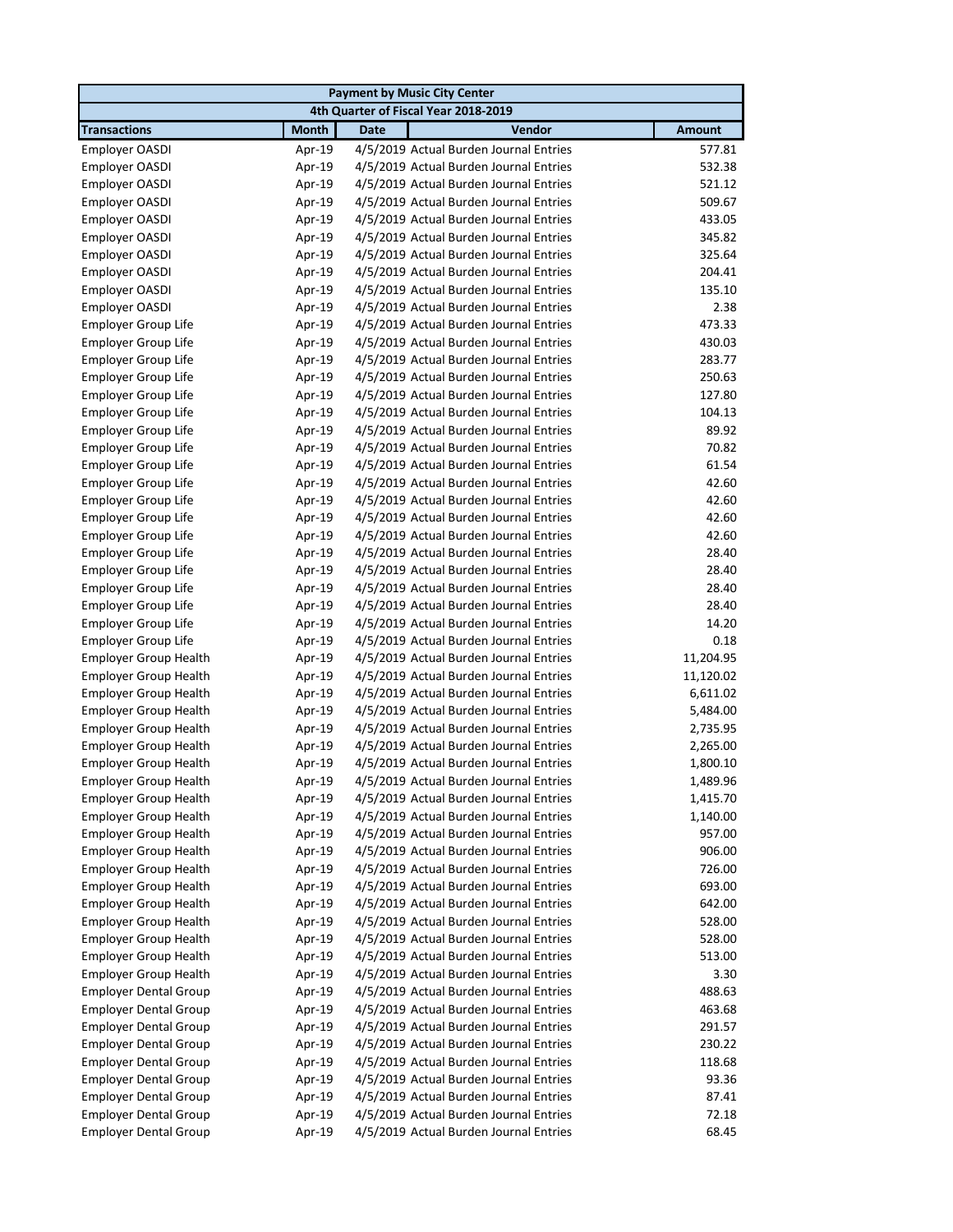|                                  |              | <b>Payment by Music City Center</b>     |               |
|----------------------------------|--------------|-----------------------------------------|---------------|
|                                  |              | 4th Quarter of Fiscal Year 2018-2019    |               |
| <b>Transactions</b>              | <b>Month</b> | Vendor<br><b>Date</b>                   | <b>Amount</b> |
| <b>Employer Dental Group</b>     | Apr-19       | 4/5/2019 Actual Burden Journal Entries  | 49.86         |
| <b>Employer Dental Group</b>     | Apr-19       | 4/5/2019 Actual Burden Journal Entries  | 42.72         |
| <b>Employer Dental Group</b>     | Apr-19       | 4/5/2019 Actual Burden Journal Entries  | 33.24         |
| <b>Employer Dental Group</b>     | Apr-19       | 4/5/2019 Actual Burden Journal Entries  | 33.24         |
| <b>Employer Dental Group</b>     | Apr-19       | 4/5/2019 Actual Burden Journal Entries  | 29.67         |
| <b>Employer Dental Group</b>     | Apr-19       | 4/5/2019 Actual Burden Journal Entries  | 26.10         |
| <b>Employer Dental Group</b>     | Apr-19       | 4/5/2019 Actual Burden Journal Entries  | 26.10         |
| <b>Employer Dental Group</b>     | Apr-19       | 4/5/2019 Actual Burden Journal Entries  | 16.62         |
| <b>Employer Dental Group</b>     | Apr-19       | 4/5/2019 Actual Burden Journal Entries  | 16.62         |
| <b>Employer Dental Group</b>     | Apr-19       | 4/5/2019 Actual Burden Journal Entries  | 0.21          |
| Computer Software                | Apr-19       | 4/5/2019 PRESIDIO NETWORKED SOLUTIONS I | 3,941.22      |
| <b>Computer Software</b>         | Apr-19       | 4/5/2019 PRESIDIO NETWORKED SOLUTIONS I | 1,290.61      |
| <b>Computer Software</b>         | Apr-19       | 4/5/2019 PRESIDIO NETWORKED SOLUTIONS I | 488.14        |
| CCA Employer 401K Plan           | Apr-19       | 4/5/2019 Actual Burden Journal Entries  | 1,364.23      |
| CCA Employer 401K Plan           | Apr-19       | 4/5/2019 Actual Burden Journal Entries  | 1,293.91      |
| CCA Employer 401K Plan           | Apr-19       | 4/5/2019 Actual Burden Journal Entries  | 1,086.59      |
| CCA Employer 401K Plan           | Apr-19       | 4/5/2019 Actual Burden Journal Entries  | 958.56        |
| CCA Employer 401K Plan           | Apr-19       | 4/5/2019 Actual Burden Journal Entries  | 631.26        |
| CCA Employer 401K Plan           | Apr-19       | 4/5/2019 Actual Burden Journal Entries  | 483.73        |
| CCA Employer 401K Plan           | Apr-19       | 4/5/2019 Actual Burden Journal Entries  | 329.78        |
| CCA Employer 401K Plan           | Apr-19       | 4/5/2019 Actual Burden Journal Entries  | 276.22        |
| CCA Employer 401K Plan           | Apr-19       | 4/5/2019 Actual Burden Journal Entries  | 244.45        |
| CCA Employer 401K Plan           | Apr-19       | 4/5/2019 Actual Burden Journal Entries  | 214.52        |
| CCA Employer 401K Plan           | Apr-19       | 4/5/2019 Actual Burden Journal Entries  | 172.17        |
| Cafe Plan Pre-Tax Savings        | Apr-19       | 4/5/2019 Actual Burden Journal Entries  | 311.99        |
| Cafe Plan Pre-Tax Savings        | Apr-19       | 4/5/2019 Actual Burden Journal Entries  | 300.76        |
| Cafe Plan Pre-Tax Savings        | Apr-19       | 4/5/2019 Actual Burden Journal Entries  | 186.44        |
| Cafe Plan Pre-Tax Savings        | Apr-19       | 4/5/2019 Actual Burden Journal Entries  | 142.96        |
| Cafe Plan Pre-Tax Savings        | Apr-19       | 4/5/2019 Actual Burden Journal Entries  | 60.39         |
| Cafe Plan Pre-Tax Savings        | Apr-19       | 4/5/2019 Actual Burden Journal Entries  | 57.83         |
| Cafe Plan Pre-Tax Savings        | Apr-19       | 4/5/2019 Actual Burden Journal Entries  | 52.81         |
| Cafe Plan Pre-Tax Savings        | Apr-19       | 4/5/2019 Actual Burden Journal Entries  | 40.47         |
| Cafe Plan Pre-Tax Savings        | Apr-19       | 4/5/2019 Actual Burden Journal Entries  | 39.63         |
| Cafe Plan Pre-Tax Savings        | Apr-19       | 4/5/2019 Actual Burden Journal Entries  | 30.57         |
| Cafe Plan Pre-Tax Savings        | Apr-19       | 4/5/2019 Actual Burden Journal Entries  | 26.81         |
| Cafe Plan Pre-Tax Savings        | Apr-19       | 4/5/2019 Actual Burden Journal Entries  | 25.09         |
| Cafe Plan Pre-Tax Savings        | Apr-19       | 4/5/2019 Actual Burden Journal Entries  | 22.05         |
| Cafe Plan Pre-Tax Savings        | Apr-19       | 4/5/2019 Actual Burden Journal Entries  | 19.91         |
| Cafe Plan Pre-Tax Savings        | Apr-19       | 4/5/2019 Actual Burden Journal Entries  | 18.61         |
| Cafe Plan Pre-Tax Savings        | Apr-19       | 4/5/2019 Actual Burden Journal Entries  | 16.04         |
| Cafe Plan Pre-Tax Savings        | Apr-19       | 4/5/2019 Actual Burden Journal Entries  | 15.50         |
| Cafe Plan Pre-Tax Savings        | Apr-19       | 4/5/2019 Actual Burden Journal Entries  | 13.42         |
| Cafe Plan Pre-Tax Savings        | Apr-19       | 4/5/2019 Actual Burden Journal Entries  | 0.09          |
| <b>Building Maintenance Srvc</b> | Apr-19       | 4/5/2019 LOWES OF MADISON #413 (ACH)    | 143.28        |
| <b>Building Maintenance Srvc</b> | Apr-19       | 4/5/2019 LOWES OF MADISON #413 (ACH)    | 98.80         |
| Allowance-Cell/Mobile Devices    | Apr-19       | 4/5/2019 Payroll Labor Distribution     | 368.00        |
| Allowance-Cell/Mobile Devices    | Apr-19       | 4/5/2019 Payroll Labor Distribution     | 230.00        |
| Allowance-Cell/Mobile Devices    | Apr-19       | 4/5/2019 Payroll Labor Distribution     | 230.00        |
| Allowance-Cell/Mobile Devices    | Apr-19       | 4/5/2019 Payroll Labor Distribution     | 138.00        |
| Allowance-Cell/Mobile Devices    | Apr-19       | 4/5/2019 Payroll Labor Distribution     | 92.00         |
| Allowance-Cell/Mobile Devices    | Apr-19       | 4/5/2019 Payroll Labor Distribution     | 92.00         |
| Allowance-Cell/Mobile Devices    | Apr-19       | 4/5/2019 Payroll Labor Distribution     | 92.00         |
| Allowance-Cell/Mobile Devices    | Apr-19       | 4/5/2019 Payroll Labor Distribution     | 92.00         |
| Allowance-Cell/Mobile Devices    | Apr-19       | 4/5/2019 Payroll Labor Distribution     | 92.00         |
| Allowance-Cell/Mobile Devices    | Apr-19       | 4/5/2019 Payroll Labor Distribution     | 92.00         |
| Allowance-Cell/Mobile Devices    | Apr-19       | 4/5/2019 Payroll Labor Distribution     | 92.00         |
| Allowance-Cell/Mobile Devices    | Apr-19       | 4/5/2019 Payroll Labor Distribution     | 92.00         |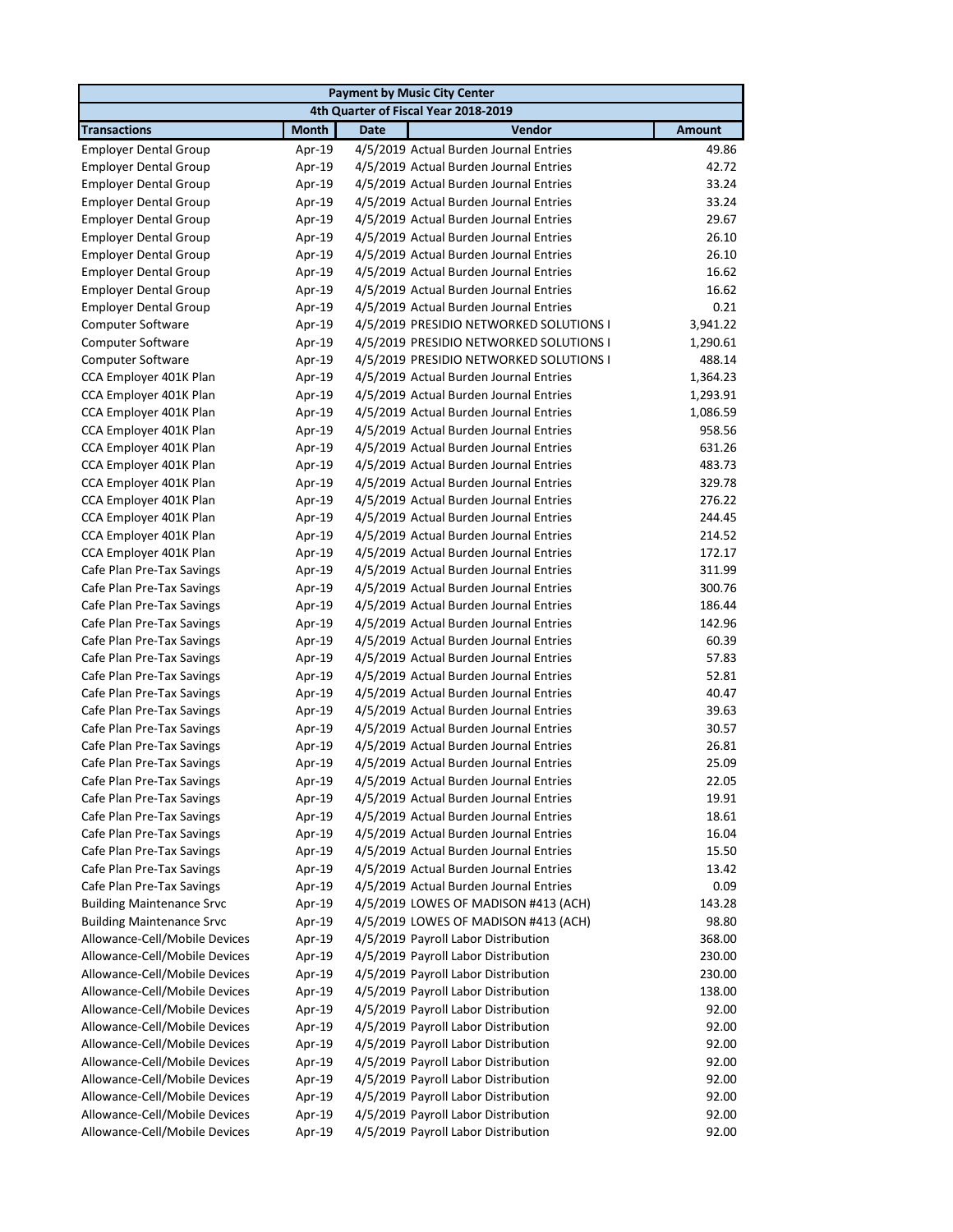|                                  |              | <b>Payment by Music City Center</b>      |               |  |  |  |
|----------------------------------|--------------|------------------------------------------|---------------|--|--|--|
|                                  |              | 4th Quarter of Fiscal Year 2018-2019     |               |  |  |  |
| <b>Transactions</b>              | <b>Month</b> | Vendor<br><b>Date</b>                    | <b>Amount</b> |  |  |  |
| Allowance-Cell/Mobile Devices    | Apr-19       | 4/5/2019 Payroll Labor Distribution      | 92.00         |  |  |  |
| Allowance-Cell/Mobile Devices    | Apr-19       | 4/5/2019 Payroll Labor Distribution      | 92.00         |  |  |  |
| Allowance-Cell/Mobile Devices    | Apr-19       | 4/5/2019 Payroll Labor Distribution      | 92.00         |  |  |  |
| Allowance-Cell/Mobile Devices    | Apr-19       | 4/5/2019 Payroll Labor Distribution      | 46.00         |  |  |  |
| <b>Uniform Cleaning Service</b>  | Apr-19       | 4/8/2019 CINTAS CORP #051 MATS & RUGS(A  | 1,317.36      |  |  |  |
| Rpr & Maint Srvc Bld Auto        | Apr-19       | 4/8/2019 JOHNSON CONTROLS INC/CARDKEY (  | 3,904.17      |  |  |  |
| Registration                     | Apr-19       | 4/8/2019 MCC PCC MUSIC CITY CENTER       | 10.00         |  |  |  |
| Other Rpr & Maint Srvc           | Apr-19       | 4/8/2019 MCC PCC MUSIC CITY CENTER       | 27.98         |  |  |  |
| Office Equipment < \$10K         | Apr-19       | 4/8/2019 PCMG INC (ACH)                  | 3,225.00      |  |  |  |
| Office Equipment < \$10K         | Apr-19       | 4/8/2019 PCMG INC (ACH)                  | 1,425.00      |  |  |  |
| <b>Membership Dues</b>           | Apr-19       | 4/8/2019 MCC PCC MUSIC CITY CENTER       | 170.00        |  |  |  |
| <b>Medical Services</b>          | Apr-19       | 4/8/2019 MED STAR MEDICAL STAFFING INC   | 1,425.00      |  |  |  |
| Host & Hostess                   | Apr-19       | 4/8/2019 MCC PCC MUSIC CITY CENTER       | 36.64         |  |  |  |
| Employee Local Travel/Park       | Apr-19       | 4/8/2019 MCC PCC MUSIC CITY CENTER       | 15.00         |  |  |  |
| Computer Hardware <\$10K         | Apr-19       | 4/8/2019 PRESIDIO NETWORKED SOLUTIONS I  | 2,750.00      |  |  |  |
| <b>Building Maintenance Srvc</b> | Apr-19       | 4/8/2019 PREMIERE BUILDING MAINTENANCE   | 175.00        |  |  |  |
| Software License                 | Apr-19       | 4/9/2019 PINNACLE NATIONAL BANK (MCC CC  | 77.95         |  |  |  |
| <b>Small Equipment Supply</b>    | Apr-19       | 4/9/2019 DRAPES 4 SHOW INC (ACH)         | 2,626.80      |  |  |  |
| Rent Tradeshow Booth Expenses    | Apr-19       | 4/9/2019 PINNACLE NATIONAL BANK (MCC CC  | 272.84        |  |  |  |
| Registration                     | Apr-19       | 4/9/2019 PINNACLE NATIONAL BANK (MCC CC  | 3,542.00      |  |  |  |
| Registration                     | Apr-19       | 4/9/2019 PINNACLE NATIONAL BANK (MCC CC  | 1,397.13      |  |  |  |
| Printing/Binding                 | Apr-19       | 4/9/2019 TOLEDO TICKET CO (ACH)          | 2,246.40      |  |  |  |
| Printing/Binding                 | Apr-19       | 4/9/2019 RJ YOUNG CO (ACH)               | 31.00         |  |  |  |
| Printing/Binding                 | Apr-19       | 4/9/2019 RJ YOUNG CO (ACH)               | 31.00         |  |  |  |
| Printing/Binding                 | Apr-19       | 4/9/2019 RJ YOUNG CO (ACH)               | 5.00          |  |  |  |
| Printing/Binding                 | Apr-19       | 4/9/2019 RJ YOUNG CO (ACH)               | 5.00          |  |  |  |
| Postage & Delivery Srvc          | Apr-19       | 4/9/2019 DRAPES 4 SHOW INC (ACH)         | 200.00        |  |  |  |
| Postage & Delivery Srvc          | Apr-19       | 4/9/2019 PINNACLE NATIONAL BANK (MCC CC  | 14.58         |  |  |  |
| Offc & Admin Supply              | Apr-19       | 4/9/2019 MYOFFICE PRODUCTS (ACH)         | 13.21         |  |  |  |
| <b>Mngt Cnsltnt Srvc</b>         | Apr-19       | 4/9/2019 INQUIRIES SCREENING (ACH)       | 682.50        |  |  |  |
| <b>Membership Dues</b>           | Apr-19       | 4/9/2019 PINNACLE NATIONAL BANK (MCC CC  | 300.00        |  |  |  |
| Host & Hostess                   | Apr-19       | 4/9/2019 PINNACLE NATIONAL BANK (MCC CC  | 193.30        |  |  |  |
| Food & Ice                       | Apr-19       | 4/9/2019 CENTERPLATE MCC (ACH)           | 52.29         |  |  |  |
| Employee Out-of-town Travel      | Apr-19       | 4/9/2019 PINNACLE NATIONAL BANK (MCC CC  | 465.09        |  |  |  |
| Employee Out-of-town Travel      | Apr-19       | 4/9/2019 PINNACLE NATIONAL BANK (MCC CC  | 145.13        |  |  |  |
| <b>Electrical Supply</b>         | Apr-19       | 4/9/2019 W W GRAINGER (806746012)(ACH)   | 2,853.15      |  |  |  |
| <b>Electrical Supply</b>         | Apr-19       | 4/9/2019 W W GRAINGER (806746012)(ACH)   | 987.30        |  |  |  |
| <b>Electrical Supply</b>         | Apr-19       | 4/9/2019 W W GRAINGER (806746012)(ACH)   | 757.40        |  |  |  |
| <b>Electrical Supply</b>         | Apr-19       | 4/9/2019 W W GRAINGER (806746012)(ACH)   | 609.20        |  |  |  |
| <b>Electrical Supply</b>         | Apr-19       | 4/9/2019 W W GRAINGER (806746012)(ACH)   | 248.79        |  |  |  |
| <b>Building Maintenance Srvc</b> | Apr-19       | 4/9/2019 PINNACLE NATIONAL BANK (MCC CC  | 50.44         |  |  |  |
| <b>Temporary Service</b>         | Apr-19       | 4/10/2019 LMG INC (ACH)                  | 1,412.50      |  |  |  |
| Telephone & Telegraph            | Apr-19       | 4/10/2019 AT&T DATACOMM                  | 1,999.91      |  |  |  |
| <b>Small Equipment Supply</b>    | Apr-19       | 4/10/2019 DRAPES 4 SHOW INC (ACH)        | 875.60        |  |  |  |
| <b>Small Equipment Supply</b>    | Apr-19       | 4/10/2019 TENNANT CO (ACH)               | 633.00        |  |  |  |
| <b>Small Equipment Supply</b>    | Apr-19       | 4/10/2019 TENNANT CO (ACH)               | (792.60)      |  |  |  |
| Rpr & Maint Srvc Generators      | Apr-19       | 4/10/2019 CUMMINS CROSSPOINT LLC (ACH)   | 2,494.49      |  |  |  |
| Rpr & Maint Srvc Generators      | Apr-19       | 4/10/2019 CUMMINS CROSSPOINT LLC (ACH)   | 2,494.49      |  |  |  |
| Repair & Maint Supply            | Apr-19       | 4/10/2019 ISENHOUR DOOR PRODUCTS INC (AC | 1,590.38      |  |  |  |
| Repair & Maint Supply            | Apr-19       | 4/10/2019 ISENHOUR DOOR PRODUCTS INC (AC | 218.00        |  |  |  |
| Repair & Maint Supply            | Apr-19       | 4/10/2019 ISENHOUR DOOR PRODUCTS INC (AC | 193.80        |  |  |  |
| Repair & Maint Supply            | Apr-19       | 4/10/2019 ISENHOUR DOOR PRODUCTS INC (AC | 95.64         |  |  |  |
| Rent Storage/Safety Box          | Apr-19       | 4/10/2019 CONTRACT CARPETS SALES CO      | 795.00        |  |  |  |
| <b>Rent Equipment</b>            | Apr-19       | 4/10/2019 LMG INC (ACH)                  | 2,325.00      |  |  |  |
| Refuse Disposal-Reimb            | Apr-19       | 4/10/2019 REPUBLIC SVCS NASH /ALLIED WAS | 7,650.21      |  |  |  |
| Postage & Delivery Srvc          | Apr-19       | 4/10/2019 GBI (ACH)                      | 114.82        |  |  |  |
| Postage & Delivery Srvc          | Apr-19       | 4/10/2019 GBI (ACH)                      | 97.20         |  |  |  |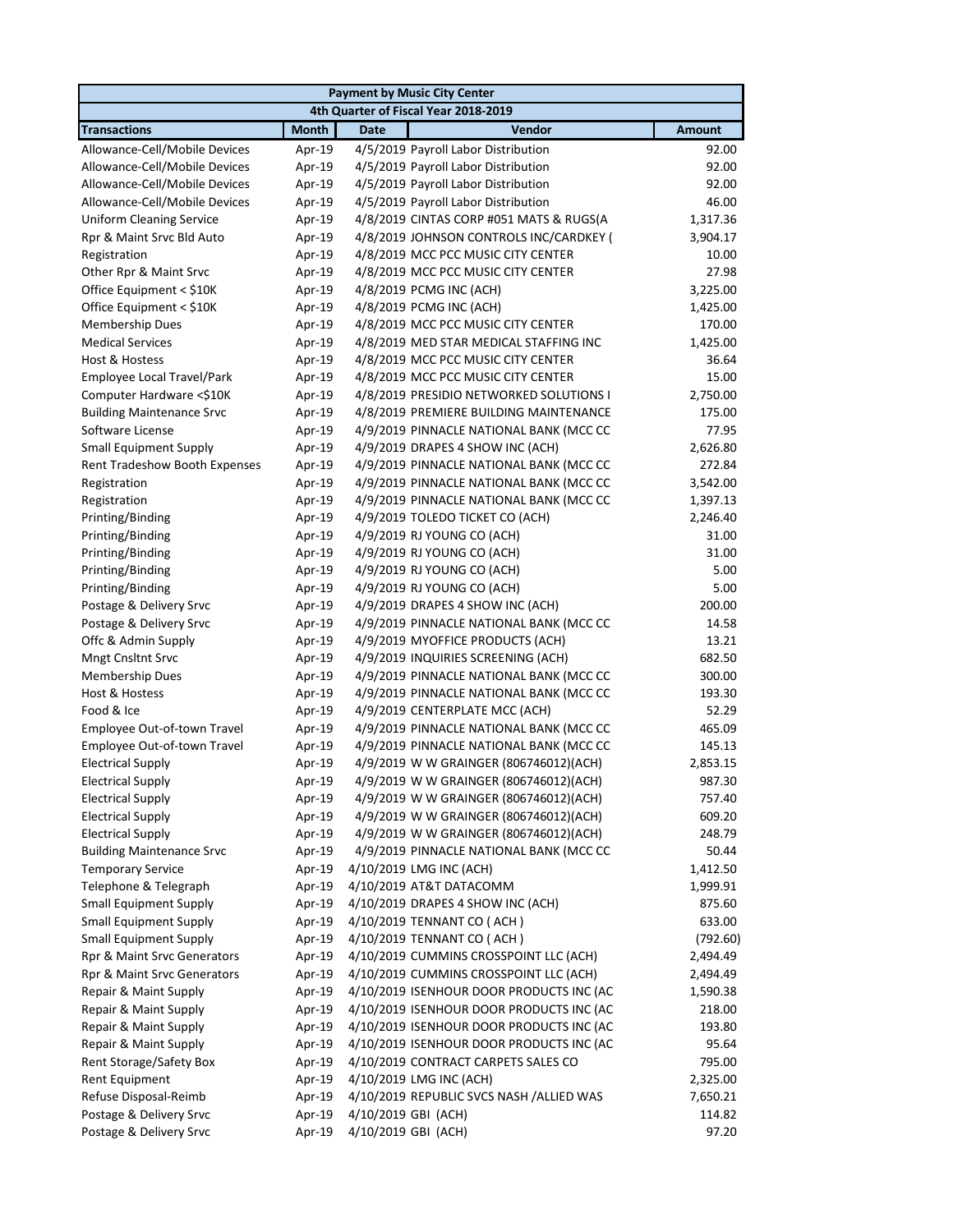| <b>Payment by Music City Center</b> |              |                                          |               |  |
|-------------------------------------|--------------|------------------------------------------|---------------|--|
|                                     |              | 4th Quarter of Fiscal Year 2018-2019     |               |  |
| <b>Transactions</b>                 | <b>Month</b> | Vendor<br><b>Date</b>                    | <b>Amount</b> |  |
| Postage & Delivery Srvc             | Apr-19       | 4/10/2019 GBI (ACH)                      | 91.85         |  |
| Postage & Delivery Srvc             | Apr-19       | 4/10/2019 GBI (ACH)                      | 77.80         |  |
| Postage & Delivery Srvc             | Apr-19       | 4/10/2019 ISENHOUR DOOR PRODUCTS INC (AC | 65.00         |  |
| Postage & Delivery Srvc             | Apr-19       | 4/10/2019 GRAYBAR ELECTRIC CO INC (ACH)  | 17.45         |  |
| <b>Mngt Cnsltnt Srvc</b>            | Apr-19       | 4/10/2019 WORKFORCE ESSENTIALS INC (DRUG | 421.00        |  |
| <b>Laundry Services</b>             | Apr-19       | 4/10/2019 ALSCO                          | 138.00        |  |
| <b>Laundry Services</b>             | Apr-19       | 4/10/2019 ALSCO                          | 31.00         |  |
| Furniture/Fixtures<\$10K            | Apr-19       | 4/10/2019 GBI (ACH)                      | 1,452.00      |  |
| Furniture/Fixtures<\$10K            | Apr-19       | 4/10/2019 GBI (ACH)                      | 1,162.40      |  |
| <b>Electrical Supply</b>            | Apr-19       | 4/10/2019 GRAYBAR ELECTRIC CO INC (ACH)  | 906.00        |  |
| Computer Software                   | Apr-19       | 4/10/2019 RESOURCE INFORMATION & CONTROL | 2,322.76      |  |
| <b>Small Equipment Supply</b>       | Apr-19       | 4/11/2019 WIRELESS PLUS INC (ACH)        | 8,000.00      |  |
| <b>Small Equipment Supply</b>       | Apr-19       | 4/11/2019 WIRELESS PLUS INC (ACH)        | 2,400.00      |  |
| <b>Small Equipment Supply</b>       | Apr-19       | 4/11/2019 WIRELESS PLUS INC (ACH)        | 1,600.00      |  |
| <b>Small Equipment Supply</b>       | Apr-19       | 4/11/2019 WIRELESS PLUS INC (ACH)        | 935.00        |  |
| <b>Small Equipment Supply</b>       | Apr-19       | 4/11/2019 WIRELESS PLUS INC (ACH)        | 600.00        |  |
| Registration                        | Apr-19       | 4/11/2019 UNIVERSITY OF TN CTR FOR INDUS | 345.00        |  |
| Promotion                           | Apr-19       | 4/11/2019 NASHVILLE HOTEL-MOTEL ASSOC    | 2,500.00      |  |
| Postage & Delivery Srvc             | Apr-19       | 4/11/2019 WIRELESS PLUS INC (ACH)        | 90.00         |  |
| Postage & Delivery Srvc             | Apr-19       | 4/11/2019 WIRELESS PLUS INC (ACH)        | 30.00         |  |
| Postage & Delivery Srvc             | Apr-19       | 4/11/2019 WIRELESS PLUS INC (ACH)        | 25.00         |  |
| Postage & Delivery Srvc             | Apr-19       | 4/11/2019 WIRELESS PLUS INC (ACH)        | 20.00         |  |
| Postage & Delivery Srvc             | Apr-19       | 4/11/2019 WIRELESS PLUS INC (ACH)        | 20.00         |  |
| <b>Uniform Cleaning Service</b>     | Apr-19       | 4/12/2019 CINTAS CORP #051 MATS & RUGS(A | 1,819.92      |  |
| <b>Temporary Service</b>            | Apr-19       | 4/12/2019 ELITE SHOW SERVICES INC (ACH)  | 3,151.19      |  |
| <b>Temporary Service</b>            | Apr-19       | 4/12/2019 ELITE SHOW SERVICES INC (ACH)  | 3,129.20      |  |
| <b>Temporary Service</b>            | Apr-19       | 4/12/2019 ELITE SHOW SERVICES INC (ACH)  | 1,788.95      |  |
| <b>Temporary Service</b>            | Apr-19       | 4/12/2019 ELITE SHOW SERVICES INC (ACH)  | 1,288.36      |  |
| <b>Temporary Service</b>            | Apr-19       | 4/12/2019 ELITE SHOW SERVICES INC (ACH)  | 1,225.87      |  |
| <b>Small Equipment Supply</b>       | Apr-19       | 4/12/2019 RED IRON BRAND SOLUTIONS LLC ( | 3,157.50      |  |
| <b>Security Services</b>            | Apr-19       | 4/12/2019 ELITE SHOW SERVICES INC (ACH)  | 59,100.05     |  |
| <b>Security Services</b>            | Apr-19       | 4/12/2019 ELITE SHOW SERVICES INC (ACH)  | 4,505.67      |  |
| <b>Security Services</b>            | Apr-19       | 4/12/2019 ELITE SHOW SERVICES INC (ACH)  | 238.00        |  |
| Rent Equipment                      | Apr-19       | 4/12/2019 AT&T MOBILITY II LLC           | 2,000.00      |  |
| <b>Laundry Services</b>             | Apr-19       | 4/12/2019 ALSCO                          | 312.40        |  |
| HHold & Jnitr Supply                | Apr-19       | 4/12/2019 W W GRAINGER (806746012)(ACH)  | 1,006.20      |  |
|                                     |              |                                          |               |  |
| HHold & Jnitr Supply                | Apr-19       | 4/12/2019 KELSAN INC (ACH)               | 631.30        |  |
| HHold & Jnitr Supply                | Apr-19       | 4/12/2019 AMERICAN PAPER & TWINE CO (ACH | 121.54        |  |
| HHold & Jnitr Supply                | Apr-19       | 4/12/2019 AMERICAN PAPER & TWINE CO (ACH | 47.98         |  |
| Employee Out-of-town Travel         | Apr-19       | 4/12/2019 GREER, JAMES C                 | 375.60        |  |
| Employee Out-of-town Travel         | Apr-19       | 4/12/2019 JACKSON, MICHAEL W             | 330.50        |  |
| <b>Building Maintenance Srvc</b>    | Apr-19       | 4/12/2019 NASHVILLE MACHINE ELEVATOR CO  | 3,459.32      |  |
| <b>Building Maintenance Srvc</b>    | Apr-19       | 4/12/2019 NASHVILLE MACHINE ELEVATOR CO  | 703.00        |  |
| <b>Building Maintenance Srvc</b>    | Apr-19       | 4/12/2019 NASHVILLE MACHINE ELEVATOR CO  | 416.26        |  |
| <b>Temporary Service</b>            | Apr-19       | 4/15/2019 ELITE SHOW SERVICES INC (ACH)  | 380.80        |  |
| Repair & Maint Supply               | Apr-19       | 4/15/2019 SYNERGY BUSINESS ENVIRONMENTS  | 548.80        |  |
| Repair & Maint Supply               | Apr-19       | 4/15/2019 SYNERGY BUSINESS ENVIRONMENTS  | 296.40        |  |
| Postage & Delivery Srvc             | Apr-19       | 4/15/2019 SYNERGY BUSINESS ENVIRONMENTS  | 542.68        |  |
| Postage & Delivery Srvc             | Apr-19       | 4/15/2019 SYNERGY BUSINESS ENVIRONMENTS  | 164.88        |  |
| Postage & Delivery Srvc             | Apr-19       | 4/15/2019 DRAPES 4 SHOW INC (ACH)        | (84.52)       |  |
| Offc & Admin Supply                 | Apr-19       | 4/15/2019 MYOFFICE PRODUCTS (ACH)        | 23.72         |  |
| Offc & Admin Supply                 | Apr-19       | 4/15/2019 MYOFFICE PRODUCTS (ACH)        | 17.84         |  |
| Offc & Admin Supply                 | Apr-19       | 4/15/2019 MYOFFICE PRODUCTS (ACH)        | 16.03         |  |
| Offc & Admin Supply                 | Apr-19       | 4/15/2019 MYOFFICE PRODUCTS (ACH)        | 11.88         |  |
| Offc & Admin Supply                 | Apr-19       | 4/15/2019 MYOFFICE PRODUCTS (ACH)        | 10.32         |  |
| Offc & Admin Supply                 | Apr-19       | 4/15/2019 MYOFFICE PRODUCTS (ACH)        | 7.08          |  |
| Offc & Admin Supply                 | Apr-19       | 4/15/2019 MYOFFICE PRODUCTS (ACH)        | 5.92          |  |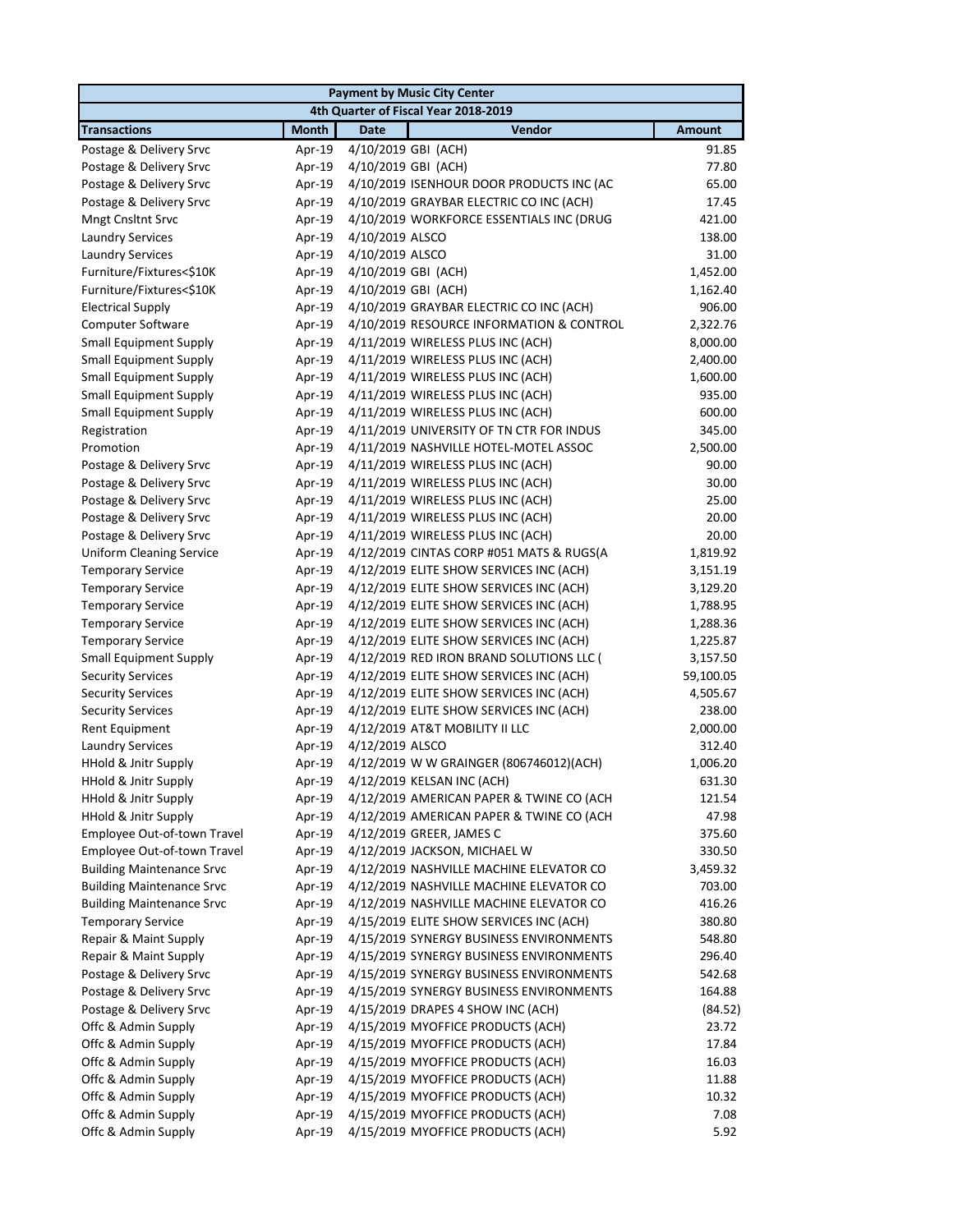| <b>Payment by Music City Center</b> |              |                     |                                                 |               |
|-------------------------------------|--------------|---------------------|-------------------------------------------------|---------------|
|                                     |              |                     | 4th Quarter of Fiscal Year 2018-2019            |               |
| <b>Transactions</b>                 | <b>Month</b> | <b>Date</b>         | Vendor                                          | <b>Amount</b> |
| Offc & Admin Supply                 | Apr-19       |                     | 4/15/2019 MYOFFICE PRODUCTS (ACH)               | 5.36          |
| <b>Merchant Fees</b>                | Apr-19       | 4/15/2019 FIS (ACH) |                                                 | 27,368.66     |
| <b>HHold &amp; Jnitr Supply</b>     | Apr-19       |                     | 4/15/2019 AMERICAN PAPER & TWINE CO (ACH        | 202.15        |
| <b>Temporary Service</b>            | Apr-19       |                     | 4/16/2019 ELITE SHOW SERVICES INC (ACH)         | 1,939.51      |
| <b>Temporary Service</b>            | Apr-19       |                     | 4/16/2019 ELITE SHOW SERVICES INC (ACH)         | 1,606.18      |
| <b>Temporary Service</b>            | Apr-19       |                     | 4/16/2019 ELITE SHOW SERVICES INC (ACH)         | 1,589.33      |
| <b>Security Services</b>            | Apr-19       |                     | 4/16/2019 ELITE SHOW SERVICES INC (ACH)         | 2,475.12      |
| <b>Security Services</b>            | Apr-19       |                     | 4/16/2019 ELITE SHOW SERVICES INC (ACH)         | 571.20        |
| Rpr & Maint Srvc Filter             | Apr-19       |                     | 4/16/2019 CAMFIL FARR INC (ACH)                 | 2,428.80      |
| Rpr & Maint Srvc Elev/Escel         | Apr-19       |                     | 4/16/2019 NASHVILLE MACHINE ELEVATOR CO         | 14,489.19     |
| Offc & Admin Supply                 | Apr-19       |                     | 4/16/2019 W W GRAINGER (806746012)(ACH)         | 37.08         |
| <b>Electrical Supply</b>            | Apr-19       |                     | 4/16/2019 WILLIAMS WHOLESALE SUPPLY OF N        | 18,000.00     |
| <b>Electrical Supply</b>            | Apr-19       |                     | 4/16/2019 WILLIAMS WHOLESALE SUPPLY OF N        | 8,550.00      |
| <b>Electrical Supply</b>            | Apr-19       |                     | 4/16/2019 WILLIAMS WHOLESALE SUPPLY OF N        | 6,400.00      |
| <b>Electrical Supply</b>            | Apr-19       |                     | 4/16/2019 WILLIAMS WHOLESALE SUPPLY OF N        | 4,712.00      |
| <b>Electrical Supply</b>            | Apr-19       |                     | 4/16/2019 WILLIAMS WHOLESALE SUPPLY OF N        | 3,950.00      |
| <b>Electrical Supply</b>            | Apr-19       |                     | 4/16/2019 WILLIAMS WHOLESALE SUPPLY OF N        | 3,500.00      |
| <b>Electrical Supply</b>            | Apr-19       |                     | 4/16/2019 WILLIAMS WHOLESALE SUPPLY OF N        | 2,000.00      |
| <b>Electrical Supply</b>            | Apr-19       |                     | 4/16/2019 WILLIAMS WHOLESALE SUPPLY OF N        | 2,000.00      |
| <b>Electrical Supply</b>            | Apr-19       |                     | 4/16/2019 WILLIAMS WHOLESALE SUPPLY OF N        | 1,195.50      |
| Computer Hardware <\$10K            | Apr-19       |                     | 4/16/2019 PCMG INC (ACH)                        | 2,460.00      |
| <b>Temporary Service</b>            | Apr-19       |                     | 4/17/2019 INDUSTRIAL STAFFING OF TN (ACH        | 8,350.80      |
| <b>Small Equipment Supply</b>       | Apr-19       |                     | 4/17/2019 W W GRAINGER (806746012)(ACH)         | 6,400.00      |
| <b>Small Equipment Supply</b>       | Apr-19       |                     | 4/17/2019 W W GRAINGER (806746012)(ACH)         | 4,383.24      |
| Janitorial Srvc                     | Apr-19       |                     | 4/17/2019 INDUSTRIAL STAFFING OF TN (ACH        | 9,227.42      |
| Food & Ice                          | Apr-19       |                     | 4/17/2019 CENTERPLATE MCC (ACH)                 | 285.80        |
| Food & Ice                          | Apr-19       |                     | 4/17/2019 CENTERPLATE MCC (ACH)                 | 214.35        |
| Food & Ice                          | Apr-19       |                     | 4/17/2019 CENTERPLATE MCC (ACH)                 | 92.07         |
| Food & Ice                          | Apr-19       |                     | 4/17/2019 CENTERPLATE MCC (ACH)                 | 62.75         |
| Food & Ice                          | Apr-19       |                     | 4/17/2019 CENTERPLATE MCC (ACH)                 | 53.29         |
| Food & Bev-Inhouse                  | Apr-19       |                     | 4/17/2019 CENTERPLATE MCC (ACH)                 | 207.10        |
| Food & Bev-Inhouse                  | Apr-19       |                     | 4/17/2019 CENTERPLATE MCC (ACH)                 | 117.05        |
| <b>Building Maintenance Srvc</b>    | Apr-19       |                     | 4/17/2019 ACCESS CONTROL SYSTEMS LLC (AC        | 180.00        |
| <b>Uniform Cleaning Service</b>     | Apr-19       |                     | 4/18/2019 CINTAS CORP FIRST AID & SAFETY        | 1,434.04      |
| Software License                    | Apr-19       |                     | 4/18/2019 LINKEDIN CORPORATION (ACH)            | 7,000.00      |
| Plumbing/HVAC Maintain Srvc         | Apr-19       |                     | 4/18/2019 JOHNSON CNTRLS INC(TN/NC)(P#)(        | 1,455.10      |
| Plumbing/HVAC Maintain Srvc         |              |                     | Apr-19 4/18/2019 JOHNSON CNTRLS INC(TN/NC)(P#)( | 681.00        |
| Other Rpr & Maint Srvc              | Apr-19       |                     | 4/18/2019 KELSAN INC (ACH)                      | 1,088.56      |
| Other Rpr & Maint Srvc              | Apr-19       |                     | 4/18/2019 NASHVILLE MACHINE ELEVATOR CO         | 1,001.47      |
| Other Rpr & Maint Srvc              | Apr-19       |                     | 4/18/2019 KELSAN INC (ACH)                      | 116.25        |
| Other Rpr & Maint Srvc              | Apr-19       |                     | 4/18/2019 KELSAN INC (ACH)                      | 77.50         |
| <b>Medical Services</b>             | Apr-19       |                     | 4/18/2019 MED STAR MEDICAL STAFFING INC         | 2,112.50      |
| Equip Inspection                    | Apr-19       |                     | 4/18/2019 FIRE PRO LLC (ACH)                    | 6,495.00      |
| Employee Out-of-town Travel         | Apr-19       |                     | 4/18/2019 INGRAM, VAN                           | 57.00         |
| <b>Electrical Supply-Lamps</b>      | Apr-19       |                     | 4/18/2019 WILLIAMS WHOLESALE SUPPLY OF N        | 358.00        |
| <b>Electrical Supply-Lamps</b>      | Apr-19       |                     | 4/18/2019 WILLIAMS WHOLESALE SUPPLY OF N        | 280.00        |
| <b>Electrical Supply-Lamps</b>      | Apr-19       |                     | 4/18/2019 WILLIAMS WHOLESALE SUPPLY OF N        | 197.00        |
| Repair & Maint Supply               | Apr-19       |                     | 4/19/2019 TENNESSEE ELECTRIC MOTOR CO LL        | 605.25        |
| <b>Regular Pay</b>                  | Apr-19       |                     | 4/19/2019 Payroll Labor Distribution            | 46,259.33     |
| <b>Regular Pay</b>                  | Apr-19       |                     | 4/19/2019 Payroll Labor Distribution            | 43,082.25     |
| <b>Regular Pay</b>                  | Apr-19       |                     | 4/19/2019 Payroll Labor Distribution            | 35,713.54     |
| Regular Pay                         | Apr-19       |                     | 4/19/2019 Payroll Labor Distribution            | 28,530.16     |
| <b>Regular Pay</b>                  | Apr-19       |                     | 4/19/2019 Payroll Labor Distribution            | 17,783.80     |
| <b>Regular Pay</b>                  | Apr-19       |                     | 4/19/2019 Payroll Labor Distribution            | 17,570.77     |
| <b>Regular Pay</b>                  | Apr-19       |                     | 4/19/2019 Payroll Labor Distribution            | 17,541.45     |
| <b>Regular Pay</b>                  | Apr-19       |                     | 4/19/2019 Payroll Labor Distribution            | 10,329.26     |
| <b>Regular Pay</b>                  | Apr-19       |                     | 4/19/2019 Payroll Labor Distribution            | 10,159.14     |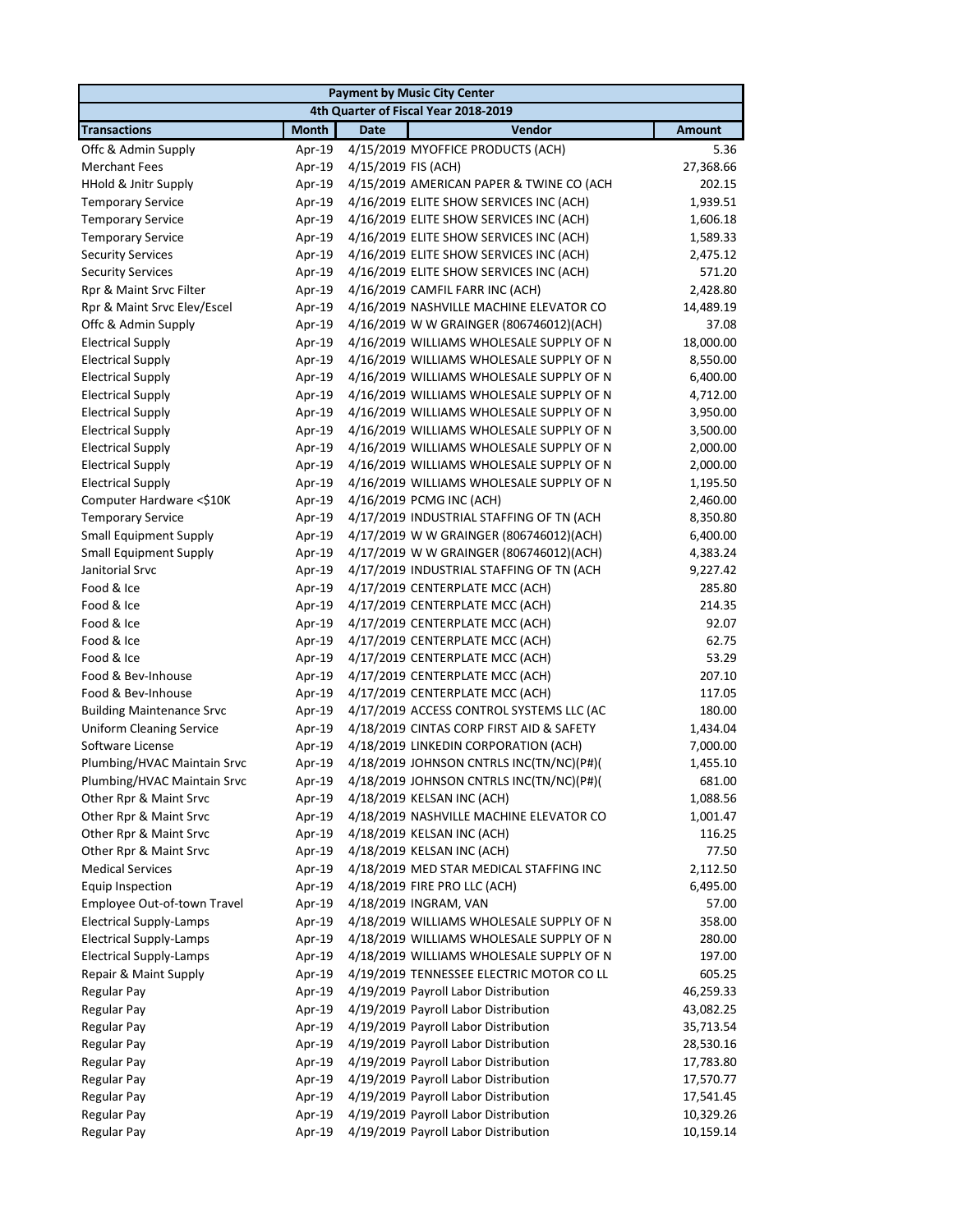|                         |              | <b>Payment by Music City Center</b>         |               |
|-------------------------|--------------|---------------------------------------------|---------------|
|                         |              | 4th Quarter of Fiscal Year 2018-2019        |               |
| <b>Transactions</b>     | <b>Month</b> | <b>Date</b><br>Vendor                       | <b>Amount</b> |
| Regular Pay             | Apr-19       | 4/19/2019 Payroll Labor Distribution        | 8,440.58      |
| Regular Pay             | Apr-19       | 4/19/2019 Payroll Labor Distribution        | 8,172.05      |
| <b>Regular Pay</b>      | Apr-19       | 4/19/2019 Payroll Labor Distribution        | 7,916.35      |
| Regular Pay             | Apr-19       | 4/19/2019 Payroll Labor Distribution        | 6,886.56      |
| <b>Regular Pay</b>      | Apr-19       | 4/19/2019 Payroll Labor Distribution        | 6,731.68      |
| <b>Regular Pay</b>      | Apr-19       | 4/19/2019 Payroll Labor Distribution        | 5,558.08      |
| Regular Pay             | Apr-19       | 4/19/2019 Payroll Labor Distribution        | 4,985.91      |
| Regular Pay             | Apr-19       | 4/19/2019 Payroll Labor Distribution        | 2,905.08      |
| <b>Regular Pay</b>      | Apr-19       | 4/19/2019 Payroll Labor Distribution        | 1,934.93      |
| Promotion-Goods         | Apr-19       | 4/19/2019 BLINK MARKETING INC (ACH)         | 1,059.61      |
| <b>Promotion-Goods</b>  | Apr-19       | 4/19/2019 BLINK MARKETING INC (ACH)         | 967.47        |
| <b>Promotion-Goods</b>  | Apr-19       | 4/19/2019 BLINK MARKETING INC (ACH)         | 875.33        |
| <b>Promotion-Goods</b>  | Apr-19       | 4/19/2019 BLINK MARKETING INC (ACH)         | 875.33        |
| <b>Promotion-Goods</b>  | Apr-19       | 4/19/2019 BLINK MARKETING INC (ACH)         | 829.26        |
| <b>Promotion-Goods</b>  | Apr-19       | 4/19/2019 BLINK MARKETING INC (ACH)         | 804.10        |
| <b>Promotion-Goods</b>  | Apr-19       | 4/19/2019 BLINK MARKETING INC (ACH)         | 644.98        |
| <b>Promotion-Goods</b>  | Apr-19       | 4/19/2019 BLINK MARKETING INC (ACH)         | 554.07        |
| <b>Promotion-Goods</b>  | Apr-19       | 4/19/2019 BLINK MARKETING INC (ACH)         | 425.70        |
| <b>Promotion-Goods</b>  | Apr-19       | 4/19/2019 BLINK MARKETING INC (ACH)         | 363.37        |
| Postage & Delivery Srvc | Apr-19       | 4/19/2019 BLINK MARKETING INC (ACH)         | 95.00         |
| Overtime Pay            | Apr-19       | 4/19/2019 Payroll Labor Distribution        | 2,772.31      |
| Overtime Pay            | Apr-19       | 4/19/2019 Payroll Labor Distribution        | 2,386.91      |
| Overtime Pay            | Apr-19       | 4/19/2019 Payroll Labor Distribution        | 1,624.86      |
| Overtime Pay            | Apr-19       | 4/19/2019 Payroll Labor Distribution        | 1,070.77      |
| Overtime Pay            | Apr-19       | 4/19/2019 Payroll Labor Distribution        | 816.82        |
| Overtime Pay            | Apr-19       | 4/19/2019 Payroll Labor Distribution        | 388.53        |
| Overtime Pay            | Apr-19       | 4/19/2019 Payroll Labor Distribution        | 306.50        |
| Overtime Pay            | Apr-19       | 4/19/2019 Payroll Labor Distribution        | 216.39        |
| Overtime Pay            | Apr-19       | 4/19/2019 Payroll Labor Distribution        | 143.69        |
| Overtime Pay            | Apr-19       | 4/19/2019 Payroll Labor Distribution        | 66.02         |
| Overtime Pay            | Apr-19       | 4/19/2019 Payroll Labor Distribution        | 15.60         |
| Overtime Pay            | Apr-19       | 4/19/2019 Payroll Labor Distribution        | 11.96         |
| Mngt Cnsltnt Srvc       | Apr-19       | 4/19/2019 CUSHION EMPLOYER SER (ACH)        | 1,267.00      |
| <b>Membership Dues</b>  | Apr-19       | 4/19/2019 HFTP (HOSPITALITY FIN & TECH P    | 415.00        |
| Leave Pay               | Apr-19       | 4/19/2019 Payroll Labor Distribution        | 4,868.49      |
| Leave Pay               | Apr-19       | 4/19/2019 Payroll Labor Distribution        | 3,953.60      |
| Leave Pay               |              | Apr-19 4/19/2019 Payroll Labor Distribution | 2,865.71      |
| Leave Pay               | Apr-19       | 4/19/2019 Payroll Labor Distribution        | 2,825.75      |
| Leave Pay               | Apr-19       | 4/19/2019 Payroll Labor Distribution        | 1,956.20      |
| Leave Pay               | Apr-19       | 4/19/2019 Payroll Labor Distribution        | 1,447.51      |
| Leave Pay               | Apr-19       | 4/19/2019 Payroll Labor Distribution        | 1,424.66      |
| Leave Pay               | Apr-19       | 4/19/2019 Payroll Labor Distribution        | 1,259.40      |
| Leave Pay               | Apr-19       | 4/19/2019 Payroll Labor Distribution        | 1,171.37      |
| Leave Pay               | Apr-19       | 4/19/2019 Payroll Labor Distribution        | 1,124.80      |
| Leave Pay               | Apr-19       | 4/19/2019 Payroll Labor Distribution        | 999.32        |
| Leave Pay               | Apr-19       | 4/19/2019 Payroll Labor Distribution        | 948.77        |
| Leave Pay               | Apr-19       | 4/19/2019 Payroll Labor Distribution        | 668.19        |
| Leave Pay               | Apr-19       | 4/19/2019 Payroll Labor Distribution        | 456.64        |
| Leave Pay               | Apr-19       | 4/19/2019 Payroll Labor Distribution        | 376.92        |
| Leave Pay               | Apr-19       | 4/19/2019 Payroll Labor Distribution        | 363.43        |
| Leave Pay               | Apr-19       | 4/19/2019 Payroll Labor Distribution        | 278.72        |
| <b>Holiday Pay</b>      | Apr-19       | 4/19/2019 Payroll Labor Distribution        | 1,094.32      |
| <b>Holiday Pay</b>      | Apr-19       | 4/19/2019 Payroll Labor Distribution        | 726.40        |
| <b>Holiday Pay</b>      | Apr-19       | 4/19/2019 Payroll Labor Distribution        | 445.36        |
| <b>Holiday Pay</b>      | Apr-19       | 4/19/2019 Payroll Labor Distribution        | 388.48        |
| <b>Holiday Pay</b>      | Apr-19       | 4/19/2019 Payroll Labor Distribution        | 209.04        |
| <b>Holiday Pay</b>      | Apr-19       | 4/19/2019 Payroll Labor Distribution        | 165.52        |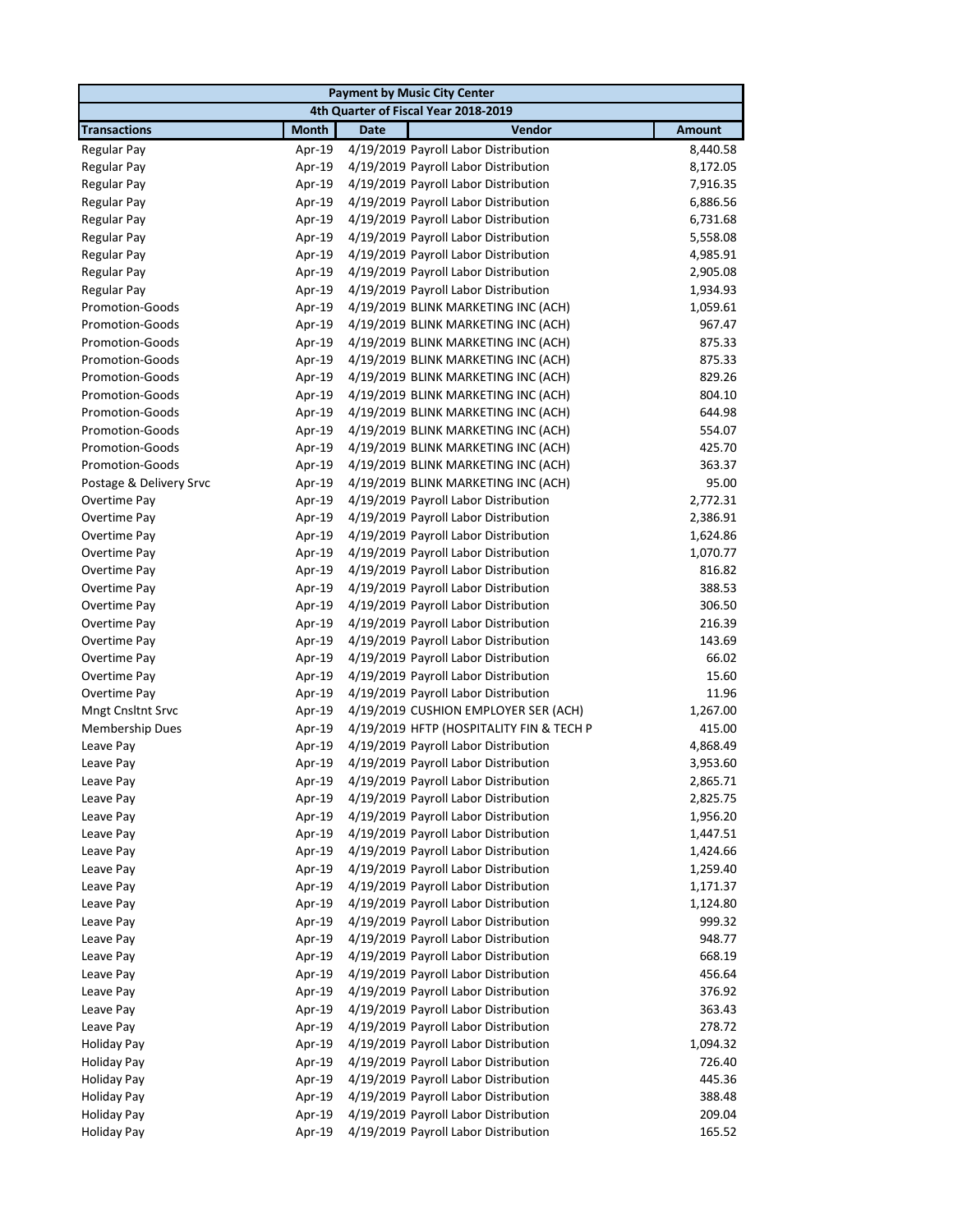|                              |              | <b>Payment by Music City Center</b>            |               |
|------------------------------|--------------|------------------------------------------------|---------------|
|                              |              | 4th Quarter of Fiscal Year 2018-2019           |               |
| <b>Transactions</b>          | <b>Month</b> | <b>Date</b><br>Vendor                          | <b>Amount</b> |
| <b>Holiday Pay</b>           | Apr-19       | 4/19/2019 Payroll Labor Distribution           | 150.40        |
| <b>Holiday Pay</b>           | Apr-19       | 4/19/2019 Payroll Labor Distribution           | 121.28        |
| FSA Pre-Tax Savings          | Apr-19       | 4/19/2019 Actual Burden Journal Entries        | 22.36         |
| FSA Pre-Tax Savings          | Apr-19       | 4/19/2019 Actual Burden Journal Entries        | 8.53          |
| <b>FSA Pre-Tax Savings</b>   | Apr-19       | 4/19/2019 Actual Burden Journal Entries        | 7.65          |
| <b>FSA Pre-Tax Savings</b>   | Apr-19       | 4/19/2019 Actual Burden Journal Entries        | 7.65          |
| <b>FSA Pre-Tax Savings</b>   | Apr-19       | 4/19/2019 Actual Burden Journal Entries        | 1.77          |
| <b>Floor Covering</b>        | Apr-19       | 4/19/2019 AMERICAN PAPER & TWINE CO (ACH       | 800.00        |
| <b>Employer SSN Medical</b>  | Apr-19       | 4/19/2019 Actual Burden Journal Entries        | 739.53        |
| <b>Employer SSN Medical</b>  | Apr-19       | 4/19/2019 Actual Burden Journal Entries        | 642.44        |
| <b>Employer SSN Medical</b>  | Apr-19       | 4/19/2019 Actual Burden Journal Entries        | 545.20        |
| <b>Employer SSN Medical</b>  | Apr-19       | 4/19/2019 Actual Burden Journal Entries        | 440.69        |
| <b>Employer SSN Medical</b>  | Apr-19       | 4/19/2019 Actual Burden Journal Entries        | 316.35        |
| <b>Employer SSN Medical</b>  | Apr-19       | 4/19/2019 Actual Burden Journal Entries        | 266.98        |
| <b>Employer SSN Medical</b>  | Apr-19       | 4/19/2019 Actual Burden Journal Entries        | 263.49        |
| <b>Employer SSN Medical</b>  | Apr-19       | 4/19/2019 Actual Burden Journal Entries        | 174.93        |
| <b>Employer SSN Medical</b>  | Apr-19       | 4/19/2019 Actual Burden Journal Entries        | 161.26        |
| <b>Employer SSN Medical</b>  | Apr-19       | 4/19/2019 Actual Burden Journal Entries        | 133.56        |
| <b>Employer SSN Medical</b>  | Apr-19       | 4/19/2019 Actual Burden Journal Entries        | 121.76        |
| <b>Employer SSN Medical</b>  | Apr-19       | 4/19/2019 Actual Burden Journal Entries        | 120.75        |
| <b>Employer SSN Medical</b>  | Apr-19       | 4/19/2019 Actual Burden Journal Entries        | 117.33        |
| <b>Employer SSN Medical</b>  | Apr-19       | 4/19/2019 Actual Burden Journal Entries        | 99.95         |
| <b>Employer SSN Medical</b>  | Apr-19       | 4/19/2019 Actual Burden Journal Entries        | 79.54         |
| <b>Employer SSN Medical</b>  | Apr-19       | 4/19/2019 Actual Burden Journal Entries        | 74.82         |
| <b>Employer SSN Medical</b>  | Apr-19       | 4/19/2019 Actual Burden Journal Entries        | 48.84         |
| <b>Employer SSN Medical</b>  | Apr-19       | 4/19/2019 Actual Burden Journal Entries        | 31.76         |
| <b>Employer Pension</b>      | Apr-19       | 4/19/2019 Actual Burden Journal Entries        | 2,753.89      |
| <b>Employer Pension</b>      | Apr-19       | 4/19/2019 Actual Burden Journal Entries        | 2,349.92      |
| <b>Employer Pension</b>      | Apr-19       | 4/19/2019 Actual Burden Journal Entries        | 1,093.95      |
| <b>Employer Pension</b>      | Apr-19       | 4/19/2019 Actual Burden Journal Entries        | 906.15        |
| <b>Employer Pension</b>      | Apr-19       | 4/19/2019 Actual Burden Journal Entries        | 720.26        |
| <b>Employer Pension</b>      | Apr-19       | 4/19/2019 Actual Burden Journal Entries        | 484.11        |
| <b>Employer Pension</b>      | Apr-19       | 4/19/2019 Actual Burden Journal Entries        | 451.27        |
| <b>Employer Pension</b>      | Apr-19       | 4/19/2019 Actual Burden Journal Entries        | 302.39        |
| <b>Employer Pension</b>      | Apr-19       | 4/19/2019 Actual Burden Journal Entries        | 77.07         |
| <b>Employer Pension</b>      | Apr-19       | 4/19/2019 Actual Burden Journal Entries        | 77.02         |
| <b>Employer Pension</b>      |              | Apr-19 4/19/2019 Actual Burden Journal Entries | 77.02         |
| <b>Employer OASDI</b>        | Apr-19       | 4/19/2019 Actual Burden Journal Entries        | 3,162.12      |
| Employer OASDI               | Apr-19       | 4/19/2019 Actual Burden Journal Entries        | 2,746.91      |
| <b>Employer OASDI</b>        | Apr-19       | 4/19/2019 Actual Burden Journal Entries        | 2,331.26      |
| <b>Employer OASDI</b>        | Apr-19       | 4/19/2019 Actual Burden Journal Entries        | 1,884.36      |
| Employer OASDI               | Apr-19       | 4/19/2019 Actual Burden Journal Entries        | 1,141.57      |
| Employer OASDI               | Apr-19       | 4/19/2019 Actual Burden Journal Entries        | 1,126.73      |
| Employer OASDI               | Apr-19       | 4/19/2019 Actual Burden Journal Entries        | 748.00        |
| Employer OASDI               | Apr-19       | 4/19/2019 Actual Burden Journal Entries        | 689.38        |
| Employer OASDI               | Apr-19       | 4/19/2019 Actual Burden Journal Entries        | 573.99        |
| Employer OASDI               | Apr-19       | 4/19/2019 Actual Burden Journal Entries        | 571.17        |
| Employer OASDI               | Apr-19       | 4/19/2019 Actual Burden Journal Entries        | 520.64        |
| Employer OASDI               | Apr-19       | 4/19/2019 Actual Burden Journal Entries        | 516.31        |
| Employer OASDI               | Apr-19       | 4/19/2019 Actual Burden Journal Entries        | 501.71        |
| Employer OASDI               | Apr-19       | 4/19/2019 Actual Burden Journal Entries        | 427.35        |
| Employer OASDI               | Apr-19       | 4/19/2019 Actual Burden Journal Entries        | 340.13        |
| Employer OASDI               | Apr-19       | 4/19/2019 Actual Burden Journal Entries        | 319.93        |
| Employer OASDI               | Apr-19       | 4/19/2019 Actual Burden Journal Entries        | 208.86        |
| Employer OASDI               | Apr-19       | 4/19/2019 Actual Burden Journal Entries        | 135.79        |
| <b>Employer Group Health</b> | Apr-19       | 4/19/2019 Actual Burden Journal Entries        | 11,120.01     |
| <b>Employer Group Health</b> | Apr-19       | 4/19/2019 Actual Burden Journal Entries        | 10,955.95     |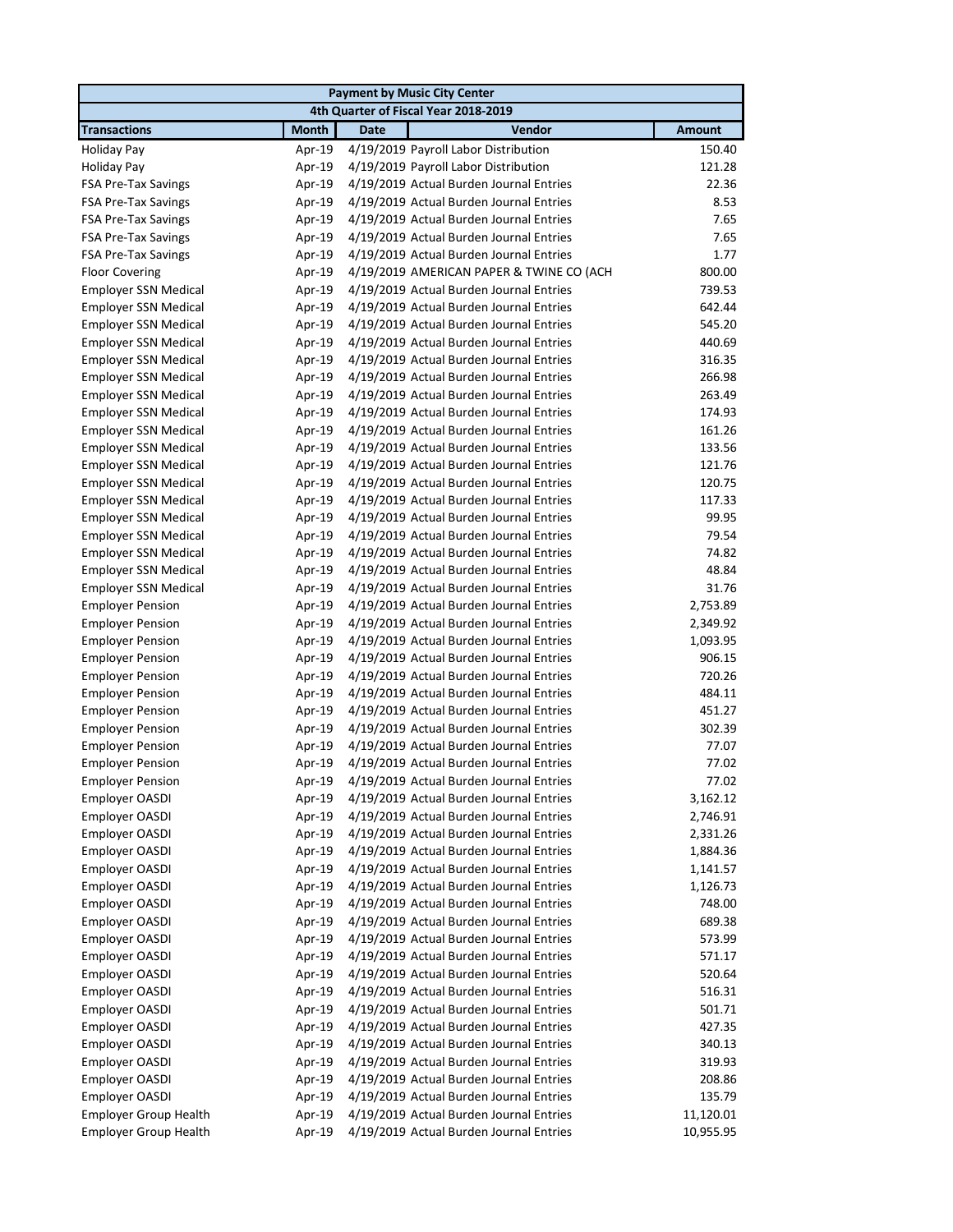|                              |              |             | <b>Payment by Music City Center</b>            |               |
|------------------------------|--------------|-------------|------------------------------------------------|---------------|
|                              |              |             | 4th Quarter of Fiscal Year 2018-2019           |               |
| <b>Transactions</b>          | <b>Month</b> | <b>Date</b> | Vendor                                         | <b>Amount</b> |
| <b>Employer Group Health</b> | Apr-19       |             | 4/19/2019 Actual Burden Journal Entries        | 6,611.01      |
| <b>Employer Group Health</b> | Apr-19       |             | 4/19/2019 Actual Burden Journal Entries        | 5,484.00      |
| <b>Employer Group Health</b> | Apr-19       |             | 4/19/2019 Actual Burden Journal Entries        | 2,357.95      |
| <b>Employer Group Health</b> | Apr-19       |             | 4/19/2019 Actual Burden Journal Entries        | 2,067.00      |
| <b>Employer Group Health</b> | Apr-19       |             | 4/19/2019 Actual Burden Journal Entries        | 1,800.10      |
| <b>Employer Group Health</b> | Apr-19       |             | 4/19/2019 Actual Burden Journal Entries        | 1,489.98      |
| <b>Employer Group Health</b> | Apr-19       |             | 4/19/2019 Actual Burden Journal Entries        | 1,419.00      |
| <b>Employer Group Health</b> | Apr-19       |             | 4/19/2019 Actual Burden Journal Entries        | 1,140.00      |
| <b>Employer Group Health</b> | Apr-19       |             | 4/19/2019 Actual Burden Journal Entries        | 957.00        |
| <b>Employer Group Health</b> | Apr-19       |             | 4/19/2019 Actual Burden Journal Entries        | 906.00        |
| <b>Employer Group Health</b> | Apr-19       |             | 4/19/2019 Actual Burden Journal Entries        | 726.00        |
| <b>Employer Group Health</b> | Apr-19       |             | 4/19/2019 Actual Burden Journal Entries        | 693.00        |
| <b>Employer Group Health</b> | Apr-19       |             | 4/19/2019 Actual Burden Journal Entries        | 642.00        |
| <b>Employer Group Health</b> | Apr-19       |             | 4/19/2019 Actual Burden Journal Entries        | 528.00        |
| <b>Employer Group Health</b> | Apr-19       |             | 4/19/2019 Actual Burden Journal Entries        | 528.00        |
| <b>Employer Group Health</b> | Apr-19       |             | 4/19/2019 Actual Burden Journal Entries        | 513.00        |
| <b>Employer Dental Group</b> | Apr-19       |             | 4/19/2019 Actual Burden Journal Entries        | 472.01        |
| <b>Employer Dental Group</b> | Apr-19       |             | 4/19/2019 Actual Burden Journal Entries        | 463.68        |
| <b>Employer Dental Group</b> | Apr-19       |             | 4/19/2019 Actual Burden Journal Entries        | 291.57        |
| <b>Employer Dental Group</b> | Apr-19       |             | 4/19/2019 Actual Burden Journal Entries        | 230.22        |
| <b>Employer Dental Group</b> | Apr-19       |             | 4/19/2019 Actual Burden Journal Entries        | 118.68        |
| <b>Employer Dental Group</b> | Apr-19       |             | 4/19/2019 Actual Burden Journal Entries        | 93.36         |
| <b>Employer Dental Group</b> | Apr-19       |             | 4/19/2019 Actual Burden Journal Entries        | 72.39         |
| <b>Employer Dental Group</b> | Apr-19       |             | 4/19/2019 Actual Burden Journal Entries        | 70.79         |
| <b>Employer Dental Group</b> | Apr-19       |             | 4/19/2019 Actual Burden Journal Entries        | 68.45         |
| <b>Employer Dental Group</b> | Apr-19       |             | 4/19/2019 Actual Burden Journal Entries        | 49.86         |
| <b>Employer Dental Group</b> | Apr-19       |             | 4/19/2019 Actual Burden Journal Entries        | 42.72         |
| <b>Employer Dental Group</b> | Apr-19       |             | 4/19/2019 Actual Burden Journal Entries        | 33.24         |
| <b>Employer Dental Group</b> | Apr-19       |             | 4/19/2019 Actual Burden Journal Entries        | 33.24         |
| <b>Employer Dental Group</b> | Apr-19       |             | 4/19/2019 Actual Burden Journal Entries        | 29.67         |
| <b>Employer Dental Group</b> | Apr-19       |             | 4/19/2019 Actual Burden Journal Entries        | 26.10         |
| <b>Employer Dental Group</b> | Apr-19       |             | 4/19/2019 Actual Burden Journal Entries        | 26.10         |
| <b>Employer Dental Group</b> | Apr-19       |             | 4/19/2019 Actual Burden Journal Entries        | 16.62         |
| <b>Employer Dental Group</b> | Apr-19       |             | 4/19/2019 Actual Burden Journal Entries        | 16.62         |
| CCA Employer 401K Plan       | Apr-19       |             | 4/19/2019 Actual Burden Journal Entries        | 1,432.54      |
| CCA Employer 401K Plan       | Apr-19       |             | 4/19/2019 Actual Burden Journal Entries        | 1,276.73      |
| CCA Employer 401K Plan       |              |             | Apr-19 4/19/2019 Actual Burden Journal Entries | 1,089.84      |
| CCA Employer 401K Plan       | Apr-19       |             | 4/19/2019 Actual Burden Journal Entries        | 1,080.84      |
| CCA Employer 401K Plan       | Apr-19       |             | 4/19/2019 Actual Burden Journal Entries        | 659.71        |
| CCA Employer 401K Plan       | Apr-19       |             | 4/19/2019 Actual Burden Journal Entries        | 444.11        |
| CCA Employer 401K Plan       | Apr-19       |             | 4/19/2019 Actual Burden Journal Entries        | 327.72        |
| CCA Employer 401K Plan       | Apr-19       |             | 4/19/2019 Actual Burden Journal Entries        | 284.20        |
| CCA Employer 401K Plan       | Apr-19       |             | 4/19/2019 Actual Burden Journal Entries        | 242.99        |
| CCA Employer 401K Plan       | Apr-19       |             | 4/19/2019 Actual Burden Journal Entries        | 214.52        |
| CCA Employer 401K Plan       | Apr-19       |             | 4/19/2019 Actual Burden Journal Entries        | 172.38        |
| Cafe Plan Pre-Tax Savings    | Apr-19       |             | 4/19/2019 Actual Burden Journal Entries        | 314.54        |
| Cafe Plan Pre-Tax Savings    | Apr-19       |             | 4/19/2019 Actual Burden Journal Entries        | 305.54        |
| Cafe Plan Pre-Tax Savings    | Apr-19       |             | 4/19/2019 Actual Burden Journal Entries        | 186.44        |
| Cafe Plan Pre-Tax Savings    | Apr-19       |             | 4/19/2019 Actual Burden Journal Entries        | 142.96        |
| Cafe Plan Pre-Tax Savings    | Apr-19       |             | 4/19/2019 Actual Burden Journal Entries        | 57.86         |
| Cafe Plan Pre-Tax Savings    | Apr-19       |             | 4/19/2019 Actual Burden Journal Entries        | 52.79         |
| Cafe Plan Pre-Tax Savings    | Apr-19       |             | 4/19/2019 Actual Burden Journal Entries        | 46.50         |
| Cafe Plan Pre-Tax Savings    | Apr-19       |             | 4/19/2019 Actual Burden Journal Entries        | 40.47         |
| Cafe Plan Pre-Tax Savings    | Apr-19       |             | 4/19/2019 Actual Burden Journal Entries        | 39.72         |
| Cafe Plan Pre-Tax Savings    | Apr-19       |             | 4/19/2019 Actual Burden Journal Entries        | 30.57         |
| Cafe Plan Pre-Tax Savings    | Apr-19       |             | 4/19/2019 Actual Burden Journal Entries        | 26.81         |
| Cafe Plan Pre-Tax Savings    | Apr-19       |             | 4/19/2019 Actual Burden Journal Entries        | 25.09         |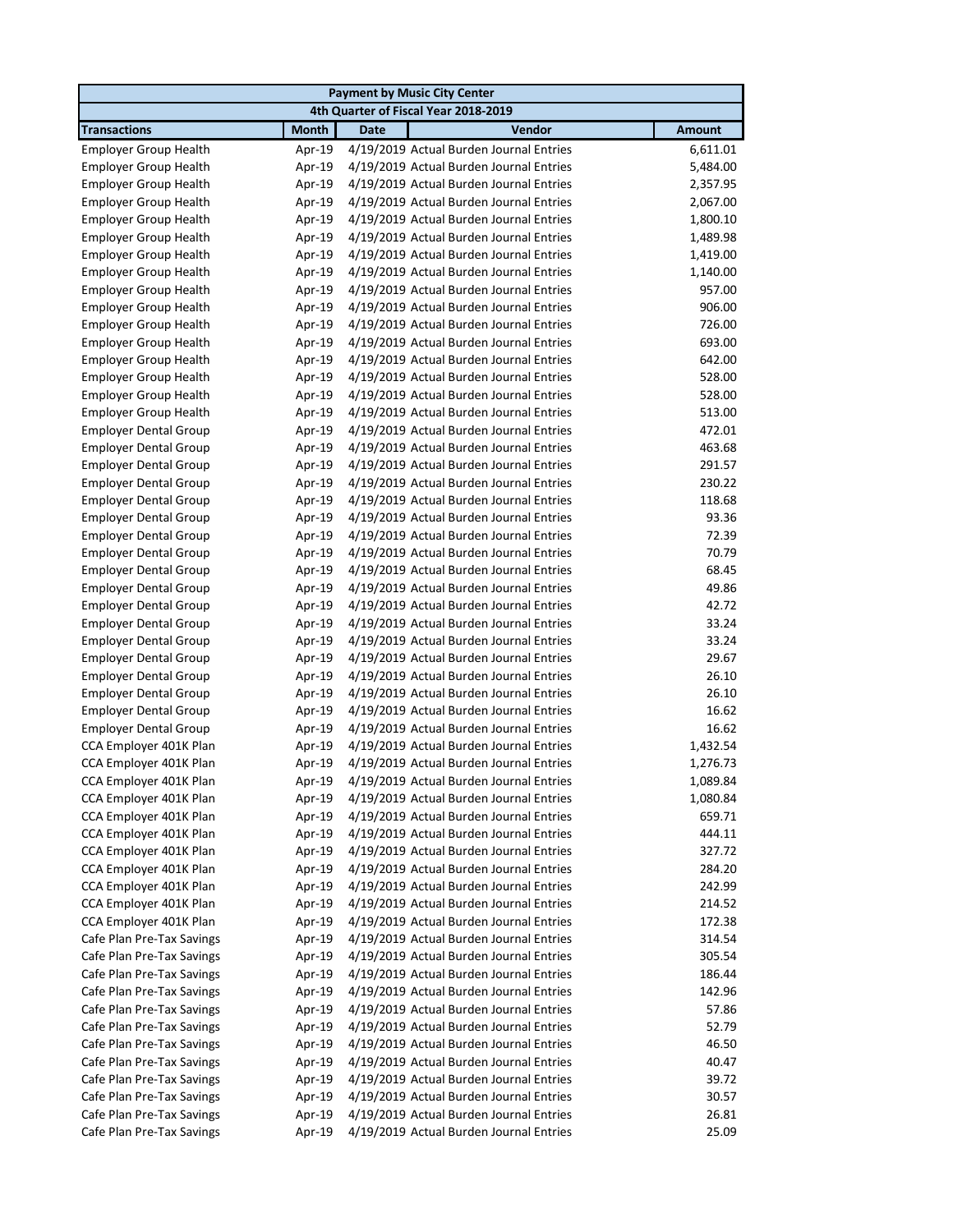| <b>Payment by Music City Center</b> |              |                                          |               |  |  |
|-------------------------------------|--------------|------------------------------------------|---------------|--|--|
|                                     |              | 4th Quarter of Fiscal Year 2018-2019     |               |  |  |
| <b>Transactions</b>                 | <b>Month</b> | Vendor<br><b>Date</b>                    | <b>Amount</b> |  |  |
| Cafe Plan Pre-Tax Savings           | Apr-19       | 4/19/2019 Actual Burden Journal Entries  | 22.05         |  |  |
| Cafe Plan Pre-Tax Savings           | Apr-19       | 4/19/2019 Actual Burden Journal Entries  | 19.91         |  |  |
| Cafe Plan Pre-Tax Savings           | Apr-19       | 4/19/2019 Actual Burden Journal Entries  | 18.61         |  |  |
| Cafe Plan Pre-Tax Savings           | Apr-19       | 4/19/2019 Actual Burden Journal Entries  | 16.04         |  |  |
| Cafe Plan Pre-Tax Savings           | Apr-19       | 4/19/2019 Actual Burden Journal Entries  | 15.50         |  |  |
| Cafe Plan Pre-Tax Savings           | Apr-19       | 4/19/2019 Actual Burden Journal Entries  | 13.42         |  |  |
| Auto Fuel                           | Apr-19       | 4/19/2019 WEX (WRIGHT EXPRESS FINANCIAL) | 278.35        |  |  |
| <b>Small Equipment Supply</b>       | Apr-19       | 4/22/2019 BATTERIES PLUS LLC (NASHVILLE) | 330.00        |  |  |
| <b>Small Equipment Supply</b>       | Apr-19       | 4/22/2019 BATTERIES PLUS LLC (NASHVILLE) | 330.00        |  |  |
| <b>Small Equipment Supply</b>       | Apr-19       | 4/22/2019 BATTERIES PLUS LLC (NASHVILLE) | 252.00        |  |  |
| <b>Small Equipment Supply</b>       | Apr-19       | 4/22/2019 BATTERIES PLUS LLC (NASHVILLE) | 27.00         |  |  |
| <b>Small Equipment Supply</b>       | Apr-19       | 4/22/2019 BATTERIES PLUS LLC (NASHVILLE) | 27.00         |  |  |
| Small Equipment Supply              | Apr-19       | 4/22/2019 BATTERIES PLUS LLC (NASHVILLE) | 4.00          |  |  |
| <b>Small Equipment Supply</b>       | Apr-19       | 4/22/2019 BATTERIES PLUS LLC (NASHVILLE) | 4.00          |  |  |
| <b>Small Equipment Supply</b>       | Apr-19       | 4/22/2019 BATTERIES PLUS LLC (NASHVILLE) | 4.00          |  |  |
| <b>Small Equipment Supply</b>       | Apr-19       | 4/22/2019 BATTERIES PLUS LLC (NASHVILLE) | 4.00          |  |  |
| <b>Small Equipment Supply</b>       | Apr-19       | 4/22/2019 BATTERIES PLUS LLC (NASHVILLE) | 4.00          |  |  |
| <b>Small Equipment Supply</b>       | Apr-19       | 4/22/2019 BATTERIES PLUS LLC (NASHVILLE) | 4.00          |  |  |
| <b>Small Equipment Supply</b>       | Apr-19       | 4/22/2019 BATTERIES PLUS LLC (NASHVILLE) | 4.00          |  |  |
| <b>Small Equipment Supply</b>       | Apr-19       | 4/22/2019 BATTERIES PLUS LLC (NASHVILLE) | 4.00          |  |  |
| <b>Small Equipment Supply</b>       | Apr-19       | 4/22/2019 BATTERIES PLUS LLC (NASHVILLE) | 4.00          |  |  |
| <b>Small Equipment Supply</b>       | Apr-19       | 4/22/2019 BATTERIES PLUS LLC (NASHVILLE) | 4.00          |  |  |
| <b>Small Equipment Supply</b>       | Apr-19       | 4/22/2019 BATTERIES PLUS LLC (NASHVILLE) | 4.00          |  |  |
| <b>Small Equipment Supply</b>       | Apr-19       | 4/22/2019 BATTERIES PLUS LLC (NASHVILLE) | 4.00          |  |  |
| <b>Small Equipment Supply</b>       | Apr-19       | 4/22/2019 BATTERIES PLUS LLC (NASHVILLE) | 4.00          |  |  |
| <b>Small Equipment Supply</b>       | Apr-19       | 4/22/2019 BATTERIES PLUS LLC (NASHVILLE) | 3.80          |  |  |
| <b>Small Equipment Supply</b>       | Apr-19       | 4/22/2019 BATTERIES PLUS LLC (NASHVILLE) | 2.00          |  |  |
| <b>Small Equipment Supply</b>       | Apr-19       | 4/22/2019 BATTERIES PLUS LLC (NASHVILLE) | 2.00          |  |  |
| <b>Small Equipment Supply</b>       | Apr-19       | 4/22/2019 BATTERIES PLUS LLC (NASHVILLE) | 2.00          |  |  |
| <b>Small Equipment Supply</b>       | Apr-19       | 4/22/2019 BATTERIES PLUS LLC (NASHVILLE) | 1.80          |  |  |
| Registration                        | Apr-19       | 4/22/2019 EVANS, MELINDA K               | 340.00        |  |  |
| Paint Supply                        | Apr-19       | 4/22/2019 SHERWIN WILLIAMS CO INDUSTRIAL | 271.80        |  |  |
| Paint Supply                        | Apr-19       | 4/22/2019 SHERWIN WILLIAMS CO INDUSTRIAL | 260.55        |  |  |
| Paint Supply                        | Apr-19       | 4/22/2019 SHERWIN WILLIAMS CO INDUSTRIAL | 181.20        |  |  |
| Other Rpr & Maint Srvc              | Apr-19       | 4/22/2019 NASHVILLE MACHINE ELEVATOR CO  | 390.00        |  |  |
| Offc & Admin Supply                 | Apr-19       | 4/22/2019 MYOFFICE PRODUCTS (ACH)        | 16.74         |  |  |
| Offc & Admin Supply                 | Apr-19       | 4/22/2019 MYOFFICE PRODUCTS (ACH)        | 16.01         |  |  |
| Offc & Admin Supply                 | Apr-19       | 4/22/2019 MYOFFICE PRODUCTS (ACH)        | 12.59         |  |  |
| Offc & Admin Supply                 | Apr-19       | 4/22/2019 MYOFFICE PRODUCTS (ACH)        | 11.24         |  |  |
| Offc & Admin Supply                 | Apr-19       | 4/22/2019 MYOFFICE PRODUCTS (ACH)        | 9.44          |  |  |
| Offc & Admin Supply                 | Apr-19       | 4/22/2019 MYOFFICE PRODUCTS (ACH)        | 8.47          |  |  |
| Offc & Admin Supply                 | Apr-19       | 4/22/2019 MYOFFICE PRODUCTS (ACH)        | 8.18          |  |  |
| Offc & Admin Supply                 | Apr-19       | 4/22/2019 MYOFFICE PRODUCTS (ACH)        | 7.87          |  |  |
| Offc & Admin Supply                 | Apr-19       | 4/22/2019 MYOFFICE PRODUCTS (ACH)        | 7.61          |  |  |
| Offc & Admin Supply                 | Apr-19       | 4/22/2019 MYOFFICE PRODUCTS (ACH)        | 2.85          |  |  |
| <b>Electrical Supply</b>            | Apr-19       | 4/22/2019 WILLIAMS WHOLESALE SUPPLY OF N | 2,857.00      |  |  |
| <b>Electrical Supply</b>            | Apr-19       | 4/22/2019 WILLIAMS WHOLESALE SUPPLY OF N | 1,780.00      |  |  |
| <b>Electrical Supply</b>            | Apr-19       | 4/22/2019 WILLIAMS WHOLESALE SUPPLY OF N | 1,619.00      |  |  |
| <b>Electrical Supply</b>            | Apr-19       | 4/22/2019 WILLIAMS WHOLESALE SUPPLY OF N | 1,372.00      |  |  |
| <b>Electrical Supply</b>            | Apr-19       | 4/22/2019 WILLIAMS WHOLESALE SUPPLY OF N | 1,358.50      |  |  |
| <b>Electrical Supply</b>            | Apr-19       | 4/22/2019 WILLIAMS WHOLESALE SUPPLY OF N | 1,268.00      |  |  |
| <b>Electrical Supply</b>            | Apr-19       | 4/22/2019 WILLIAMS WHOLESALE SUPPLY OF N | 822.50        |  |  |
| <b>Electrical Supply</b>            | Apr-19       | 4/22/2019 WILLIAMS WHOLESALE SUPPLY OF N | 821.50        |  |  |
| <b>Electrical Supply</b>            | Apr-19       | 4/22/2019 WILLIAMS WHOLESALE SUPPLY OF N | 802.50        |  |  |
| <b>Electrical Supply</b>            | Apr-19       | 4/22/2019 WILLIAMS WHOLESALE SUPPLY OF N | 784.50        |  |  |
| <b>Electrical Supply</b>            | Apr-19       | 4/22/2019 WILLIAMS WHOLESALE SUPPLY OF N | 760.00        |  |  |
| <b>Electrical Supply</b>            | Apr-19       | 4/22/2019 WILLIAMS WHOLESALE SUPPLY OF N | 540.00        |  |  |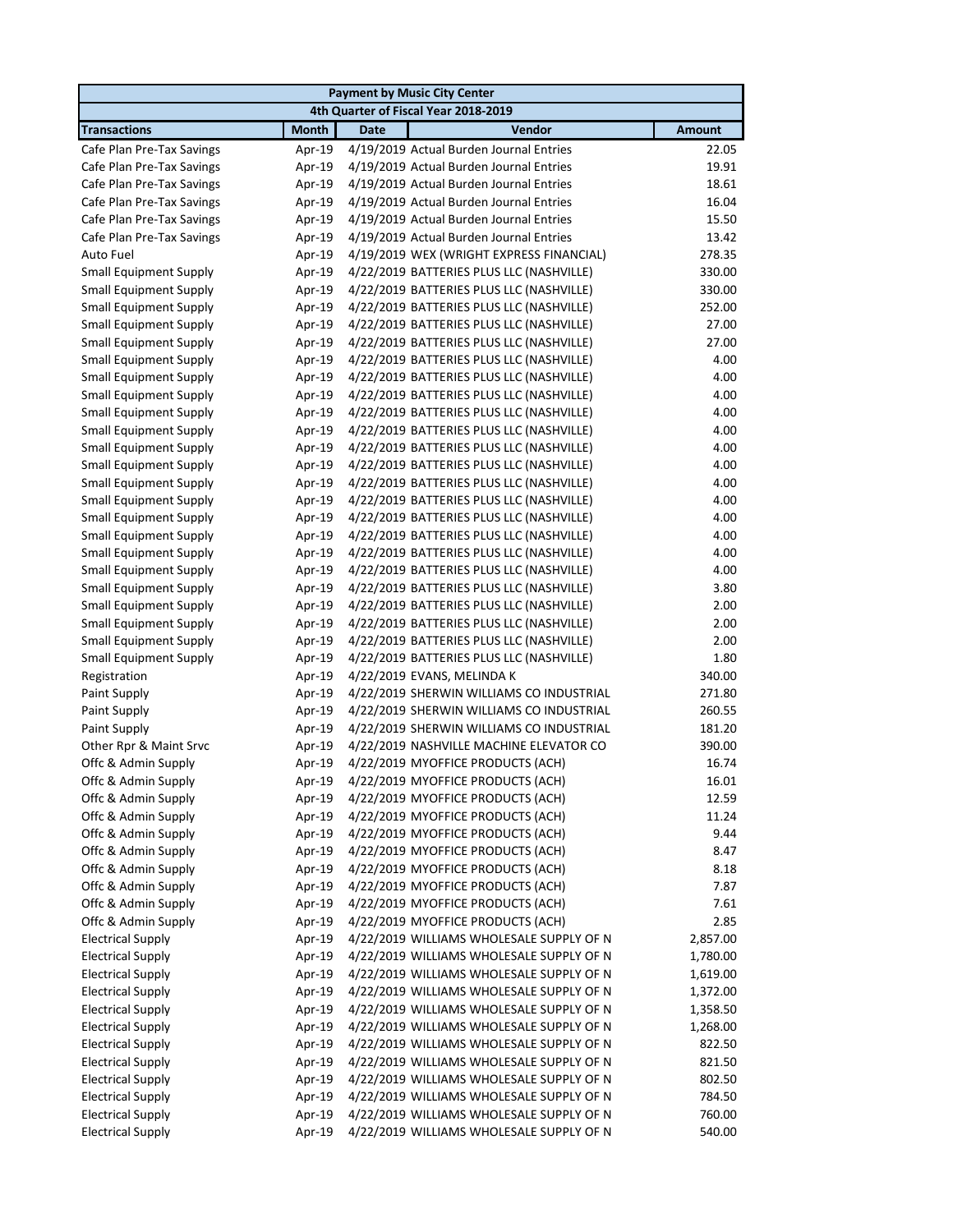| <b>Payment by Music City Center</b>  |              |                                          |               |  |  |
|--------------------------------------|--------------|------------------------------------------|---------------|--|--|
| 4th Quarter of Fiscal Year 2018-2019 |              |                                          |               |  |  |
| <b>Transactions</b>                  | <b>Month</b> | Vendor<br><b>Date</b>                    | <b>Amount</b> |  |  |
| <b>Electrical Supply</b>             | Apr-19       | 4/22/2019 WILLIAMS WHOLESALE SUPPLY OF N | 529.00        |  |  |
| <b>Electrical Supply</b>             | Apr-19       | 4/22/2019 WILLIAMS WHOLESALE SUPPLY OF N | 474.00        |  |  |
| Computer Hardware <\$10K             | Apr-19       | 4/22/2019 B & H PHOTO & ELECTRONICS CORP | 96.75         |  |  |
| <b>Temporary Service</b>             | Apr-19       | 4/23/2019 LOOMIS FARGO & CO              | 1,293.76      |  |  |
| Telephone & Telegraph                | Apr-19       | 4/23/2019 AT&T CIRCUITS                  | 351.74        |  |  |
| <b>Small Equipment Supply</b>        | Apr-19       | 4/23/2019 REED LANDSCAPING INC (ACH)     | 3,900.00      |  |  |
| Rpr & Maint Srvc CCTV                | Apr-19       | 4/23/2019 JOHNSON CONTROLS INC/CARDKEY ( | 4,250.00      |  |  |
| Rpr & Maint Srvc Access Ctrl         | Apr-19       | 4/23/2019 JOHNSON CONTROLS INC/CARDKEY ( | 3,166.67      |  |  |
| Postage & Delivery Srvc              | Apr-19       | 4/23/2019 REED LANDSCAPING INC (ACH)     | 675.00        |  |  |
| Other Rpr & Maint Srvc               | Apr-19       | 4/23/2019 FORKLIFT SYSTEMS INC (ACH)     | 232.75        |  |  |
| Offc & Admin Supply                  | Apr-19       | 4/23/2019 MYOFFICE PRODUCTS (ACH)        | 16.71         |  |  |
| Offc & Admin Supply                  | Apr-19       | 4/23/2019 MYOFFICE PRODUCTS (ACH)        | 8.15          |  |  |
| Offc & Admin Supply                  | Apr-19       | 4/23/2019 MYOFFICE PRODUCTS (ACH)        | 5.38          |  |  |
| <b>Medical Services</b>              | Apr-19       | 4/23/2019 MED STAR MEDICAL STAFFING INC  | 4,375.00      |  |  |
| <b>Medical Services</b>              | Apr-19       | 4/23/2019 MED STAR MEDICAL STAFFING INC  | 2,075.00      |  |  |
| <b>Internet Services</b>             | Apr-19       | 4/23/2019 COMCAST OF NASHVILLE, LLC (ACH | 2,924.79      |  |  |
| <b>Temporary Service</b>             | Apr-19       | 4/24/2019 LMG INC (ACH)                  | 1,468.75      |  |  |
| <b>Small Equipment Supply</b>        | Apr-19       | 4/24/2019 STAGERIGHT CORP (ACH)          | 860.00        |  |  |
| <b>Small Equipment Supply</b>        | Apr-19       | 4/24/2019 LOWES OF MADISON #413 (ACH)    | 432.00        |  |  |
| <b>Small Equipment Supply</b>        | Apr-19       | 4/24/2019 STAGERIGHT CORP (ACH)          | 360.00        |  |  |
| <b>Small Equipment Supply</b>        | Apr-19       | 4/24/2019 STAGERIGHT CORP (ACH)          | 360.00        |  |  |
| <b>Small Equipment Supply</b>        | Apr-19       | 4/24/2019 STAGERIGHT CORP (ACH)          | 340.00        |  |  |
| <b>Small Equipment Supply</b>        | Apr-19       | 4/24/2019 STAGERIGHT CORP (ACH)          | 58.00         |  |  |
| <b>Small Equipment Supply</b>        | Apr-19       | 4/24/2019 STAGERIGHT CORP (ACH)          | 46.00         |  |  |
| <b>Small Equipment Supply</b>        | Apr-19       | 4/24/2019 STAGERIGHT CORP (ACH)          | 6.00          |  |  |
| <b>Small Equipment Supply</b>        | Apr-19       | 4/24/2019 BATTERIES PLUS LLC (NASHVILLE) | (0.27)        |  |  |
| <b>Small Equipment Supply</b>        | Apr-19       | 4/24/2019 BATTERIES PLUS LLC (NASHVILLE) | (0.30)        |  |  |
| <b>Small Equipment Supply</b>        | Apr-19       | 4/24/2019 BATTERIES PLUS LLC (NASHVILLE) | (0.30)        |  |  |
| <b>Small Equipment Supply</b>        | Apr-19       | 4/24/2019 BATTERIES PLUS LLC (NASHVILLE) | (0.30)        |  |  |
| <b>Small Equipment Supply</b>        | Apr-19       | 4/24/2019 BATTERIES PLUS LLC (NASHVILLE) | (0.56)        |  |  |
| <b>Small Equipment Supply</b>        | Apr-19       | 4/24/2019 BATTERIES PLUS LLC (NASHVILLE) | (0.59)        |  |  |
| <b>Small Equipment Supply</b>        | Apr-19       | 4/24/2019 BATTERIES PLUS LLC (NASHVILLE) | (0.59)        |  |  |
| <b>Small Equipment Supply</b>        | Apr-19       | 4/24/2019 BATTERIES PLUS LLC (NASHVILLE) | (0.59)        |  |  |
| <b>Small Equipment Supply</b>        | Apr-19       | 4/24/2019 BATTERIES PLUS LLC (NASHVILLE) | (0.59)        |  |  |
| <b>Small Equipment Supply</b>        | Apr-19       | 4/24/2019 BATTERIES PLUS LLC (NASHVILLE) | (0.59)        |  |  |
| <b>Small Equipment Supply</b>        | Apr-19       | 4/24/2019 BATTERIES PLUS LLC (NASHVILLE) | (0.59)        |  |  |
| <b>Small Equipment Supply</b>        | Apr-19       | 4/24/2019 BATTERIES PLUS LLC (NASHVILLE) | (0.59)        |  |  |
| <b>Small Equipment Supply</b>        | Apr-19       | 4/24/2019 BATTERIES PLUS LLC (NASHVILLE) | (0.59)        |  |  |
| <b>Small Equipment Supply</b>        | Apr-19       | 4/24/2019 BATTERIES PLUS LLC (NASHVILLE) | (0.59)        |  |  |
| <b>Small Equipment Supply</b>        | Apr-19       | 4/24/2019 BATTERIES PLUS LLC (NASHVILLE) | (0.59)        |  |  |
| <b>Small Equipment Supply</b>        | Apr-19       | 4/24/2019 BATTERIES PLUS LLC (NASHVILLE) | (0.59)        |  |  |
| <b>Small Equipment Supply</b>        | Apr-19       | 4/24/2019 BATTERIES PLUS LLC (NASHVILLE) | (0.59)        |  |  |
| <b>Small Equipment Supply</b>        | Apr-19       | 4/24/2019 BATTERIES PLUS LLC (NASHVILLE) | (0.59)        |  |  |
| <b>Small Equipment Supply</b>        | Apr-19       | 4/24/2019 BATTERIES PLUS LLC (NASHVILLE) | (4.00)        |  |  |
| <b>Small Equipment Supply</b>        | Apr-19       | 4/24/2019 BATTERIES PLUS LLC (NASHVILLE) | (4.00)        |  |  |
| <b>Small Equipment Supply</b>        | Apr-19       | 4/24/2019 BATTERIES PLUS LLC (NASHVILLE) | (32.40)       |  |  |
| <b>Small Equipment Supply</b>        | Apr-19       | 4/24/2019 BATTERIES PLUS LLC (NASHVILLE) | (48.89)       |  |  |
| <b>Small Equipment Supply</b>        | Apr-19       | 4/24/2019 BATTERIES PLUS LLC (NASHVILLE) | (48.89)       |  |  |
| Repair & Maint Supply                | Apr-19       | 4/24/2019 JOHNSON CNTRLS INC(TN/NC)(P#)( | (152.00)      |  |  |
| Postage & Delivery Srvc              | Apr-19       | 4/24/2019 STAGERIGHT CORP (ACH)          | 200.00        |  |  |
| Postage & Delivery Srvc              | Apr-19       | 4/24/2019 JOHNSON CNTRLS INC(TN/NC)(P#)( | (20.00)       |  |  |
| Other Rpr & Maint Srvc               | Apr-19       | 4/24/2019 EQUIPMENT DEPOT                | 1,802.30      |  |  |
| Other Rpr & Maint Srvc               | Apr-19       | 4/24/2019 ATECH INC                      | 209.61        |  |  |
| Other Rpr & Maint Srvc               | Apr-19       | 4/24/2019 1500 RICOH copier/suppy refund | (3.90)        |  |  |
| Other Rpr & Maint Srvc               | Apr-19       | 4/24/2019 1500 RICOH copier/suppy refund | (19.52)       |  |  |
| Offc & Admin Supply                  | Apr-19       | 4/24/2019 CONVENTION PROD RIGGING INC (A | 3,526.47      |  |  |
| Mngt Cnsltnt Srvc                    | Apr-19       | 4/24/2019 CUNA MUTUAL GROUP              | 2,564.02      |  |  |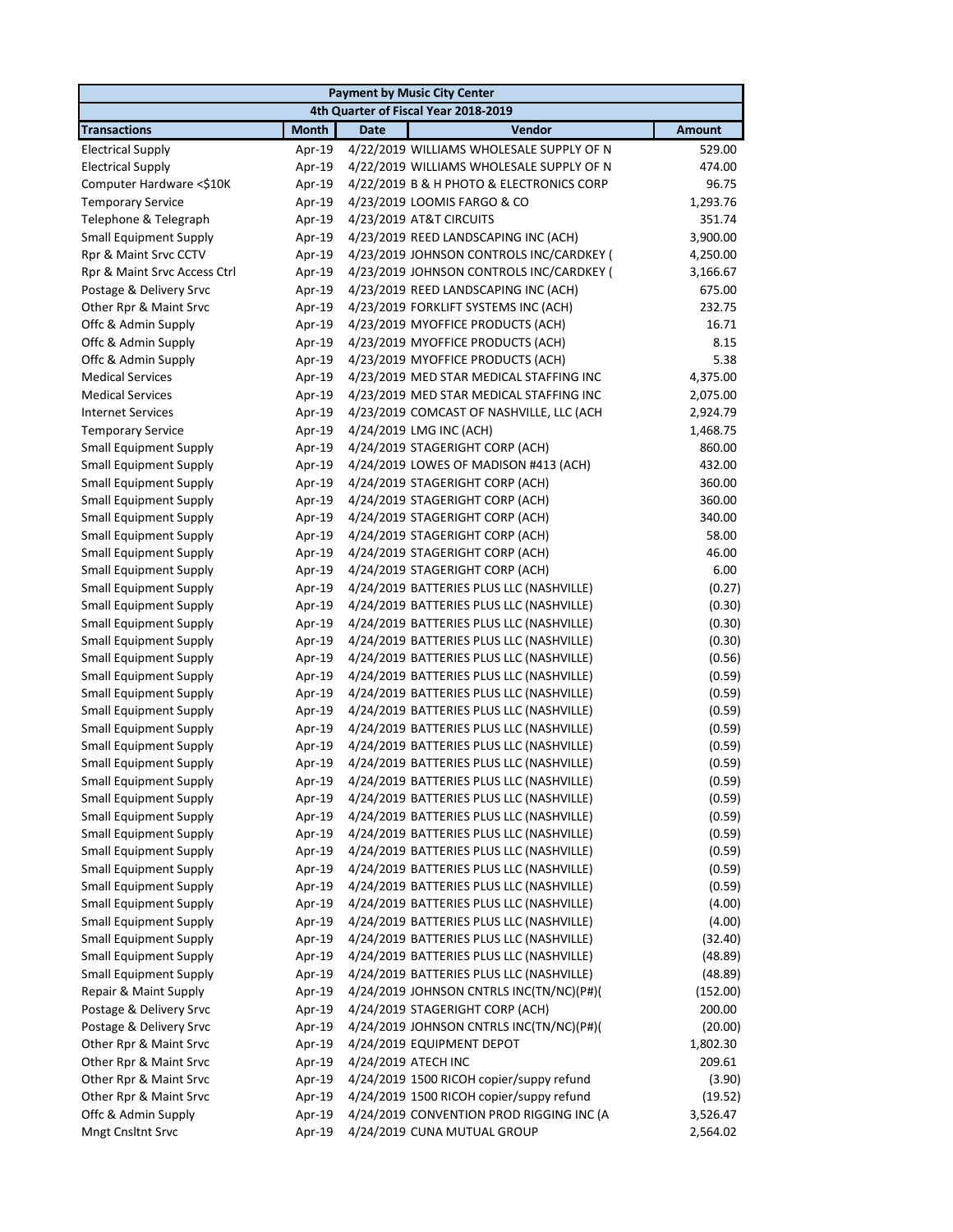| <b>Payment by Music City Center</b>                      |                                      |                                                                                      |               |  |  |  |
|----------------------------------------------------------|--------------------------------------|--------------------------------------------------------------------------------------|---------------|--|--|--|
|                                                          | 4th Quarter of Fiscal Year 2018-2019 |                                                                                      |               |  |  |  |
| <b>Transactions</b>                                      | <b>Month</b>                         | Vendor<br><b>Date</b>                                                                | <b>Amount</b> |  |  |  |
| <b>Metal Pipes/Fittings</b>                              | Apr-19                               | 4/24/2019 W W GRAINGER (806746012)(ACH)                                              | 319.50        |  |  |  |
| <b>Metal Pipes/Fittings</b>                              | Apr-19                               | 4/24/2019 W W GRAINGER (806746012)(ACH)                                              | 230.94        |  |  |  |
| Metal Pipes/Fittings                                     | Apr-19                               | 4/24/2019 W W GRAINGER (806746012)(ACH)                                              | 167.52        |  |  |  |
| Metal Pipes/Fittings                                     | Apr-19                               | 4/24/2019 W W GRAINGER (806746012)(ACH)                                              | 165.30        |  |  |  |
| <b>Metal Pipes/Fittings</b>                              | Apr-19                               | 4/24/2019 W W GRAINGER (806746012)(ACH)                                              | 126.12        |  |  |  |
| <b>Laundry Services</b>                                  | Apr-19                               | 4/24/2019 ALSCO                                                                      | 754.88        |  |  |  |
| <b>Laundry Services</b>                                  | Apr-19                               | 4/24/2019 ALSCO                                                                      | 740.40        |  |  |  |
| <b>Laundry Services</b>                                  | Apr-19                               | 4/24/2019 ALSCO                                                                      | 621.38        |  |  |  |
| <b>Laundry Services</b>                                  | Apr-19                               | 4/24/2019 ALSCO                                                                      | 106.05        |  |  |  |
| <b>Laundry Services</b>                                  | Apr-19                               | 4/24/2019 ALSCO                                                                      | 97.00         |  |  |  |
| Insurance-Unemployment Comp                              | Apr-19                               | 4/24/2019 TN DEPT OF LABOR/WORKFORCE DEV                                             | 11,322.16     |  |  |  |
| Food & Ice                                               | Apr-19                               | 4/24/2019 CENTERPLATE MCC (ACH)                                                      | 199.05        |  |  |  |
| Food & Ice                                               | Apr-19                               | 4/24/2019 CENTERPLATE MCC (ACH)                                                      | 58.83         |  |  |  |
| Food & Bev-Inhouse                                       | Apr-19                               | 4/24/2019 CENTERPLATE MCC (ACH)                                                      | 1,602.41      |  |  |  |
| <b>Electrical Supply-Lamps</b>                           | Apr-19                               | 4/24/2019 WILLIAMS WHOLESALE SUPPLY OF N                                             | 131.85        |  |  |  |
| Computer Hardware <\$10K                                 | Apr-19                               | 4/24/2019 LMG INC (ACH)                                                              | 64,487.50     |  |  |  |
| Computer Hardware <\$10K                                 | Apr-19                               | 4/24/2019 LMG INC (ACH)                                                              | 300.00        |  |  |  |
| Cable Television                                         | Apr-19                               | 4/24/2019 COMCAST (ACH)                                                              | 454.96        |  |  |  |
| <b>Building Maintenance Srvc</b>                         | Apr-19                               | 4/24/2019 CONVENTION PROD RIGGING INC (A                                             | 450.00        |  |  |  |
| <b>Small Equipment Supply</b>                            | Apr-19                               | 4/25/2019 STAGERIGHT CORP (ACH)                                                      | 2,280.00      |  |  |  |
| Postage & Delivery Srvc                                  | Apr-19                               | 4/25/2019 STAGERIGHT CORP (ACH)                                                      | 170.00        |  |  |  |
| <b>District Energy System</b>                            | Apr-19                               | 4/25/2019 DES REVENUE / US BANK (ACH)                                                | 209,349.83    |  |  |  |
| <b>Temporary Service</b>                                 | Apr-19                               | 4/26/2019 INDUSTRIAL STAFFING OF TN (ACH                                             | 9,343.25      |  |  |  |
| <b>Temporary Service</b>                                 | Apr-19                               | 4/26/2019 INDUSTRIAL STAFFING OF TN (ACH                                             | 7,511.18      |  |  |  |
| <b>Temporary Service</b>                                 | Apr-19                               | 4/26/2019 ELITE SHOW SERVICES INC (ACH)                                              | 4,088.81      |  |  |  |
| <b>Temporary Service</b>                                 | Apr-19                               | 4/26/2019 ELITE SHOW SERVICES INC (ACH)                                              | 2,551.91      |  |  |  |
| <b>Temporary Service</b>                                 | Apr-19                               | 4/26/2019 LMG INC (ACH)                                                              | 2,225.00      |  |  |  |
| <b>Temporary Service</b>                                 | Apr-19                               | 4/26/2019 ELITE SHOW SERVICES INC (ACH)                                              | 2,044.10      |  |  |  |
| <b>Security Services</b>                                 | Apr-19                               | 4/26/2019 ELITE SHOW SERVICES INC (ACH)                                              | 71,443.04     |  |  |  |
| <b>Rent Equipment</b>                                    | Apr-19                               | 4/26/2019 LMG INC (ACH)                                                              | (2,325.00)    |  |  |  |
| Other Rpr & Maint Srvc                                   | Apr-19                               | 4/26/2019 ELITTE SEPTIC TANK SVC INC                                                 | 2,595.00      |  |  |  |
| Other Rpr & Maint Srvc                                   | Apr-19                               | 4/26/2019 NASHVILLE MACHINE ELEVATOR CO                                              | 405.52        |  |  |  |
| Janitorial Srvc                                          | Apr-19                               | 4/26/2019 INDUSTRIAL STAFFING OF TN (ACH                                             | 11,597.63     |  |  |  |
| Janitorial Srvc                                          | Apr-19                               | 4/26/2019 INDUSTRIAL STAFFING OF TN (ACH                                             | 7,870.42      |  |  |  |
| <b>Elevator Permit</b>                                   | Apr-19                               | 4/26/2019 TN DEPT OF LABOR DIV BOIL & EL                                             | 55.00         |  |  |  |
| <b>Building Maintenance Srvc</b>                         | Apr-19                               | 4/26/2019 REED LANDSCAPING INC (ACH)                                                 | 3,612.00      |  |  |  |
| Advertising & Promot'n                                   | Apr-19                               | 4/26/2019 NAYLOR LLC                                                                 | 1,007.55      |  |  |  |
| <b>Uniform Cleaning Service</b>                          | Apr-19                               | 4/29/2019 CINTAS CORP FIRST AID & SAFETY                                             | 1,040.41      |  |  |  |
| <b>Temporary Service</b>                                 | Apr-19                               | 4/29/2019 CONVENTION PROD RIGGING INC (A                                             | 1,035.00      |  |  |  |
| Repair & Maint Supply                                    | Apr-19                               | 4/29/2019 JOHNSON CNTRLS INC(TN/NC)(P#)(                                             | 152.00        |  |  |  |
| Printing/Binding                                         | Apr-19                               | 4/29/2019 LITHOGRAPHICS, INC                                                         | 4,076.84      |  |  |  |
| Postage & Delivery Srvc                                  | Apr-19                               | 4/29/2019 JOHNSON CNTRLS INC(TN/NC)(P#)(                                             | 20.00         |  |  |  |
| Other Rpr & Maint Srvc                                   | Apr-19                               | 4/29/2019 HOBART CORP                                                                | 519.92        |  |  |  |
| <b>HHold &amp; Jnitr Supply</b><br>HHold & Jnitr Supply  | Apr-19                               | 4/29/2019 AMERICAN PAPER & TWINE CO (ACH                                             | 3,964.50      |  |  |  |
|                                                          | Apr-19                               | 4/29/2019 AMERICAN PAPER & TWINE CO (ACH<br>4/29/2019 AMERICAN PAPER & TWINE CO (ACH | 2,485.50      |  |  |  |
| HHold & Jnitr Supply                                     | Apr-19                               |                                                                                      | 266.80        |  |  |  |
| HHold & Jnitr Supply<br><b>Building Maintenance Srvc</b> | Apr-19<br>Apr-19                     | 4/29/2019 AMERICAN PAPER & TWINE CO (ACH<br>4/29/2019 CEDAR CHAPEL WOODWORKS, LLC (A | 180.90        |  |  |  |
|                                                          |                                      | 4/29/2019 WASCO INC                                                                  | 6,300.00      |  |  |  |
| <b>Building Maintenance Srvc</b>                         | Apr-19                               |                                                                                      | 1,045.00      |  |  |  |
| Water                                                    | Apr-19                               | 4/30/2019 W&S APR/19 SEWER IDB                                                       | 5,033.79      |  |  |  |
| Water                                                    | Apr-19                               | 4/30/2019 W&S APR/19 WATER IDB                                                       | 2,452.47      |  |  |  |
| Temporary Service-Reimb                                  | Apr-19                               | 4/30/2019 MCC 04/19 Temp Lab RCLS                                                    | 3,989.13      |  |  |  |
| <b>Temporary Service</b>                                 | Apr-19                               | 4/30/2019 INDUSTRIAL STAFFING OF TN (ACH                                             | 3,511.20      |  |  |  |
| <b>Temporary Service</b>                                 | Apr-19                               | 4/30/2019 INDUSTRIAL STAFFING OF TN (ACH                                             | 2,436.02      |  |  |  |
| <b>Temporary Service</b>                                 | Apr-19                               | 4/30/2019 ELITE SHOW SERVICES INC (ACH)                                              | 2,135.73      |  |  |  |
| <b>Temporary Service</b>                                 | Apr-19                               | 4/30/2019 ELITE SHOW SERVICES INC (ACH)                                              | 1,943.65      |  |  |  |
| <b>Temporary Service</b>                                 | Apr-19                               | 4/30/2019 ELITE SHOW SERVICES INC (ACH)                                              | 1,829.90      |  |  |  |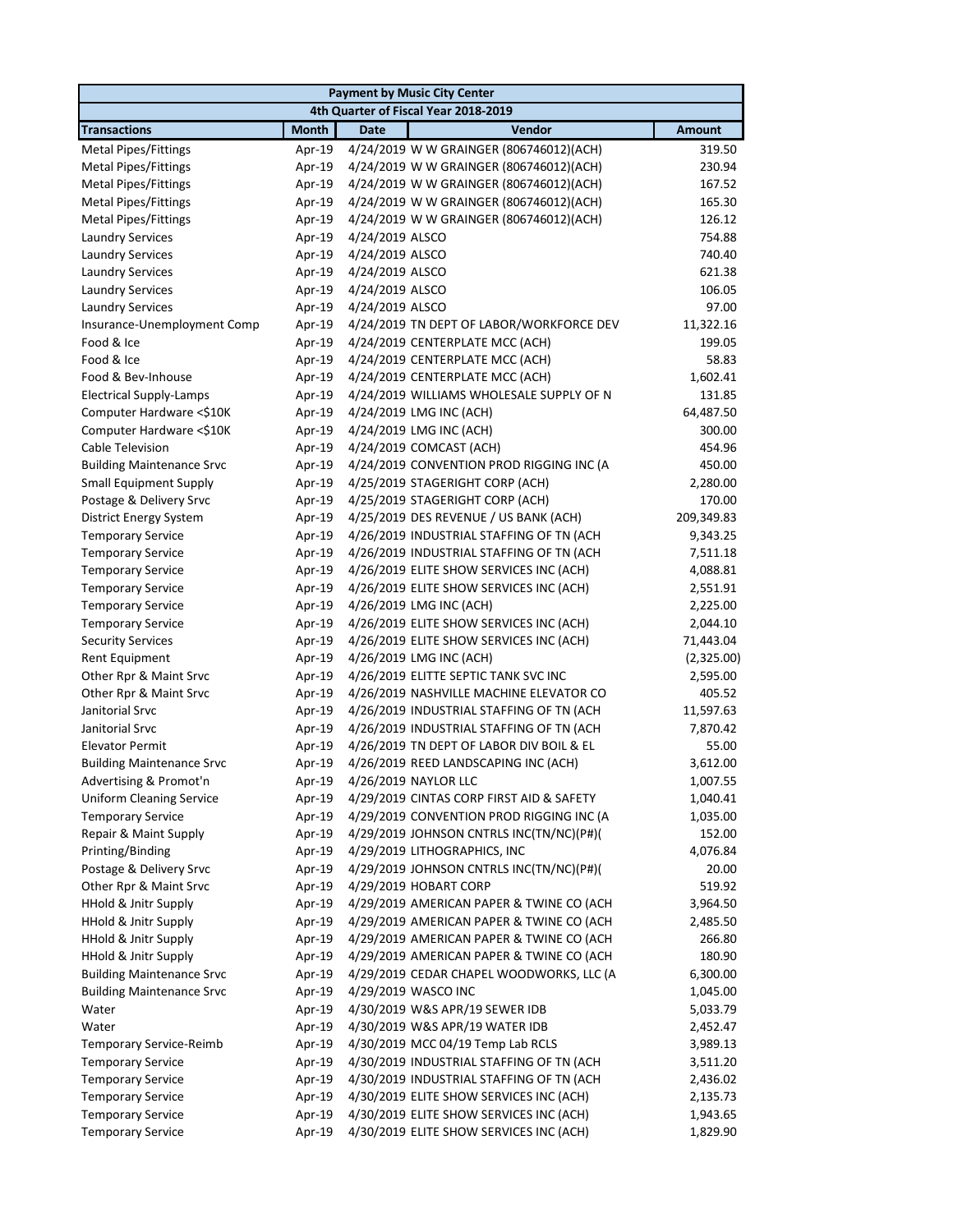| <b>Payment by Music City Center</b>  |              |             |                                          |               |  |
|--------------------------------------|--------------|-------------|------------------------------------------|---------------|--|
| 4th Quarter of Fiscal Year 2018-2019 |              |             |                                          |               |  |
| <b>Transactions</b>                  | <b>Month</b> | <b>Date</b> | Vendor                                   | <b>Amount</b> |  |
| <b>Temporary Service</b>             | Apr-19       |             | 4/30/2019 ELITE SHOW SERVICES INC (ACH)  | 1,216.63      |  |
| <b>Temporary Service</b>             | Apr-19       |             | 4/30/2019 ELITE SHOW SERVICES INC (ACH)  | 682.03        |  |
| <b>Temporary Service</b>             | Apr-19       |             | 4/30/2019 MCC 04/19 Temp Lab RCLS        | (3,989.13)    |  |
| Telephone & Telegraph                | Apr-19       |             | 4/30/2019 AT&T (PO BOX 105320)(105262)(7 | 300.00        |  |
| Stormwater                           | Apr-19       |             | 4/30/2019 W&S APR/19 STORM IDB           | 2,160.00      |  |
| Software License                     | Apr-19       |             | 4/30/2019 PINNACLE NATIONAL BANK (MCC CC | 157.94        |  |
| <b>Small Equipment Supply</b>        | Apr-19       |             | 4/30/2019 FORKLIFT SYSTEMS INC (ACH)     | 7,450.00      |  |
| <b>Security Services</b>             | Apr-19       |             | 4/30/2019 ELITE SHOW SERVICES INC (ACH)  | 13,768.62     |  |
| <b>Security Services</b>             | Apr-19       |             | 4/30/2019 ELITE SHOW SERVICES INC (ACH)  | 13,636.73     |  |
| <b>Security Services</b>             | Apr-19       |             | 4/30/2019 ELITE SHOW SERVICES INC (ACH)  | 9,341.92      |  |
| <b>Security Services</b>             | Apr-19       |             | 4/30/2019 ELITE SHOW SERVICES INC (ACH)  | 8,558.56      |  |
| <b>Security Services</b>             | Apr-19       |             | 4/30/2019 ELITE SHOW SERVICES INC (ACH)  | 3,474.80      |  |
| <b>Security Services</b>             | Apr-19       |             | 4/30/2019 ELITE SHOW SERVICES INC (ACH)  | 1,856.40      |  |
| Rpr & Maint Srvc Janus               | Apr-19       |             | 4/30/2019 LMG INC (ACH)                  | 12,103.50     |  |
| Repair & Maint Supply                | Apr-19       |             | 4/30/2019 MCC PCC MUSIC CITY CENTER      | 13.00         |  |
| Registration                         | Apr-19       |             | 4/30/2019 PINNACLE NATIONAL BANK (MCC CC | 3,875.00      |  |
| Registration                         | Apr-19       |             | 4/30/2019 PINNACLE NATIONAL BANK (MCC CC | 375.00        |  |
| Printing/Binding                     | Apr-19       |             | 4/30/2019 LITHOGRAPHICS, INC             | 245.85        |  |
| Postage & Delivery Srvc              | Apr-19       |             | 4/30/2019 FORKLIFT SYSTEMS INC (ACH)     | 120.00        |  |
| Postage & Delivery Srvc              | Apr-19       |             | 4/30/2019 MTS SEATING (ACH)              | (45.39)       |  |
| <b>Pest Control Srvc</b>             | Apr-19       |             | 4/30/2019 MIDDLE TN EXTERMINATING (ACH)  | 1,407.00      |  |
| Paint Supply                         | Apr-19       |             | 4/30/2019 SHERWIN WILLIAMS CO INDUSTRIAL | (9.01)        |  |
| Paint Supply                         | Apr-19       |             | 4/30/2019 SHERWIN WILLIAMS CO INDUSTRIAL | (30.00)       |  |
| Other Rpr & Maint Srvc               | Apr-19       |             | 4/30/2019 EQUIPMENT DEPOT                | 2,399.59      |  |
| Other Rpr & Maint Srvc               | Apr-19       |             | 4/30/2019 RICOH USA INC (ACH)            | 1,149.13      |  |
| Other Rpr & Maint Srvc               | Apr-19       |             | 4/30/2019 JOHNSON CONTROLS FIRE PROTECTI | 1,140.00      |  |
| Other Rpr & Maint Srvc               | Apr-19       |             | 4/30/2019 JOHNSON CONTROLS FIRE PROTECTI | 804.05        |  |
| Other Rpr & Maint Srvc               | Apr-19       |             | 4/30/2019 ATECH INC                      | 524.18        |  |
| Other Rpr & Maint Srvc               | Apr-19       |             | 4/30/2019 MERRYMAN-FARR LLC (ACH)        | 450.00        |  |
| Other Rpr & Maint Srvc               | Apr-19       |             | 4/30/2019 RICOH USA INC (ACH)            | 399.77        |  |
| Other Rpr & Maint Srvc               | Apr-19       |             | 4/30/2019 RICOH USA INC (ACH)            | 362.07        |  |
| Other Rpr & Maint Srvc               | Apr-19       |             | 4/30/2019 HOBART CORP                    | 358.24        |  |
| Other Rpr & Maint Srvc               | Apr-19       |             | 4/30/2019 RICOH USA INC (ACH)            | 355.83        |  |
| Other Rpr & Maint Srvc               | Apr-19       |             | 4/30/2019 NASHVILLE MACHINE ELEVATOR CO  | 347.00        |  |
| Other Rpr & Maint Srvc               | Apr-19       |             | 4/30/2019 RICOH USA INC (ACH)            | 340.07        |  |
| Other Rpr & Maint Srvc               | Apr-19       |             | 4/30/2019 ATECH INC                      | 242.38        |  |
| Other Rpr & Maint Srvc               |              |             | Apr-19 4/30/2019 RICOH USA INC (ACH)     | 211.14        |  |
| Other Rpr & Maint Srvc               | Apr-19       |             | 4/30/2019 RICOH USA INC (ACH)            | 183.05        |  |
| Other Rpr & Maint Srvc               | Apr-19       |             | 4/30/2019 RICOH USA INC (ACH)            | 183.05        |  |
| Other Rpr & Maint Srvc               | Apr-19       |             | 4/30/2019 RICOH USA INC (ACH)            | 175.30        |  |
| Other Rpr & Maint Srvc               | Apr-19       |             | 4/30/2019 RICOH USA INC (ACH)            | 68.01         |  |
| Other Rpr & Maint Srvc               | Apr-19       |             | 4/30/2019 RICOH USA INC (ACH)            | 23.46         |  |
| Other Rpr & Maint Srvc               | Apr-19       |             | 4/30/2019 MCC 4/19 Misc A/R Entry        | (1, 125.17)   |  |
| Other Rpr & Maint Srvc               | Apr-19       |             | 4/30/2019 MCC 4/19 Misc A/R Entry        | (1, 149.13)   |  |
| Offc & Admin Supply                  | Apr-19       |             | 4/30/2019 PINNACLE NATIONAL BANK (MCC CC | 28.00         |  |
| Offc & Admin Supply                  | Apr-19       |             | 4/30/2019 MCC 4/19 Misc A/R Entry        | (1,424.00)    |  |
| Mngt Cnsltnt Srvc                    | Apr-19       |             | 4/30/2019 MCC 4/19 Misc A/R Entry        | (5,082.50)    |  |
| <b>Merchant Fees</b>                 | Apr-19       |             | 4/30/2019 MCC 4/19 Misc A/R Entry        | (860.41)      |  |
| Membership Dues                      | Apr-19       |             | 4/30/2019 PINNACLE NATIONAL BANK (MCC CC | 100.00        |  |
| <b>Medical Services</b>              | Apr-19       |             | 4/30/2019 MED STAR MEDICAL STAFFING INC  | 1,750.00      |  |
| <b>Medical Services</b>              | Apr-19       |             | 4/30/2019 MED STAR MEDICAL STAFFING INC  | 1,312.50      |  |
| <b>Medical Services</b>              | Apr-19       |             | 4/30/2019 MED STAR MEDICAL STAFFING INC  | 1,012.50      |  |
| <b>Medical Services</b>              | Apr-19       |             | 4/30/2019 MED STAR MEDICAL STAFFING INC  | 137.50        |  |
| Janitorial Srvc                      | Apr-19       |             | 4/30/2019 INDUSTRIAL STAFFING OF TN (ACH | 9,270.12      |  |
| Janitorial Srvc                      | Apr-19       |             | 4/30/2019 INDUSTRIAL STAFFING OF TN (ACH | 6,520.33      |  |
| <b>Internet Services</b>             | Apr-19       |             | 4/30/2019 AT&T CIRCUITS                  | 2,751.39      |  |
| <b>Internet Services</b>             | Apr-19       |             | 4/30/2019 AT&T MOBILITY                  | 35.25         |  |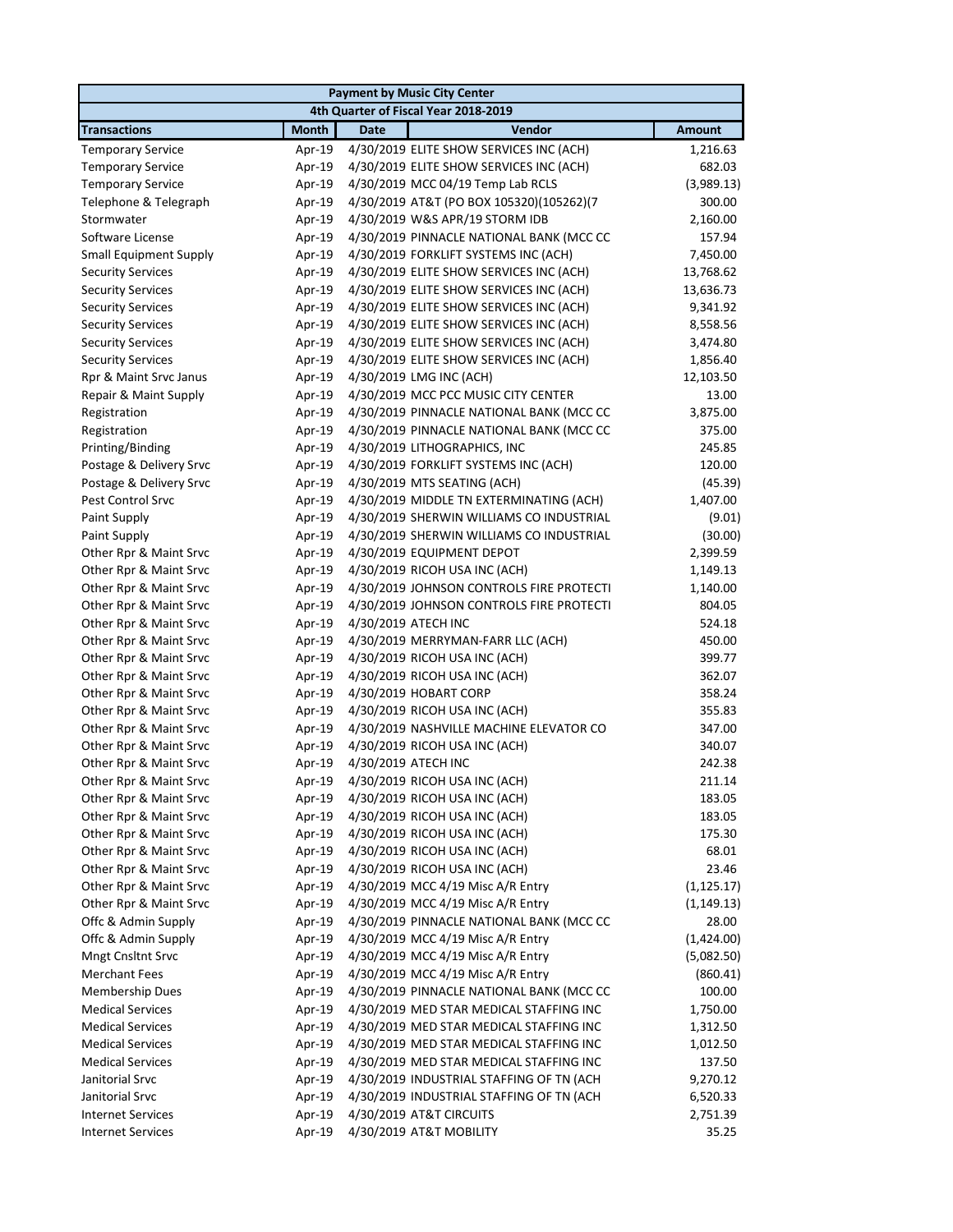| <b>Payment by Music City Center</b> |              |                                          |               |  |
|-------------------------------------|--------------|------------------------------------------|---------------|--|
|                                     |              | 4th Quarter of Fiscal Year 2018-2019     |               |  |
| <b>Transactions</b>                 | <b>Month</b> | Vendor<br><b>Date</b>                    | <b>Amount</b> |  |
| Host & Hostess                      | Apr-19       | 4/30/2019 PINNACLE NATIONAL BANK (MCC CC | 583.68        |  |
| Host & Hostess                      | Apr-19       | 4/30/2019 PINNACLE NATIONAL BANK (MCC CC | 161.70        |  |
| Host & Hostess                      | Apr-19       | 4/30/2019 PINNACLE NATIONAL BANK (MCC CC | 64.76         |  |
| HHold & Jnitr Supply                | Apr-19       | 4/30/2019 AMERICAN PAPER & TWINE CO (ACH | 3,608.00      |  |
| Employee Out-of-town Travel         | Apr-19       | 4/30/2019 PINNACLE NATIONAL BANK (MCC CC | 862.62        |  |
| Employee Out-of-town Travel         | Apr-19       | 4/30/2019 PINNACLE NATIONAL BANK (MCC CC | 593.29        |  |
| Employee Out-of-town Travel         | Apr-19       | 4/30/2019 PINNACLE NATIONAL BANK (MCC CC | 290.26        |  |
| Employee Out-of-town Travel         | Apr-19       | 4/30/2019 PINNACLE NATIONAL BANK (MCC CC | 290.26        |  |
| Employee Out-of-town Travel         | Apr-19       | 4/30/2019 PINNACLE NATIONAL BANK (MCC CC | 280.26        |  |
| Employee Out-of-town Travel         | Apr-19       | 4/30/2019 AMOS, ALLEN E                  | 117.00        |  |
| Employee Out-of-town Travel         | Apr-19       | 4/30/2019 PUTMAN, ELISA D.               | 117.00        |  |
| Employee Out-of-town Travel         | Apr-19       | 4/30/2019 ANGEL, GARY D                  | 117.00        |  |
| <b>Employee Local Travel/Park</b>   | Apr-19       | 4/30/2019 PINNACLE NATIONAL BANK (MCC CC | 122.00        |  |
| Employee Local Travel/Park          | Apr-19       | 4/30/2019 MCC PCC MUSIC CITY CENTER      | 36.83         |  |
| Employee Local Travel/Park          | Apr-19       | 4/30/2019 MCC PCC MUSIC CITY CENTER      | 17.00         |  |
| Employee Local Travel/Park          | Apr-19       | 4/30/2019 MCC PCC MUSIC CITY CENTER      | 14.00         |  |
| Employee Air Travel                 | Apr-19       | 4/30/2019 PINNACLE NATIONAL BANK (MCC CC | 1,851.10      |  |
| <b>Electrical Supply-Lamps</b>      | Apr-19       | 4/30/2019 WILLIAMS WHOLESALE SUPPLY OF N | 3,051.00      |  |
| <b>Electrical Supply-Lamps</b>      | Apr-19       | 4/30/2019 WILLIAMS WHOLESALE SUPPLY OF N | 1,620.00      |  |
| <b>Electrical Supply-Lamps</b>      | Apr-19       | 4/30/2019 WILLIAMS WHOLESALE SUPPLY OF N | 1,342.80      |  |
| <b>Electrical Supply-Lamps</b>      | Apr-19       | 4/30/2019 WILLIAMS WHOLESALE SUPPLY OF N | 1,032.50      |  |
| <b>Electrical Supply-Lamps</b>      | Apr-19       | 4/30/2019 WILLIAMS WHOLESALE SUPPLY OF N | 729.00        |  |
| <b>Electrical Supply-Lamps</b>      | Apr-19       | 4/30/2019 WILLIAMS WHOLESALE SUPPLY OF N | 720.00        |  |
| <b>Electrical Supply-Lamps</b>      | Apr-19       | 4/30/2019 WILLIAMS WHOLESALE SUPPLY OF N | 720.00        |  |
| <b>Electrical Supply-Lamps</b>      | Apr-19       | 4/30/2019 WILLIAMS WHOLESALE SUPPLY OF N | 720.00        |  |
| <b>Electrical Supply-Lamps</b>      | Apr-19       | 4/30/2019 WILLIAMS WHOLESALE SUPPLY OF N | 720.00        |  |
| <b>Electrical Supply-Lamps</b>      | Apr-19       | 4/30/2019 WILLIAMS WHOLESALE SUPPLY OF N | 720.00        |  |
| <b>Electrical Supply-Lamps</b>      | Apr-19       | 4/30/2019 WILLIAMS WHOLESALE SUPPLY OF N | 720.00        |  |
| <b>Electrical Supply-Lamps</b>      | Apr-19       | 4/30/2019 WILLIAMS WHOLESALE SUPPLY OF N | 720.00        |  |
| <b>Electrical Supply-Lamps</b>      | Apr-19       | 4/30/2019 WILLIAMS WHOLESALE SUPPLY OF N | 720.00        |  |
| <b>Electrical Supply-Lamps</b>      | Apr-19       | 4/30/2019 WILLIAMS WHOLESALE SUPPLY OF N | 720.00        |  |
| <b>Electrical Supply-Lamps</b>      | Apr-19       | 4/30/2019 WILLIAMS WHOLESALE SUPPLY OF N | 720.00        |  |
| <b>Electrical Supply-Lamps</b>      | Apr-19       | 4/30/2019 WILLIAMS WHOLESALE SUPPLY OF N | 703.20        |  |
| <b>Electrical Supply-Lamps</b>      | Apr-19       | 4/30/2019 WILLIAMS WHOLESALE SUPPLY OF N | 650.00        |  |
| <b>Electrical Supply-Lamps</b>      | Apr-19       | 4/30/2019 WILLIAMS WHOLESALE SUPPLY OF N | 525.00        |  |
| <b>Electrical Supply-Lamps</b>      | Apr-19       | 4/30/2019 WILLIAMS WHOLESALE SUPPLY OF N | 520.00        |  |
| <b>Electrical Supply-Lamps</b>      | Apr-19       | 4/30/2019 WILLIAMS WHOLESALE SUPPLY OF N | 360.00        |  |
| <b>Electrical Supply-Lamps</b>      | Apr-19       | 4/30/2019 WILLIAMS WHOLESALE SUPPLY OF N | 360.00        |  |
| <b>Electrical Supply-Lamps</b>      | Apr-19       | 4/30/2019 WILLIAMS WHOLESALE SUPPLY OF N | 360.00        |  |
| <b>Electrical Supply-Lamps</b>      | Apr-19       | 4/30/2019 WILLIAMS WHOLESALE SUPPLY OF N | 360.00        |  |
| <b>Electrical Supply-Lamps</b>      | Apr-19       | 4/30/2019 WILLIAMS WHOLESALE SUPPLY OF N | 360.00        |  |
| <b>Electrical Supply-Lamps</b>      | Apr-19       | 4/30/2019 WILLIAMS WHOLESALE SUPPLY OF N | 360.00        |  |
| <b>Electrical Supply-Lamps</b>      | Apr-19       | 4/30/2019 WILLIAMS WHOLESALE SUPPLY OF N | 360.00        |  |
| <b>Electrical Supply-Lamps</b>      | Apr-19       | 4/30/2019 WILLIAMS WHOLESALE SUPPLY OF N | 360.00        |  |
| <b>Electrical Supply-Lamps</b>      | Apr-19       | 4/30/2019 WILLIAMS WHOLESALE SUPPLY OF N | 360.00        |  |
| <b>Electrical Supply-Lamps</b>      | Apr-19       | 4/30/2019 WILLIAMS WHOLESALE SUPPLY OF N | 360.00        |  |
| <b>Electrical Supply-Lamps</b>      | Apr-19       | 4/30/2019 WILLIAMS WHOLESALE SUPPLY OF N | 159.00        |  |
| <b>Electrical Supply-Lamps</b>      | Apr-19       | 4/30/2019 WILLIAMS WHOLESALE SUPPLY OF N | 135.00        |  |
| Depreciation                        | Apr-19       | 4/30/2019 MCC - 4/19 DEPRECIATION        | 1,376,797.25  |  |
| Computer Software                   | Apr-19       | 4/30/2019 BLINK NETWORK LLC (ACH)        | 1,944.00      |  |
| Computer Software                   | Apr-19       | 4/30/2019 NET TANGO INC (ACH)            | 1,493.75      |  |
| Computer Hardware <\$10K            | Apr-19       | 4/30/2019 PCMG INC (ACH)                 | 2,460.00      |  |
| Computer Hardware <\$10K            | Apr-19       | 4/30/2019 PCMG INC (ACH)                 | 1,500.00      |  |
| Cable Television                    | Apr-19       | 4/30/2019 AT&T CIRCUITS                  | 116.70        |  |
| <b>Building Maintenance Srvc</b>    | Apr-19       | 4/30/2019 BAKER ROOFING CO (ACH)         | 1,702.72      |  |
| <b>Building Maintenance Srvc</b>    | Apr-19       | 4/30/2019 FIRE PRO LLC (ACH)             | 1,264.00      |  |
| <b>Building Maintenance Srvc</b>    | Apr-19       | 4/30/2019 FIRE PRO LLC (ACH)             | 785.00        |  |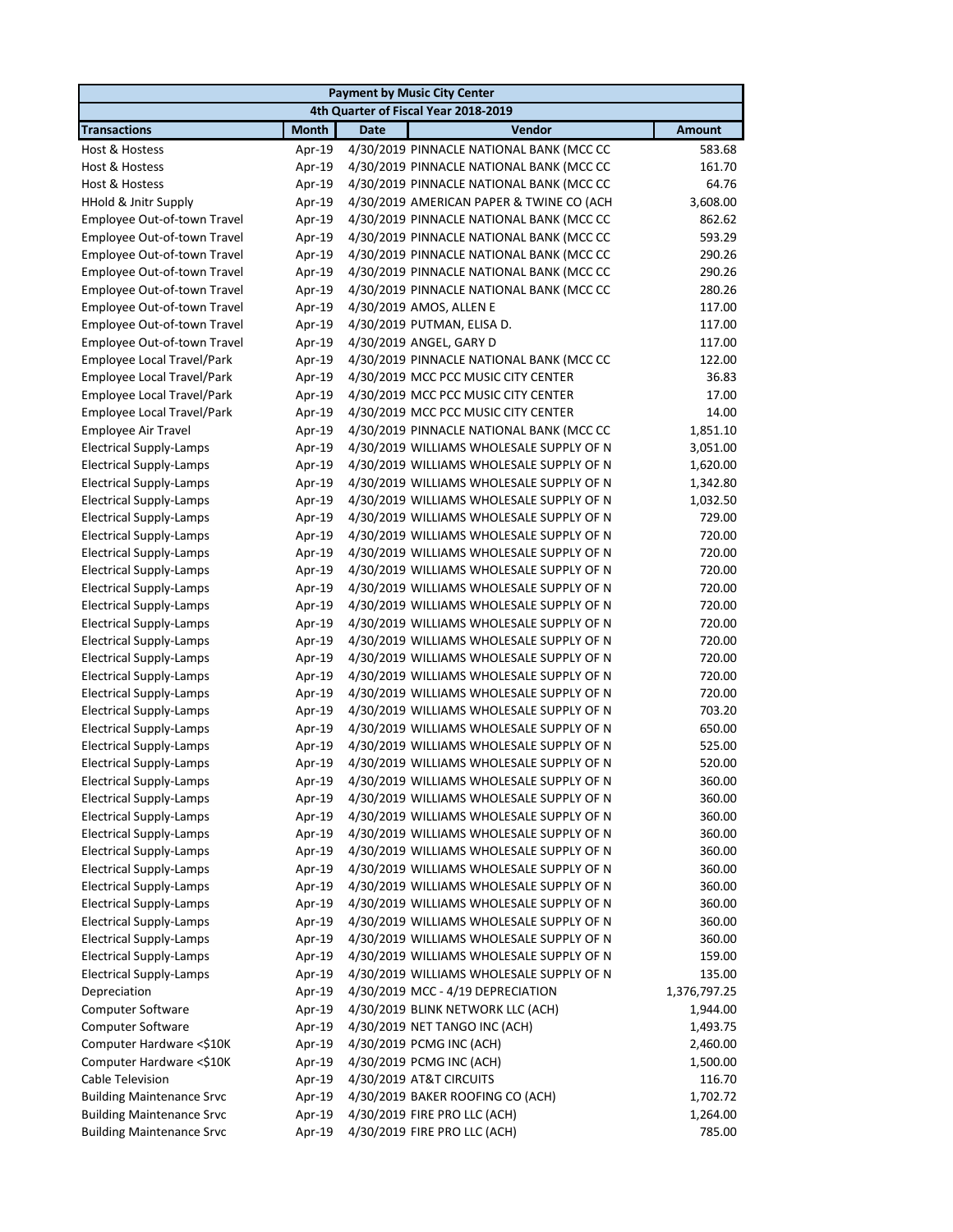| <b>Payment by Music City Center</b> |              |                                         |                |  |
|-------------------------------------|--------------|-----------------------------------------|----------------|--|
|                                     |              | 4th Quarter of Fiscal Year 2018-2019    |                |  |
| <b>Transactions</b>                 | <b>Month</b> | Vendor<br><b>Date</b>                   | <b>Amount</b>  |  |
| <b>Building Maintenance Srvc</b>    | Apr-19       | 4/30/2019 NASHVILLE MACHINE ELEVATOR CO | 247.00         |  |
|                                     |              | <b>Total April 2019</b>                 | \$3,365,155.08 |  |
| Uniforms/Work Related Items         | $May-19$     | 5/1/2019 MCC PV 5566529 1/31/19 reclass | 504.48         |  |
| Rpr & Maint Srvc UPS                | $May-19$     | 5/1/2019 MCC 5/19 SRVC CONTRACT RCLS    | 688.33         |  |
| Rpr & Maint Srvc Solar Panel        | May-19       | 5/1/2019 MCC 5/19 SRVC CONTRACT RCLS    | 450.00         |  |
| Rpr & Maint Srvc Janus              | May-19       | 5/1/2019 MCC PV 5635804 4/30/19 reclass | (12, 103.50)   |  |
| Rpr & Maint Srvc Crestron           | $May-19$     | 5/1/2019 MCC 5/19 SRVC CONTRACT RCLS    | 2,066.66       |  |
| Rpr & Maint Srvc Air Walls          | May-19       | 5/1/2019 MCC 5/19 SRVC CONTRACT RCLS    | 3,550.00       |  |
| Rpr & Maint Srvc Air Walls          | $May-19$     | 5/1/2019 MCC 5/19 SRVC CONTRACT RCLS    | 3,000.00       |  |
| Rpr & Maint Srvc                    | May-19       | 5/1/2019 MCC PV 5635804 4/30/19 reclass | 12,103.50      |  |
| Postage & Delivery Srvc             | $May-19$     | 5/1/2019 MCC PV 5566529 1/31/19 reclass | 45.56          |  |
| Postage & Delivery Srvc             | May-19       | 5/1/2019 MCC PV 5566529 1/31/19 reclass | (45.56)        |  |
| <b>Mngt Cnsltnt Srvc</b>            | $May-19$     | 5/1/2019 MCC PV 5556057 1/23/19 reclass | 1,267.00       |  |
| <b>Mngt Cnsltnt Srvc</b>            | May-19       | 5/1/2019 MCC PV 5556057 1/23/19 reclass | (1,267.00)     |  |
| Insurance-Workman's Comp            | May-19       | 5/1/2019 MCC 5/19 INSURANCE RCLS        | 4,452.94       |  |
| Insurance-Vehicles                  | May-19       | 5/1/2019 MCC 5/19 INSURANCE RCLS        | 832.92         |  |
| Insurance-Liability/PropDmg         | $May-19$     | 5/1/2019 MCC 5/19 INSURANCE RCLS        | 11,302.00      |  |
| Insurance-Liability/PropDmg         | $May-19$     | 5/1/2019 MCC 5/19 INSURANCE RCLS        | 10,976.00      |  |
| Insurance-Liability/PropDmg         | May-19       | 5/1/2019 MCC 5/19 INSURANCE RCLS        | 6,386.83       |  |
| Insurance-Liability/PropDmg         | $May-19$     | 5/1/2019 MCC 5/19 INSURANCE RCLS        | 3,553.17       |  |
| Insurance-Liability/PropDmg         | $May-19$     | 5/1/2019 MCC 5/19 INSURANCE RCLS        | 2,085.17       |  |
| Insurance-Liability/PropDmg         | $May-19$     | 5/1/2019 MCC 5/19 INSURANCE RCLS        | 978.67         |  |
| Insurance-Liability/PropDmg         | May-19       | 5/1/2019 MCC 5/19 INSURANCE RCLS        | 602.75         |  |
| Insurance-Liability/PropDmg         | May-19       | 5/1/2019 MCC 5/19 INSURANCE RCLS        | 392.25         |  |
| Insurance-Liability/PropDmg         | May-19       | 5/1/2019 MCC 5/19 INSURANCE RCLS        | 300.00         |  |
| Insurance-Liability/PropDmg         | May-19       | 5/1/2019 MCC 5/19 INSURANCE RCLS        | 271.25         |  |
| Info Systems Charge                 | May-19       | 5/1/2019 ITS 05/19 FY 19 ISF BILLING    | 22,800.00      |  |
| Furniture/Fixtures<\$10K            | $May-19$     | 5/1/2019 GBI (ACH)                      | 181.55         |  |
| Furniture/Fixtures<\$10K            | $May-19$     | 5/1/2019 GBI (ACH)                      | 145.25         |  |
| <b>Convention Center Authority</b>  | May-19       | 5/1/2019 ADM FY19 5/19 LOCAP Billing    | 36,800.00      |  |
| Advertising & Promot'n              | May-19       | 5/1/2019 MCC PV 5566529 1/31/19 reclass | (504.48)       |  |
| Repair & Maint Supply               | May-19       | 5/2/2019 LLOVET FILTRATION CO           | 11,504.88      |  |
| Repair & Maint Supply               | $May-19$     | 5/2/2019 LLOVET FILTRATION CO           | 4,004.00       |  |
| Repair & Maint Supply               | May-19       | 5/2/2019 BEST PLUMBING SPECIALTIES INC  | 78.46          |  |
| Plumbing/HVAC Maintain Srvc         | May-19       | 5/2/2019 LLOVET FILTRATION CO           | 391.80         |  |
| Offc & Admin Supply                 | $May-19$     | 5/2/2019 MYOFFICE PRODUCTS (ACH)        | 26.10          |  |
| Offc & Admin Supply                 | May-19       | 5/2/2019 MYOFFICE PRODUCTS (ACH)        | 25.47          |  |
| Offc & Admin Supply                 | $May-19$     | 5/2/2019 MYOFFICE PRODUCTS (ACH)        | 14.90          |  |
| Offc & Admin Supply                 | May-19       | 5/2/2019 MYOFFICE PRODUCTS (ACH)        | 5.91           |  |
| <b>Electrical Supply</b>            | May-19       | 5/2/2019 COMBINED UTILITIES BOX SYS INC | 8,790.00       |  |
| <b>Small Equipment Supply</b>       | May-19       | 5/3/2019 TOUR SUPPLY INC (ACH)          | 6,192.00       |  |
| <b>Small Equipment Supply</b>       | May-19       | 5/3/2019 TOUR SUPPLY INC (ACH)          | 344.00         |  |
| <b>Small Equipment Supply</b>       | May-19       | 5/3/2019 TOUR SUPPLY INC (ACH)          | 344.00         |  |
| <b>Regular Pay</b>                  | May-19       | 5/3/2019 Payroll Labor Distribution     | 49,761.08      |  |
| <b>Regular Pay</b>                  | May-19       | 5/3/2019 Payroll Labor Distribution     | 42,676.39      |  |
| Regular Pay                         | May-19       | 5/3/2019 Payroll Labor Distribution     | 33,500.67      |  |
| <b>Regular Pay</b>                  | May-19       | 5/3/2019 Payroll Labor Distribution     | 29,970.90      |  |
| <b>Regular Pay</b>                  | May-19       | 5/3/2019 Payroll Labor Distribution     | 20,866.48      |  |
| <b>Regular Pay</b>                  | May-19       | 5/3/2019 Payroll Labor Distribution     | 17,792.74      |  |
| <b>Regular Pay</b>                  | May-19       | 5/3/2019 Payroll Labor Distribution     | 16,762.18      |  |
| <b>Regular Pay</b>                  | May-19       | 5/3/2019 Payroll Labor Distribution     | 11,233.09      |  |
| <b>Regular Pay</b>                  | May-19       | 5/3/2019 Payroll Labor Distribution     | 9,801.22       |  |
| <b>Regular Pay</b>                  | May-19       | 5/3/2019 Payroll Labor Distribution     | 9,142.41       |  |
| <b>Regular Pay</b>                  | May-19       | 5/3/2019 Payroll Labor Distribution     | 8,448.24       |  |
| <b>Regular Pay</b>                  | $May-19$     | 5/3/2019 Payroll Labor Distribution     | 7,490.35       |  |
| Regular Pay                         | May-19       | 5/3/2019 Payroll Labor Distribution     | 7,343.20       |  |
| <b>Regular Pay</b>                  | May-19       | 5/3/2019 Payroll Labor Distribution     | 7,274.71       |  |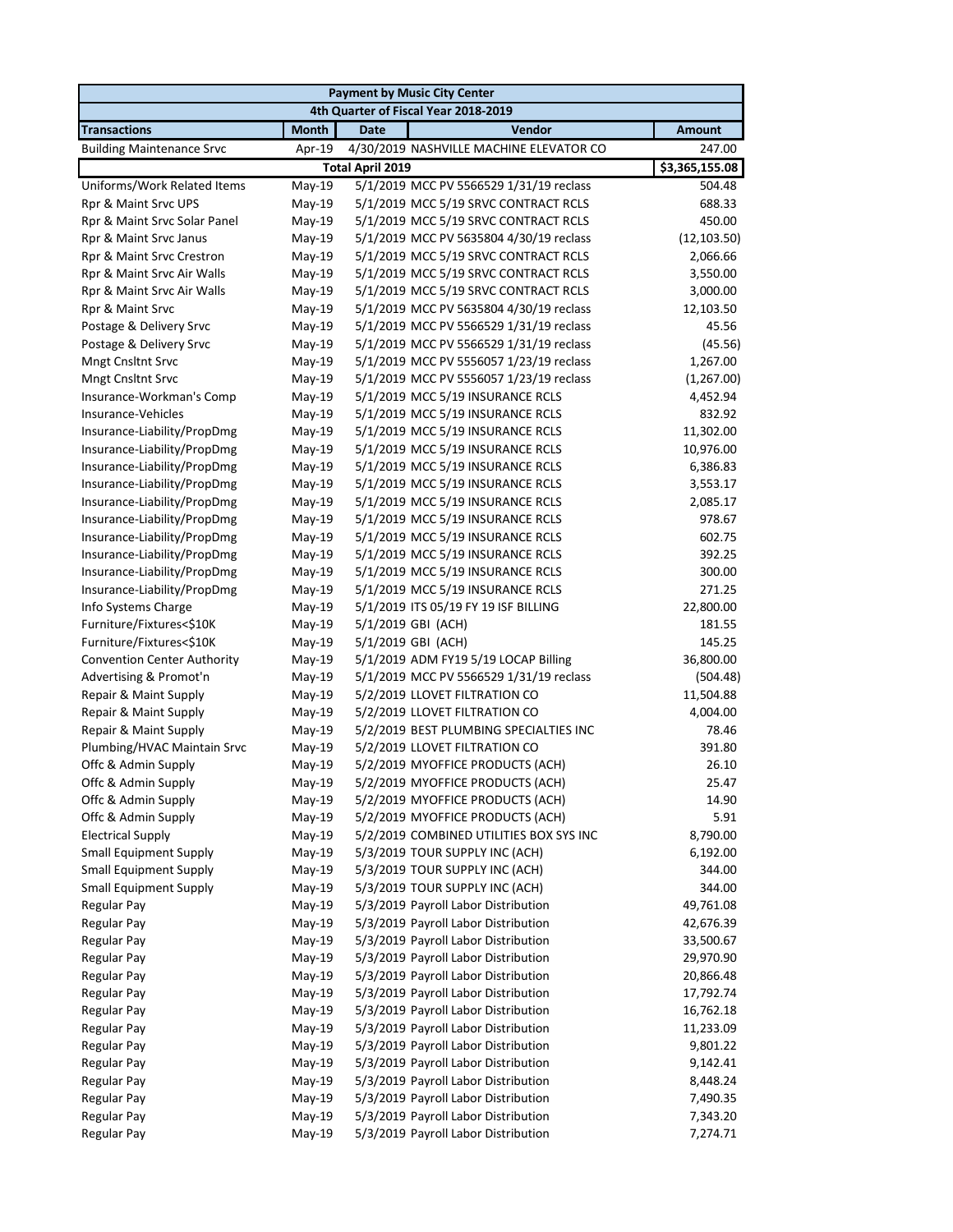| <b>Payment by Music City Center</b>      |                    |                                                                            |                  |  |
|------------------------------------------|--------------------|----------------------------------------------------------------------------|------------------|--|
|                                          |                    | 4th Quarter of Fiscal Year 2018-2019                                       |                  |  |
| <b>Transactions</b>                      | <b>Month</b>       | Vendor<br><b>Date</b>                                                      | <b>Amount</b>    |  |
| Regular Pay                              | May-19             | 5/3/2019 Payroll Labor Distribution                                        | 6,054.83         |  |
| <b>Regular Pay</b>                       | May-19             | 5/3/2019 Payroll Labor Distribution                                        | 5,836.80         |  |
| <b>Regular Pay</b>                       | May-19             | 5/3/2019 Payroll Labor Distribution                                        | 2,090.40         |  |
| <b>Regular Pay</b>                       | May-19             | 5/3/2019 Payroll Labor Distribution                                        | 2,004.14         |  |
| Printing/Binding                         | May-19             | 5/3/2019 RJ YOUNG CO (ACH)                                                 | 420.00           |  |
| Postage & Delivery Srvc                  | May-19             | 5/3/2019 JOHNSON CONTROLS FIRE PROTECTI                                    | 74.34            |  |
| Overtime Pay                             | May-19             | 5/3/2019 Payroll Labor Distribution                                        | 2,628.16         |  |
| Overtime Pay                             | May-19             | 5/3/2019 Payroll Labor Distribution                                        | 2,276.34         |  |
| Overtime Pay                             | May-19             | 5/3/2019 Payroll Labor Distribution                                        | 1,897.88         |  |
| Overtime Pay                             | May-19             | 5/3/2019 Payroll Labor Distribution                                        | 997.36           |  |
| Overtime Pay                             | May-19             | 5/3/2019 Payroll Labor Distribution                                        | 602.43           |  |
| Overtime Pay                             | May-19             | 5/3/2019 Payroll Labor Distribution                                        | 410.98           |  |
| Overtime Pay                             | May-19             | 5/3/2019 Payroll Labor Distribution                                        | 305.06           |  |
| Overtime Pay                             | May-19             | 5/3/2019 Payroll Labor Distribution                                        | 258.07           |  |
| Overtime Pay                             | $May-19$           | 5/3/2019 Payroll Labor Distribution                                        | 249.70           |  |
| Overtime Pay                             | May-19             | 5/3/2019 Payroll Labor Distribution                                        | 167.72           |  |
| Overtime Pay                             | $May-19$           | 5/3/2019 Payroll Labor Distribution                                        | 98.15            |  |
| Overtime Pay                             | May-19             | 5/3/2019 Payroll Labor Distribution                                        | 94.32            |  |
| Overtime Pay                             | May-19             | 5/3/2019 Payroll Labor Distribution                                        | 17.28            |  |
| Leave Pay                                | May-19             | 5/3/2019 Payroll Labor Distribution                                        | 2,827.51         |  |
| Leave Pay                                | May-19             | 5/3/2019 Payroll Labor Distribution                                        | 2,797.22         |  |
| Leave Pay                                | May-19             | 5/3/2019 Payroll Labor Distribution                                        | 2,563.92         |  |
| Leave Pay                                | May-19             | 5/3/2019 Payroll Labor Distribution                                        | 1,964.38         |  |
| Leave Pay                                | May-19             | 5/3/2019 Payroll Labor Distribution                                        | 1,774.40         |  |
| Leave Pay                                | May-19             | 5/3/2019 Payroll Labor Distribution                                        | 1,627.71         |  |
| Leave Pay                                | May-19             | 5/3/2019 Payroll Labor Distribution                                        | 1,587.44         |  |
| Leave Pay                                | May-19             | 5/3/2019 Payroll Labor Distribution                                        | 1,295.24         |  |
| Leave Pay                                | May-19             | 5/3/2019 Payroll Labor Distribution                                        | 1,294.56         |  |
| Leave Pay                                | May-19             | 5/3/2019 Payroll Labor Distribution                                        | 1,226.04         |  |
| Leave Pay                                | May-19             | 5/3/2019 Payroll Labor Distribution                                        | 775.84           |  |
| Leave Pay                                | May-19             | 5/3/2019 Payroll Labor Distribution                                        | 437.19           |  |
| Leave Pay                                | May-19             | 5/3/2019 Payroll Labor Distribution                                        | 419.28<br>195.73 |  |
| Leave Pay                                | May-19<br>$May-19$ | 5/3/2019 Payroll Labor Distribution                                        | 316.64           |  |
| Holiday Pay                              |                    | 5/3/2019 Payroll Labor Distribution                                        |                  |  |
| <b>Holiday Pay</b><br><b>Holiday Pay</b> | May-19<br>May-19   | 5/3/2019 Payroll Labor Distribution<br>5/3/2019 Payroll Labor Distribution | 316.00<br>257.52 |  |
| <b>Holiday Pay</b>                       | May-19             | 5/3/2019 Payroll Labor Distribution                                        | 202.72           |  |
| <b>Holiday Pay</b>                       | May-19             | 5/3/2019 Payroll Labor Distribution                                        | 112.00           |  |
| FSA Pre-Tax Savings                      | May-19             | 5/3/2019 Actual Burden Journal Entries                                     | 22.36            |  |
| <b>FSA Pre-Tax Savings</b>               | May-19             | 5/3/2019 Actual Burden Journal Entries                                     | 8.53             |  |
| <b>FSA Pre-Tax Savings</b>               | May-19             | 5/3/2019 Actual Burden Journal Entries                                     | 7.65             |  |
| <b>FSA Pre-Tax Savings</b>               | May-19             | 5/3/2019 Actual Burden Journal Entries                                     | 7.65             |  |
| <b>FSA Pre-Tax Savings</b>               | May-19             | 5/3/2019 Actual Burden Journal Entries                                     | 1.77             |  |
| <b>Employer SSN Medical</b>              | $May-19$           | 5/3/2019 Actual Burden Journal Entries                                     | 740.05           |  |
| <b>Employer SSN Medical</b>              | May-19             | 5/3/2019 Actual Burden Journal Entries                                     | 630.12           |  |
| <b>Employer SSN Medical</b>              | May-19             | 5/3/2019 Actual Burden Journal Entries                                     | 534.50           |  |
| <b>Employer SSN Medical</b>              | May-19             | 5/3/2019 Actual Burden Journal Entries                                     | 449.00           |  |
| <b>Employer SSN Medical</b>              | May-19             | 5/3/2019 Actual Burden Journal Entries                                     | 323.75           |  |
| <b>Employer SSN Medical</b>              | May-19             | 5/3/2019 Actual Burden Journal Entries                                     | 275.70           |  |
| <b>Employer SSN Medical</b>              | May-19             | 5/3/2019 Actual Burden Journal Entries                                     | 270.31           |  |
| <b>Employer SSN Medical</b>              | May-19             | 5/3/2019 Actual Burden Journal Entries                                     | 165.11           |  |
| <b>Employer SSN Medical</b>              | May-19             | 5/3/2019 Actual Burden Journal Entries                                     | 157.42           |  |
| <b>Employer SSN Medical</b>              | May-19             | 5/3/2019 Actual Burden Journal Entries                                     | 129.94           |  |
| <b>Employer SSN Medical</b>              | May-19             | 5/3/2019 Actual Burden Journal Entries                                     | 125.50           |  |
| <b>Employer SSN Medical</b>              | May-19             | 5/3/2019 Actual Burden Journal Entries                                     | 121.56           |  |
| Employer SSN Medical                     | May-19             | 5/3/2019 Actual Burden Journal Entries                                     | 118.16           |  |
| <b>Employer SSN Medical</b>              | May-19             | 5/3/2019 Actual Burden Journal Entries                                     | 101.28           |  |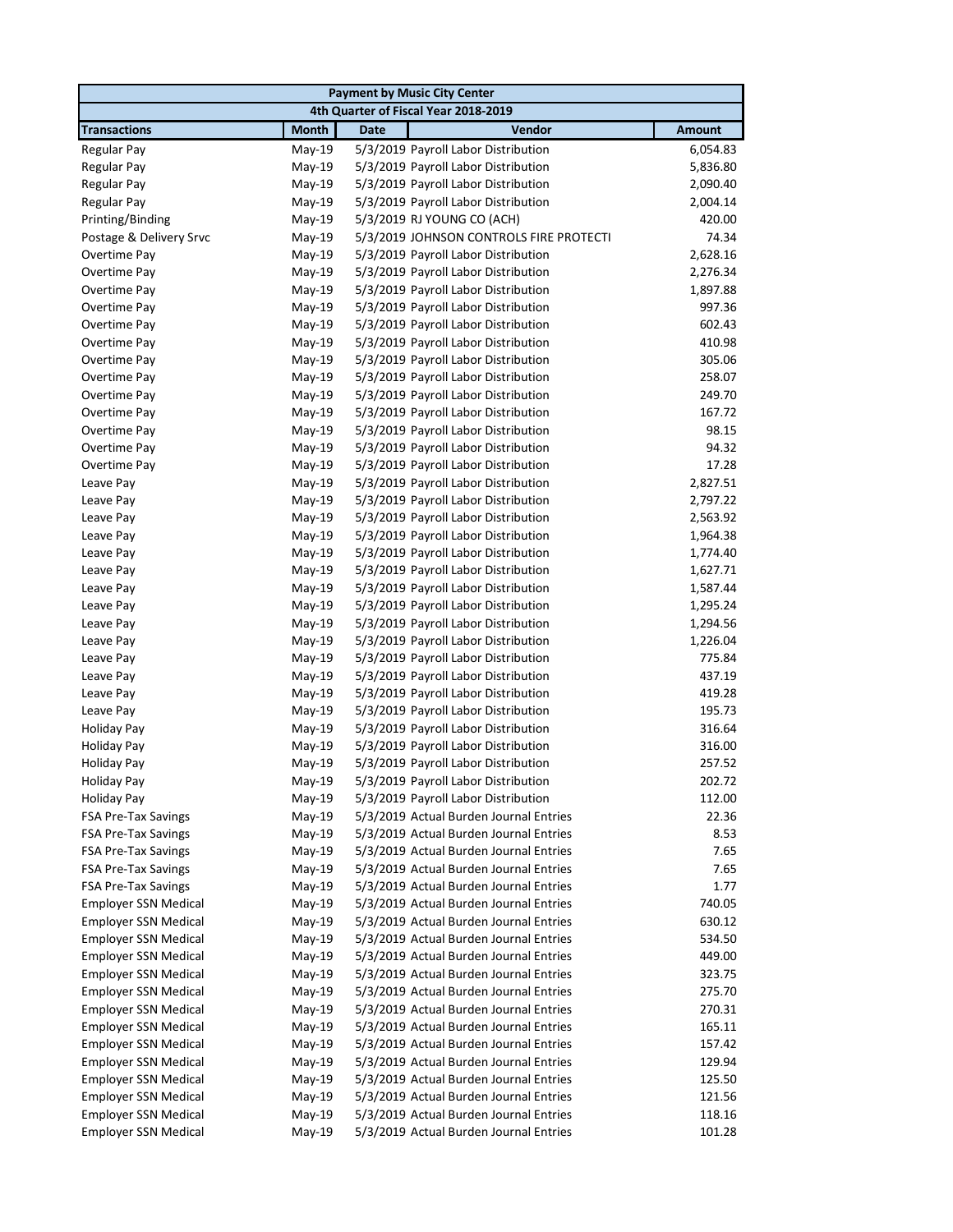|                                      |              | <b>Payment by Music City Center</b>    |               |  |  |
|--------------------------------------|--------------|----------------------------------------|---------------|--|--|
| 4th Quarter of Fiscal Year 2018-2019 |              |                                        |               |  |  |
| <b>Transactions</b>                  | <b>Month</b> | Vendor<br><b>Date</b>                  | <b>Amount</b> |  |  |
| <b>Employer SSN Medical</b>          | May-19       | 5/3/2019 Actual Burden Journal Entries | 86.87         |  |  |
| <b>Employer SSN Medical</b>          | May-19       | 5/3/2019 Actual Burden Journal Entries | 80.89         |  |  |
| <b>Employer SSN Medical</b>          | May-19       | 5/3/2019 Actual Burden Journal Entries | 49.62         |  |  |
| <b>Employer SSN Medical</b>          | May-19       | 5/3/2019 Actual Burden Journal Entries | 35.27         |  |  |
| <b>Employer Pension</b>              | May-19       | 5/3/2019 Actual Burden Journal Entries | 2,805.53      |  |  |
| <b>Employer Pension</b>              | May-19       | 5/3/2019 Actual Burden Journal Entries | 2,349.92      |  |  |
| <b>Employer Pension</b>              | May-19       | 5/3/2019 Actual Burden Journal Entries | 1,114.28      |  |  |
| <b>Employer Pension</b>              | May-19       | 5/3/2019 Actual Burden Journal Entries | 906.15        |  |  |
| <b>Employer Pension</b>              | May-19       | 5/3/2019 Actual Burden Journal Entries | 720.26        |  |  |
| <b>Employer Pension</b>              | May-19       | 5/3/2019 Actual Burden Journal Entries | 484.11        |  |  |
| <b>Employer Pension</b>              | May-19       | 5/3/2019 Actual Burden Journal Entries | 457.77        |  |  |
| <b>Employer Pension</b>              | May-19       | 5/3/2019 Actual Burden Journal Entries | 332.30        |  |  |
| <b>Employer Pension</b>              | May-19       | 5/3/2019 Actual Burden Journal Entries | 76.27         |  |  |
| <b>Employer Pension</b>              | $May-19$     | 5/3/2019 Actual Burden Journal Entries | 76.27         |  |  |
| <b>Employer Pension</b>              | May-19       | 5/3/2019 Actual Burden Journal Entries | 76.22         |  |  |
| <b>Employer OASDI</b>                | May-19       | 5/3/2019 Actual Burden Journal Entries | 3,164.19      |  |  |
| Employer OASDI                       | May-19       | 5/3/2019 Actual Burden Journal Entries | 2,694.40      |  |  |
| Employer OASDI                       | May-19       | 5/3/2019 Actual Burden Journal Entries | 2,285.39      |  |  |
| Employer OASDI                       | May-19       | 5/3/2019 Actual Burden Journal Entries | 1,919.88      |  |  |
| Employer OASDI                       | May-19       | 5/3/2019 Actual Burden Journal Entries | 1,178.86      |  |  |
| Employer OASDI                       | May-19       | 5/3/2019 Actual Burden Journal Entries | 1,155.83      |  |  |
| Employer OASDI                       | May-19       | 5/3/2019 Actual Burden Journal Entries | 705.96        |  |  |
| Employer OASDI                       | May-19       | 5/3/2019 Actual Burden Journal Entries | 673.04        |  |  |
| Employer OASDI                       | May-19       | 5/3/2019 Actual Burden Journal Entries | 581.07        |  |  |
| Employer OASDI                       | May-19       | 5/3/2019 Actual Burden Journal Entries | 555.57        |  |  |
| Employer OASDI                       | May-19       | 5/3/2019 Actual Burden Journal Entries | 536.55        |  |  |
| Employer OASDI                       | May-19       | 5/3/2019 Actual Burden Journal Entries | 519.89        |  |  |
| Employer OASDI                       | May-19       | 5/3/2019 Actual Burden Journal Entries | 505.21        |  |  |
| Employer OASDI                       | May-19       | 5/3/2019 Actual Burden Journal Entries | 433.06        |  |  |
| Employer OASDI                       | May-19       | 5/3/2019 Actual Burden Journal Entries | 371.40        |  |  |
| Employer OASDI                       | May-19       | 5/3/2019 Actual Burden Journal Entries | 345.82        |  |  |
| Employer OASDI                       | May-19       | 5/3/2019 Actual Burden Journal Entries | 212.13        |  |  |
| Employer OASDI                       | May-19       | 5/3/2019 Actual Burden Journal Entries | 150.82        |  |  |
| <b>Employer Group Life</b>           | May-19       | 5/3/2019 Actual Burden Journal Entries | 515.94        |  |  |
| <b>Employer Group Life</b>           | May-19       | 5/3/2019 Actual Burden Journal Entries | 430.02        |  |  |
| <b>Employer Group Life</b>           | May-19       | 5/3/2019 Actual Burden Journal Entries | 283.76        |  |  |
| Employer Group Life                  | May-19       | 5/3/2019 Actual Burden Journal Entries | 250.63        |  |  |
| <b>Employer Group Life</b>           | May-19       | 5/3/2019 Actual Burden Journal Entries | 127.80        |  |  |
| <b>Employer Group Life</b>           | May-19       | 5/3/2019 Actual Burden Journal Entries | 104.14        |  |  |
| <b>Employer Group Life</b>           | May-19       | 5/3/2019 Actual Burden Journal Entries | 89.94         |  |  |
| Employer Group Life                  | May-19       | 5/3/2019 Actual Burden Journal Entries | 71.00         |  |  |
| <b>Employer Group Life</b>           | $May-19$     | 5/3/2019 Actual Burden Journal Entries | 61.52         |  |  |
| <b>Employer Group Life</b>           | May-19       | 5/3/2019 Actual Burden Journal Entries | 56.80         |  |  |
| <b>Employer Group Life</b>           | May-19       | 5/3/2019 Actual Burden Journal Entries | 42.60         |  |  |
| <b>Employer Group Life</b>           | May-19       | 5/3/2019 Actual Burden Journal Entries | 42.60         |  |  |
| <b>Employer Group Life</b>           | May-19       | 5/3/2019 Actual Burden Journal Entries | 42.60         |  |  |
| <b>Employer Group Life</b>           | May-19       | 5/3/2019 Actual Burden Journal Entries | 28.40         |  |  |
| <b>Employer Group Life</b>           | May-19       | 5/3/2019 Actual Burden Journal Entries | 28.40         |  |  |
| <b>Employer Group Life</b>           | May-19       | 5/3/2019 Actual Burden Journal Entries | 28.40         |  |  |
| <b>Employer Group Life</b>           | May-19       | 5/3/2019 Actual Burden Journal Entries | 28.40         |  |  |
| <b>Employer Group Life</b>           | May-19       | 5/3/2019 Actual Burden Journal Entries | 14.20         |  |  |
| <b>Employer Group Health</b>         | May-19       | 5/3/2019 Actual Burden Journal Entries | 11,718.03     |  |  |
| <b>Employer Group Health</b>         | May-19       | 5/3/2019 Actual Burden Journal Entries | 11,119.97     |  |  |
| <b>Employer Group Health</b>         | May-19       | 5/3/2019 Actual Burden Journal Entries | 6,904.97      |  |  |
|                                      |              |                                        |               |  |  |
| <b>Employer Group Health</b>         | May-19       | 5/3/2019 Actual Burden Journal Entries | 5,484.00      |  |  |
| <b>Employer Group Health</b>         | May-19       | 5/3/2019 Actual Burden Journal Entries | 2,358.03      |  |  |
| <b>Employer Group Health</b>         | May-19       | 5/3/2019 Actual Burden Journal Entries | 2,067.00      |  |  |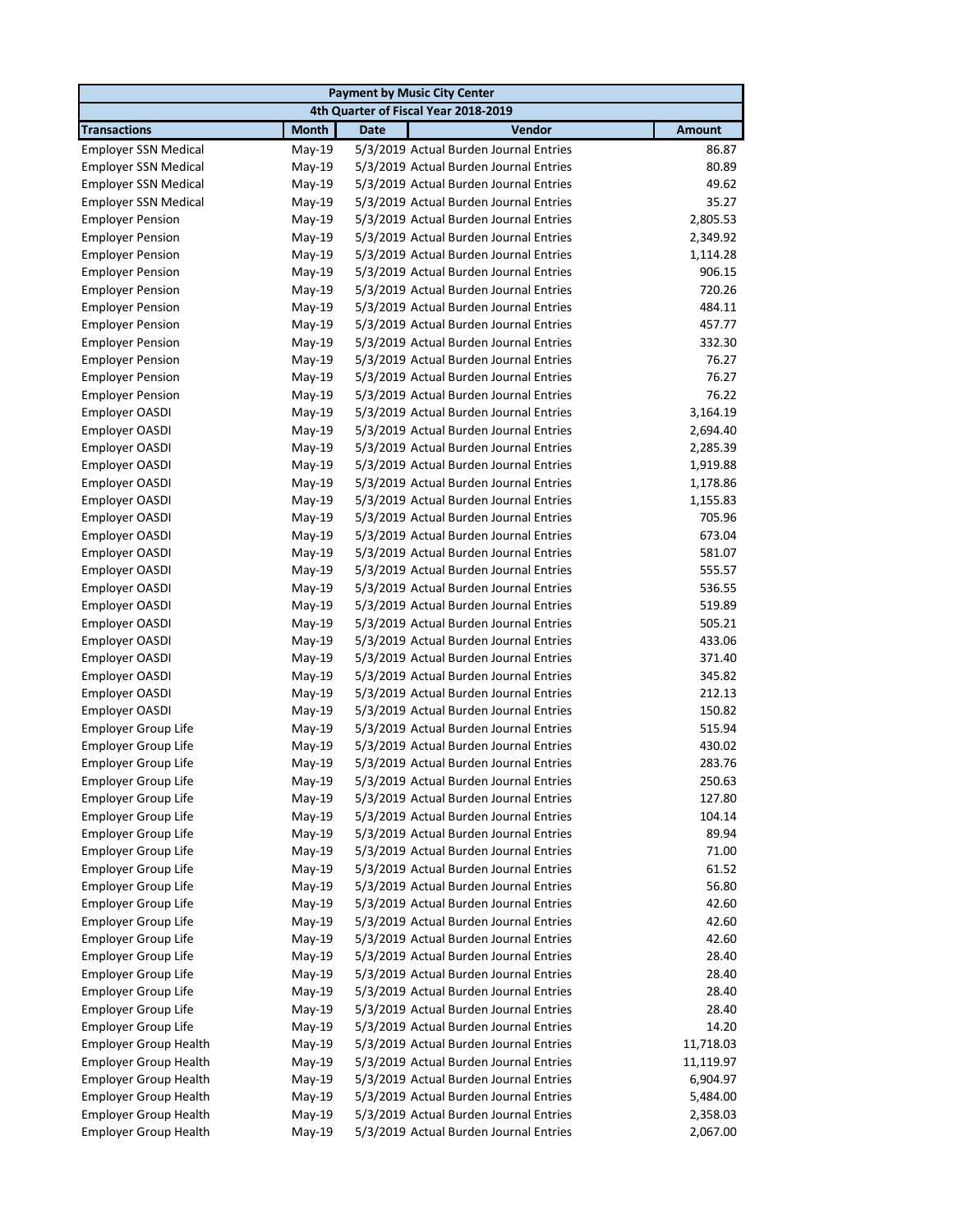| <b>Payment by Music City Center</b>                          |                  |                                                                                  |                |  |
|--------------------------------------------------------------|------------------|----------------------------------------------------------------------------------|----------------|--|
|                                                              |                  | 4th Quarter of Fiscal Year 2018-2019                                             |                |  |
| <b>Transactions</b>                                          | <b>Month</b>     | Vendor<br><b>Date</b>                                                            | <b>Amount</b>  |  |
| <b>Employer Group Health</b>                                 | May-19           | 5/3/2019 Actual Burden Journal Entries                                           | 1,799.94       |  |
| <b>Employer Group Health</b>                                 | May-19           | 5/3/2019 Actual Burden Journal Entries                                           | 1,739.06       |  |
| <b>Employer Group Health</b>                                 | May-19           | 5/3/2019 Actual Burden Journal Entries                                           | 1,419.00       |  |
| <b>Employer Group Health</b>                                 | May-19           | 5/3/2019 Actual Burden Journal Entries                                           | 1,284.00       |  |
| <b>Employer Group Health</b>                                 | May-19           | 5/3/2019 Actual Burden Journal Entries                                           | 1,140.00       |  |
| <b>Employer Group Health</b>                                 | May-19           | 5/3/2019 Actual Burden Journal Entries                                           | 957.00         |  |
| <b>Employer Group Health</b>                                 | May-19           | 5/3/2019 Actual Burden Journal Entries                                           | 906.00         |  |
| <b>Employer Group Health</b>                                 | May-19           | 5/3/2019 Actual Burden Journal Entries                                           | 726.00         |  |
| <b>Employer Group Health</b>                                 | May-19           | 5/3/2019 Actual Burden Journal Entries                                           | 693.00         |  |
| <b>Employer Group Health</b>                                 | May-19           | 5/3/2019 Actual Burden Journal Entries                                           | 528.00         |  |
| <b>Employer Group Health</b>                                 | May-19           | 5/3/2019 Actual Burden Journal Entries                                           | 528.00         |  |
| <b>Employer Group Health</b>                                 | $May-19$         | 5/3/2019 Actual Burden Journal Entries                                           | 513.00         |  |
| <b>Employer Dental Group</b>                                 | $May-19$         | 5/3/2019 Actual Burden Journal Entries                                           | 538.50         |  |
| <b>Employer Dental Group</b>                                 | May-19           | 5/3/2019 Actual Burden Journal Entries                                           | 463.68         |  |
| <b>Employer Dental Group</b>                                 | May-19           | 5/3/2019 Actual Burden Journal Entries                                           | 291.57         |  |
| <b>Employer Dental Group</b>                                 | May-19           | 5/3/2019 Actual Burden Journal Entries                                           | 230.22         |  |
| <b>Employer Dental Group</b>                                 | May-19           | 5/3/2019 Actual Burden Journal Entries                                           | 118.68         |  |
| <b>Employer Dental Group</b>                                 | May-19           | 5/3/2019 Actual Burden Journal Entries                                           | 106.41         |  |
| <b>Employer Dental Group</b>                                 | May-19           | 5/3/2019 Actual Burden Journal Entries                                           | 72.39          |  |
| <b>Employer Dental Group</b>                                 | May-19           | 5/3/2019 Actual Burden Journal Entries                                           | 70.80          |  |
| <b>Employer Dental Group</b>                                 | May-19           | 5/3/2019 Actual Burden Journal Entries<br>5/3/2019 Actual Burden Journal Entries | 68.43          |  |
| <b>Employer Dental Group</b>                                 | May-19           | 5/3/2019 Actual Burden Journal Entries                                           | 49.86<br>42.72 |  |
| <b>Employer Dental Group</b>                                 | May-19           | 5/3/2019 Actual Burden Journal Entries                                           | 33.24          |  |
| <b>Employer Dental Group</b>                                 | May-19           | 5/3/2019 Actual Burden Journal Entries                                           | 33.24          |  |
| <b>Employer Dental Group</b><br><b>Employer Dental Group</b> | May-19<br>May-19 | 5/3/2019 Actual Burden Journal Entries                                           | 33.24          |  |
| <b>Employer Dental Group</b>                                 | May-19           | 5/3/2019 Actual Burden Journal Entries                                           | 29.67          |  |
| <b>Employer Dental Group</b>                                 | May-19           | 5/3/2019 Actual Burden Journal Entries                                           | 26.10          |  |
| <b>Employer Dental Group</b>                                 | May-19           | 5/3/2019 Actual Burden Journal Entries                                           | 26.10          |  |
| <b>Employer Dental Group</b>                                 | May-19           | 5/3/2019 Actual Burden Journal Entries                                           | 16.62          |  |
| Employee Award/Gift                                          | May-19           | 5/3/2019 TERRYBERRY CO LLC                                                       | 2,419.20       |  |
| Employee Award/Gift                                          | May-19           | 5/3/2019 TERRYBERRY CO LLC                                                       | 289.68         |  |
| Employee Award/Gift                                          | May-19           | 5/3/2019 TERRYBERRY CO LLC                                                       | 234.44         |  |
| Employee Award/Gift                                          | May-19           | 5/3/2019 TERRYBERRY CO LLC                                                       | 144.84         |  |
| Employee Award/Gift                                          | May-19           | 5/3/2019 TERRYBERRY CO LLC                                                       | 72.42          |  |
| Employee Award/Gift                                          | May-19           | 5/3/2019 TERRYBERRY CO LLC                                                       | (72.42)        |  |
| Employee Award/Gift                                          | May-19           | 5/3/2019 TERRYBERRY CO LLC                                                       | (144.84)       |  |
| Employee Award/Gift                                          | $May-19$         | 5/3/2019 TERRYBERRY CO LLC                                                       | (234.44)       |  |
| Employee Award/Gift                                          | May-19           | 5/3/2019 TERRYBERRY CO LLC                                                       | (289.68)       |  |
| Employee Award/Gift                                          | May-19           | 5/3/2019 TERRYBERRY CO LLC                                                       | (2,419.20)     |  |
| CCA Employer 401K Plan                                       | May-19           | 5/3/2019 Actual Burden Journal Entries                                           | 1,397.82       |  |
| CCA Employer 401K Plan                                       | May-19           | 5/3/2019 Actual Burden Journal Entries                                           | 1,231.76       |  |
| CCA Employer 401K Plan                                       | May-19           | 5/3/2019 Actual Burden Journal Entries                                           | 1,094.37       |  |
| CCA Employer 401K Plan                                       | May-19           | 5/3/2019 Actual Burden Journal Entries                                           | 1,082.31       |  |
| CCA Employer 401K Plan                                       | $May-19$         | 5/3/2019 Actual Burden Journal Entries                                           | 692.08         |  |
| CCA Employer 401K Plan                                       | May-19           | 5/3/2019 Actual Burden Journal Entries                                           | 451.36         |  |
| CCA Employer 401K Plan                                       | May-19           | 5/3/2019 Actual Burden Journal Entries                                           | 327.73         |  |
| CCA Employer 401K Plan                                       | May-19           | 5/3/2019 Actual Burden Journal Entries                                           | 275.26         |  |
| CCA Employer 401K Plan                                       | May-19           | 5/3/2019 Actual Burden Journal Entries                                           | 241.57         |  |
| CCA Employer 401K Plan                                       | May-19           | 5/3/2019 Actual Burden Journal Entries                                           | 228.36         |  |
| CCA Employer 401K Plan                                       | May-19           | 5/3/2019 Actual Burden Journal Entries                                           | 172.04         |  |
| Cafe Plan Pre-Tax Savings                                    | May-19           | 5/3/2019 Actual Burden Journal Entries                                           | 325.35         |  |
| Cafe Plan Pre-Tax Savings                                    | May-19           | 5/3/2019 Actual Burden Journal Entries                                           | 307.65         |  |
| Cafe Plan Pre-Tax Savings                                    | May-19           | 5/3/2019 Actual Burden Journal Entries                                           | 187.04         |  |
| Cafe Plan Pre-Tax Savings                                    | May-19           | 5/3/2019 Actual Burden Journal Entries                                           | 142.96         |  |
| Cafe Plan Pre-Tax Savings                                    | May-19           | 5/3/2019 Actual Burden Journal Entries                                           | 57.86          |  |
| Cafe Plan Pre-Tax Savings                                    | May-19           | 5/3/2019 Actual Burden Journal Entries                                           | 52.81          |  |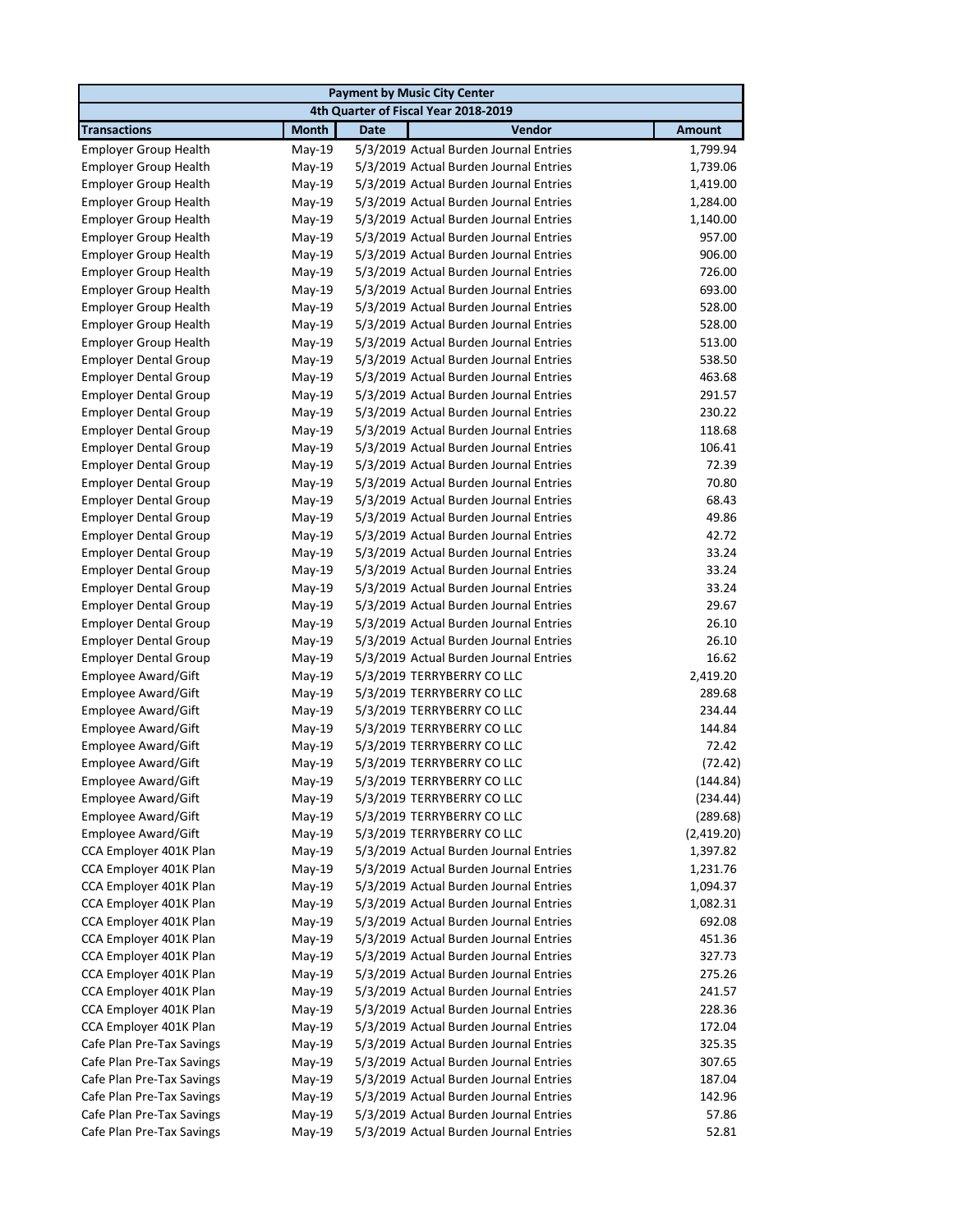| <b>Payment by Music City Center</b> |              |                                         |               |  |
|-------------------------------------|--------------|-----------------------------------------|---------------|--|
|                                     |              | 4th Quarter of Fiscal Year 2018-2019    |               |  |
| <b>Transactions</b>                 | <b>Month</b> | <b>Date</b><br>Vendor                   | <b>Amount</b> |  |
| Cafe Plan Pre-Tax Savings           | May-19       | 5/3/2019 Actual Burden Journal Entries  | 46.49         |  |
| Cafe Plan Pre-Tax Savings           | May-19       | 5/3/2019 Actual Burden Journal Entries  | 39.98         |  |
| Cafe Plan Pre-Tax Savings           | May-19       | 5/3/2019 Actual Burden Journal Entries  | 39.72         |  |
| Cafe Plan Pre-Tax Savings           | May-19       | 5/3/2019 Actual Burden Journal Entries  | 37.22         |  |
| Cafe Plan Pre-Tax Savings           | $May-19$     | 5/3/2019 Actual Burden Journal Entries  | 30.57         |  |
| Cafe Plan Pre-Tax Savings           | May-19       | 5/3/2019 Actual Burden Journal Entries  | 26.81         |  |
| Cafe Plan Pre-Tax Savings           | $May-19$     | 5/3/2019 Actual Burden Journal Entries  | 25.09         |  |
| Cafe Plan Pre-Tax Savings           | May-19       | 5/3/2019 Actual Burden Journal Entries  | 22.05         |  |
| Cafe Plan Pre-Tax Savings           | May-19       | 5/3/2019 Actual Burden Journal Entries  | 19.91         |  |
| Cafe Plan Pre-Tax Savings           | $May-19$     | 5/3/2019 Actual Burden Journal Entries  | 16.04         |  |
| Cafe Plan Pre-Tax Savings           | May-19       | 5/3/2019 Actual Burden Journal Entries  | 15.50         |  |
| Cafe Plan Pre-Tax Savings           | $May-19$     | 5/3/2019 Actual Burden Journal Entries  | 13.42         |  |
| <b>Building Maintenance Srvc</b>    | $May-19$     | 5/3/2019 JOHNSON CONTROLS FIRE PROTECTI | 1,342.56      |  |
| <b>Building Maintenance Srvc</b>    | May-19       | 5/3/2019 JOHNSON CONTROLS FIRE PROTECTI | 1,070.07      |  |
| <b>Building Maintenance Srvc</b>    | $May-19$     | 5/3/2019 JOHNSON CONTROLS FIRE PROTECTI | 392.52        |  |
| <b>Building Maintenance Srvc</b>    | May-19       | 5/3/2019 JOHNSON CONTROLS FIRE PROTECTI | 214.46        |  |
| <b>Building Maintenance Srvc</b>    | May-19       | 5/3/2019 JOHNSON CONTROLS FIRE PROTECTI | 149.16        |  |
| <b>Building Maintenance Srvc</b>    | May-19       | 5/3/2019 JOHNSON CONTROLS FIRE PROTECTI | 134.27        |  |
| <b>Building Maintenance Srvc</b>    | May-19       | 5/3/2019 JOHNSON CONTROLS FIRE PROTECTI | 107.40        |  |
| <b>Building Maintenance Srvc</b>    | May-19       | 5/3/2019 JOHNSON CONTROLS FIRE PROTECTI | 88.61         |  |
| <b>Building Maintenance Srvc</b>    | May-19       | 5/3/2019 JOHNSON CONTROLS FIRE PROTECTI | 88.61         |  |
| Allowance-Cell/Mobile Devices       | May-19       | 5/3/2019 Payroll Labor Distribution     | 368.00        |  |
| Allowance-Cell/Mobile Devices       | May-19       | 5/3/2019 Payroll Labor Distribution     | 230.00        |  |
| Allowance-Cell/Mobile Devices       | $May-19$     | 5/3/2019 Payroll Labor Distribution     | 230.00        |  |
| Allowance-Cell/Mobile Devices       | May-19       | 5/3/2019 Payroll Labor Distribution     | 138.00        |  |
| Allowance-Cell/Mobile Devices       | May-19       | 5/3/2019 Payroll Labor Distribution     | 138.00        |  |
| Allowance-Cell/Mobile Devices       | May-19       | 5/3/2019 Payroll Labor Distribution     | 92.00         |  |
| Allowance-Cell/Mobile Devices       | May-19       | 5/3/2019 Payroll Labor Distribution     | 92.00         |  |
| Allowance-Cell/Mobile Devices       | May-19       | 5/3/2019 Payroll Labor Distribution     | 92.00         |  |
| Allowance-Cell/Mobile Devices       | $May-19$     | 5/3/2019 Payroll Labor Distribution     | 92.00         |  |
| Allowance-Cell/Mobile Devices       | May-19       | 5/3/2019 Payroll Labor Distribution     | 92.00         |  |
| Allowance-Cell/Mobile Devices       | $May-19$     | 5/3/2019 Payroll Labor Distribution     | 92.00         |  |
| Allowance-Cell/Mobile Devices       | May-19       | 5/3/2019 Payroll Labor Distribution     | 92.00         |  |
| Allowance-Cell/Mobile Devices       | May-19       | 5/3/2019 Payroll Labor Distribution     | 92.00         |  |
| Allowance-Cell/Mobile Devices       | May-19       | 5/3/2019 Payroll Labor Distribution     | 92.00         |  |
| Allowance-Cell/Mobile Devices       | May-19       | 5/3/2019 Payroll Labor Distribution     | 92.00         |  |
| Allowance-Cell/Mobile Devices       | May-19       | 5/3/2019 Payroll Labor Distribution     | 46.00         |  |
| HHold & Jnitr Supply                | May-19       | 5/6/2019 AMERICAN PAPER & TWINE CO (ACH | 7,216.00      |  |
| HHold & Jnitr Supply                | May-19       | 5/6/2019 AMERICAN PAPER & TWINE CO (ACH | 5,286.00      |  |
| HHold & Jnitr Supply                | May-19       | 5/6/2019 AMERICAN PAPER & TWINE CO (ACH | 4,971.00      |  |
| <b>HHold &amp; Jnitr Supply</b>     | $May-19$     | 5/6/2019 AMERICAN PAPER & TWINE CO (ACH | 4,767.00      |  |
| HHold & Jnitr Supply                | May-19       | 5/6/2019 AMERICAN PAPER & TWINE CO (ACH | 620.20        |  |
| <b>Uniform Cleaning Service</b>     | May-19       | 5/7/2019 CINTAS CORP #051 MATS & RUGS(A | 1,099.18      |  |
| Rpr & Maint Srvc Bld Auto           | May-19       | 5/7/2019 JOHNSON CONTROLS INC/CARDKEY ( | 3,904.17      |  |
| Postage & Delivery Srvc             | May-19       | 5/7/2019 JOHNSON CONTROLS FIRE PROTECTI | 67.14         |  |
| Computer Software                   | May-19       | 5/7/2019 CMMS DATA GROUP (ACH)          | 9,069.67      |  |
| <b>Building Maintenance Srvc</b>    | May-19       | 5/7/2019 JOHNSON CONTROLS FIRE PROTECTI | 1,756.52      |  |
| <b>Building Maintenance Srvc</b>    | May-19       | 5/7/2019 JOHNSON CONTROLS FIRE PROTECTI | 1,437.28      |  |
| <b>Building Maintenance Srvc</b>    | $May-19$     | 5/7/2019 JOHNSON CONTROLS FIRE PROTECTI | 862.48        |  |
| <b>Building Maintenance Srvc</b>    | May-19       | 5/7/2019 JOHNSON CONTROLS FIRE PROTECTI | 420.20        |  |
| <b>Building Maintenance Srvc</b>    | May-19       | 5/7/2019 JOHNSON CONTROLS FIRE PROTECTI | 319.38        |  |
| <b>Building Maintenance Srvc</b>    | May-19       | 5/7/2019 JOHNSON CONTROLS FIRE PROTECTI | (319.38)      |  |
| <b>Building Maintenance Srvc</b>    | May-19       | 5/7/2019 JOHNSON CONTROLS FIRE PROTECTI | (420.20)      |  |
| <b>Building Maintenance Srvc</b>    | May-19       | 5/7/2019 JOHNSON CONTROLS FIRE PROTECTI | (862.48)      |  |
| <b>Building Maintenance Srvc</b>    | May-19       | 5/7/2019 JOHNSON CONTROLS FIRE PROTECTI | (1,437.28)    |  |
| Telephone & Telegraph               | May-19       | 5/8/2019 AT&T (MCC)                     | 1,999.99      |  |
| Mngt Cnsltnt Srvc                   | May-19       | 5/8/2019 WORKFORCE ESSENTIALS INC (DRUG | 438.00        |  |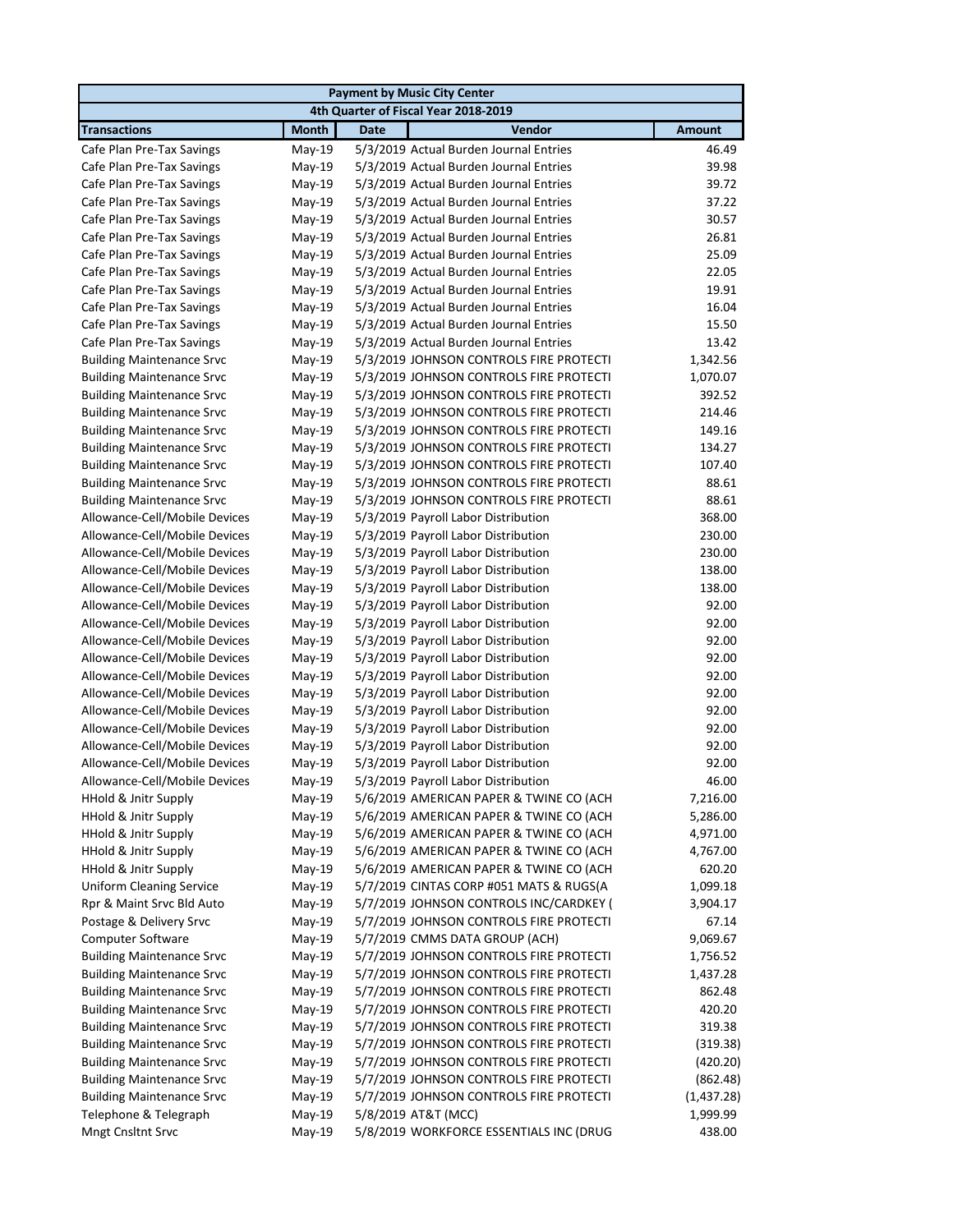|                                                            |                  |                | <b>Payment by Music City Center</b>                                                  |                  |  |
|------------------------------------------------------------|------------------|----------------|--------------------------------------------------------------------------------------|------------------|--|
| 4th Quarter of Fiscal Year 2018-2019                       |                  |                |                                                                                      |                  |  |
| <b>Transactions</b>                                        | <b>Month</b>     | <b>Date</b>    | Vendor                                                                               | <b>Amount</b>    |  |
| <b>Medical Services</b>                                    | May-19           |                | 5/8/2019 MED STAR MEDICAL STAFFING INC                                               | 2,662.50         |  |
| Laundry Services                                           | May-19           | 5/8/2019 ALSCO |                                                                                      | 917.50           |  |
| <b>Laundry Services</b>                                    | May-19           | 5/8/2019 ALSCO |                                                                                      | 466.03           |  |
| <b>Laundry Services</b>                                    | May-19           | 5/8/2019 ALSCO |                                                                                      | 138.00           |  |
| <b>Laundry Services</b>                                    | May-19           | 5/8/2019 ALSCO |                                                                                      | 138.00           |  |
| Host & Hostess                                             | $May-19$         |                | 5/8/2019 NASHVILLE CONVENTION & VISITOR                                              | 576.79           |  |
| Food & Ice                                                 | $May-19$         |                | 5/8/2019 CENTERPLATE MCC (ACH)                                                       | 99.23            |  |
| Food & Bev-Inhouse                                         | $May-19$         |                | 5/8/2019 CENTERPLATE MCC (ACH)                                                       | 679.21           |  |
| Food & Bev-Inhouse                                         | May-19           |                | 5/8/2019 CENTERPLATE MCC (ACH)                                                       | 518.30           |  |
| Food & Bev-Inhouse                                         | $May-19$         |                | 5/8/2019 CENTERPLATE MCC (ACH)                                                       | 499.76           |  |
| Food & Bev-Inhouse                                         | $May-19$         |                | 5/8/2019 CENTERPLATE MCC (ACH)                                                       | 436.52           |  |
| <b>Building Maintenance Srvc</b>                           | $May-19$         |                | 5/8/2019 SUSTAINABLE FLOORING SOLUTIONS                                              | 1,690.00         |  |
| <b>Building Maintenance Srvc</b>                           | May-19           |                | 5/8/2019 HYDRO PRO PRESSURE WASHING (AC                                              | 575.00           |  |
| <b>Building Maintenance Srvc</b>                           | May-19           |                | 5/8/2019 SUSTAINABLE FLOORING SOLUTIONS                                              | 240.00           |  |
| <b>Building Maintenance Srvc</b>                           | $May-19$         |                | 5/8/2019 SUSTAINABLE FLOORING SOLUTIONS                                              | 240.00           |  |
| Refuse Disposal-Reimb                                      | $May-19$         |                | 5/9/2019 REPUBLIC SVCS NASH /ALLIED WAS                                              | 7,521.51         |  |
| Other Rpr & Maint Srvc                                     | May-19           |                | 5/9/2019 CENTERPLATE MCC (ACH)                                                       | 2,845.49         |  |
| <b>HHold &amp; Jnitr Supply</b>                            | May-19           |                | 5/9/2019 AMERICAN PAPER & TWINE CO (ACH                                              | 7,216.00         |  |
| HHold & Jnitr Supply                                       | May-19           |                | 5/9/2019 AMERICAN PAPER & TWINE CO (ACH                                              | 4,767.00         |  |
| <b>HHold &amp; Jnitr Supply</b>                            | $May-19$         |                | 5/9/2019 AMERICAN PAPER & TWINE CO (ACH                                              | 1,427.22         |  |
| <b>Uniform Cleaning Service</b>                            | May-19           |                | 5/10/2019 CINTAS CORP #051 MATS & RUGS(A                                             | 1,441.65         |  |
| <b>Temporary Service</b>                                   | May-19           |                | 5/10/2019 ELITE SHOW SERVICES INC (ACH)                                              | 3,302.65         |  |
| <b>Rent Equipment</b>                                      | $May-19$         |                | 5/10/2019 AT&T (MCC)                                                                 | 2,000.00         |  |
| Plumbing/HVAC Maintain Srvc                                | May-19           |                | 5/10/2019 BEST PLUMBING SPECIALTIES INC                                              | 98.64            |  |
| Plumbing/HVAC Maintain Srvc                                | May-19           |                | 5/10/2019 BEST PLUMBING SPECIALTIES INC                                              | 33.68            |  |
| Mngt Cnsltnt Srvc                                          | May-19           |                | 5/10/2019 COMMONWEALTH DEVELOPMENT GRP I                                             | 5,082.50         |  |
| <b>Mngt Cnsltnt Srvc</b>                                   | May-19           |                | 5/10/2019 COMMONWEALTH DEVELOPMENT GRP I                                             | 3,422.50         |  |
| Legal Services                                             | May-19           |                | 5/10/2019 BONE MCALLESTER NORTON PLLC                                                | 11,000.00        |  |
| HHold & Jnitr Supply                                       | May-19           |                | 5/10/2019 AMERICAN PAPER & TWINE CO (ACH                                             | 4,971.00         |  |
| Equip Inspection                                           | May-19           |                | 5/10/2019 EQUIPMENT DEPOT                                                            | 630.92           |  |
| <b>Building Maintenance Srvc</b>                           | May-19           |                | 5/10/2019 ISENHOUR DOOR PRODUCTS INC (AC<br>5/10/2019 ISENHOUR DOOR PRODUCTS INC (AC | 1,567.36         |  |
| <b>Building Maintenance Srvc</b><br>Advertising & Promot'n | May-19<br>May-19 |                | 5/10/2019 TN TRIBUNE NEWSPAPER (ACH)                                                 | 300.00<br>400.00 |  |
| <b>Small Equipment Supply</b>                              | May-19           |                | 5/13/2019 LOWES OF MADISON #413 (ACH)                                                | (6.00)           |  |
| <b>Small Equipment Supply</b>                              | May-19           |                | 5/13/2019 LOWES OF MADISON #413 (ACH)                                                | (21.60)          |  |
| Repair & Maint Supply                                      | May-19           |                | 5/13/2019 BEST PLUMBING SPECIALTIES INC                                              | (30.90)          |  |
| Printing/Binding                                           | May-19           |                | 5/13/2019 RJ YOUNG CO (ACH)                                                          | 59.00            |  |
| Printing/Binding                                           | May-19           |                | 5/13/2019 RJ YOUNG CO (ACH)                                                          | 10.00            |  |
| HHold & Jnitr Supply                                       | May-19           |                | 5/13/2019 AMERICAN PAPER & TWINE CO (ACH                                             | 620.20           |  |
| HHold & Jnitr Supply                                       | May-19           |                | 5/13/2019 AMERICAN PAPER & TWINE CO (ACH                                             | 90.36            |  |
| HHold & Jnitr Supply                                       | May-19           |                | 5/13/2019 LOWES OF MADISON #413 (ACH)                                                | (1.20)           |  |
| <b>Building Maintenance Srvc</b>                           | May-19           |                | 5/13/2019 LOWES OF MADISON #413 (ACH)                                                | (5.20)           |  |
| <b>Building Maintenance Srvc</b>                           | May-19           |                | 5/13/2019 LOWES OF MADISON #413 (ACH)                                                | (7.20)           |  |
| <b>Small Equipment Supply</b>                              | May-19           |                | 5/14/2019 GRAYBAR ELECTRIC CO INC (ACH)                                              | 207.55           |  |
| Postage & Delivery Srvc                                    | May-19           |                | 5/14/2019 SYNERGY BUSINESS ENVIRONMENTS                                              | 576.92           |  |
| Postage & Delivery Srvc                                    | May-19           |                | 5/14/2019 TERRYBERRY CO LLC                                                          | 46.22            |  |
| Postage & Delivery Srvc                                    | May-19           |                | 5/14/2019 RED CROSS STORE (ACH)                                                      | 23.27            |  |
| Paint Supply                                               | May-19           |                | 5/14/2019 SHERWIN WILLIAMS CO INDUSTRIAL                                             | (260.55)         |  |
| Other Rpr & Maint Srvc                                     | May-19           |                | 5/14/2019 JOHNSON CONTROLS FIRE PROTECTI                                             | 741.00           |  |
| <b>Medical Supply</b>                                      | May-19           |                | 5/14/2019 RED CROSS STORE (ACH)                                                      | 436.00           |  |
| <b>Medical Supply</b>                                      | May-19           |                | 5/14/2019 RED CROSS STORE (ACH)                                                      | 275.00           |  |
| <b>Medical Supply</b>                                      | May-19           |                | 5/14/2019 RED CROSS STORE (ACH)                                                      | 275.00           |  |
| <b>Medical Supply</b>                                      | May-19           |                | 5/14/2019 RED CROSS STORE (ACH)                                                      | 210.99           |  |
| <b>Medical Supply</b>                                      | May-19           |                | 5/14/2019 RED CROSS STORE (ACH)                                                      | 210.99           |  |
| <b>Medical Supply</b>                                      | May-19           |                | 5/14/2019 RED CROSS STORE (ACH)                                                      | 130.99           |  |
| <b>Medical Supply</b>                                      | $May-19$         |                | 5/14/2019 RED CROSS STORE (ACH)                                                      | 130.99           |  |
| <b>Medical Supply</b>                                      | May-19           |                | 5/14/2019 RED CROSS STORE (ACH)                                                      | 89.94            |  |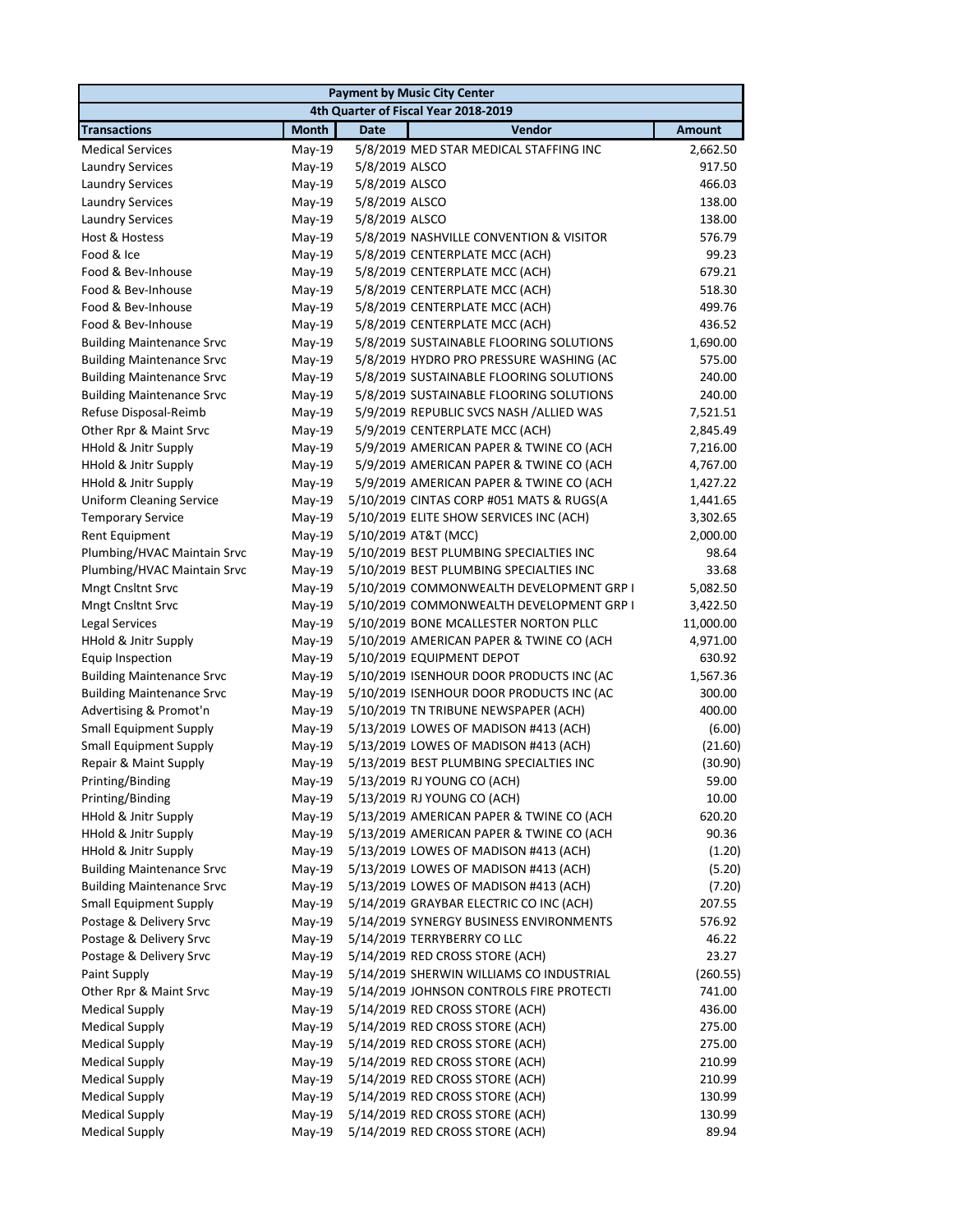|                                               | <b>Payment by Music City Center</b> |             |                                                                       |                 |  |
|-----------------------------------------------|-------------------------------------|-------------|-----------------------------------------------------------------------|-----------------|--|
|                                               |                                     |             | 4th Quarter of Fiscal Year 2018-2019                                  |                 |  |
| <b>Transactions</b>                           | <b>Month</b>                        | <b>Date</b> | Vendor                                                                | <b>Amount</b>   |  |
| <b>Medical Supply</b>                         | May-19                              |             | 5/14/2019 RED CROSS STORE (ACH)                                       | 89.94           |  |
| <b>Medical Supply</b>                         | May-19                              |             | 5/14/2019 RED CROSS STORE (ACH)                                       | (89.94)         |  |
| <b>Medical Supply</b>                         | May-19                              |             | 5/14/2019 RED CROSS STORE (ACH)                                       | (130.99)        |  |
| <b>Medical Supply</b>                         | May-19                              |             | 5/14/2019 RED CROSS STORE (ACH)                                       | (210.99)        |  |
| <b>Medical Supply</b>                         | $May-19$                            |             | 5/14/2019 RED CROSS STORE (ACH)                                       | (275.00)        |  |
| <b>Medical Supply</b>                         | May-19                              |             | 5/14/2019 RED CROSS STORE (ACH)                                       | (436.00)        |  |
| Furniture/Fixtures<\$10K                      | May-19                              |             | 5/14/2019 SYNERGY BUSINESS ENVIRONMENTS                               | 1,678.14        |  |
| Furniture/Fixtures<\$10K                      | May-19                              |             | 5/14/2019 SYNERGY BUSINESS ENVIRONMENTS                               | 1,520.64        |  |
| Furniture/Fixtures<\$10K                      | May-19                              |             | 5/14/2019 SYNERGY BUSINESS ENVIRONMENTS                               | 995.64          |  |
| Furniture/Fixtures<\$10K                      | May-19                              |             | 5/14/2019 SYNERGY BUSINESS ENVIRONMENTS                               | 879.36          |  |
| Furniture/Fixtures<\$10K                      | May-19                              |             | 5/14/2019 SYNERGY BUSINESS ENVIRONMENTS                               | 105.00          |  |
| Employee Out-of-town Travel                   | $May-19$                            |             | 5/14/2019 FLAHERTY, LAURA A                                           | 493.39          |  |
| Employee Out-of-town Travel                   | May-19                              |             | 5/14/2019 RYMAN, AUBREY A                                             | 117.00          |  |
| Employee Out-of-town Travel                   | $May-19$                            |             | 5/14/2019 ABPLANALP, JENNIFER N                                       | 84.00           |  |
| Employee Award/Gift                           | May-19                              |             | 5/14/2019 TERRYBERRY CO LLC                                           | 2,419.20        |  |
| Employee Award/Gift                           | May-19                              |             | 5/14/2019 TERRYBERRY CO LLC                                           | 289.68          |  |
| Employee Award/Gift                           | May-19                              |             | 5/14/2019 TERRYBERRY CO LLC                                           | 234.44          |  |
| Employee Award/Gift                           | May-19                              |             | 5/14/2019 TERRYBERRY CO LLC                                           | 144.84          |  |
| Employee Award/Gift                           | May-19                              |             | 5/14/2019 TERRYBERRY CO LLC                                           | 72.42           |  |
| <b>Temporary Service</b>                      | May-19                              |             | 5/15/2019 LOOMIS FARGO & CO                                           | 1,293.76        |  |
| <b>Small Equipment Supply</b>                 | May-19                              |             | 5/15/2019 MTS SEATING (ACH)                                           | 375.00          |  |
| Rpr & Maint Srvc Elev/Escel                   | May-19                              |             | 5/15/2019 NASHVILLE MACHINE ELEVATOR CO                               | 14,489.19       |  |
| Postage & Delivery Srvc                       | May-19                              |             | 5/15/2019 MTS SEATING (ACH)                                           | 75.00           |  |
| Postage & Delivery Srvc                       | May-19                              |             | 5/15/2019 JOHNSON CONTROLS FIRE PROTECTI                              | (17.42)         |  |
| Other Rpr & Maint Srvc                        | May-19                              |             | 5/15/2019 FORKLIFT SYSTEMS INC (ACH)                                  | 943.08          |  |
| Other Rpr & Maint Srvc                        | May-19                              |             | 5/15/2019 FORKLIFT SYSTEMS INC (ACH)                                  | 345.00<br>89.00 |  |
| Other Rpr & Maint Srvc                        | May-19                              |             | 5/15/2019 FORKLIFT SYSTEMS INC (ACH)                                  | 27.90           |  |
| Other Rpr & Maint Srvc<br>Offc & Admin Supply | May-19<br>May-19                    |             | 5/15/2019 FORKLIFT SYSTEMS INC (ACH)<br>5/15/2019 RICOH USA INC (ACH) | (42.00)         |  |
| <b>Medical Supply</b>                         | $May-19$                            |             | 5/15/2019 RED CROSS STORE (ACH)                                       | 436.00          |  |
| <b>Medical Services</b>                       | May-19                              |             | 5/15/2019 MED STAR MEDICAL STAFFING INC                               | 562.50          |  |
| <b>Medical Services</b>                       | May-19                              |             | 5/15/2019 MED STAR MEDICAL STAFFING INC                               | 225.00          |  |
| HHold & Jnitr Supply                          | May-19                              |             | 5/15/2019 AMERICAN PAPER & TWINE CO (ACH                              | 1,083.63        |  |
| Employee Out-of-town Travel                   | May-19                              |             | 5/15/2019 STARKS, CHARLES L                                           | 852.09          |  |
| <b>Electrical Supply-Lamps</b>                | May-19                              |             | 5/15/2019 WILLIAMS WHOLESALE SUPPLY OF N                              | 8,541.00        |  |
| <b>Electrical Supply-Lamps</b>                | May-19                              |             | 5/15/2019 WILLIAMS WHOLESALE SUPPLY OF N                              | 2,238.00        |  |
| Electric                                      | May-19                              |             | 5/15/2019 NASHVILLE ELECTRIC SERVICE CO                               | 118,058.98      |  |
| <b>Building Maintenance Srvc</b>              | May-19                              |             | 5/15/2019 THOMAS CONSTRUCTORS LLC (ACH)                               | 10,523.00       |  |
| Advertising & Promot'n                        | $May-19$                            |             | 5/15/2019 CENTERPLATE MCC (ACH)                                       | 9,485.12        |  |
| Advertising & Promot'n                        | May-19                              |             | 5/15/2019 LOCAL TABLE LLC (ACH)                                       | 750.00          |  |
| <b>Small Equipment Supply</b>                 | May-19                              |             | 5/16/2019 JOHNSON CONTROLS FIRE PROTECTI                              | 2,140.00        |  |
| <b>Small Equipment Supply</b>                 | $May-19$                            |             | 5/16/2019 JOHNSON CONTROLS FIRE PROTECTI                              | 133.13          |  |
| Postage & Delivery Srvc                       | May-19                              |             | 5/16/2019 JOHNSON CONTROLS FIRE PROTECTI                              | 73.04           |  |
| Postage & Delivery Srvc                       | May-19                              |             | 5/16/2019 AWARD CENTER INC, THE (ACH)                                 | 15.00           |  |
| Offc & Admin Supply                           | $May-19$                            |             | 5/16/2019 RICOH USA INC (ACH)                                         | 46.00           |  |
| Host & Hostess                                | May-19                              |             | 5/16/2019 OMNI NASHVILLE LLC (ACH)                                    | 169.07          |  |
| Host & Hostess                                | $May-19$                            |             | 5/16/2019 OMNI NASHVILLE LLC (ACH)                                    | 97.94           |  |
| Host & Hostess                                | May-19                              |             | 5/16/2019 OMNI NASHVILLE LLC (ACH)                                    | 70.00           |  |
| Host & Hostess                                | $May-19$                            |             | 5/16/2019 OMNI NASHVILLE LLC (ACH)                                    | 64.75           |  |
| Employee Award/Gift                           | May-19                              |             | 5/16/2019 AWARD CENTER INC, THE (ACH)                                 | 623.00          |  |
| Computer Hardware <\$10K                      | May-19                              |             | 5/16/2019 PRESIDIO NETWORKED SOLUTIONS I                              | 7,414.00        |  |
| Computer Hardware <\$10K                      | May-19                              |             | 5/16/2019 PRESIDIO NETWORKED SOLUTIONS I                              | 2,090.00        |  |
| Computer Hardware <\$10K                      | May-19                              |             | 5/16/2019 PRESIDIO NETWORKED SOLUTIONS I                              | 330.00          |  |
| Computer Hardware <\$10K                      | May-19                              |             | 5/16/2019 PRESIDIO NETWORKED SOLUTIONS I                              | 110.00          |  |
| <b>Uniform Cleaning Service</b>               | May-19                              |             | 5/17/2019 CINTAS CORP #051 MATS & RUGS(A                              | 1,924.79        |  |
| <b>Temporary Service</b>                      | May-19                              |             | 5/17/2019 ELITE SHOW SERVICES INC (ACH)                               | 1,668.54        |  |
| <b>Temporary Service</b>                      | $May-19$                            |             | 5/17/2019 LMG INC (ACH)                                               | 1,053.00        |  |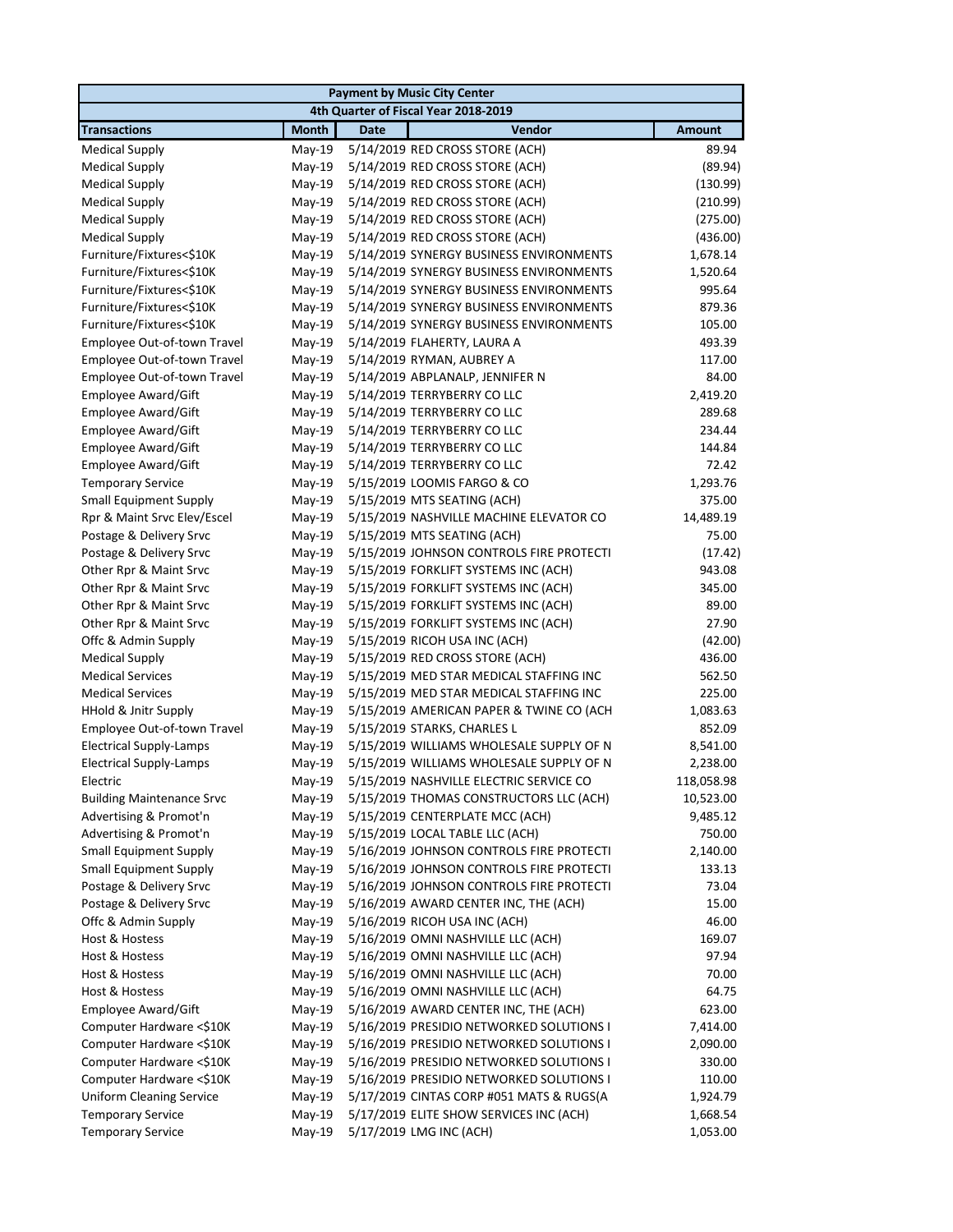| <b>Payment by Music City Center</b>  |              |                                          |               |  |  |  |
|--------------------------------------|--------------|------------------------------------------|---------------|--|--|--|
| 4th Quarter of Fiscal Year 2018-2019 |              |                                          |               |  |  |  |
| <b>Transactions</b>                  | <b>Month</b> | Vendor<br><b>Date</b>                    | <b>Amount</b> |  |  |  |
| <b>Temporary Service</b>             | May-19       | 5/17/2019 LMG INC (ACH)                  | 300.00        |  |  |  |
| <b>Small Equipment Supply</b>        | May-19       | 5/17/2019 MCC PV5647887 5/17/19 rcls prt | 3,168.00      |  |  |  |
| <b>Small Equipment Supply</b>        | May-19       | 5/17/2019 MCC PV5647887 5/17/19 rcls prt | 1,160.00      |  |  |  |
| <b>Small Equipment Supply</b>        | May-19       | 5/17/2019 BATTERIES PLUS LLC (NASHVILLE) | 324.00        |  |  |  |
| <b>Small Equipment Supply</b>        | May-19       | 5/17/2019 MCC PV5647887 5/17/19 rcls prt | 100.00        |  |  |  |
| <b>Security Services</b>             | May-19       | 5/17/2019 ELITE SHOW SERVICES INC (ACH)  | 39,980.27     |  |  |  |
| Rpr & Maint Srvc Filter              | May-19       | 5/17/2019 CAMFIL FARR INC (ACH)          | 2,428.80      |  |  |  |
| Regular Pay                          | May-19       | 5/17/2019 Payroll Labor Distribution     | 47,478.18     |  |  |  |
| Regular Pay                          | May-19       | 5/17/2019 Payroll Labor Distribution     | 43,761.32     |  |  |  |
| Regular Pay                          | May-19       | 5/17/2019 Payroll Labor Distribution     | 35,159.13     |  |  |  |
| Regular Pay                          | May-19       | 5/17/2019 Payroll Labor Distribution     | 30,269.20     |  |  |  |
| Regular Pay                          | May-19       | 5/17/2019 Payroll Labor Distribution     | 22,324.37     |  |  |  |
| Regular Pay                          | May-19       | 5/17/2019 Payroll Labor Distribution     | 18,448.61     |  |  |  |
| <b>Regular Pay</b>                   | $May-19$     | 5/17/2019 Payroll Labor Distribution     | 17,967.38     |  |  |  |
| Regular Pay                          | May-19       | 5/17/2019 Payroll Labor Distribution     | 11,375.28     |  |  |  |
| Regular Pay                          | May-19       | 5/17/2019 Payroll Labor Distribution     | 10,134.36     |  |  |  |
| Regular Pay                          | $May-19$     | 5/17/2019 Payroll Labor Distribution     | 9,059.90      |  |  |  |
| <b>Regular Pay</b>                   | May-19       | 5/17/2019 Payroll Labor Distribution     | 8,857.60      |  |  |  |
| Regular Pay                          | May-19       | 5/17/2019 Payroll Labor Distribution     | 8,148.83      |  |  |  |
| Regular Pay                          | May-19       | 5/17/2019 Payroll Labor Distribution     | 7,518.00      |  |  |  |
| Regular Pay                          | May-19       | 5/17/2019 Payroll Labor Distribution     | 6,886.56      |  |  |  |
| <b>Regular Pay</b>                   | May-19       | 5/17/2019 Payroll Labor Distribution     | 6,330.07      |  |  |  |
| Regular Pay                          | May-19       | 5/17/2019 Payroll Labor Distribution     | 4,616.96      |  |  |  |
| Regular Pay                          | May-19       | 5/17/2019 Payroll Labor Distribution     | 3,070.68      |  |  |  |
| Regular Pay                          | May-19       | 5/17/2019 Payroll Labor Distribution     | 2,090.40      |  |  |  |
| Postage & Delivery Srvc              | May-19       | 5/17/2019 MCC PV5647887 5/17/19 rcls prt | 60.00         |  |  |  |
| Postage & Delivery Srvc              | May-19       | 5/17/2019 MTS SEATING (ACH)              | (56.21)       |  |  |  |
| Overtime Pay                         | May-19       | 5/17/2019 Payroll Labor Distribution     | 5,178.60      |  |  |  |
| Overtime Pay                         | May-19       | 5/17/2019 Payroll Labor Distribution     | 3,949.06      |  |  |  |
| Overtime Pay                         | May-19       | 5/17/2019 Payroll Labor Distribution     | 1,738.69      |  |  |  |
| Overtime Pay                         | May-19       | 5/17/2019 Payroll Labor Distribution     | 1,465.01      |  |  |  |
| Overtime Pay                         | May-19       | 5/17/2019 Payroll Labor Distribution     | 774.18        |  |  |  |
| Overtime Pay                         | May-19       | 5/17/2019 Payroll Labor Distribution     | 636.92        |  |  |  |
| Overtime Pay                         | $May-19$     | 5/17/2019 Payroll Labor Distribution     | 428.87        |  |  |  |
| Overtime Pay                         | May-19       | 5/17/2019 Payroll Labor Distribution     | 350.57        |  |  |  |
| Overtime Pay                         | $May-19$     | 5/17/2019 Payroll Labor Distribution     | 175.35        |  |  |  |
| Overtime Pay                         | May-19       | 5/17/2019 Payroll Labor Distribution     | 136.28        |  |  |  |
| Overtime Pay                         | May-19       | 5/17/2019 Payroll Labor Distribution     | 78.59         |  |  |  |
| Overtime Pay                         | $May-19$     | 5/17/2019 Payroll Labor Distribution     | 54.69         |  |  |  |
| Overtime Pay                         | May-19       | 5/17/2019 Payroll Labor Distribution     | 36.48         |  |  |  |
| Overtime Pay                         | $May-19$     | 5/17/2019 Payroll Labor Distribution     | 22.31         |  |  |  |
| Other Rpr & Maint Srvc               | May-19       | 5/17/2019 FORKLIFT SYSTEMS INC (ACH)     | (81.31)       |  |  |  |
| Offc & Admin Supply                  | May-19       | 5/17/2019 MCGANN, AMANO (ACH)            | 637.88        |  |  |  |
| Offc & Admin Supply                  | May-19       | 5/17/2019 MCGANN, AMANO (ACH)            | 600.60        |  |  |  |
| Offc & Admin Supply                  | May-19       | 5/17/2019 MCGANN, AMANO (ACH)            | 460.00        |  |  |  |
| Offc & Admin Supply                  | May-19       | 5/17/2019 MCGANN, AMANO (ACH)            | 327.50        |  |  |  |
| Offc & Admin Supply                  | May-19       | 5/17/2019 MCGANN, AMANO (ACH)            | 144.30        |  |  |  |
| Offc & Admin Supply                  | May-19       | 5/17/2019 MCGANN, AMANO (ACH)            | 140.00        |  |  |  |
| Offc & Admin Supply                  | May-19       | 5/17/2019 MCGANN, AMANO (ACH)            | 5.16          |  |  |  |
| <b>Mngt Cnsltnt Srvc</b>             | May-19       | 5/17/2019 CUSHION EMPLOYER SER (ACH)     | 1,267.00      |  |  |  |
| <b>Merchant Fees</b>                 | May-19       | 5/17/2019 FIS (ACH)                      | 30,913.99     |  |  |  |
| <b>Merchant Fees</b>                 | May-19       | 5/17/2019 MCC PV5647887 5/17/19 rcls prt | (4,488.00)    |  |  |  |
| Leave Pay                            | May-19       | 5/17/2019 Payroll Labor Distribution     | 3,123.57      |  |  |  |
| Leave Pay                            | May-19       | 5/17/2019 Payroll Labor Distribution     | 1,861.79      |  |  |  |
| Leave Pay                            | May-19       | 5/17/2019 Payroll Labor Distribution     | 1,481.59      |  |  |  |
| Leave Pay                            | May-19       | 5/17/2019 Payroll Labor Distribution     | 1,393.28      |  |  |  |
| Leave Pay                            | $May-19$     | 5/17/2019 Payroll Labor Distribution     | 1,035.77      |  |  |  |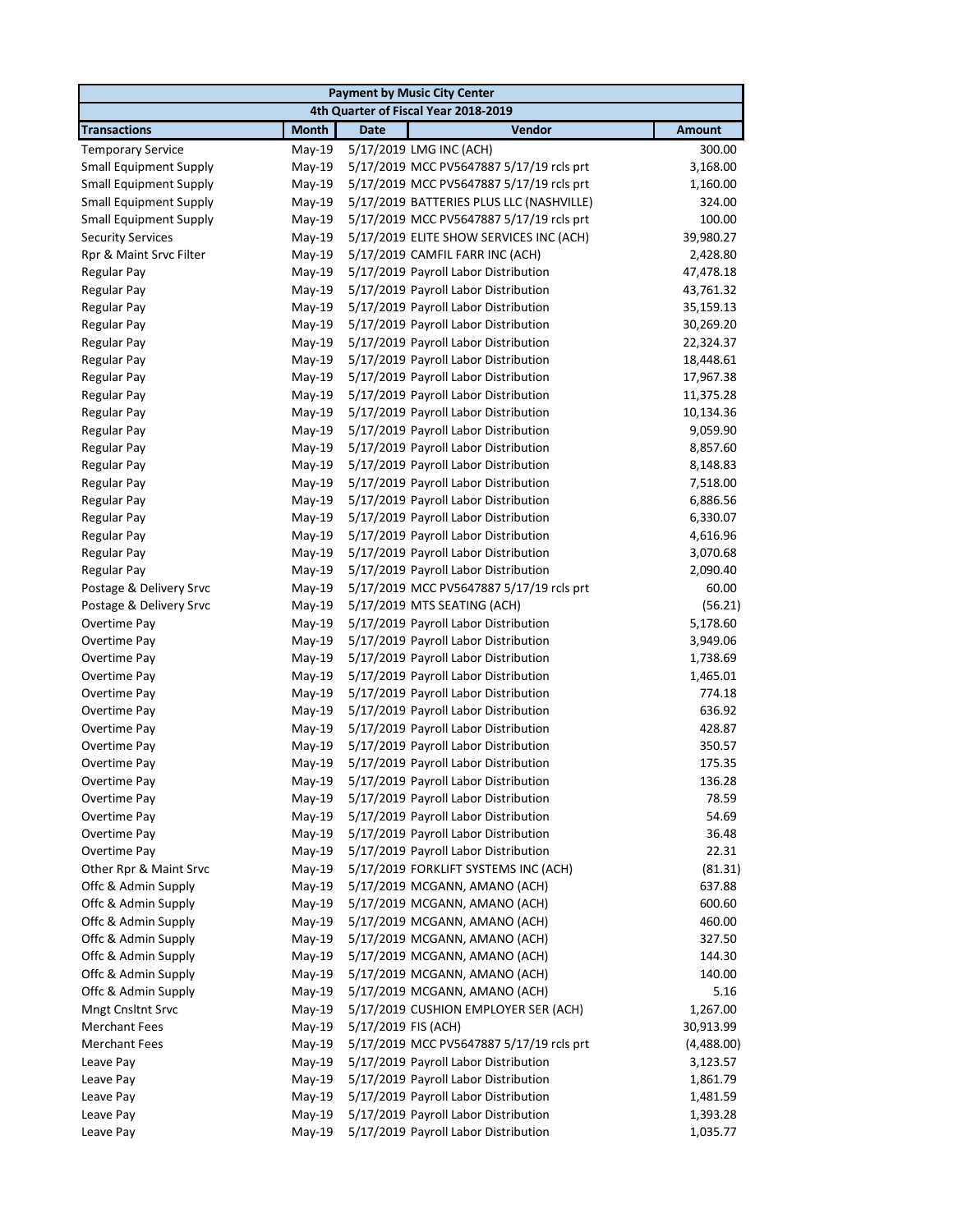|                             |              | <b>Payment by Music City Center</b>            |               |
|-----------------------------|--------------|------------------------------------------------|---------------|
|                             |              | 4th Quarter of Fiscal Year 2018-2019           |               |
| <b>Transactions</b>         | <b>Month</b> | <b>Date</b><br>Vendor                          | <b>Amount</b> |
| Leave Pay                   | $May-19$     | 5/17/2019 Payroll Labor Distribution           | 946.55        |
| Leave Pay                   | $May-19$     | 5/17/2019 Payroll Labor Distribution           | 914.88        |
| Leave Pay                   | May-19       | 5/17/2019 Payroll Labor Distribution           | 850.07        |
| Leave Pay                   | $May-19$     | 5/17/2019 Payroll Labor Distribution           | 814.80        |
| Leave Pay                   | $May-19$     | 5/17/2019 Payroll Labor Distribution           | 657.23        |
| Leave Pay                   | $May-19$     | 5/17/2019 Payroll Labor Distribution           | 456.64        |
| Leave Pay                   | $May-19$     | 5/17/2019 Payroll Labor Distribution           | 429.92        |
| Leave Pay                   | $May-19$     | 5/17/2019 Payroll Labor Distribution           | 416.76        |
| Leave Pay                   | $May-19$     | 5/17/2019 Payroll Labor Distribution           | 386.24        |
| Leave Pay                   | $May-19$     | 5/17/2019 Payroll Labor Distribution           | 228.54        |
| <b>Laundry Services</b>     | $May-19$     | 5/17/2019 ALSCO                                | 910.22        |
| <b>Laundry Services</b>     | $May-19$     | 5/17/2019 ALSCO                                | 762.16        |
| <b>Laundry Services</b>     | $May-19$     | 5/17/2019 ALSCO                                | 312.40        |
| <b>Laundry Services</b>     | $May-19$     | 5/17/2019 ALSCO                                | 138.00        |
| Injured on Duty Pay         | $May-19$     | 5/17/2019 Payroll Labor Distribution           | 40.05         |
| <b>Holiday Pay</b>          | $May-19$     | 5/17/2019 Payroll Labor Distribution           | 304.96        |
| <b>Holiday Pay</b>          | $May-19$     | 5/17/2019 Payroll Labor Distribution           | 208.00        |
| <b>Holiday Pay</b>          | $May-19$     | 5/17/2019 Payroll Labor Distribution           | 186.16        |
| <b>Holiday Pay</b>          | May-19       | 5/17/2019 Payroll Labor Distribution           | 164.00        |
| <b>Holiday Pay</b>          | $May-19$     | 5/17/2019 Payroll Labor Distribution           | 140.00        |
| <b>Holiday Pay</b>          | $May-19$     | 5/17/2019 Payroll Labor Distribution           | 100.00        |
| Gas                         | $May-19$     | 5/17/2019 PIEDMONT NATURAL GAS CO (METRO       | 3,090.97      |
| <b>FSA Pre-Tax Savings</b>  | $May-19$     | 5/17/2019 Actual Burden Journal Entries        | 22.36         |
| <b>FSA Pre-Tax Savings</b>  | May-19       | 5/17/2019 Actual Burden Journal Entries        | 8.53          |
| <b>FSA Pre-Tax Savings</b>  | $May-19$     | 5/17/2019 Actual Burden Journal Entries        | 7.65          |
| FSA Pre-Tax Savings         | $May-19$     | 5/17/2019 Actual Burden Journal Entries        | 7.65          |
| <b>FSA Pre-Tax Savings</b>  | May-19       | 5/17/2019 Actual Burden Journal Entries        | 1.77          |
| <b>Employer SSN Medical</b> | May-19       | 5/17/2019 Actual Burden Journal Entries        | 734.79        |
| <b>Employer SSN Medical</b> | $May-19$     | 5/17/2019 Actual Burden Journal Entries        | 630.03        |
| <b>Employer SSN Medical</b> | $May-19$     | 5/17/2019 Actual Burden Journal Entries        | 572.24        |
| <b>Employer SSN Medical</b> | May-19       | 5/17/2019 Actual Burden Journal Entries        | 458.66        |
| <b>Employer SSN Medical</b> | $May-19$     | 5/17/2019 Actual Burden Journal Entries        | 318.43        |
| <b>Employer SSN Medical</b> | $May-19$     | 5/17/2019 Actual Burden Journal Entries        | 278.53        |
| <b>Employer SSN Medical</b> | $May-19$     | 5/17/2019 Actual Burden Journal Entries        | 266.41        |
| <b>Employer SSN Medical</b> | $May-19$     | 5/17/2019 Actual Burden Journal Entries        | 164.51        |
| <b>Employer SSN Medical</b> | May-19       | 5/17/2019 Actual Burden Journal Entries        | 154.13        |
| <b>Employer SSN Medical</b> |              | May-19 5/17/2019 Actual Burden Journal Entries | 132.86        |
| <b>Employer SSN Medical</b> | $May-19$     | 5/17/2019 Actual Burden Journal Entries        | 131.08        |
| <b>Employer SSN Medical</b> | May-19       | 5/17/2019 Actual Burden Journal Entries        | 121.28        |
| <b>Employer SSN Medical</b> | May-19       | 5/17/2019 Actual Burden Journal Entries        | 118.11        |
| <b>Employer SSN Medical</b> | May-19       | 5/17/2019 Actual Burden Journal Entries        | 99.93         |
| <b>Employer SSN Medical</b> | May-19       | 5/17/2019 Actual Burden Journal Entries        | 94.88         |
| <b>Employer SSN Medical</b> | May-19       | 5/17/2019 Actual Burden Journal Entries        | 79.53         |
| <b>Employer SSN Medical</b> | $May-19$     | 5/17/2019 Actual Burden Journal Entries        | 47.09         |
| <b>Employer SSN Medical</b> | May-19       | 5/17/2019 Actual Burden Journal Entries        | 35.77         |
| <b>Employer SSN Medical</b> | May-19       | 5/17/2019 Actual Burden Journal Entries        | 0.58          |
| <b>Employer Pension</b>     | May-19       | 5/17/2019 Actual Burden Journal Entries        | 2,771.65      |
| <b>Employer Pension</b>     | May-19       | 5/17/2019 Actual Burden Journal Entries        | 2,344.98      |
| <b>Employer Pension</b>     | May-19       | 5/17/2019 Actual Burden Journal Entries        | 1,188.56      |
| <b>Employer Pension</b>     | May-19       | 5/17/2019 Actual Burden Journal Entries        | 906.15        |
| <b>Employer Pension</b>     | May-19       | 5/17/2019 Actual Burden Journal Entries        | 720.26        |
| <b>Employer Pension</b>     | May-19       | 5/17/2019 Actual Burden Journal Entries        | 484.11        |
| <b>Employer Pension</b>     | May-19       | 5/17/2019 Actual Burden Journal Entries        | 436.28        |
| <b>Employer Pension</b>     | May-19       | 5/17/2019 Actual Burden Journal Entries        | 336.55        |
| <b>Employer Pension</b>     | May-19       | 5/17/2019 Actual Burden Journal Entries        | 76.83         |
| <b>Employer Pension</b>     | May-19       | 5/17/2019 Actual Burden Journal Entries        | 76.83         |
| <b>Employer Pension</b>     | May-19       | 5/17/2019 Actual Burden Journal Entries        | 76.82         |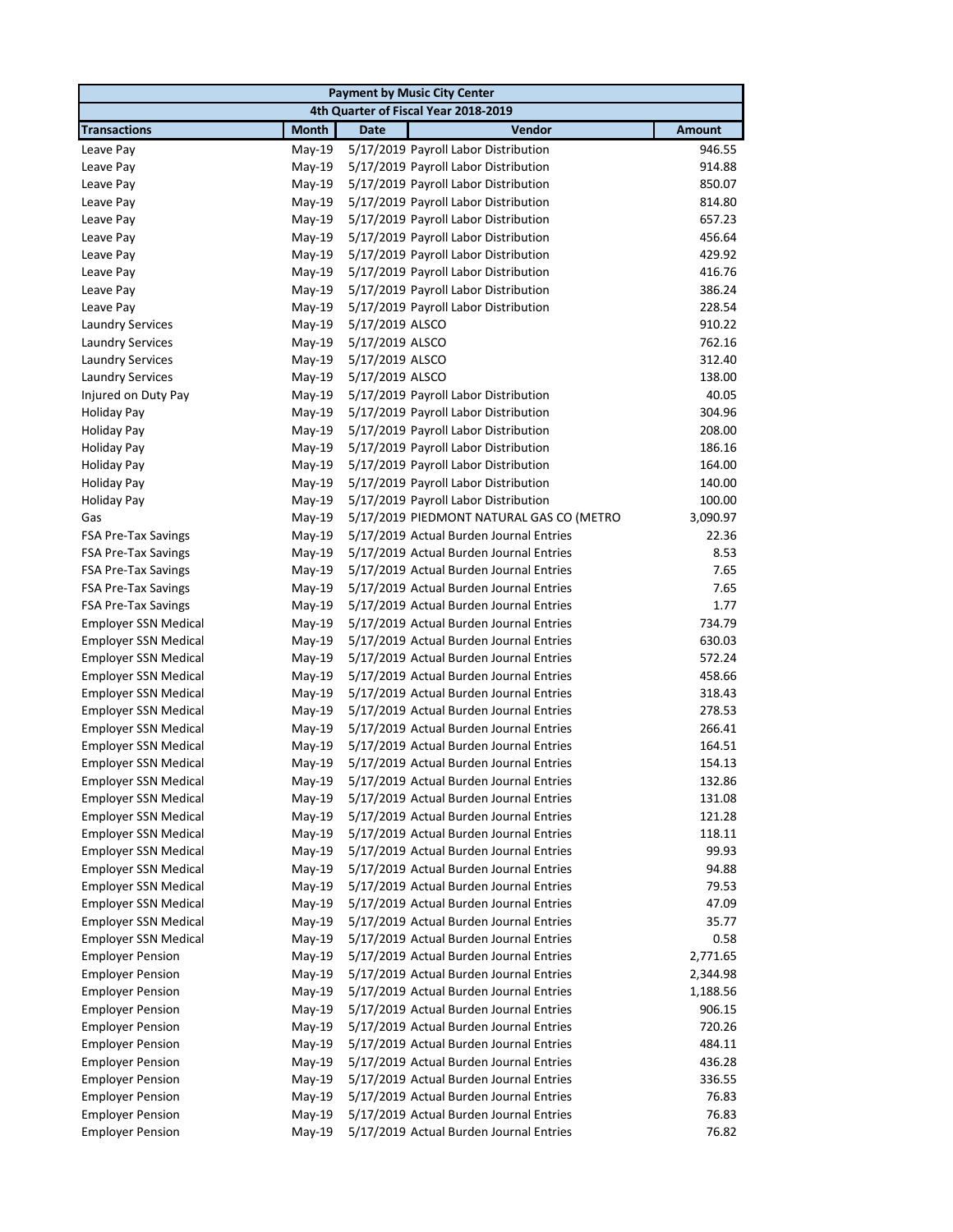|                              |              |             | <b>Payment by Music City Center</b>     |               |
|------------------------------|--------------|-------------|-----------------------------------------|---------------|
|                              |              |             | 4th Quarter of Fiscal Year 2018-2019    |               |
| <b>Transactions</b>          | <b>Month</b> | <b>Date</b> | Vendor                                  | <b>Amount</b> |
| <b>Employer Pension</b>      | May-19       |             | 5/17/2019 Actual Burden Journal Entries | 4.94          |
| Employer OASDI               | May-19       |             | 5/17/2019 Actual Burden Journal Entries | 3,142.14      |
| Employer OASDI               | May-19       |             | 5/17/2019 Actual Burden Journal Entries | 2,693.91      |
| Employer OASDI               | May-19       |             | 5/17/2019 Actual Burden Journal Entries | 2,446.76      |
| Employer OASDI               | May-19       |             | 5/17/2019 Actual Burden Journal Entries | 1,961.21      |
| Employer OASDI               | May-19       |             | 5/17/2019 Actual Burden Journal Entries | 1,190.90      |
| Employer OASDI               | May-19       |             | 5/17/2019 Actual Burden Journal Entries | 1,139.08      |
| Employer OASDI               | May-19       |             | 5/17/2019 Actual Burden Journal Entries | 703.48        |
| Employer OASDI               | $May-19$     |             | 5/17/2019 Actual Burden Journal Entries | 659.09        |
| Employer OASDI               | May-19       |             | 5/17/2019 Actual Burden Journal Entries | 582.90        |
| Employer OASDI               | May-19       |             | 5/17/2019 Actual Burden Journal Entries | 568.17        |
| Employer OASDI               | $May-19$     |             | 5/17/2019 Actual Burden Journal Entries | 560.47        |
| Employer OASDI               | $May-19$     |             | 5/17/2019 Actual Burden Journal Entries | 518.56        |
| Employer OASDI               | $May-19$     |             | 5/17/2019 Actual Burden Journal Entries | 505.01        |
| Employer OASDI               | $May-19$     |             | 5/17/2019 Actual Burden Journal Entries | 427.35        |
| Employer OASDI               | May-19       |             | 5/17/2019 Actual Burden Journal Entries | 405.74        |
| Employer OASDI               | $May-19$     |             | 5/17/2019 Actual Burden Journal Entries | 340.12        |
| Employer OASDI               | $May-19$     |             | 5/17/2019 Actual Burden Journal Entries | 201.34        |
| Employer OASDI               | May-19       |             | 5/17/2019 Actual Burden Journal Entries | 152.96        |
| <b>Employer OASDI</b>        | $May-19$     |             | 5/17/2019 Actual Burden Journal Entries | 2.48          |
| <b>Employer Group Health</b> | $May-19$     |             | 5/17/2019 Actual Burden Journal Entries | 11,717.99     |
| <b>Employer Group Health</b> | May-19       |             | 5/17/2019 Actual Burden Journal Entries | 10,477.94     |
| <b>Employer Group Health</b> | May-19       |             | 5/17/2019 Actual Burden Journal Entries | 6,640.94      |
| <b>Employer Group Health</b> | May-19       |             | 5/17/2019 Actual Burden Journal Entries | 5,484.00      |
| <b>Employer Group Health</b> | May-19       |             | 5/17/2019 Actual Burden Journal Entries | 2,357.99      |
| <b>Employer Group Health</b> | May-19       |             | 5/17/2019 Actual Burden Journal Entries | 2,067.00      |
| <b>Employer Group Health</b> | May-19       |             | 5/17/2019 Actual Burden Journal Entries | 1,800.02      |
| <b>Employer Group Health</b> | May-19       |             | 5/17/2019 Actual Burden Journal Entries | 1,739.12      |
| <b>Employer Group Health</b> | May-19       |             | 5/17/2019 Actual Burden Journal Entries | 1,419.00      |
| <b>Employer Group Health</b> | May-19       |             | 5/17/2019 Actual Burden Journal Entries | 1,284.00      |
| <b>Employer Group Health</b> | May-19       |             | 5/17/2019 Actual Burden Journal Entries | 1,140.00      |
| <b>Employer Group Health</b> | May-19       |             | 5/17/2019 Actual Burden Journal Entries | 957.00        |
| <b>Employer Group Health</b> | May-19       |             | 5/17/2019 Actual Burden Journal Entries | 906.00        |
| <b>Employer Group Health</b> | May-19       |             | 5/17/2019 Actual Burden Journal Entries | 726.00        |
| <b>Employer Group Health</b> | May-19       |             | 5/17/2019 Actual Burden Journal Entries | 693.00        |
| <b>Employer Group Health</b> | May-19       |             | 5/17/2019 Actual Burden Journal Entries | 528.00        |
| Employer Group Health        | May-19       |             | 5/17/2019 Actual Burden Journal Entries | 528.00        |
| <b>Employer Group Health</b> | May-19       |             | 5/17/2019 Actual Burden Journal Entries | 513.00        |
| <b>Employer Dental Group</b> | $May-19$     |             | 5/17/2019 Actual Burden Journal Entries | 538.50        |
| <b>Employer Dental Group</b> | May-19       |             | 5/17/2019 Actual Burden Journal Entries | 430.44        |
| <b>Employer Dental Group</b> | May-19       |             | 5/17/2019 Actual Burden Journal Entries | 274.95        |
| <b>Employer Dental Group</b> | May-19       |             | 5/17/2019 Actual Burden Journal Entries | 230.22        |
| <b>Employer Dental Group</b> | May-19       |             | 5/17/2019 Actual Burden Journal Entries | 118.68        |
| <b>Employer Dental Group</b> | May-19       |             | 5/17/2019 Actual Burden Journal Entries | 106.41        |
| <b>Employer Dental Group</b> | May-19       |             | 5/17/2019 Actual Burden Journal Entries | 72.23         |
| <b>Employer Dental Group</b> | May-19       |             | 5/17/2019 Actual Burden Journal Entries | 70.80         |
| <b>Employer Dental Group</b> | May-19       |             | 5/17/2019 Actual Burden Journal Entries | 68.43         |
| <b>Employer Dental Group</b> | May-19       |             | 5/17/2019 Actual Burden Journal Entries | 49.86         |
| <b>Employer Dental Group</b> | May-19       |             | 5/17/2019 Actual Burden Journal Entries | 42.72         |
| <b>Employer Dental Group</b> | May-19       |             | 5/17/2019 Actual Burden Journal Entries | 33.24         |
| <b>Employer Dental Group</b> | May-19       |             | 5/17/2019 Actual Burden Journal Entries | 33.24         |
| <b>Employer Dental Group</b> | May-19       |             | 5/17/2019 Actual Burden Journal Entries | 33.24         |
| <b>Employer Dental Group</b> | May-19       |             | 5/17/2019 Actual Burden Journal Entries | 29.67         |
| <b>Employer Dental Group</b> | May-19       |             | 5/17/2019 Actual Burden Journal Entries | 26.10         |
| <b>Employer Dental Group</b> | May-19       |             | 5/17/2019 Actual Burden Journal Entries | 26.10         |
| <b>Employer Dental Group</b> | May-19       |             | 5/17/2019 Actual Burden Journal Entries | 16.62         |
| <b>Employer Dental Group</b> | May-19       |             | 5/17/2019 Actual Burden Journal Entries | 0.16          |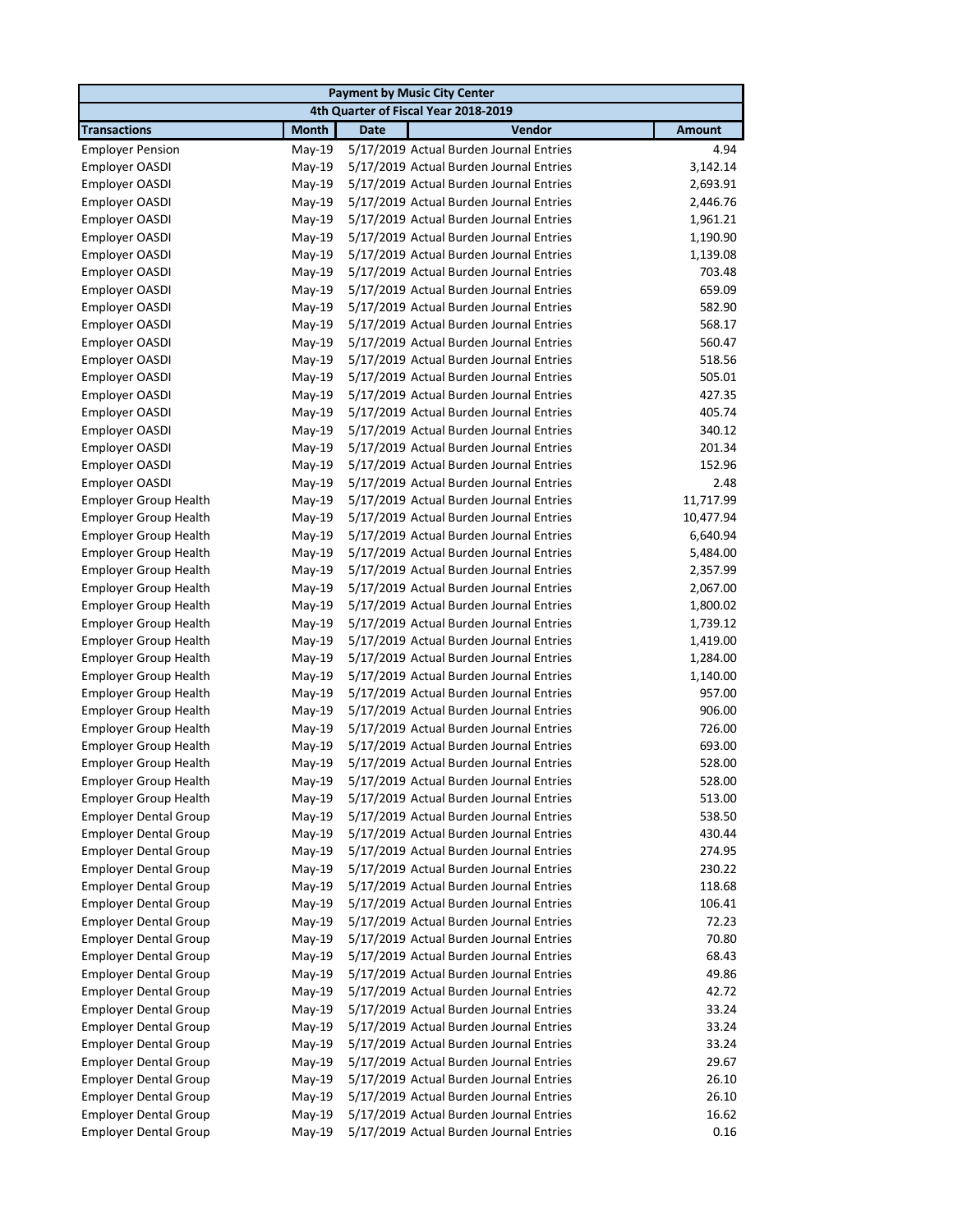| <b>Payment by Music City Center</b> |              |                                          |               |  |  |
|-------------------------------------|--------------|------------------------------------------|---------------|--|--|
|                                     |              | 4th Quarter of Fiscal Year 2018-2019     |               |  |  |
| <b>Transactions</b>                 | <b>Month</b> | Vendor<br><b>Date</b>                    | <b>Amount</b> |  |  |
| District Energy System              | $May-19$     | 5/17/2019 DES REVENUE / US BANK (ACH)    | 186,601.68    |  |  |
| CCA Employer 401K Plan              | May-19       | 5/17/2019 Actual Burden Journal Entries  | 1,348.04      |  |  |
| CCA Employer 401K Plan              | May-19       | 5/17/2019 Actual Burden Journal Entries  | 1,342.82      |  |  |
| CCA Employer 401K Plan              | $May-19$     | 5/17/2019 Actual Burden Journal Entries  | 1,122.77      |  |  |
| CCA Employer 401K Plan              | $May-19$     | 5/17/2019 Actual Burden Journal Entries  | 1,072.81      |  |  |
| CCA Employer 401K Plan              | $May-19$     | 5/17/2019 Actual Burden Journal Entries  | 694.66        |  |  |
| CCA Employer 401K Plan              | $May-19$     | 5/17/2019 Actual Burden Journal Entries  | 453.25        |  |  |
| CCA Employer 401K Plan              | $May-19$     | 5/17/2019 Actual Burden Journal Entries  | 330.01        |  |  |
| CCA Employer 401K Plan              | May-19       | 5/17/2019 Actual Burden Journal Entries  | 245.13        |  |  |
| CCA Employer 401K Plan              | May-19       | 5/17/2019 Actual Burden Journal Entries  | 242.20        |  |  |
| CCA Employer 401K Plan              | $May-19$     | 5/17/2019 Actual Burden Journal Entries  | 225.47        |  |  |
| CCA Employer 401K Plan              | $May-19$     | 5/17/2019 Actual Burden Journal Entries  | 173.81        |  |  |
| Cafe Plan Pre-Tax Savings           | $May-19$     | 5/17/2019 Actual Burden Journal Entries  | 312.05        |  |  |
| Cafe Plan Pre-Tax Savings           | $May-19$     | 5/17/2019 Actual Burden Journal Entries  | 290.94        |  |  |
| Cafe Plan Pre-Tax Savings           | May-19       | 5/17/2019 Actual Burden Journal Entries  | 180.20        |  |  |
| Cafe Plan Pre-Tax Savings           | May-19       | 5/17/2019 Actual Burden Journal Entries  | 142.96        |  |  |
| Cafe Plan Pre-Tax Savings           | May-19       | 5/17/2019 Actual Burden Journal Entries  | 57.86         |  |  |
| Cafe Plan Pre-Tax Savings           | May-19       | 5/17/2019 Actual Burden Journal Entries  | 52.81         |  |  |
| Cafe Plan Pre-Tax Savings           | May-19       | 5/17/2019 Actual Burden Journal Entries  | 46.49         |  |  |
| Cafe Plan Pre-Tax Savings           | $May-19$     | 5/17/2019 Actual Burden Journal Entries  | 39.98         |  |  |
| Cafe Plan Pre-Tax Savings           | May-19       | 5/17/2019 Actual Burden Journal Entries  | 39.72         |  |  |
| Cafe Plan Pre-Tax Savings           | May-19       | 5/17/2019 Actual Burden Journal Entries  | 37.22         |  |  |
| Cafe Plan Pre-Tax Savings           | May-19       | 5/17/2019 Actual Burden Journal Entries  | 30.57         |  |  |
| Cafe Plan Pre-Tax Savings           | $May-19$     | 5/17/2019 Actual Burden Journal Entries  | 26.81         |  |  |
| Cafe Plan Pre-Tax Savings           | May-19       | 5/17/2019 Actual Burden Journal Entries  | 25.09         |  |  |
| Cafe Plan Pre-Tax Savings           | May-19       | 5/17/2019 Actual Burden Journal Entries  | 22.05         |  |  |
| Cafe Plan Pre-Tax Savings           | May-19       | 5/17/2019 Actual Burden Journal Entries  | 19.91         |  |  |
| Cafe Plan Pre-Tax Savings           | May-19       | 5/17/2019 Actual Burden Journal Entries  | 16.04         |  |  |
| Cafe Plan Pre-Tax Savings           | May-19       | 5/17/2019 Actual Burden Journal Entries  | 15.50         |  |  |
| Cafe Plan Pre-Tax Savings           | May-19       | 5/17/2019 Actual Burden Journal Entries  | 13.42         |  |  |
| <b>Temporary Service</b>            | May-19       | 5/20/2019 ELITE SHOW SERVICES INC (ACH)  | 14,070.90     |  |  |
| <b>Temporary Service</b>            | May-19       | 5/20/2019 ELITE SHOW SERVICES INC (ACH)  | 2,396.55      |  |  |
| <b>Temporary Service</b>            | May-19       | 5/20/2019 ELITE SHOW SERVICES INC (ACH)  | 1,945.96      |  |  |
| <b>Temporary Service</b>            | $May-19$     | 5/20/2019 ELITE SHOW SERVICES INC (ACH)  | 571.20        |  |  |
| <b>Security Services</b>            | May-19       | 5/20/2019 ELITE SHOW SERVICES INC (ACH)  | 1,264.36      |  |  |
| <b>Security Services</b>            | $May-19$     | 5/20/2019 ELITE SHOW SERVICES INC (ACH)  | 505.00        |  |  |
| Repair & Maint Supply               | May-19       | 5/20/2019 LLOVET FILTRATION CO           | 2,320.00      |  |  |
| Postage & Delivery Srvc             | $May-19$     | 5/20/2019 GBI (ACH)                      | 170.89        |  |  |
| Other Rpr & Maint Srvc              | $May-19$     | 5/20/2019 MAJESTY AUTO SERVICES CORP INC | 717.00        |  |  |
| Offc & Admin Supply                 | $May-19$     | 5/20/2019 MYOFFICE PRODUCTS (ACH)        | 53.91         |  |  |
| Offc & Admin Supply                 | May-19       | 5/20/2019 MYOFFICE PRODUCTS (ACH)        | 47.24         |  |  |
| Offc & Admin Supply                 | May-19       | 5/20/2019 MYOFFICE PRODUCTS (ACH)        | 16.20         |  |  |
| Offc & Admin Supply                 | May-19       | 5/20/2019 MYOFFICE PRODUCTS (ACH)        | 12.72         |  |  |
| Offc & Admin Supply                 | May-19       | 5/20/2019 MYOFFICE PRODUCTS (ACH)        | 12.72         |  |  |
| Offc & Admin Supply                 | May-19       | 5/20/2019 MYOFFICE PRODUCTS (ACH)        | 9.48          |  |  |
| Offc & Admin Supply                 | May-19       | 5/20/2019 MYOFFICE PRODUCTS (ACH)        | 6.90          |  |  |
| Offc & Admin Supply                 | $May-19$     | 5/20/2019 MYOFFICE PRODUCTS (ACH)        | 5.05          |  |  |
| Offc & Admin Supply                 |              |                                          |               |  |  |
|                                     | $May-19$     | 5/20/2019 MYOFFICE PRODUCTS (ACH)        | 3.57          |  |  |
| Offc & Admin Supply                 | $May-19$     | 5/20/2019 MYOFFICE PRODUCTS (ACH)        | 2.37          |  |  |
| Offc & Admin Supply                 | May-19       | 5/20/2019 MYOFFICE PRODUCTS (ACH)        | 1.54          |  |  |
| Furniture/Fixtures<\$10K            | $May-19$     | 5/20/2019 GBI (ACH)                      | 2,848.10      |  |  |
| Furniture/Fixtures<\$10K            | May-19       | 5/20/2019 GBI (ACH)                      | 158.23        |  |  |
| <b>Building Maintenance Srvc</b>    | $May-19$     | 5/20/2019 CRAWFORD DOOR SALES (ACH)      | 205.00        |  |  |
| Telephone & Telegraph               | May-19       | 5/21/2019 AT&T (MCC)                     | 357.26        |  |  |
| Subscriptions                       | $May-19$     | 5/21/2019 TN REGIONAL SAFETY COUNCIL INC | 329.50        |  |  |
| Subscriptions                       | May-19       | 5/21/2019 TN REGIONAL SAFETY COUNCIL INC | (329.50)      |  |  |
| <b>Small Equipment Supply</b>       | $May-19$     | 5/21/2019 LOWES OF MADISON #413 (ACH)    | 89.88         |  |  |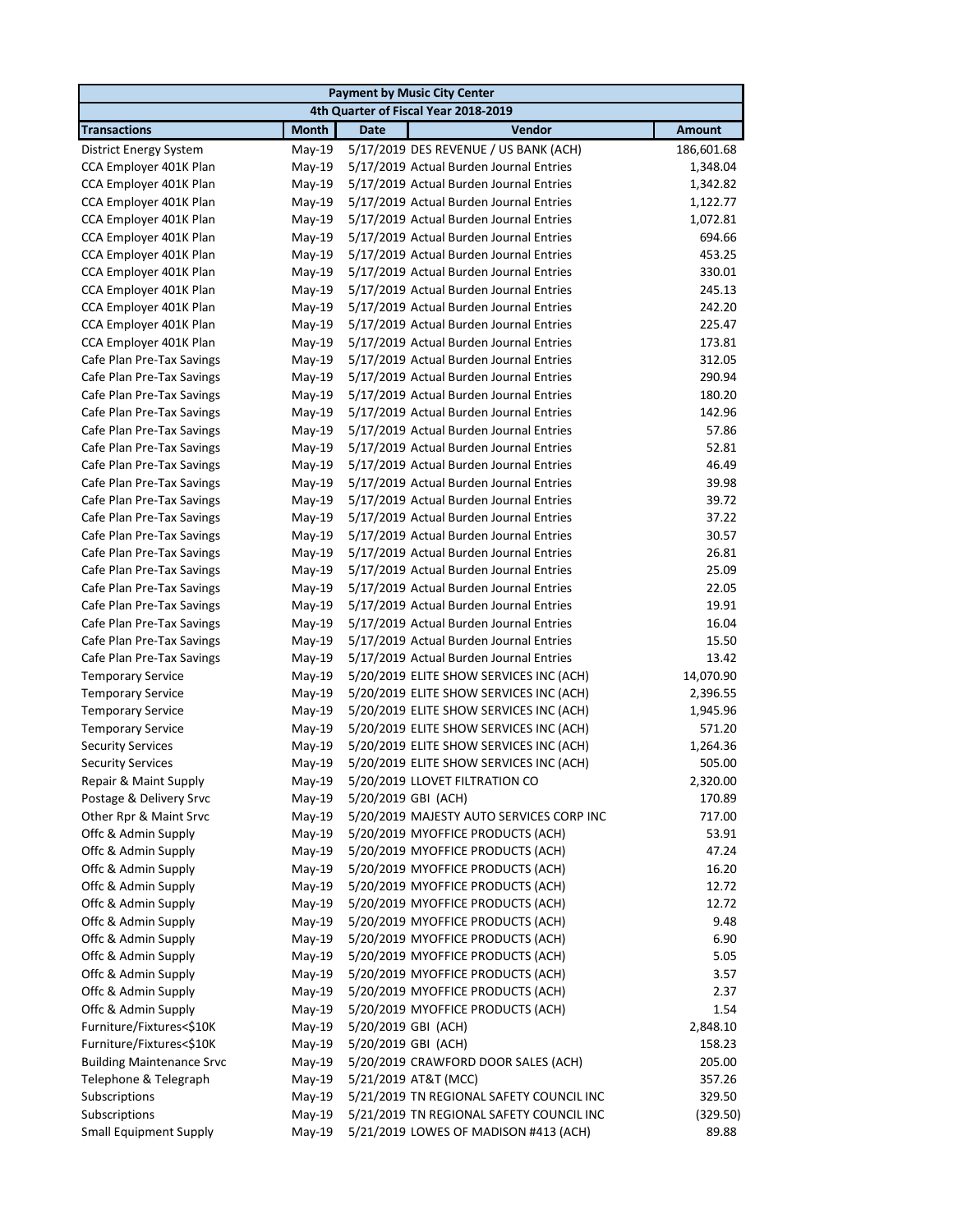|                                  |              | <b>Payment by Music City Center</b>      |               |
|----------------------------------|--------------|------------------------------------------|---------------|
|                                  |              | 4th Quarter of Fiscal Year 2018-2019     |               |
| <b>Transactions</b>              | <b>Month</b> | Vendor<br><b>Date</b>                    | <b>Amount</b> |
| Signs                            | May-19       | 5/21/2019 JARVIS AWARD SIGN & FLAG CO (A | 680.00        |
| Signs                            | May-19       | 5/21/2019 JARVIS AWARD SIGN & FLAG CO (A | 360.00        |
| Signs                            | May-19       | 5/21/2019 JARVIS AWARD SIGN & FLAG CO (A | 296.00        |
| <b>Security Services</b>         | May-19       | 5/21/2019 ELITE SHOW SERVICES INC (ACH)  | 1,223.64      |
| Safety Supply                    | May-19       | 5/21/2019 AIRGAS USA LLC (ACH)           | (16.43)       |
| Safety Supply                    | $May-19$     | 5/21/2019 AIRGAS USA LLC (ACH)           | (60.20)       |
| Repair & Maint Supply            | May-19       | 5/21/2019 W W GRAINGER (806746012)(ACH)  | 109.98        |
| <b>Printing Supply</b>           | $May-19$     | 5/21/2019 MYOFFICE PRODUCTS (ACH)        | 239.74        |
| <b>Printing Supply</b>           | May-19       | 5/21/2019 MYOFFICE PRODUCTS (ACH)        | 239.74        |
| <b>Printing Supply</b>           | May-19       | 5/21/2019 MYOFFICE PRODUCTS (ACH)        | 239.74        |
| <b>Printing Supply</b>           | May-19       | 5/21/2019 MYOFFICE PRODUCTS (ACH)        | 192.99        |
| Plumbing/HVAC Maintain Srvc      | May-19       | 5/21/2019 BEST PLUMBING SPECIALTIES INC  | 549.80        |
| Plumbing/HVAC Maintain Srvc      | May-19       | 5/21/2019 BEST PLUMBING SPECIALTIES INC  | 317.20        |
| Mngt Cnsltnt Srvc                | May-19       | 5/21/2019 PRESIDIO NETWORKED SOLUTIONS I | 2,000.00      |
| HVAC Supply-Filter               | $May-19$     | 5/21/2019 LLOVET FILTRATION CO           | 808.00        |
| HVAC Supply-Filter               | May-19       | 5/21/2019 LLOVET FILTRATION CO           | 416.00        |
| <b>HVAC Supply-Filter</b>        | May-19       | 5/21/2019 LLOVET FILTRATION CO           | 368.00        |
| <b>HVAC Supply-Filter</b>        | May-19       | 5/21/2019 LLOVET FILTRATION CO           | 336.00        |
| HHold & Jnitr Supply             | May-19       | 5/21/2019 AMERICAN PAPER & TWINE CO (ACH | 2,775.15      |
| Employee Out-of-town Travel      | May-19       | 5/21/2019 MCALISTER, TERI A              | 246.50        |
| <b>Electrical Supply</b>         | May-19       | 5/21/2019 WILLIAMS WHOLESALE SUPPLY OF N | 4,368.00      |
| <b>Building Maintenance Srvc</b> | May-19       | 5/21/2019 NASHVILLE MACHINE ELEVATOR CO  | 955.67        |
| <b>Small Equipment Supply</b>    | $May-19$     | 5/22/2019 SUNSET MARKETING INC           | 39.00         |
| Postage & Delivery Srvc          | $May-19$     | 5/22/2019 SUNSET MARKETING INC           | 18.55         |
| Offc & Admin Supply              | $May-19$     | 5/22/2019 MCGANN, AMANO (ACH)            | (0.01)        |
| <b>Laundry Services</b>          | May-19       | 5/22/2019 ALSCO                          | 606.82        |
| <b>Laundry Services</b>          | May-19       | 5/22/2019 ALSCO                          | 138.00        |
| Host & Hostess                   | May-19       | 5/22/2019 RUNION, HEIDI L                | 364.00        |
| <b>HHold &amp; Jnitr Supply</b>  | $May-19$     | 5/22/2019 LOWES OF MADISON #413 (ACH)    | 35.82         |
| HHold & Jnitr Supply             | May-19       | 5/22/2019 LOWES OF MADISON #413 (ACH)    | 30.80         |
| Employee Award/Gift              | $May-19$     | 5/22/2019 SUNSET MARKETING INC           | 2,225.00      |
| <b>Uniform Cleaning Service</b>  | $May-19$     | 5/23/2019 CINTAS CORP #051 MATS & RUGS(A | 1,082.42      |
| <b>Temporary Service</b>         | $May-19$     | 5/23/2019 ELITE SHOW SERVICES INC (ACH)  | 1,928.03      |
| Subscriptions                    | May-19       | 5/23/2019 TN REGIONAL SAFETY COUNCIL INC | 651.45        |
| Legal Services                   | $May-19$     | 5/23/2019 BONE MCALLESTER NORTON PLLC    | 11,000.00     |
| <b>Legal Services</b>            | May-19       | 5/23/2019 BONE MCALLESTER NORTON PLLC    | 11,000.00     |
| Employee Out-of-town Travel      |              | May-19 5/23/2019 STARKS, CHARLES L       | 356.49        |
| <b>Small Equipment Supply</b>    | May-19       | 5/24/2019 BATTERIES PLUS LLC (NASHVILLE) | (75.36)       |
| Printing/Binding                 | May-19       | 5/24/2019 RJ YOUNG CO (ACH)              | 465.00        |
| Other Rpr & Maint Srvc           | May-19       | 5/24/2019 FIRE PRO LLC (ACH)             | 1,960.00      |
| Other Rpr & Maint Srvc           | $May-19$     | 5/24/2019 NASHVILLE MACHINE ELEVATOR CO  | 340.50        |
| <b>Internet Services</b>         | $May-19$     | 5/24/2019 COMCAST (ACH)                  | 2,924.79      |
| Employee Award/Gift              | $May-19$     | 5/24/2019 TERRYBERRY CO LLC              | 1,162.20      |
| Employee Award/Gift              | May-19       | 5/24/2019 TERRYBERRY CO LLC              | 622.70        |
| Employee Award/Gift              | May-19       | 5/24/2019 TERRYBERRY CO LLC              | 387.40        |
| Employee Award/Gift              | May-19       | 5/24/2019 TERRYBERRY CO LLC              | 309.92        |
| Employee Award/Gift              | May-19       | 5/24/2019 TERRYBERRY CO LLC              | 309.92        |
| <b>Electrical Supply-Lamps</b>   | $May-19$     | 5/24/2019 TARGETTI USA INC (ACH)         | 9,000.00      |
| <b>Security Services</b>         | $May-19$     | 5/28/2019 ELITE SHOW SERVICES INC (ACH)  | 41,272.80     |
| Rent Storage/Safety Box          | $May-19$     | 5/28/2019 CONTRACT CARPETS SALES CO      | 795.00        |
| Other Rpr & Maint Srvc           | $May-19$     | 5/28/2019 CENTERPLATE MCC (ACH)          | 14,542.03     |
| Other Rpr & Maint Srvc           | $May-19$     | 5/28/2019 ATECH INC                      | 832.08        |
| Other Rpr & Maint Srvc           | May-19       | 5/28/2019 ATECH INC                      | 96.95         |
| Food & Bev-Inhouse               | $May-19$     | 5/28/2019 MCC 5/19 CENTERPLATE INV RCLS  | 518.30        |
| Food & Bev-Inhouse               | May-19       | 5/28/2019 MCC 5/19 CENTERPLATE INV RCLS  | (518.30)      |
| <b>Temporary Service</b>         | May-19       | 5/29/2019 ELITE SHOW SERVICES INC (ACH)  | 1,652.80      |
| Subscriptions                    | May-19       | 5/29/2019 TN REGIONAL SAFETY COUNCIL INC | 329.50        |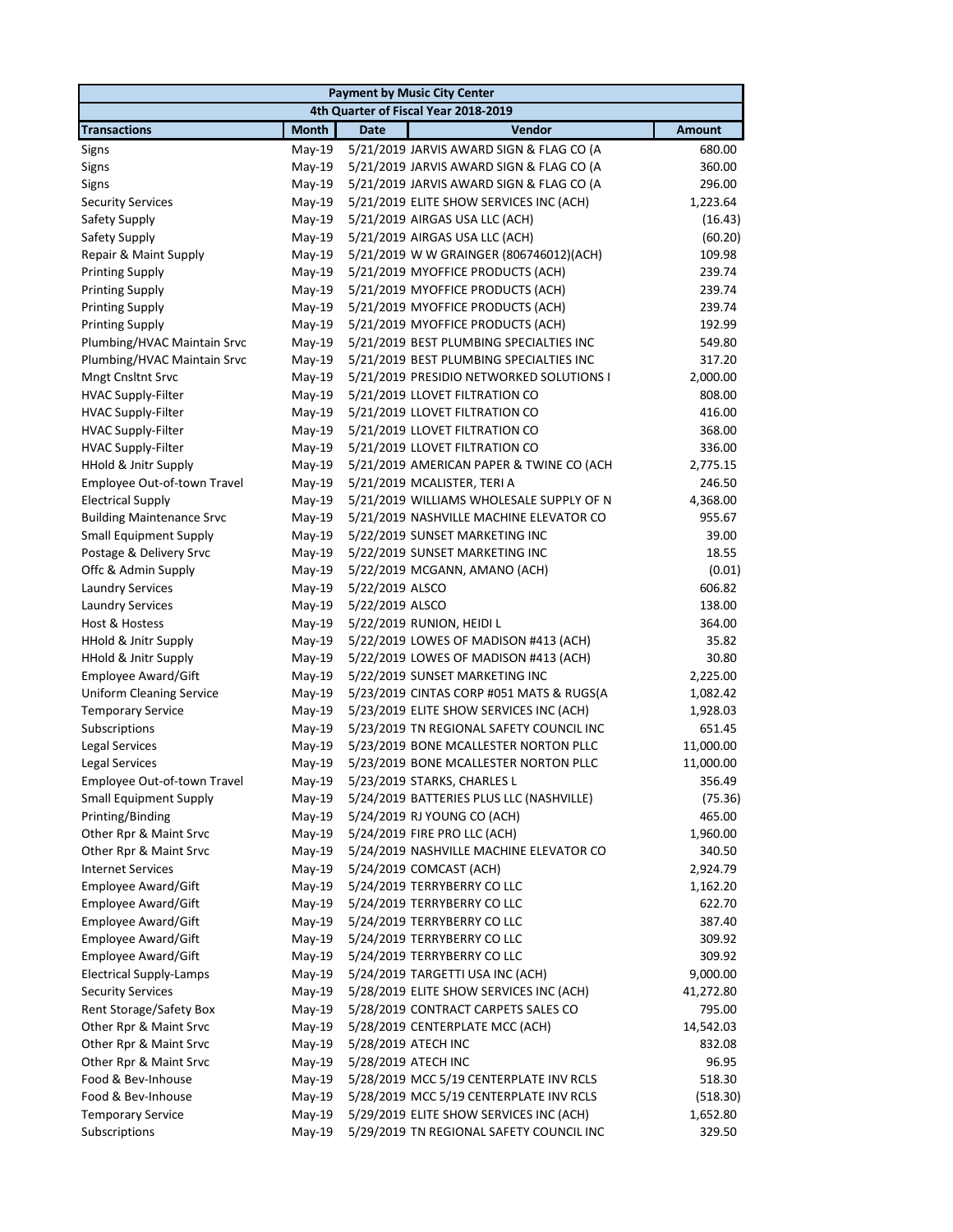|                                      | <b>Payment by Music City Center</b> |                                          |               |  |  |  |
|--------------------------------------|-------------------------------------|------------------------------------------|---------------|--|--|--|
| 4th Quarter of Fiscal Year 2018-2019 |                                     |                                          |               |  |  |  |
| <b>Transactions</b>                  | <b>Month</b>                        | Vendor<br><b>Date</b>                    | <b>Amount</b> |  |  |  |
| <b>Small Equipment Supply</b>        | May-19                              | 5/29/2019 GBI (ACH)                      | 1,464.00      |  |  |  |
| <b>Small Equipment Supply</b>        | $May-19$                            | 5/29/2019 WIRELESS PLUS INC (ACH)        | 1,158.00      |  |  |  |
| <b>Small Equipment Supply</b>        | May-19                              | 5/29/2019 WIRELESS PLUS INC (ACH)        | 330.00        |  |  |  |
| <b>Small Equipment Supply</b>        | May-19                              | 5/29/2019 WIRELESS PLUS INC (ACH)        | 145.00        |  |  |  |
| <b>Small Equipment Supply</b>        | May-19                              | 5/29/2019 GBI (ACH)                      | 93.33         |  |  |  |
| <b>Small Equipment Supply</b>        | May-19                              | 5/29/2019 SUNSET MARKETING INC           | 92.15         |  |  |  |
| <b>Small Equipment Supply</b>        | May-19                              | 5/29/2019 WIRELESS PLUS INC (ACH)        | 70.00         |  |  |  |
| Printing/Binding                     | $May-19$                            | 5/29/2019 RJ YOUNG CO (ACH)              | 59.00         |  |  |  |
| Postage & Delivery Srvc              | May-19                              | 5/29/2019 GBI (ACH)                      | 433.33        |  |  |  |
| Postage & Delivery Srvc              | $May-19$                            | 5/29/2019 WIRELESS PLUS INC (ACH)        | 50.00         |  |  |  |
| Postage & Delivery Srvc              | May-19                              | 5/29/2019 TN REGIONAL SAFETY COUNCIL INC | 21.69         |  |  |  |
| Other Rpr & Maint Srvc               | May-19                              | 5/29/2019 ATECH INC                      | 959.67        |  |  |  |
| Other Rpr & Maint Srvc               | May-19                              | 5/29/2019 KELSAN INC (ACH)               | (77.50)       |  |  |  |
| Other Rpr & Maint Srvc               | May-19                              | 5/29/2019 KELSAN INC (ACH)               | (116.25)      |  |  |  |
| Other Rpr & Maint Srvc               | $May-19$                            | 5/29/2019 KELSAN INC (ACH)               | (1,088.56)    |  |  |  |
| Offc & Admin Supply                  | May-19                              | 5/29/2019 MYOFFICE PRODUCTS (ACH)        | 35.20         |  |  |  |
| Offc & Admin Supply                  | May-19                              | 5/29/2019 MYOFFICE PRODUCTS (ACH)        | 12.50         |  |  |  |
| Offc & Admin Supply                  | May-19                              | 5/29/2019 MYOFFICE PRODUCTS (ACH)        | 11.10         |  |  |  |
| Offc & Admin Supply                  | $May-19$                            | 5/29/2019 MYOFFICE PRODUCTS (ACH)        | 10.74         |  |  |  |
| Offc & Admin Supply                  | May-19                              | 5/29/2019 MYOFFICE PRODUCTS (ACH)        | 10.32         |  |  |  |
| Offc & Admin Supply                  | May-19                              | 5/29/2019 MYOFFICE PRODUCTS (ACH)        | 9.89          |  |  |  |
| Offc & Admin Supply                  | May-19                              | 5/29/2019 MYOFFICE PRODUCTS (ACH)        | 7.41          |  |  |  |
| <b>Internet Services</b>             | May-19                              | 5/29/2019 AT&T CIRCUITS                  | 2,751.39      |  |  |  |
| Computer Hardware <\$10K             | May-19                              | 5/29/2019 SUNSET MARKETING INC           | 1,528.00      |  |  |  |
| Cable Television                     | May-19                              | 5/29/2019 COMCAST (ACH)                  | 454.97        |  |  |  |
| Cable Television                     | May-19                              | 5/29/2019 AT&T CIRCUITS                  | 123.05        |  |  |  |
| <b>Uniform Cleaning Service</b>      | May-19                              | 5/30/2019 CINTAS CORP #051 MATS & RUGS(A | 1,533.93      |  |  |  |
| <b>Temporary Service</b>             | May-19                              | 5/30/2019 INDUSTRIAL STAFFING OF TN (ACH | 7,241.86      |  |  |  |
| <b>Temporary Service</b>             | May-19                              | 5/30/2019 INDUSTRIAL STAFFING OF TN (ACH | 4,269.30      |  |  |  |
| <b>Temporary Service</b>             | May-19                              | 5/30/2019 ELITE SHOW SERVICES INC (ACH)  | 2,284.80      |  |  |  |
| <b>Temporary Service</b>             | May-19                              | 5/30/2019 ELITE SHOW SERVICES INC (ACH)  | 214.20        |  |  |  |
| Rpr & Maint Srvc CCTV                | May-19                              | 5/30/2019 JOHNSON CONTROLS FIRE PROTECTI | 4,250.00      |  |  |  |
| Rpr & Maint Srvc Access Ctrl         | May-19                              | 5/30/2019 JOHNSON CONTROLS FIRE PROTECTI | 3,166.63      |  |  |  |
| <b>Laundry Services</b>              | May-19                              | 5/30/2019 ALSCO                          | 762.16        |  |  |  |
| <b>Laundry Services</b>              | May-19                              | 5/30/2019 ALSCO                          | 466.03        |  |  |  |
| Janitorial Srvc                      | May-19                              | 5/30/2019 INDUSTRIAL STAFFING OF TN (ACH | 10,910.60     |  |  |  |
| Janitorial Srvc                      | May-19                              | 5/30/2019 INDUSTRIAL STAFFING OF TN (ACH | 8,931.80      |  |  |  |
| Food & Ice                           | May-19                              | 5/30/2019 CENTERPLATE MCC (ACH)          | 159.24        |  |  |  |
| Food & Ice                           | $May-19$                            | 5/30/2019 CENTERPLATE MCC (ACH)          | 159.24        |  |  |  |
| Food & Ice                           | May-19                              | 5/30/2019 CENTERPLATE MCC (ACH)          | 70.95         |  |  |  |
| Food & Ice                           | May-19                              | 5/30/2019 CENTERPLATE MCC (ACH)          | 54.15         |  |  |  |
| Food & Ice                           | May-19                              | 5/30/2019 CENTERPLATE MCC (ACH)          | 48.15         |  |  |  |
| Food & Bev-Inhouse                   | $May-19$                            | 5/30/2019 CENTERPLATE MCC (ACH)          | 435.10        |  |  |  |
| Food & Bev-Inhouse                   | May-19                              | 5/30/2019 CENTERPLATE MCC (ACH)          | 192.58        |  |  |  |
| <b>Electrical Repair Service</b>     | $May-19$                            | 5/30/2019 SOUTHEAST ELECTRIC INC (ACH)   | 6,435.00      |  |  |  |
| <b>Building Maintenance Srvc</b>     | May-19                              | 5/30/2019 CONVENTION PROD RIGGING INC (A | 765.00        |  |  |  |
| <b>Building Maintenance Srvc</b>     | $May-19$                            | 5/30/2019 CONVENTION PROD RIGGING INC (A | 360.00        |  |  |  |
| <b>Building Maintenance Srvc</b>     | $May-19$                            | 5/30/2019 REED LANDSCAPING INC (ACH)     | (3,612.00)    |  |  |  |
| Auto Fuel                            | May-19                              | 5/30/2019 WEX (WRIGHT EXPRESS FINANCIAL) | 326.14        |  |  |  |
| Water                                | $May-19$                            | 5/31/2019 W&S MAY/19 SEWER IDB           | 5,423.45      |  |  |  |
| Water                                | $May-19$                            | 5/31/2019 W&S May/19 WATER IDB           | 2,167.85      |  |  |  |
| <b>Uniform Cleaning Service</b>      | May-19                              | 5/31/2019 MCC PCC MUSIC CITY CENTER      | 130.01        |  |  |  |
| Temporary Service-Reimb              | $May-19$                            | 5/31/2019 MCC 05/19 Temp Labor RCLS      | 2,565.34      |  |  |  |
| <b>Temporary Service</b>             | $May-19$                            | 5/31/2019 INDUSTRIAL STAFFING OF TN (ACH | 7,870.28      |  |  |  |
| <b>Temporary Service</b>             | $May-19$                            | 5/31/2019 LMG INC (ACH)                  | 4,300.00      |  |  |  |
| <b>Temporary Service</b>             | $May-19$                            | 5/31/2019 INDUSTRIAL STAFFING OF TN (ACH | 1,596.00      |  |  |  |
| <b>Temporary Service</b>             | $May-19$                            | 5/31/2019 ELITE SHOW SERVICES INC (ACH)  | 1,491.69      |  |  |  |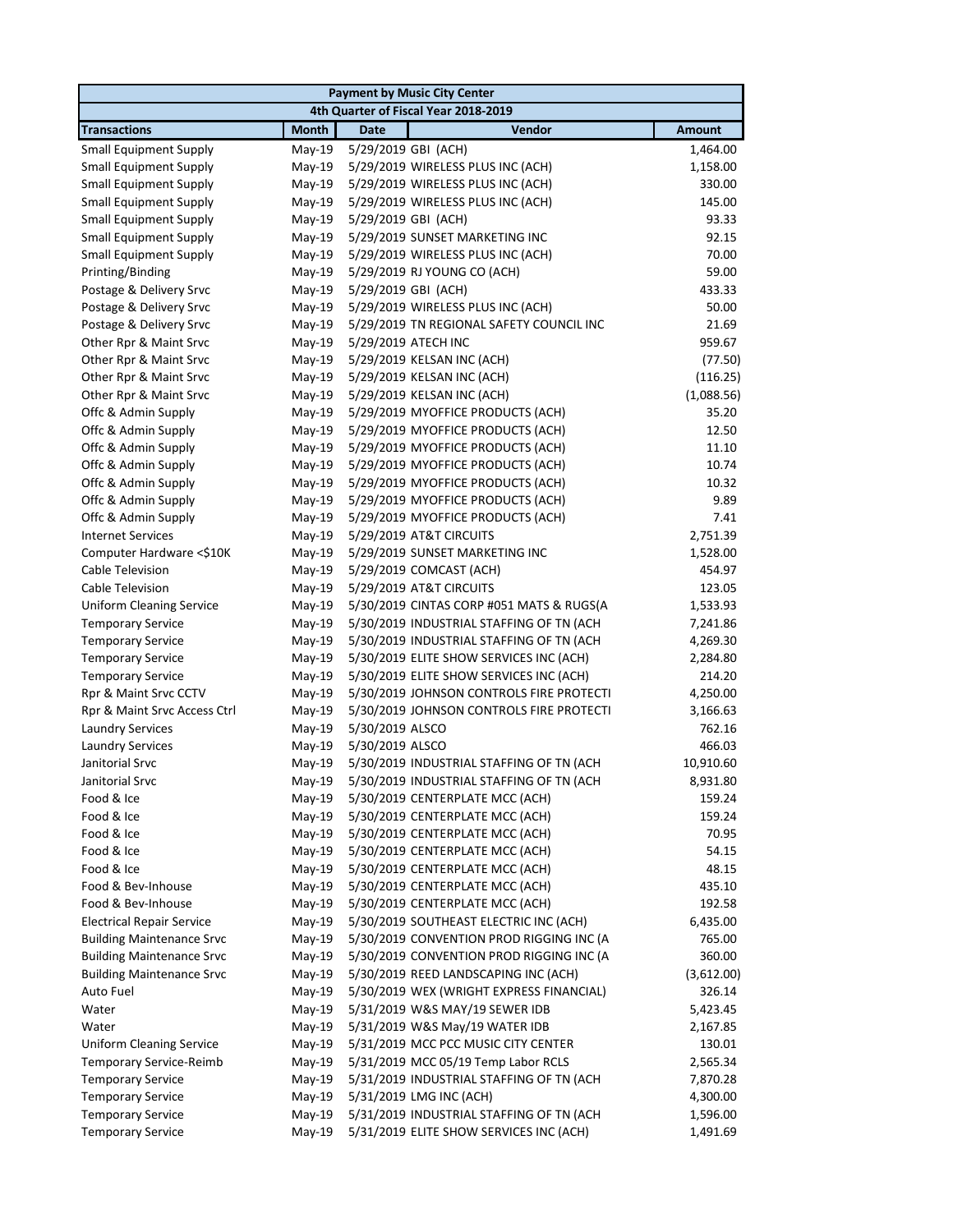| <b>Payment by Music City Center</b>  |              |             |                                          |               |  |  |
|--------------------------------------|--------------|-------------|------------------------------------------|---------------|--|--|
| 4th Quarter of Fiscal Year 2018-2019 |              |             |                                          |               |  |  |
| <b>Transactions</b>                  | <b>Month</b> | <b>Date</b> | Vendor                                   | <b>Amount</b> |  |  |
| <b>Temporary Service</b>             | May-19       |             | 5/31/2019 MCC 05/19 Temp Labor RCLS      | (2, 565.34)   |  |  |
| Telephone & Telegraph                | May-19       |             | 5/31/2019 AT&T (PO BOX 105320)(105262)(7 | 300.00        |  |  |
| Software License                     | May-19       |             | 5/31/2019 PINNACLE NATIONAL BANK (MCC CC | 55.12         |  |  |
| <b>Small Equipment Supply</b>        | May-19       |             | 5/31/2019 GBI (ACH)                      | (0.01)        |  |  |
| <b>Security Services</b>             | May-19       |             | 5/31/2019 ELITE SHOW SERVICES INC (ACH)  | 7,473.63      |  |  |
| <b>Security Services</b>             | May-19       |             | 5/31/2019 ELITE SHOW SERVICES INC (ACH)  | 571.20        |  |  |
| Rpr & Maint Srvc Janus               | May-19       |             | 5/31/2019 LMG INC (ACH)                  | 12,103.50     |  |  |
| Rpr & Maint Srvc Generators          | May-19       |             | 5/31/2019 CUMMINS CROSSPOINT LLC (ACH)   | 1,147.13      |  |  |
| Repair & Maint Supply                | May-19       |             | 5/31/2019 MCC PCC MUSIC CITY CENTER      | 76.08         |  |  |
| Rent Equipment                       | May-19       |             | 5/31/2019 LMG INC (ACH)                  | 4,683.50      |  |  |
| <b>Regular Pay</b>                   | May-19       |             | 5/31/2019 Payroll Labor Distribution     | 41,098.65     |  |  |
| <b>Regular Pay</b>                   | May-19       |             | 5/31/2019 Payroll Labor Distribution     | 38,625.65     |  |  |
| Regular Pay                          | $May-19$     |             | 5/31/2019 Payroll Labor Distribution     | 26,389.34     |  |  |
| <b>Regular Pay</b>                   | $May-19$     |             | 5/31/2019 Payroll Labor Distribution     | 25,957.11     |  |  |
| Regular Pay                          | May-19       |             | 5/31/2019 Payroll Labor Distribution     | 15,568.64     |  |  |
| <b>Regular Pay</b>                   | May-19       |             | 5/31/2019 Payroll Labor Distribution     | 15,281.12     |  |  |
| <b>Regular Pay</b>                   | May-19       |             | 5/31/2019 Payroll Labor Distribution     | 14,100.57     |  |  |
| <b>Regular Pay</b>                   | May-19       |             | 5/31/2019 Payroll Labor Distribution     | 10,263.18     |  |  |
| Regular Pay                          | May-19       |             | 5/31/2019 Payroll Labor Distribution     | 9,335.02      |  |  |
| <b>Regular Pay</b>                   | May-19       |             | 5/31/2019 Payroll Labor Distribution     | 7,428.63      |  |  |
| Regular Pay                          | May-19       |             | 5/31/2019 Payroll Labor Distribution     | 7,292.61      |  |  |
| <b>Regular Pay</b>                   | May-19       |             | 5/31/2019 Payroll Labor Distribution     | 6,843.55      |  |  |
| Regular Pay                          | $May-19$     |             | 5/31/2019 Payroll Labor Distribution     | 6,608.88      |  |  |
| <b>Regular Pay</b>                   | May-19       |             | 5/31/2019 Payroll Labor Distribution     | 6,072.15      |  |  |
| <b>Regular Pay</b>                   | May-19       |             | 5/31/2019 Payroll Labor Distribution     | 5,257.14      |  |  |
| <b>Regular Pay</b>                   | May-19       |             | 5/31/2019 Payroll Labor Distribution     | 5,126.88      |  |  |
| Regular Pay                          | May-19       |             | 5/31/2019 Payroll Labor Distribution     | 2,558.54      |  |  |
| Regular Pay                          | May-19       |             | 5/31/2019 Payroll Labor Distribution     | 1,764.30      |  |  |
| Registration                         | May-19       |             | 5/31/2019 PINNACLE NATIONAL BANK (MCC CC | 2,075.00      |  |  |
| Registration                         | May-19       |             | 5/31/2019 PINNACLE NATIONAL BANK (MCC CC | 199.00        |  |  |
| Refuse Disposal-Reimb                | May-19       |             | 5/31/2019 COMPOST CO (ACH)               | 2,575.00      |  |  |
| Promotion                            | May-19       |             | 5/31/2019 JUNIOR ACHIEVEMENT OF MIDDLE T | 3,500.00      |  |  |
| Promotion                            | May-19       |             | 5/31/2019 PINNACLE NATIONAL BANK (MCC CC | 1,300.00      |  |  |
| Postage & Delivery Srvc              | May-19       |             | 5/31/2019 ALCO PRODUCTS                  | 11.42         |  |  |
| Postage & Delivery Srvc              | $May-19$     |             | 5/31/2019 MCC PCC MUSIC CITY CENTER      | 4.05          |  |  |
| <b>Pest Control Srvc</b>             | May-19       |             | 5/31/2019 MIDDLE TN EXTERMINATING (ACH)  | 1,407.00      |  |  |
| Overtime Pay                         | May-19       |             | 5/31/2019 Payroll Labor Distribution     | 1,370.39      |  |  |
| Overtime Pay                         | May-19       |             | 5/31/2019 Payroll Labor Distribution     | 407.88        |  |  |
| Overtime Pay                         | $May-19$     |             | 5/31/2019 Payroll Labor Distribution     | 332.05        |  |  |
| Overtime Pay                         | May-19       |             | 5/31/2019 Payroll Labor Distribution     | 235.84        |  |  |
| Overtime Pay                         | May-19       |             | 5/31/2019 Payroll Labor Distribution     | 157.01        |  |  |
| Overtime Pay                         | May-19       |             | 5/31/2019 Payroll Labor Distribution     | 103.66        |  |  |
| Overtime Pay                         | May-19       |             | 5/31/2019 Payroll Labor Distribution     | 92.00         |  |  |
| Overtime Pay                         | May-19       |             | 5/31/2019 Payroll Labor Distribution     | 32.72         |  |  |
| Other Rpr & Maint Srvc               | May-19       |             | 5/31/2019 JOHN BOUCHARD & SONS CO (ACH)  | 9,335.90      |  |  |
| Other Rpr & Maint Srvc               | May-19       |             | 5/31/2019 HAMILTON MACHINE CO INC (ACH)  | 1,460.00      |  |  |
| Other Rpr & Maint Srvc               | May-19       |             | 5/31/2019 MCGANN, AMANO (ACH)            | 1,405.10      |  |  |
| Other Rpr & Maint Srvc               | May-19       |             | 5/31/2019 ISENHOUR DOOR PRODUCTS INC (AC | 1,234.58      |  |  |
| Other Rpr & Maint Srvc               | May-19       |             | 5/31/2019 NASHVILLE MACHINE ELEVATOR CO  | 1,134.61      |  |  |
| Other Rpr & Maint Srvc               | May-19       |             | 5/31/2019 HOBART CORP                    | 1,100.70      |  |  |
| Other Rpr & Maint Srvc               | May-19       |             | 5/31/2019 BAILEY CO INC, THE (P#)        | 1,074.94      |  |  |
| Other Rpr & Maint Srvc               | May-19       |             | 5/31/2019 ACTION NISSAN / NTAN (ACH)     | 895.22        |  |  |
| Other Rpr & Maint Srvc               | May-19       |             | 5/31/2019 RJ YOUNG CO (ACH)              | 779.41        |  |  |
| Other Rpr & Maint Srvc               | May-19       |             | 5/31/2019 ATECH INC                      | 597.67        |  |  |
| Other Rpr & Maint Srvc               | May-19       |             | 5/31/2019 RICOH USA INC (ACH)            | 459.81        |  |  |
| Other Rpr & Maint Srvc               | May-19       |             | 5/31/2019 RJ YOUNG CO (ACH)              | 415.29        |  |  |
| Other Rpr & Maint Srvc               | May-19       |             | 5/31/2019 RJ YOUNG CO (ACH)              | 244.20        |  |  |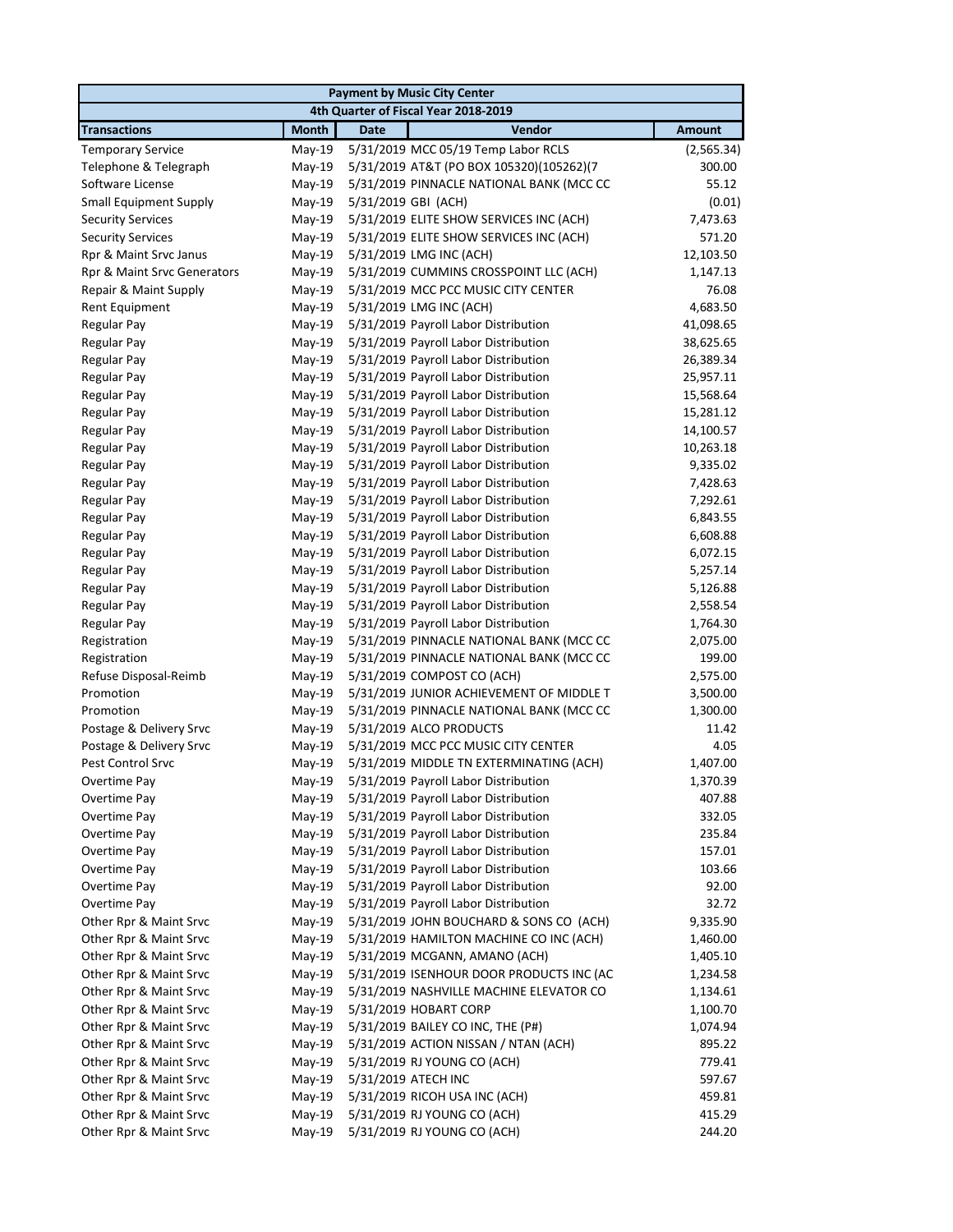|                          |              | <b>Payment by Music City Center</b>      |               |
|--------------------------|--------------|------------------------------------------|---------------|
|                          |              | 4th Quarter of Fiscal Year 2018-2019     |               |
| <b>Transactions</b>      | <b>Month</b> | Vendor<br><b>Date</b>                    | <b>Amount</b> |
| Other Rpr & Maint Srvc   | May-19       | 5/31/2019 RJ YOUNG CO (ACH)              | 223.21        |
| Other Rpr & Maint Srvc   | $May-19$     | 5/31/2019 RJ YOUNG CO (ACH)              | 211.86        |
| Other Rpr & Maint Srvc   | May-19       | 5/31/2019 RICOH USA INC (ACH)            | 210.89        |
| Other Rpr & Maint Srvc   | May-19       | 5/31/2019 RICOH USA INC (ACH)            | 199.87        |
| Other Rpr & Maint Srvc   | May-19       | 5/31/2019 RICOH USA INC (ACH)            | 197.95        |
| Other Rpr & Maint Srvc   | May-19       | 5/31/2019 ATECH INC                      | 193.90        |
| Other Rpr & Maint Srvc   | May-19       | 5/31/2019 RJ YOUNG CO (ACH)              | 186.93        |
| Other Rpr & Maint Srvc   | May-19       | 5/31/2019 RJ YOUNG CO (ACH)              | 145.76        |
| Other Rpr & Maint Srvc   | May-19       | 5/31/2019 RICOH USA INC (ACH)            | 144.91        |
| Other Rpr & Maint Srvc   | May-19       | 5/31/2019 RJ YOUNG CO (ACH)              | 137.85        |
| Other Rpr & Maint Srvc   | May-19       | 5/31/2019 RICOH USA INC (ACH)            | 110.26        |
| Other Rpr & Maint Srvc   | May-19       | 5/31/2019 RICOH USA INC (ACH)            | 107.41        |
| Other Rpr & Maint Srvc   | May-19       | 5/31/2019 RJ YOUNG CO (ACH)              | 77.59         |
| Other Rpr & Maint Srvc   | $May-19$     | 5/31/2019 RJ YOUNG CO (ACH)              | 77.59         |
| Other Rpr & Maint Srvc   | May-19       | 5/31/2019 RICOH USA INC (ACH)            | 66.80         |
| Other Rpr & Maint Srvc   | May-19       | 5/31/2019 RICOH USA INC (ACH)            | 66.80         |
| Other Rpr & Maint Srvc   | May-19       | 5/31/2019 RICOH USA INC (ACH)            | 21.48         |
| Other Rpr & Maint Srvc   | May-19       | 5/31/2019 RJ YOUNG CO (ACH)              | 16.20         |
| Other Rpr & Maint Srvc   | May-19       | 5/31/2019 RICOH USA INC (ACH)            | 12.25         |
| Other Rpr & Maint Srvc   | May-19       | 5/31/2019 MCC 5/19 Misc A/R Entry        | (1, 239.22)   |
| Offc & Admin Supply      | May-19       | 5/31/2019 ALCO PRODUCTS                  | 199.80        |
| Offc & Admin Supply      | May-19       | 5/31/2019 ALCO PRODUCTS                  | 126.75        |
| Offc & Admin Supply      | May-19       | 5/31/2019 MYOFFICE PRODUCTS (ACH)        | 80.64         |
| Offc & Admin Supply      | May-19       | 5/31/2019 MYOFFICE PRODUCTS (ACH)        | 59.00         |
| Offc & Admin Supply      | May-19       | 5/31/2019 MYOFFICE PRODUCTS (ACH)        | 35.28         |
| Offc & Admin Supply      | May-19       | 5/31/2019 MYOFFICE PRODUCTS (ACH)        | 33.05         |
| Offc & Admin Supply      | May-19       | 5/31/2019 MYOFFICE PRODUCTS (ACH)        | 26.46         |
| Offc & Admin Supply      | May-19       | 5/31/2019 MYOFFICE PRODUCTS (ACH)        | 13.80         |
| Offc & Admin Supply      | May-19       | 5/31/2019 MCC PCC MUSIC CITY CENTER      | 9.55          |
| Offc & Admin Supply      | May-19       | 5/31/2019 MYOFFICE PRODUCTS (ACH)        | 7.92          |
| Offc & Admin Supply      | May-19       | 5/31/2019 MYOFFICE PRODUCTS (ACH)        | 6.95          |
| Offc & Admin Supply      | May-19       | 5/31/2019 MYOFFICE PRODUCTS (ACH)        | 6.15          |
| Offc & Admin Supply      | May-19       | 5/31/2019 MYOFFICE PRODUCTS (ACH)        | 5.37          |
| <b>Mngt Cnsltnt Srvc</b> | May-19       | 5/31/2019 COMMONWEALTH DEVELOPMENT GRP I | 5,162.50      |
| <b>Mngt Cnsltnt Srvc</b> | May-19       | 5/31/2019 COMMONWEALTH DEVELOPMENT GRP I | 3,892.50      |
| <b>Mngt Cnsltnt Srvc</b> | May-19       | 5/31/2019 BARGE DESIGN SOLUTIONS (ACH)   | 3,600.00      |
| <b>Mngt Cnsltnt Srvc</b> | May-19       | 5/31/2019 BERRYDUNN (ACH)                | 2,470.00      |
| <b>Mngt Cnsltnt Srvc</b> | May-19       | 5/31/2019 BARGE DESIGN SOLUTIONS (ACH)   | 2,150.00      |
| Mngt Cnsltnt Srvc        | $May-19$     | 5/31/2019 INQUIRIES SCREENING (ACH)      | 322.00        |
| <b>Mngt Cnsltnt Srvc</b> | May-19       | 5/31/2019 PINNACLE NATIONAL BANK (MCC CC | 45.00         |
| <b>Mngt Cnsltnt Srvc</b> | May-19       | 5/31/2019 MCC 5/19 Misc A/R Entry        | (5, 162.50)   |
| <b>Merchant Fees</b>     | May-19       | 5/31/2019 MCC 5/19 Misc A/R Entry        | (3,200.58)    |
| <b>Membership Dues</b>   | $May-19$     | 5/31/2019 PINNACLE NATIONAL BANK (MCC CC | 575.00        |
| Leave Pay                | May-19       | 5/31/2019 Payroll Labor Distribution     | 5,837.82      |
| Leave Pay                | May-19       | 5/31/2019 Payroll Labor Distribution     | 4,575.36      |
| Leave Pay                | May-19       | 5/31/2019 Payroll Labor Distribution     | 4,266.59      |
| Leave Pay                | May-19       | 5/31/2019 Payroll Labor Distribution     | 3,663.50      |
| Leave Pay                | $May-19$     | 5/31/2019 Payroll Labor Distribution     | 2,722.62      |
| Leave Pay                | May-19       | 5/31/2019 Payroll Labor Distribution     | 2,414.39      |
| Leave Pay                | May-19       | 5/31/2019 Payroll Labor Distribution     | 1,951.20      |
| Leave Pay                | May-19       | 5/31/2019 Payroll Labor Distribution     | 1,799.08      |
| Leave Pay                | May-19       | 5/31/2019 Payroll Labor Distribution     | 1,420.31      |
| Leave Pay                | May-19       | 5/31/2019 Payroll Labor Distribution     | 852.87        |
| Leave Pay                | May-19       | 5/31/2019 Payroll Labor Distribution     | 582.22        |
| Leave Pay                | May-19       | 5/31/2019 Payroll Labor Distribution     | 553.10        |
| Leave Pay                | May-19       | 5/31/2019 Payroll Labor Distribution     | 431.20        |
| Leave Pay                | May-19       | 5/31/2019 Payroll Labor Distribution     | 413.61        |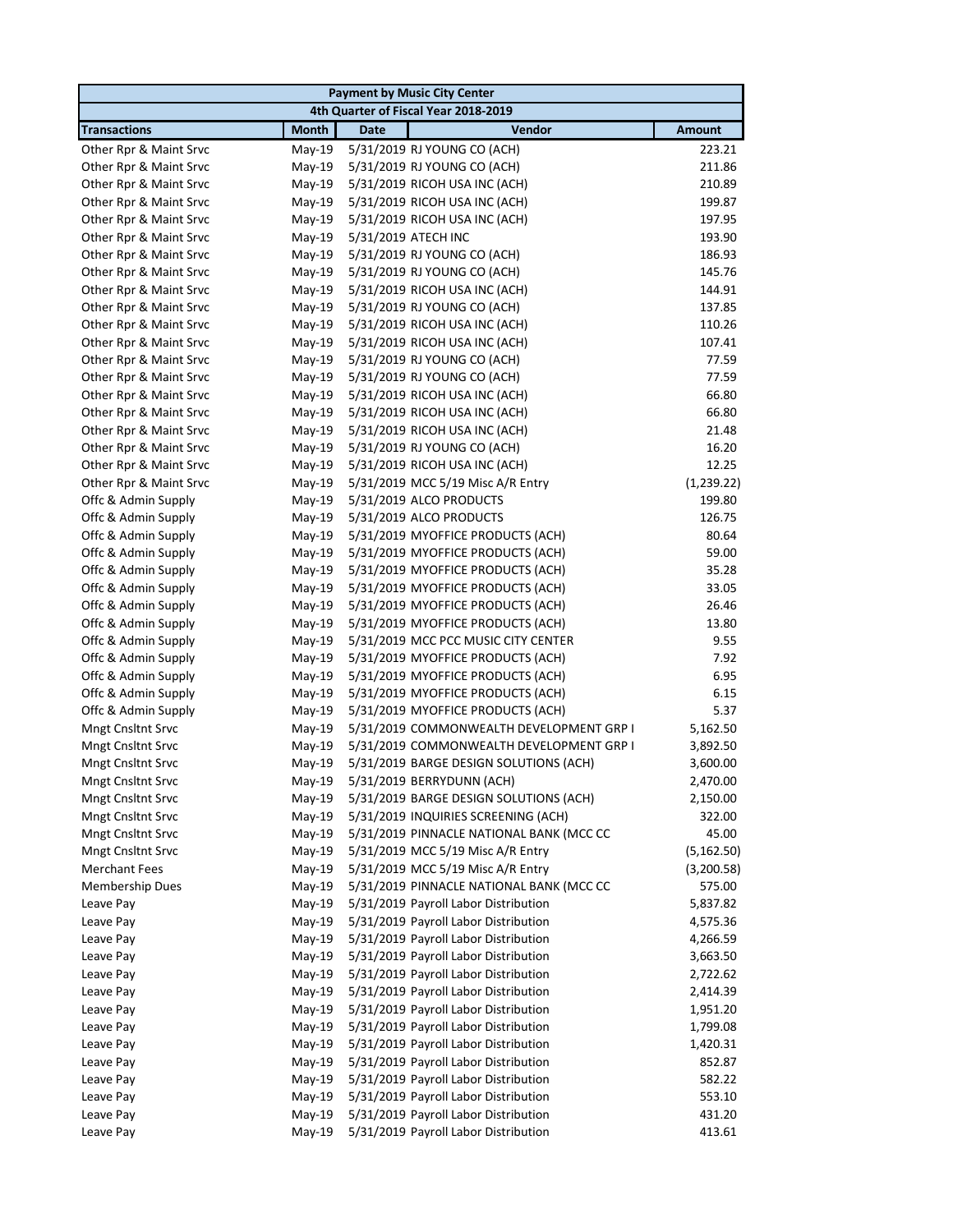|                                          |                      |             | <b>Payment by Music City Center</b>                                |               |
|------------------------------------------|----------------------|-------------|--------------------------------------------------------------------|---------------|
|                                          |                      |             | 4th Quarter of Fiscal Year 2018-2019                               |               |
| <b>Transactions</b>                      | <b>Month</b>         | <b>Date</b> | Vendor                                                             | <b>Amount</b> |
| Leave Pay                                | $May-19$             |             | 5/31/2019 Payroll Labor Distribution                               | 209.04        |
| Leave Pay                                | May-19               |             | 5/31/2019 Payroll Labor Distribution                               | 71.30         |
| Janitorial Srvc                          | $May-19$             |             | 5/31/2019 INDUSTRIAL STAFFING OF TN (ACH                           | 10,699.49     |
| Janitorial Srvc                          | May-19               |             | 5/31/2019 INDUSTRIAL STAFFING OF TN (ACH                           | 5,157.00      |
| <b>Internet Services</b>                 | May-19               |             | 5/31/2019 AT&T MOBILITY                                            | 35.25         |
| Host & Hostess                           | May-19               |             | 5/31/2019 PINNACLE NATIONAL BANK (MCC CC                           | 596.03        |
| Host & Hostess                           | $May-19$             |             | 5/31/2019 MCC PCC MUSIC CITY CENTER                                | 200.00        |
| Host & Hostess                           | $May-19$             |             | 5/31/2019 MCC PCC MUSIC CITY CENTER                                | 100.00        |
| Host & Hostess                           | May-19               |             | 5/31/2019 OMNI NASHVILLE LLC (ACH)                                 | 51.71         |
| Host & Hostess                           | $May-19$             |             | 5/31/2019 MCC PCC MUSIC CITY CENTER                                | 32.38         |
| <b>Holiday Pay</b>                       | $May-19$             |             | 5/31/2019 Payroll Labor Distribution                               | 5,214.02      |
| <b>Holiday Pay</b>                       | $May-19$             |             | 5/31/2019 Payroll Labor Distribution                               | 3,810.23      |
| <b>Holiday Pay</b>                       | $May-19$             |             | 5/31/2019 Payroll Labor Distribution                               | 3,187.99      |
| Holiday Pay                              | $May-19$             |             | 5/31/2019 Payroll Labor Distribution                               | 3,054.88      |
| <b>Holiday Pay</b>                       | $May-19$             |             | 5/31/2019 Payroll Labor Distribution                               | 2,528.24      |
| <b>Holiday Pay</b>                       | May-19               |             | 5/31/2019 Payroll Labor Distribution                               | 2,391.34      |
| <b>Holiday Pay</b>                       | May-19               |             | 5/31/2019 Payroll Labor Distribution                               | 2,232.44      |
| <b>Holiday Pay</b>                       | May-19               |             | 5/31/2019 Payroll Labor Distribution                               | 1,243.79      |
| <b>Holiday Pay</b>                       | May-19               |             | 5/31/2019 Payroll Labor Distribution                               | 1,212.84      |
| <b>Holiday Pay</b>                       | $May-19$             |             | 5/31/2019 Payroll Labor Distribution                               | 1,020.83      |
| Holiday Pay                              | May-19               |             | 5/31/2019 Payroll Labor Distribution                               | 885.76        |
| <b>Holiday Pay</b>                       | $May-19$             |             | 5/31/2019 Payroll Labor Distribution                               | 833.28        |
| <b>Holiday Pay</b>                       | $May-19$             |             | 5/31/2019 Payroll Labor Distribution                               | 812.96        |
| <b>Holiday Pay</b>                       | $May-19$             |             | 5/31/2019 Payroll Labor Distribution                               | 734.32        |
| <b>Holiday Pay</b>                       | May-19               |             | 5/31/2019 Payroll Labor Distribution                               | 674.68        |
| <b>Holiday Pay</b>                       | May-19               |             | 5/31/2019 Payroll Labor Distribution                               | 322.88        |
| <b>Holiday Pay</b>                       | May-19               |             | 5/31/2019 Payroll Labor Distribution                               | 278.72        |
| <b>Holiday Pay</b>                       | $May-19$             |             | 5/31/2019 Payroll Labor Distribution                               | 209.04        |
| Gas                                      | May-19               |             | 5/31/2019 PIEDMONT NATURAL GAS CO (METRO                           | 2,895.43      |
| FSA Pre-Tax Savings                      | May-19               |             | 5/31/2019 Actual Burden Journal Entries                            | 22.36         |
| <b>FSA Pre-Tax Savings</b>               | May-19               |             | 5/31/2019 Actual Burden Journal Entries                            | 8.53          |
| <b>FSA Pre-Tax Savings</b>               | $May-19$             |             | 5/31/2019 Actual Burden Journal Entries                            | 7.65          |
| <b>FSA Pre-Tax Savings</b>               | $May-19$             |             | 5/31/2019 Actual Burden Journal Entries                            | 7.65          |
| <b>FSA Pre-Tax Savings</b><br>Food & Ice | May-19               |             | 5/31/2019 Actual Burden Journal Entries                            | 1.77<br>70.95 |
| Food & Ice                               | $May-19$<br>$May-19$ |             | 5/31/2019 CENTERPLATE MCC (ACH)<br>5/31/2019 CENTERPLATE MCC (ACH) | 56.73         |
|                                          |                      |             |                                                                    | 11,728.10     |
| Food & Bev-Inhouse<br>Food & Bev-Inhouse | May-19<br>May-19     |             | 5/31/2019 CENTERPLATE MCC (ACH)<br>5/31/2019 CENTERPLATE MCC (ACH) | 662.28        |
| Food & Bev-Inhouse                       | May-19               |             | 5/31/2019 CENTERPLATE MCC (ACH)                                    | 471.34        |
| Food & Bev-Inhouse                       | May-19               |             | 5/31/2019 CENTERPLATE MCC (ACH)                                    | 134.16        |
| Food & Bev-Inhouse                       | May-19               |             | 5/31/2019 CENTERPLATE MCC (ACH)                                    | 75.23         |
| <b>Employer SSN Medical</b>              | May-19               |             | 5/31/2019 Actual Burden Journal Entries                            | 683.65        |
| <b>Employer SSN Medical</b>              | May-19               |             | 5/31/2019 Actual Burden Journal Entries                            | 624.12        |
| <b>Employer SSN Medical</b>              | May-19               |             | 5/31/2019 Actual Burden Journal Entries                            | 491.94        |
| <b>Employer SSN Medical</b>              | May-19               |             | 5/31/2019 Actual Burden Journal Entries                            | 420.76        |
| <b>Employer SSN Medical</b>              | May-19               |             | 5/31/2019 Actual Burden Journal Entries                            | 317.22        |
| Employer SSN Medical                     | May-19               |             | 5/31/2019 Actual Burden Journal Entries                            | 270.27        |
| <b>Employer SSN Medical</b>              | May-19               |             | 5/31/2019 Actual Burden Journal Entries                            | 266.97        |
| <b>Employer SSN Medical</b>              | May-19               |             | 5/31/2019 Actual Burden Journal Entries                            | 163.23        |
| <b>Employer SSN Medical</b>              | May-19               |             | 5/31/2019 Actual Burden Journal Entries                            | 152.38        |
| <b>Employer SSN Medical</b>              | May-19               |             | 5/31/2019 Actual Burden Journal Entries                            | 130.36        |
| <b>Employer SSN Medical</b>              | May-19               |             | 5/31/2019 Actual Burden Journal Entries                            | 126.14        |
| <b>Employer SSN Medical</b>              | $May-19$             |             | 5/31/2019 Actual Burden Journal Entries                            | 121.78        |
| <b>Employer SSN Medical</b>              | May-19               |             | 5/31/2019 Actual Burden Journal Entries                            | 117.79        |
| <b>Employer SSN Medical</b>              | May-19               |             | 5/31/2019 Actual Burden Journal Entries                            | 99.95         |
| <b>Employer SSN Medical</b>              | May-19               |             | 5/31/2019 Actual Burden Journal Entries                            | 94.85         |
| <b>Employer SSN Medical</b>              | May-19               |             | 5/31/2019 Actual Burden Journal Entries                            | 79.55         |
|                                          |                      |             |                                                                    |               |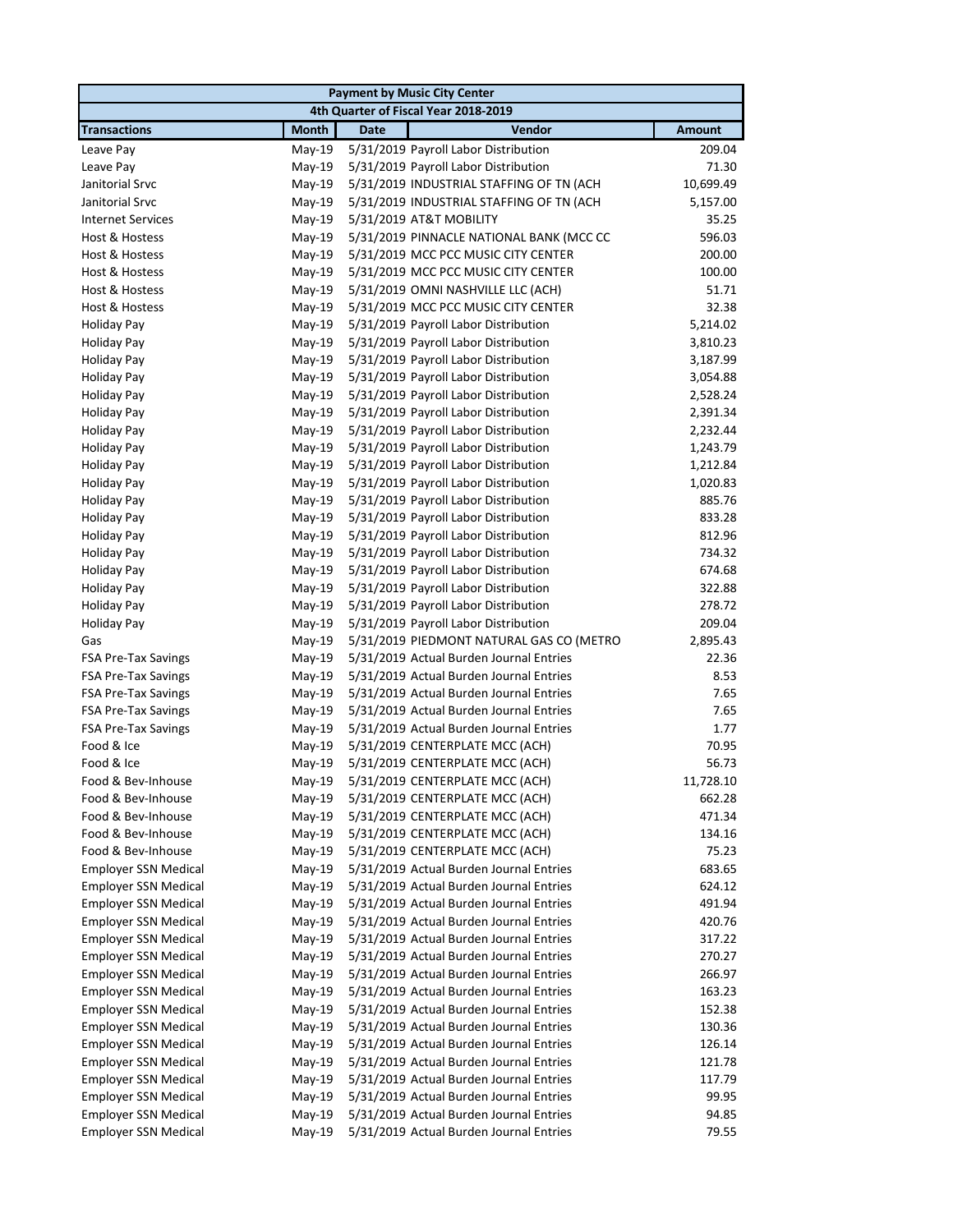|                                                          |                  |             | <b>Payment by Music City Center</b>                                                |                |
|----------------------------------------------------------|------------------|-------------|------------------------------------------------------------------------------------|----------------|
|                                                          |                  |             | 4th Quarter of Fiscal Year 2018-2019                                               |                |
| <b>Transactions</b>                                      | <b>Month</b>     | <b>Date</b> | Vendor                                                                             | <b>Amount</b>  |
| <b>Employer SSN Medical</b>                              | May-19           |             | 5/31/2019 Actual Burden Journal Entries                                            | 48.41          |
| <b>Employer SSN Medical</b>                              | May-19           |             | 5/31/2019 Actual Burden Journal Entries                                            | 27.87          |
| <b>Employer Pension</b>                                  | May-19           |             | 5/31/2019 Actual Burden Journal Entries                                            | 2,761.25       |
| <b>Employer Pension</b>                                  | May-19           |             | 5/31/2019 Actual Burden Journal Entries                                            | 2,349.92       |
| <b>Employer Pension</b>                                  | May-19           |             | 5/31/2019 Actual Burden Journal Entries                                            | 1,094.00       |
| <b>Employer Pension</b>                                  | May-19           |             | 5/31/2019 Actual Burden Journal Entries                                            | 906.15         |
| <b>Employer Pension</b>                                  | May-19           |             | 5/31/2019 Actual Burden Journal Entries                                            | 720.26         |
| <b>Employer Pension</b>                                  | May-19           |             | 5/31/2019 Actual Burden Journal Entries                                            | 484.11         |
| <b>Employer Pension</b>                                  | May-19           |             | 5/31/2019 Actual Burden Journal Entries                                            | 447.59         |
| <b>Employer Pension</b>                                  | May-19           |             | 5/31/2019 Actual Burden Journal Entries                                            | 269.31         |
| <b>Employer Pension</b>                                  | May-19           |             | 5/31/2019 Actual Burden Journal Entries                                            | 77.00          |
| <b>Employer Pension</b>                                  | $May-19$         |             | 5/31/2019 Actual Burden Journal Entries                                            | 77.00          |
| <b>Employer Pension</b>                                  | $May-19$         |             | 5/31/2019 Actual Burden Journal Entries                                            | 76.98          |
| Employer OASDI                                           | $May-19$         |             | 5/31/2019 Actual Burden Journal Entries                                            | 2,923.09       |
| Employer OASDI                                           | May-19           |             | 5/31/2019 Actual Burden Journal Entries                                            | 2,668.76       |
| Employer OASDI                                           | May-19           |             | 5/31/2019 Actual Burden Journal Entries                                            | 2,103.57       |
| Employer OASDI                                           | May-19           |             | 5/31/2019 Actual Burden Journal Entries                                            | 1,799.08       |
| Employer OASDI                                           | $May-19$         |             | 5/31/2019 Actual Burden Journal Entries                                            | 1,155.65       |
| Employer OASDI                                           | May-19           |             | 5/31/2019 Actual Burden Journal Entries                                            | 1,141.58       |
| Employer OASDI                                           | May-19           |             | 5/31/2019 Actual Burden Journal Entries                                            | 697.94         |
| Employer OASDI                                           | May-19           |             | 5/31/2019 Actual Burden Journal Entries                                            | 651.46         |
| Employer OASDI                                           | $May-19$         |             | 5/31/2019 Actual Burden Journal Entries                                            | 577.68         |
| Employer OASDI                                           | May-19           |             | 5/31/2019 Actual Burden Journal Entries                                            | 557.39         |
| Employer OASDI                                           | May-19           |             | 5/31/2019 Actual Burden Journal Entries                                            | 539.34         |
| Employer OASDI                                           | May-19           |             | 5/31/2019 Actual Burden Journal Entries                                            | 520.66         |
| Employer OASDI                                           | May-19           |             | 5/31/2019 Actual Burden Journal Entries                                            | 503.66         |
| Employer OASDI                                           | May-19           |             | 5/31/2019 Actual Burden Journal Entries                                            | 427.35         |
| Employer OASDI                                           | May-19           |             | 5/31/2019 Actual Burden Journal Entries                                            | 405.59         |
| Employer OASDI                                           | May-19           |             | 5/31/2019 Actual Burden Journal Entries                                            | 340.12         |
| Employer OASDI                                           | May-19           |             | 5/31/2019 Actual Burden Journal Entries                                            | 207.00         |
| Employer OASDI                                           | May-19           |             | 5/31/2019 Actual Burden Journal Entries                                            | 119.17         |
| <b>Employer Group Life</b>                               | May-19           |             | 5/31/2019 Actual Burden Journal Entries                                            | 487.53         |
| Employer Group Life                                      | May-19           |             | 5/31/2019 Actual Burden Journal Entries                                            | 401.62         |
| <b>Employer Group Life</b>                               | $May-19$         |             | 5/31/2019 Actual Burden Journal Entries                                            | 264.83         |
| <b>Employer Group Life</b>                               | May-19           |             | 5/31/2019 Actual Burden Journal Entries                                            | 255.36         |
| <b>Employer Group Life</b>                               | May-19           |             | 5/31/2019 Actual Burden Journal Entries                                            | 142.00         |
| Employer Group Life                                      | May-19           |             | 5/31/2019 Actual Burden Journal Entries                                            | 104.14         |
| <b>Employer Group Life</b>                               | May-19           |             | 5/31/2019 Actual Burden Journal Entries                                            | 89.93          |
| <b>Employer Group Life</b>                               | $May-19$         |             | 5/31/2019 Actual Burden Journal Entries                                            | 71.00          |
| <b>Employer Group Life</b>                               | May-19           |             | 5/31/2019 Actual Burden Journal Entries                                            | 61.54          |
| <b>Employer Group Life</b><br><b>Employer Group Life</b> | May-19           |             | 5/31/2019 Actual Burden Journal Entries<br>5/31/2019 Actual Burden Journal Entries | 56.80          |
| <b>Employer Group Life</b>                               | May-19<br>May-19 |             | 5/31/2019 Actual Burden Journal Entries                                            | 42.60<br>42.60 |
| <b>Employer Group Life</b>                               | May-19           |             | 5/31/2019 Actual Burden Journal Entries                                            | 42.60          |
| <b>Employer Group Life</b>                               | May-19           |             | 5/31/2019 Actual Burden Journal Entries                                            | 42.60          |
| <b>Employer Group Life</b>                               | May-19           |             | 5/31/2019 Actual Burden Journal Entries                                            | 28.40          |
| <b>Employer Group Life</b>                               | May-19           |             | 5/31/2019 Actual Burden Journal Entries                                            | 28.40          |
| <b>Employer Group Life</b>                               | May-19           |             | 5/31/2019 Actual Burden Journal Entries                                            | 28.40          |
| <b>Employer Group Life</b>                               | May-19           |             | 5/31/2019 Actual Burden Journal Entries                                            | 14.20          |
| <b>Employer Group Health</b>                             | May-19           |             | 5/31/2019 Actual Burden Journal Entries                                            | 11,205.01      |
| <b>Employer Group Health</b>                             | May-19           |             | 5/31/2019 Actual Burden Journal Entries                                            | 10,477.99      |
| <b>Employer Group Health</b>                             | May-19           |             | 5/31/2019 Actual Burden Journal Entries                                            | 6,376.99       |
| <b>Employer Group Health</b>                             | May-19           |             | 5/31/2019 Actual Burden Journal Entries                                            | 5,484.00       |
| <b>Employer Group Health</b>                             | May-19           |             | 5/31/2019 Actual Burden Journal Entries                                            | 2,760.00       |
| <b>Employer Group Health</b>                             | May-19           |             | 5/31/2019 Actual Burden Journal Entries                                            | 2,358.01       |
| <b>Employer Group Health</b>                             | May-19           |             | 5/31/2019 Actual Burden Journal Entries                                            | 1,799.98       |
| <b>Employer Group Health</b>                             | May-19           |             | 5/31/2019 Actual Burden Journal Entries                                            | 1,739.02       |
|                                                          |                  |             |                                                                                    |                |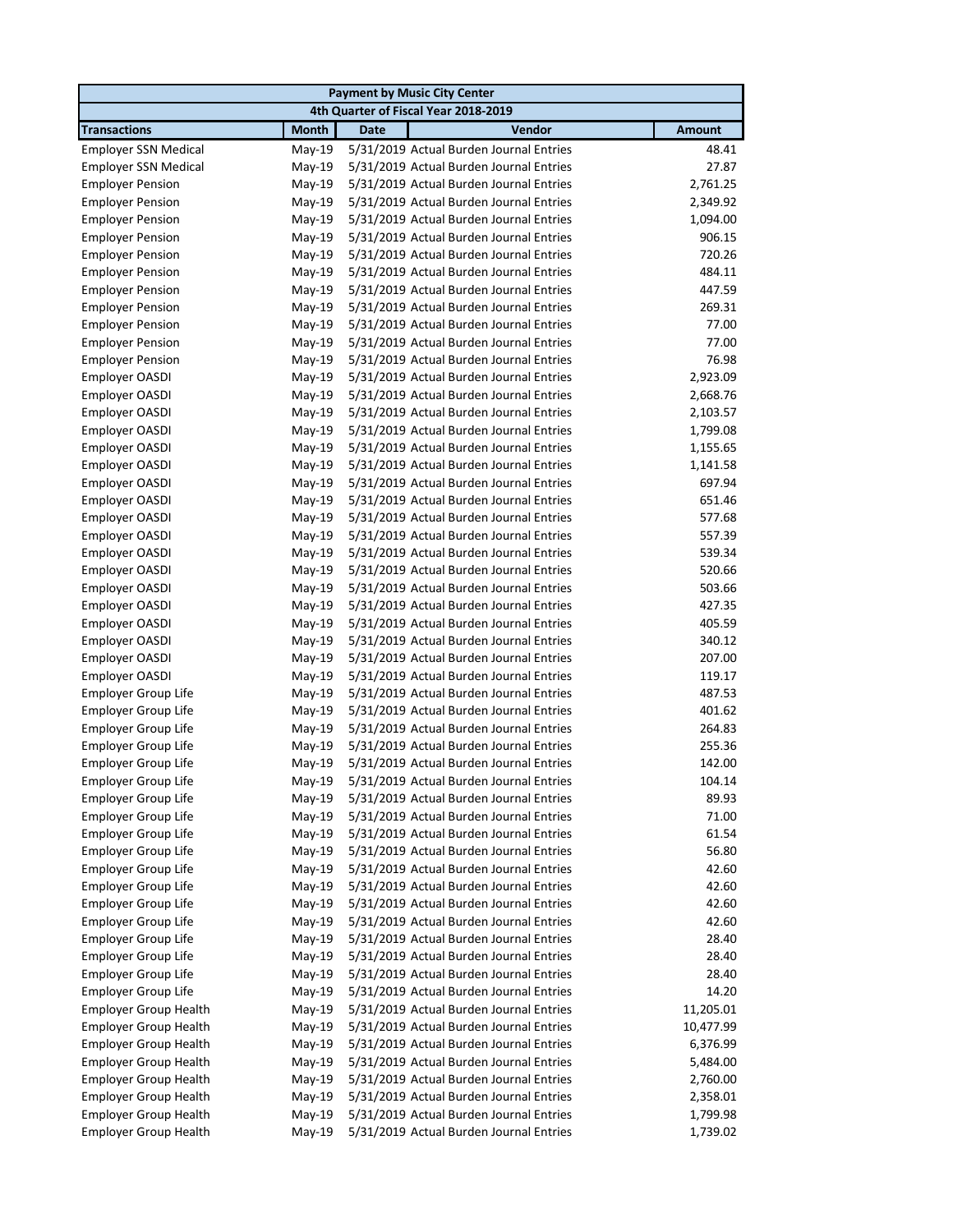| <b>Payment by Music City Center</b> |              |             |                                          |               |  |  |
|-------------------------------------|--------------|-------------|------------------------------------------|---------------|--|--|
|                                     |              |             | 4th Quarter of Fiscal Year 2018-2019     |               |  |  |
| <b>Transactions</b>                 | <b>Month</b> | <b>Date</b> | Vendor                                   | <b>Amount</b> |  |  |
| <b>Employer Group Health</b>        | $May-19$     |             | 5/31/2019 Actual Burden Journal Entries  | 1,419.00      |  |  |
| <b>Employer Group Health</b>        | May-19       |             | 5/31/2019 Actual Burden Journal Entries  | 1,284.00      |  |  |
| <b>Employer Group Health</b>        | May-19       |             | 5/31/2019 Actual Burden Journal Entries  | 1,140.00      |  |  |
| <b>Employer Group Health</b>        | May-19       |             | 5/31/2019 Actual Burden Journal Entries  | 957.00        |  |  |
| <b>Employer Group Health</b>        | May-19       |             | 5/31/2019 Actual Burden Journal Entries  | 906.00        |  |  |
| <b>Employer Group Health</b>        | May-19       |             | 5/31/2019 Actual Burden Journal Entries  | 726.00        |  |  |
| <b>Employer Group Health</b>        | May-19       |             | 5/31/2019 Actual Burden Journal Entries  | 693.00        |  |  |
| <b>Employer Group Health</b>        | May-19       |             | 5/31/2019 Actual Burden Journal Entries  | 528.00        |  |  |
| <b>Employer Group Health</b>        | May-19       |             | 5/31/2019 Actual Burden Journal Entries  | 528.00        |  |  |
| <b>Employer Group Health</b>        | May-19       |             | 5/31/2019 Actual Burden Journal Entries  | 513.00        |  |  |
| <b>Employer Dental Group</b>        | May-19       |             | 5/31/2019 Actual Burden Journal Entries  | 505.25        |  |  |
| <b>Employer Dental Group</b>        | $May-19$     |             | 5/31/2019 Actual Burden Journal Entries  | 430.44        |  |  |
| <b>Employer Dental Group</b>        | $May-19$     |             | 5/31/2019 Actual Burden Journal Entries  | 261.90        |  |  |
| <b>Employer Dental Group</b>        | May-19       |             | 5/31/2019 Actual Burden Journal Entries  | 246.84        |  |  |
| <b>Employer Dental Group</b>        | May-19       |             | 5/31/2019 Actual Burden Journal Entries  | 135.30        |  |  |
| <b>Employer Dental Group</b>        | May-19       |             | 5/31/2019 Actual Burden Journal Entries  | 106.41        |  |  |
| <b>Employer Dental Group</b>        | May-19       |             | 5/31/2019 Actual Burden Journal Entries  | 72.39         |  |  |
| <b>Employer Dental Group</b>        | May-19       |             | 5/31/2019 Actual Burden Journal Entries  | 70.79         |  |  |
| <b>Employer Dental Group</b>        | $May-19$     |             | 5/31/2019 Actual Burden Journal Entries  | 68.45         |  |  |
| <b>Employer Dental Group</b>        | May-19       |             | 5/31/2019 Actual Burden Journal Entries  | 49.86         |  |  |
| <b>Employer Dental Group</b>        | May-19       |             | 5/31/2019 Actual Burden Journal Entries  | 49.86         |  |  |
| <b>Employer Dental Group</b>        | May-19       |             | 5/31/2019 Actual Burden Journal Entries  | 42.72         |  |  |
| <b>Employer Dental Group</b>        | May-19       |             | 5/31/2019 Actual Burden Journal Entries  | 33.24         |  |  |
| <b>Employer Dental Group</b>        | May-19       |             | 5/31/2019 Actual Burden Journal Entries  | 33.24         |  |  |
| <b>Employer Dental Group</b>        | May-19       |             | 5/31/2019 Actual Burden Journal Entries  | 29.67         |  |  |
| <b>Employer Dental Group</b>        | May-19       |             | 5/31/2019 Actual Burden Journal Entries  | 26.10         |  |  |
| <b>Employer Dental Group</b>        | May-19       |             | 5/31/2019 Actual Burden Journal Entries  | 26.10         |  |  |
| <b>Employer Dental Group</b>        | May-19       |             | 5/31/2019 Actual Burden Journal Entries  | 16.62         |  |  |
| Employee Out-of-town Travel         | May-19       |             | 5/31/2019 PINNACLE NATIONAL BANK (MCC CC | 2,468.67      |  |  |
| Employee Out-of-town Travel         | May-19       |             | 5/31/2019 PINNACLE NATIONAL BANK (MCC CC | 72.00         |  |  |
| Employee Out-of-town Travel         | May-19       |             | 5/31/2019 IVEY, BRIAN                    | 41.25         |  |  |
| Employee Local Travel/Park          | May-19       |             | 5/31/2019 MCC PCC MUSIC CITY CENTER      | 36.95         |  |  |
| Employee Local Travel/Park          | May-19       |             | 5/31/2019 MCC PCC MUSIC CITY CENTER      | 25.00         |  |  |
| Employee Local Travel/Park          | May-19       |             | 5/31/2019 MCC PCC MUSIC CITY CENTER      | 19.55         |  |  |
| Employee Local Travel/Park          | May-19       |             | 5/31/2019 MCC PCC MUSIC CITY CENTER      | 17.00         |  |  |
| Employee Air Travel                 | May-19       |             | 5/31/2019 PINNACLE NATIONAL BANK (MCC CC | 163.00        |  |  |
| Depreciation                        | May-19       |             | 5/31/2019 MCC - 5/19 DEPRECIATION        | 1,386,195.41  |  |  |
| Computer Software                   | May-19       |             | 5/31/2019 NET TANGO INC (ACH)            | 775.00        |  |  |
| Computer Hardware <\$10K            | May-19       |             | 5/31/2019 ITS 05/19 Mis Repl Fd Reimb    | 1,040.65      |  |  |
| CCA Employer 401K Plan              | May-19       |             | 5/31/2019 Actual Burden Journal Entries  | 1,344.03      |  |  |
| CCA Employer 401K Plan              | May-19       |             | 5/31/2019 Actual Burden Journal Entries  | 1,153.15      |  |  |
| CCA Employer 401K Plan              | May-19       |             | 5/31/2019 Actual Burden Journal Entries  | 1,042.26      |  |  |
| CCA Employer 401K Plan              | May-19       |             | 5/31/2019 Actual Burden Journal Entries  | 1,008.11      |  |  |
| CCA Employer 401K Plan              | May-19       |             | 5/31/2019 Actual Burden Journal Entries  | 688.94        |  |  |
| CCA Employer 401K Plan              | May-19       |             | 5/31/2019 Actual Burden Journal Entries  | 449.64        |  |  |
| CCA Employer 401K Plan              | May-19       |             | 5/31/2019 Actual Burden Journal Entries  | 328.98        |  |  |
| CCA Employer 401K Plan              | May-19       |             | 5/31/2019 Actual Burden Journal Entries  | 244.25        |  |  |
| CCA Employer 401K Plan              | May-19       |             | 5/31/2019 Actual Burden Journal Entries  | 242.20        |  |  |
| CCA Employer 401K Plan              | May-19       |             | 5/31/2019 Actual Burden Journal Entries  | 222.94        |  |  |
| CCA Employer 401K Plan              | May-19       |             | 5/31/2019 Actual Burden Journal Entries  | 183.56        |  |  |
| Cafe Plan Pre-Tax Savings           | May-19       |             | 5/31/2019 Actual Burden Journal Entries  | 293.81        |  |  |
| Cafe Plan Pre-Tax Savings           | May-19       |             | 5/31/2019 Actual Burden Journal Entries  | 290.94        |  |  |
| Cafe Plan Pre-Tax Savings           | May-19       |             | 5/31/2019 Actual Burden Journal Entries  | 173.36        |  |  |
| Cafe Plan Pre-Tax Savings           | May-19       |             | 5/31/2019 Actual Burden Journal Entries  | 145.20        |  |  |
| Cafe Plan Pre-Tax Savings           | May-19       |             | 5/31/2019 Actual Burden Journal Entries  | 77.77         |  |  |
| Cafe Plan Pre-Tax Savings           | May-19       |             | 5/31/2019 Actual Burden Journal Entries  | 52.79         |  |  |
| Cafe Plan Pre-Tax Savings           | May-19       |             | 5/31/2019 Actual Burden Journal Entries  | 46.50         |  |  |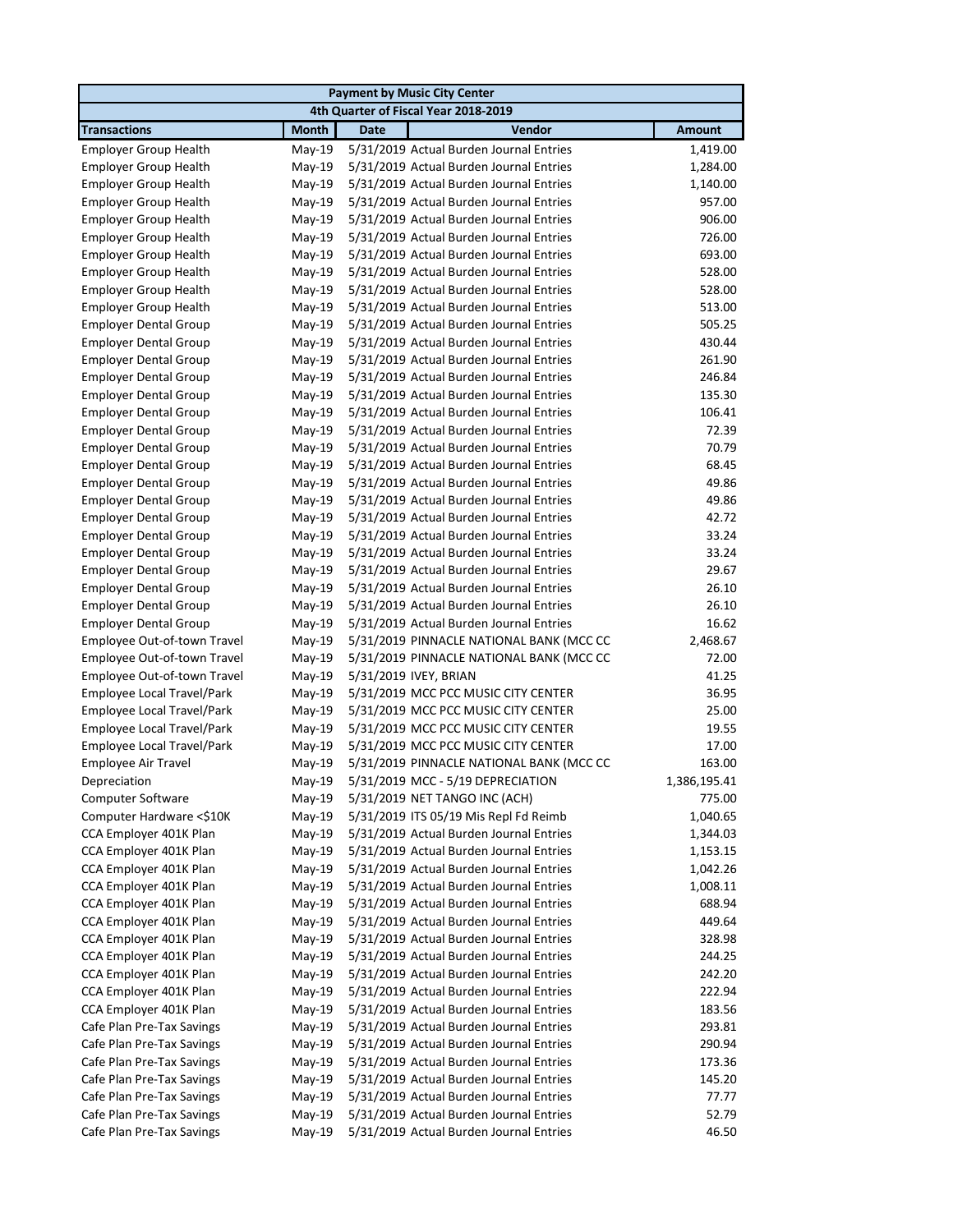|                                      |              |                | <b>Payment by Music City Center</b>      |                |  |  |  |
|--------------------------------------|--------------|----------------|------------------------------------------|----------------|--|--|--|
| 4th Quarter of Fiscal Year 2018-2019 |              |                |                                          |                |  |  |  |
| <b>Transactions</b>                  | <b>Month</b> | <b>Date</b>    | Vendor                                   | <b>Amount</b>  |  |  |  |
| Cafe Plan Pre-Tax Savings            | May-19       |                | 5/31/2019 Actual Burden Journal Entries  | 39.98          |  |  |  |
| Cafe Plan Pre-Tax Savings            | May-19       |                | 5/31/2019 Actual Burden Journal Entries  | 39.72          |  |  |  |
| Cafe Plan Pre-Tax Savings            | May-19       |                | 5/31/2019 Actual Burden Journal Entries  | 37.22          |  |  |  |
| Cafe Plan Pre-Tax Savings            | May-19       |                | 5/31/2019 Actual Burden Journal Entries  | 30.57          |  |  |  |
| Cafe Plan Pre-Tax Savings            | May-19       |                | 5/31/2019 Actual Burden Journal Entries  | 26.81          |  |  |  |
| Cafe Plan Pre-Tax Savings            | May-19       |                | 5/31/2019 Actual Burden Journal Entries  | 25.09          |  |  |  |
| Cafe Plan Pre-Tax Savings            | May-19       |                | 5/31/2019 Actual Burden Journal Entries  | 22.05          |  |  |  |
| Cafe Plan Pre-Tax Savings            | May-19       |                | 5/31/2019 Actual Burden Journal Entries  | 19.91          |  |  |  |
| Cafe Plan Pre-Tax Savings            | May-19       |                | 5/31/2019 Actual Burden Journal Entries  | 16.04          |  |  |  |
| Cafe Plan Pre-Tax Savings            | May-19       |                | 5/31/2019 Actual Burden Journal Entries  | 15.67          |  |  |  |
| Cafe Plan Pre-Tax Savings            | May-19       |                | 5/31/2019 Actual Burden Journal Entries  | 13.42          |  |  |  |
| Advertising & Promot'n               | May-19       |                | 5/31/2019 PINNACLE NATIONAL BANK (MCC CC | 2,000.00       |  |  |  |
|                                      |              | Total May 2019 |                                          | \$3,695,625.24 |  |  |  |
| <b>Temporary Service</b>             | Jun-19       |                | 6/1/2019 MCC PV 5662124 5/31/19 reclass  | 571.20         |  |  |  |
| <b>Security Services</b>             | Jun-19       |                | 6/1/2019 MCC PV 5662124 5/31/19 reclass  | (571.20)       |  |  |  |
| Rpr & Maint Srvc UPS                 | Jun-19       |                | 6/1/2019 MCC 6/19 SRVC CONTRACT RCLS     | 688.33         |  |  |  |
| Rpr & Maint Srvc Solar Panel         | Jun-19       |                | 6/1/2019 MCC 6/19 SRVC CONTRACT RCLS     | 450.00         |  |  |  |
| Rpr & Maint Srvc Janus               | Jun-19       |                | 6/1/2019 MCC PV 5662054 5/31/19 reclass  | (12, 103.50)   |  |  |  |
| Rpr & Maint Srvc Crestron            | Jun-19       |                | 6/1/2019 MCC 6/19 SRVC CONTRACT RCLS     | 2,066.66       |  |  |  |
| Rpr & Maint Srvc Air Walls           | Jun-19       |                | 6/1/2019 MCC 6/19 SRVC CONTRACT RCLS     | 3,550.00       |  |  |  |
| Rpr & Maint Srvc Air Walls           | Jun-19       |                | 6/1/2019 MCC 6/19 SRVC CONTRACT RCLS     | 3,000.00       |  |  |  |
| Rpr & Maint Srvc                     | Jun-19       |                | 6/1/2019 MCC 4 & 5/19 prepaid to ex      | 2,017.25       |  |  |  |
| Rpr & Maint Srvc                     | Jun-19       |                | 6/1/2019 MCC 4 & 5/19 prepaid to ex      | 2,017.25       |  |  |  |
| Rpr & Maint Srvc                     | Jun-19       |                | 6/1/2019 MCC JE 1180215 5/1/19 reclass   | (12, 103.50)   |  |  |  |
| Postage & Delivery Srvc              | Jun-19       |                | 6/1/2019 RED CROSS STORE (ACH)           | (23.27)        |  |  |  |
| Paint Supply                         | Jun-19       |                | 6/1/2019 SHERWIN WILLIAMS CO INDUSTRIAL  | (271.80)       |  |  |  |
| Offc & Admin Supply                  | Jun-19       |                | 6/1/2019 MCC PV 5579354 2/18/19 reclass  | 34.94          |  |  |  |
| Offc & Admin Supply                  | Jun-19       |                | 6/1/2019 MCC PV 5579354 2/18/19 reclass  | (34.94)        |  |  |  |
| MIS Tech Revolving Charge            | Jun-19       |                | 6/1/2019 ITS PC REPLACEMENT FD 06/19     | 1,011.24       |  |  |  |
| <b>Medical Supply</b>                | Jun-19       |                | 6/1/2019 RED CROSS STORE (ACH)           | (89.94)        |  |  |  |
| <b>Medical Supply</b>                | Jun-19       |                | 6/1/2019 RED CROSS STORE (ACH)           | (130.99)       |  |  |  |
| <b>Medical Supply</b>                | Jun-19       |                | 6/1/2019 RED CROSS STORE (ACH)           | (210.99)       |  |  |  |
| <b>Medical Supply</b>                | Jun-19       |                | 6/1/2019 RED CROSS STORE (ACH)           | (275.00)       |  |  |  |
| <b>Medical Supply</b>                | Jun-19       |                | 6/1/2019 RED CROSS STORE (ACH)           | (436.00)       |  |  |  |
| Insurance-Workman's Comp             | Jun-19       |                | 6/1/2019 MCC 6/19 INSURANCE RCLS         | 4,452.98       |  |  |  |
| Insurance-Vehicles                   | Jun-19       |                | 6/1/2019 MCC 6/19 INSURANCE RCLS         | 832.88         |  |  |  |
| Insurance-Liability/PropDmg          | Jun-19       |                | 6/1/2019 MCC 6/19 INSURANCE RCLS         | 11,302.00      |  |  |  |
| Insurance-Liability/PropDmg          | Jun-19       |                | 6/1/2019 MCC 6/19 INSURANCE RCLS         | 10,976.00      |  |  |  |
| Insurance-Liability/PropDmg          | Jun-19       |                | 6/1/2019 MCC 6/19 INSURANCE RCLS         | 6,386.83       |  |  |  |
| Insurance-Liability/PropDmg          | Jun-19       |                | 6/1/2019 MCC 6/19 INSURANCE RCLS         | 3,553.13       |  |  |  |
| Insurance-Liability/PropDmg          | Jun-19       |                | 6/1/2019 MCC 6/19 INSURANCE RCLS         | 2,085.13       |  |  |  |
| Insurance-Liability/PropDmg          | Jun-19       |                | 6/1/2019 MCC 6/19 INSURANCE RCLS         | 978.63         |  |  |  |
| Insurance-Liability/PropDmg          | Jun-19       |                | 6/1/2019 MCC 6/19 INSURANCE RCLS         | 602.75         |  |  |  |
| Insurance-Liability/PropDmg          | Jun-19       |                | 6/1/2019 MCC 6/19 INSURANCE RCLS         | 392.25         |  |  |  |
| Insurance-Liability/PropDmg          | Jun-19       |                | 6/1/2019 MCC 6/19 INSURANCE RCLS         | 300.00         |  |  |  |
| Insurance-Liability/PropDmg          | Jun-19       |                | 6/1/2019 MCC 6/19 INSURANCE RCLS         | 271.25         |  |  |  |
| Info Systems Charge                  | Jun-19       |                | 6/1/2019 ITS 06/19 FY 19 ISF BILLING     | 22,800.00      |  |  |  |
| <b>Convention Center Authority</b>   | Jun-19       |                | 6/1/2019 ADM FY19 6/19 LOCAP Billing     | 36,800.00      |  |  |  |
| <b>Small Equipment Supply</b>        | Jun-19       |                | 6/3/2019 AMERICAN PAPER & TWINE CO (ACH  | 385.50         |  |  |  |
| Offc & Admin Supply                  | Jun-19       |                | 6/4/2019 MYOFFICE PRODUCTS (ACH)         | 35.91          |  |  |  |
| Offc & Admin Supply                  | Jun-19       |                | 6/4/2019 MYOFFICE PRODUCTS (ACH)         | 23.95          |  |  |  |
| Offc & Admin Supply                  | Jun-19       |                | 6/4/2019 MYOFFICE PRODUCTS (ACH)         | 20.85          |  |  |  |
| Offc & Admin Supply                  | Jun-19       |                | 6/4/2019 MYOFFICE PRODUCTS (ACH)         | 19.40          |  |  |  |
| Offc & Admin Supply                  | Jun-19       |                | 6/4/2019 MYOFFICE PRODUCTS (ACH)         | 18.24          |  |  |  |
| Offc & Admin Supply                  | Jun-19       |                | 6/4/2019 MYOFFICE PRODUCTS (ACH)         | 17.72          |  |  |  |
| Offc & Admin Supply                  | Jun-19       |                | 6/4/2019 MYOFFICE PRODUCTS (ACH)         | 17.24          |  |  |  |
| Offc & Admin Supply                  | Jun-19       |                | 6/4/2019 MYOFFICE PRODUCTS (ACH)         | 17.24          |  |  |  |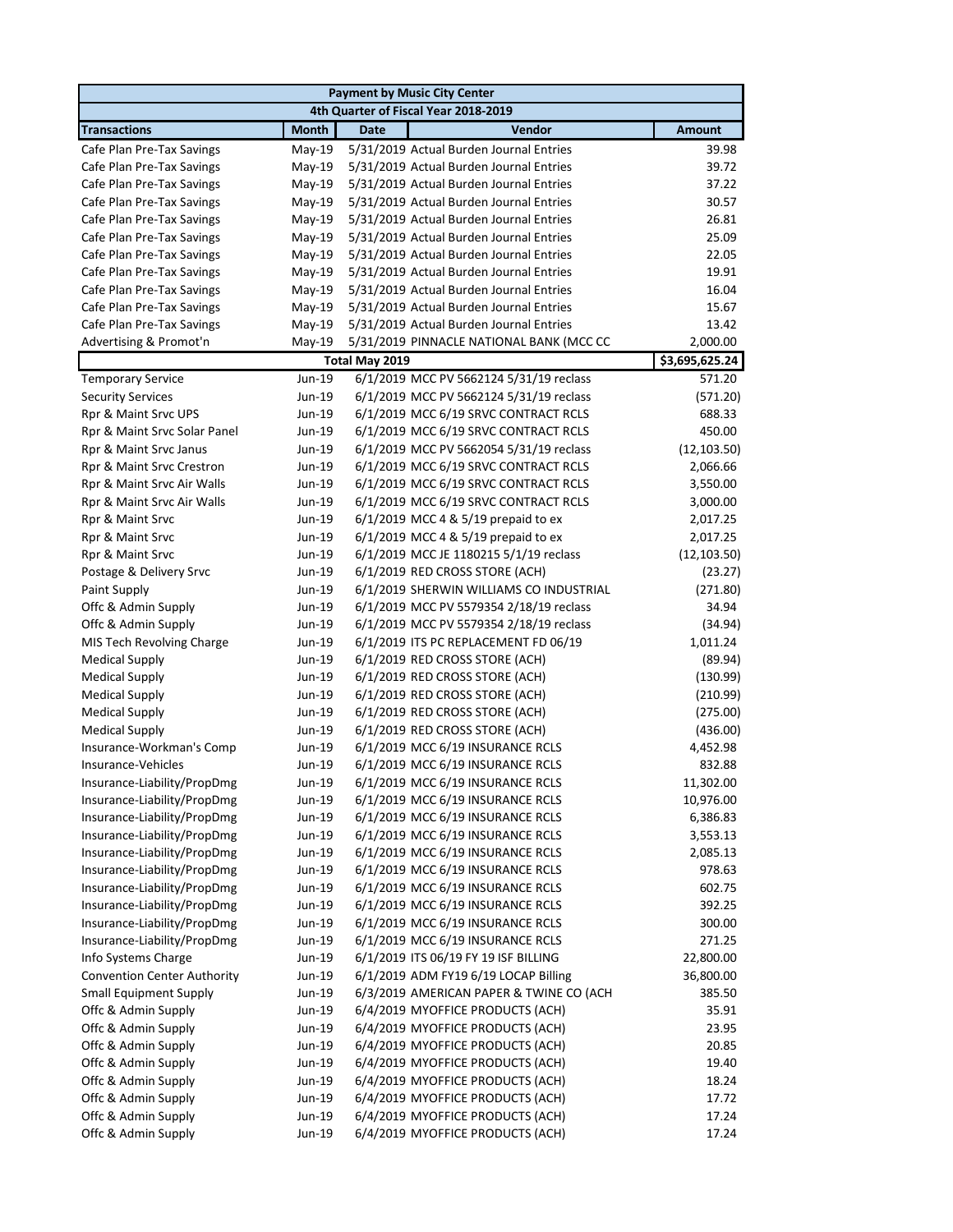|                                 |                  | <b>Payment by Music City Center</b>                                               |               |
|---------------------------------|------------------|-----------------------------------------------------------------------------------|---------------|
|                                 |                  | 4th Quarter of Fiscal Year 2018-2019                                              |               |
| <b>Transactions</b>             | <b>Month</b>     | Vendor<br><b>Date</b>                                                             | <b>Amount</b> |
| Offc & Admin Supply             | Jun-19           | 6/4/2019 MYOFFICE PRODUCTS (ACH)                                                  | 13.68         |
| Offc & Admin Supply             | Jun-19           | 6/4/2019 MYOFFICE PRODUCTS (ACH)                                                  | 13.68         |
| Offc & Admin Supply             | Jun-19           | 6/4/2019 MYOFFICE PRODUCTS (ACH)                                                  | 12.78         |
| Offc & Admin Supply             | Jun-19           | 6/4/2019 MYOFFICE PRODUCTS (ACH)                                                  | 11.30         |
| Offc & Admin Supply             | Jun-19           | 6/4/2019 MYOFFICE PRODUCTS (ACH)                                                  | 11.10         |
| Offc & Admin Supply             | Jun-19           | 6/4/2019 MYOFFICE PRODUCTS (ACH)                                                  | 10.00         |
| Offc & Admin Supply             | Jun-19           | 6/4/2019 MYOFFICE PRODUCTS (ACH)                                                  | 9.85          |
| Offc & Admin Supply             | Jun-19           | 6/4/2019 MYOFFICE PRODUCTS (ACH)                                                  | 6.27          |
| Offc & Admin Supply             | Jun-19           | 6/4/2019 MYOFFICE PRODUCTS (ACH)                                                  | 4.28          |
| HHold & Jnitr Supply            | Jun-19           | 6/4/2019 ECOLAB FOOD SAFETY SPECIALTIES                                           | 442.00        |
| HHold & Jnitr Supply            | Jun-19           | 6/4/2019 AMERICAN PAPER & TWINE CO (ACH                                           | 216.66        |
| <b>HHold &amp; Jnitr Supply</b> | Jun-19           | 6/4/2019 ECOLAB FOOD SAFETY SPECIALTIES                                           | (442.00)      |
| Computer Hardware <\$10K        | Jun-19           | 6/4/2019 PIERREMONT MEDIA GROUP INC (AC                                           | 2,349.00      |
| <b>Small Equipment Supply</b>   | Jun-19           | 6/5/2019 FIS (ACH)                                                                | (100.00)      |
| <b>Small Equipment Supply</b>   | Jun-19           | 6/5/2019 FIS (ACH)                                                                | (1,160.00)    |
| <b>Small Equipment Supply</b>   | Jun-19           | 6/5/2019 FIS (ACH)                                                                | (3, 168.00)   |
| Postage & Delivery Srvc         | Jun-19           | 6/5/2019 FIS (ACH)                                                                | (60.00)       |
| Mngt Cnsltnt Srvc               | Jun-19           | 6/5/2019 PRESIDIO NETWORKED SOLUTIONS I                                           | 6,000.00      |
| <b>Computer Software</b>        | Jun-19           | 6/5/2019 DELL MARKET LP (ASAP SOFTWARE)                                           | 4,274.50      |
| Plumbing/HVAC Maintain Srvc     | Jun-19           | 6/6/2019 MMC CONTRACTORS (ACH)                                                    | 1,269.00      |
| HHold & Jnitr Supply            | Jun-19           | 6/6/2019 AMERICAN PAPER & TWINE CO (ACH                                           | 3,964.50      |
| HHold & Jnitr Supply            | Jun-19           | 6/6/2019 AMERICAN PAPER & TWINE CO (ACH                                           | 2,485.50      |
| HHold & Jnitr Supply            | Jun-19           | 6/6/2019 AMERICAN PAPER & TWINE CO (ACH                                           | 1,135.60      |
| <b>Electrical Supply-Lamps</b>  | Jun-19           | 6/6/2019 WILLIAMS WHOLESALE SUPPLY OF N                                           | 1,668.00      |
| Offc & Admin Supply             | Jun-19           | 6/7/2019 AMERICAN PAPER & TWINE CO (ACH                                           | 282.15        |
| Offc & Admin Supply             | Jun-19           | 6/7/2019 AMERICAN PAPER & TWINE CO (ACH                                           | 199.50        |
| Offc & Admin Supply             | Jun-19           | 6/7/2019 AMERICAN PAPER & TWINE CO (ACH                                           | 199.50        |
| Offc & Admin Supply             | Jun-19           | 6/7/2019 AMERICAN PAPER & TWINE CO (ACH                                           | 188.10        |
| Offc & Admin Supply             | Jun-19           | 6/7/2019 AMERICAN PAPER & TWINE CO (ACH                                           | 171.00        |
| Offc & Admin Supply             | Jun-19           | 6/7/2019 AMERICAN PAPER & TWINE CO (ACH                                           | 64.13         |
| Offc & Admin Supply             | Jun-19           | 6/7/2019 AMERICAN PAPER & TWINE CO (ACH                                           | 64.13         |
| Offc & Admin Supply             | Jun-19           | 6/7/2019 AMERICAN PAPER & TWINE CO (ACH                                           | 64.12         |
| Offc & Admin Supply             | Jun-19           | 6/7/2019 AMERICAN PAPER & TWINE CO (ACH                                           | 64.12         |
| Offc & Admin Supply             | Jun-19           | 6/7/2019 AMERICAN PAPER & TWINE CO (ACH                                           | 64.12         |
| Offc & Admin Supply             | Jun-19           | 6/7/2019 AMERICAN PAPER & TWINE CO (ACH                                           | 62.70         |
| Offc & Admin Supply             | Jun-19           | 6/7/2019 AMERICAN PAPER & TWINE CO (ACH                                           | 62.70         |
| Offc & Admin Supply             | Jun-19           | 6/7/2019 AMERICAN PAPER & TWINE CO (ACH                                           | 49.88         |
| Offc & Admin Supply             | Jun-19           | 6/7/2019 AMERICAN PAPER & TWINE CO (ACH                                           | 31.35         |
| Offc & Admin Supply             | Jun-19           | 6/7/2019 AMERICAN PAPER & TWINE CO (ACH                                           | 28.50         |
| <b>Medical Supply</b>           | Jun-19           | 6/7/2019 W W GRAINGER (806746012)(ACH)                                            | (1.34)        |
| <b>Medical Supply</b>           | Jun-19           | 6/7/2019 W W GRAINGER (806746012)(ACH)<br>6/7/2019 W W GRAINGER (806746012)(ACH)  | (1.90)        |
| <b>Medical Supply</b>           | Jun-19           |                                                                                   | (4.60)        |
| <b>Medical Supply</b>           | Jun-19           | 6/7/2019 W W GRAINGER (806746012)(ACH)                                            | (4.76)        |
| <b>Medical Supply</b>           | Jun-19           | 6/7/2019 W W GRAINGER (806746012)(ACH)                                            | (5.20)        |
| <b>Medical Supply</b>           | Jun-19           | 6/7/2019 W W GRAINGER (806746012)(ACH)                                            | (5.84)        |
| <b>Medical Supply</b>           | Jun-19<br>Jun-19 | 6/7/2019 W W GRAINGER (806746012)(ACH)                                            | (6.00)        |
| <b>Medical Supply</b>           |                  | 6/7/2019 W W GRAINGER (806746012)(ACH)                                            | (8.24)        |
| <b>Medical Supply</b>           | Jun-19           | 6/7/2019 W W GRAINGER (806746012)(ACH)                                            | (9.28)        |
| <b>Medical Supply</b>           | Jun-19           | 6/7/2019 W W GRAINGER (806746012)(ACH)                                            | (9.95)        |
| <b>Medical Supply</b>           | Jun-19           | 6/7/2019 W W GRAINGER (806746012)(ACH)                                            | (9.95)        |
| <b>Medical Supply</b>           | Jun-19           | 6/7/2019 W W GRAINGER (806746012)(ACH)                                            | (13.00)       |
| <b>Medical Supply</b>           | Jun-19           | 6/7/2019 W W GRAINGER (806746012)(ACH)                                            | (91.09)       |
| <b>Medical Supply</b>           | Jun-19           | 6/7/2019 W W GRAINGER (806746012)(ACH)                                            | (182.18)      |
| Offc & Admin Supply             | Jun-19           | 6/10/2019 RJ YOUNG CO (ACH)                                                       | 110.40        |
| Furniture/Fixtures<\$10K        | Jun-19           | 6/10/2019 LOWES OF MADISON #413 (ACH)<br>6/11/2019 INDUSTRIAL STAFFING OF TN (ACH | 712.80        |
| <b>Temporary Service</b>        | Jun-19           |                                                                                   | 1,163.75      |
| <b>Security Services</b>        | Jun-19           | 6/11/2019 ELITE SHOW SERVICES INC (ACH)                                           | 3,103.44      |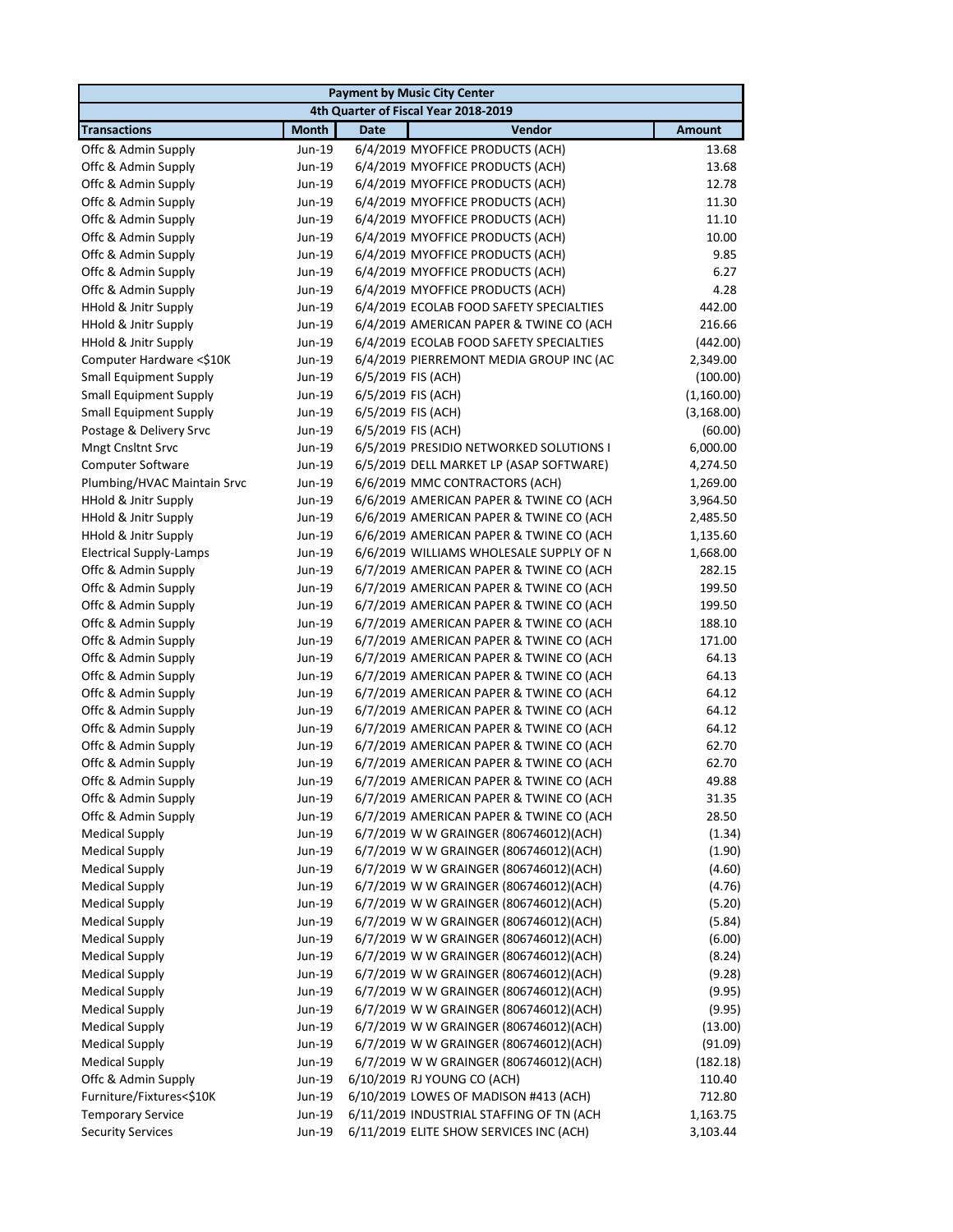| <b>Payment by Music City Center</b>      |                  |                                                                              |                        |
|------------------------------------------|------------------|------------------------------------------------------------------------------|------------------------|
|                                          |                  | 4th Quarter of Fiscal Year 2018-2019                                         |                        |
| <b>Transactions</b>                      | <b>Month</b>     | Vendor<br><b>Date</b>                                                        | <b>Amount</b>          |
| <b>Security Services</b>                 | Jun-19           | 6/11/2019 ELITE SHOW SERVICES INC (ACH)                                      | 733.89                 |
| <b>Security Services</b>                 | Jun-19           | 6/11/2019 ELITE SHOW SERVICES INC (ACH)                                      | 692.15                 |
| <b>Mngt Cnsltnt Srvc</b>                 | Jun-19           | 6/11/2019 WORKFORCE ESSENTIALS INC (DRUG                                     | 423.00                 |
| <b>Laundry Services</b>                  | Jun-19           | 6/11/2019 COIT SERVICES (ACH)                                                | 780.00                 |
| Janitorial Srvc                          | Jun-19           | 6/11/2019 INDUSTRIAL STAFFING OF TN (ACH                                     | 6,508.01               |
| Printing/Binding                         | Jun-19           | 6/12/2019 RJ YOUNG CO (ACH)                                                  | 59.00                  |
| Printing/Binding                         | Jun-19           | 6/12/2019 RJ YOUNG CO (ACH)                                                  | 59.00                  |
| Printing/Binding                         | Jun-19           | 6/12/2019 RJ YOUNG CO (ACH)                                                  | 59.00                  |
| Printing/Binding                         | Jun-19           | 6/12/2019 RJ YOUNG CO (ACH)                                                  | 59.00                  |
| Printing/Binding                         | Jun-19           | 6/12/2019 RJ YOUNG CO (ACH)                                                  | 59.00                  |
| Printing/Binding                         | Jun-19           | 6/12/2019 RJ YOUNG CO (ACH)                                                  | 59.00                  |
| Other Rpr & Maint Srvc                   | Jun-19           | 6/12/2019 ATECH INC                                                          | 3,815.64               |
| Other Rpr & Maint Srvc                   | Jun-19           | 6/12/2019 KELSAN INC (ACH)                                                   | 324.80                 |
| Other Rpr & Maint Srvc                   | Jun-19           | 6/12/2019 KELSAN INC (ACH)                                                   | 299.00                 |
| Other Rpr & Maint Srvc                   | Jun-19           | 6/12/2019 KELSAN INC (ACH)                                                   | 115.50                 |
| Other Rpr & Maint Srvc                   | Jun-19           | 6/12/2019 ATECH INC                                                          | 96.95                  |
| Other Rpr & Maint Srvc                   | Jun-19           | 6/12/2019 KELSAN INC (ACH)                                                   | 77.50                  |
| Other Rpr & Maint Srvc                   | Jun-19           | 6/12/2019 KELSAN INC (ACH)                                                   | 77.50                  |
| Other Rpr & Maint Srvc                   | Jun-19           | 6/12/2019 KELSAN INC (ACH)                                                   | 77.50                  |
| Other Rpr & Maint Srvc                   | Jun-19           | 6/12/2019 ATECH INC                                                          | 72.71                  |
| <b>Membership Dues</b>                   | Jun-19           | 6/12/2019 EVANS, MELINDA K                                                   | 400.00                 |
| Legal Services                           | Jun-19           | 6/12/2019 BONE MCALLESTER NORTON PLLC                                        | 11,000.00              |
| Landscaping Srvc-Indoor                  | Jun-19           | 6/12/2019 GREEN RESOURCES (ACH)                                              | 237.50                 |
| <b>Electrical Supply</b>                 | Jun-19           | 6/12/2019 WILLIAMS WHOLESALE SUPPLY OF N                                     | 540.00                 |
| <b>Uniform Cleaning Service</b>          | Jun-19           | 6/13/2019 CINTAS CORP #051 MATS & RUGS(A                                     | 1,735.62               |
| Telephone & Telegraph                    | Jun-19           | 6/13/2019 AT&T (GA)                                                          | 12.27                  |
| <b>Small Equipment Supply</b>            | Jun-19           | 6/13/2019 SUNSET MARKETING INC                                               | 306.00                 |
| Repair & Maint Supply                    | Jun-19           | 6/13/2019 WEST END LOCK CO                                                   | 13.00                  |
| <b>Rent Equipment</b>                    | Jun-19           | 6/13/2019 AT&T MOBILITY II LLC                                               | 2,000.00               |
| Refuse Disposal-Reimb                    | Jun-19           | 6/13/2019 REPUBLIC SVCS NASH /ALLIED WAS                                     | 8,606.73               |
| Postage & Delivery Srvc                  | Jun-19           | 6/13/2019 SUNSET MARKETING INC                                               | 54.39                  |
| Postage & Delivery Srvc                  | Jun-19           | 6/13/2019 SUNSET MARKETING INC                                               | 26.19                  |
| Office Equip Maintain Srvc               | Jun-19           | 6/13/2019 SUNSET MARKETING INC                                               | 1,500.00               |
| Membership Dues                          | Jun-19           | 6/13/2019 CABLE                                                              | 635.00                 |
| Food & Bev-Inhouse                       | Jun-19           | 6/13/2019 CENTERPLATE MCC (ACH)                                              | 190.55                 |
| <b>Building Maintenance Srvc</b>         | Jun-19           | 6/13/2019 ISENHOUR DOOR PRODUCTS INC (AC                                     | 675.00                 |
| <b>Building Maintenance Srvc</b>         | Jun-19           | 6/13/2019 ISENHOUR DOOR PRODUCTS INC (AC                                     | 450.00                 |
| Regular Pay                              | Jun-19           | 6/14/2019 Payroll Labor Distribution                                         | 50,170.43              |
| <b>Regular Pay</b>                       | Jun-19           | 6/14/2019 Payroll Labor Distribution                                         | 40,940.11              |
| <b>Regular Pay</b>                       | Jun-19           | 6/14/2019 Payroll Labor Distribution                                         | 31,727.99              |
| <b>Regular Pay</b>                       | Jun-19           | 6/14/2019 Payroll Labor Distribution                                         | 28,819.53              |
| Regular Pay                              | Jun-19           | 6/14/2019 Payroll Labor Distribution                                         | 22,674.37              |
| <b>Regular Pay</b>                       | Jun-19           | 6/14/2019 Payroll Labor Distribution<br>6/14/2019 Payroll Labor Distribution | 18,227.59<br>16,970.02 |
| <b>Regular Pay</b><br><b>Regular Pay</b> | Jun-19<br>Jun-19 | 6/14/2019 Payroll Labor Distribution                                         | 10,893.78              |
| <b>Regular Pay</b>                       | Jun-19           | 6/14/2019 Payroll Labor Distribution                                         | 10,495.72              |
| <b>Regular Pay</b>                       | Jun-19           | 6/14/2019 Payroll Labor Distribution                                         | 9,122.19               |
| Regular Pay                              | Jun-19           | 6/14/2019 Payroll Labor Distribution                                         | 8,857.60               |
|                                          |                  |                                                                              |                        |
| <b>Regular Pay</b>                       | Jun-19           | 6/14/2019 Payroll Labor Distribution                                         | 7,343.20               |
| <b>Regular Pay</b>                       | Jun-19           | 6/14/2019 Payroll Labor Distribution                                         | 7,208.00               |
| <b>Regular Pay</b>                       | Jun-19           | 6/14/2019 Payroll Labor Distribution                                         | 6,746.83               |
| <b>Regular Pay</b>                       | Jun-19           | 6/14/2019 Payroll Labor Distribution                                         | 5,870.01               |
| <b>Regular Pay</b>                       | Jun-19           | 6/14/2019 Payroll Labor Distribution                                         | 5,697.44               |
| <b>Regular Pay</b><br><b>Regular Pay</b> | Jun-19<br>Jun-19 | 6/14/2019 Payroll Labor Distribution<br>6/14/2019 Payroll Labor Distribution | 3,262.28               |
| Postage & Delivery Srvc                  | Jun-19           | 6/14/2019 JOHNSON CONTROLS FIRE PROTECTI                                     | 2,090.40<br>259.86     |
| Postage & Delivery Srvc                  | Jun-19           | 6/14/2019 JOHNSON CONTROLS FIRE PROTECTI                                     | 259.86                 |
|                                          |                  |                                                                              |                        |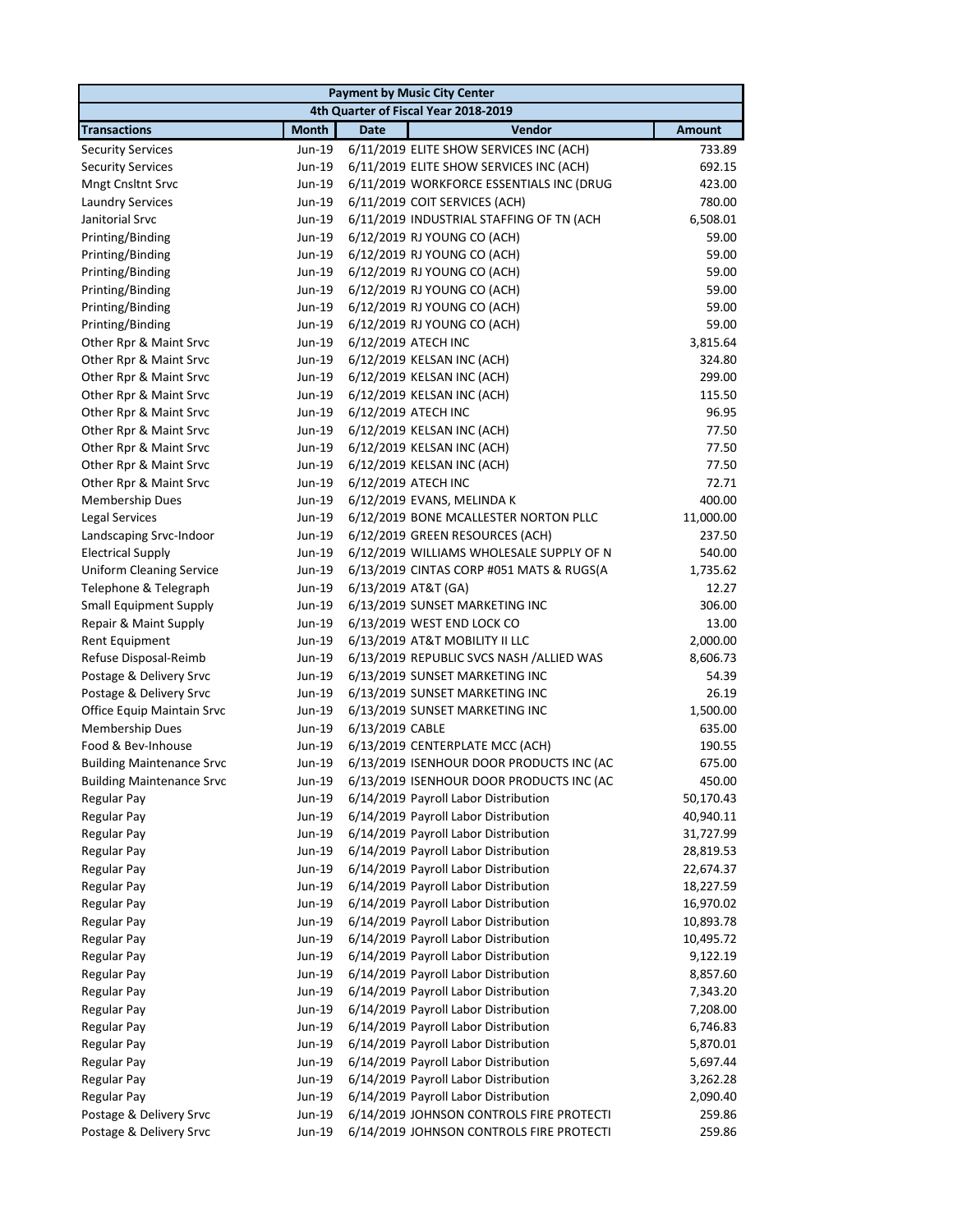|                             |                  |             | <b>Payment by Music City Center</b>                                          |                      |
|-----------------------------|------------------|-------------|------------------------------------------------------------------------------|----------------------|
|                             |                  |             | 4th Quarter of Fiscal Year 2018-2019                                         |                      |
| <b>Transactions</b>         | <b>Month</b>     | <b>Date</b> | Vendor                                                                       | <b>Amount</b>        |
| Postage & Delivery Srvc     | Jun-19           |             | 6/14/2019 JOHNSON CONTROLS FIRE PROTECTI                                     | 259.86               |
| Postage & Delivery Srvc     | Jun-19           |             | 6/14/2019 JOHNSON CONTROLS FIRE PROTECTI                                     | 259.86               |
| Postage & Delivery Srvc     | Jun-19           |             | 6/14/2019 JOHNSON CONTROLS FIRE PROTECTI                                     | 259.86               |
| Postage & Delivery Srvc     | Jun-19           |             | 6/14/2019 JOHNSON CONTROLS FIRE PROTECTI                                     | 126.48               |
| Postage & Delivery Srvc     | Jun-19           |             | 6/14/2019 SYNERGY BUSINESS ENVIRONMENTS                                      | 100.00               |
| Postage & Delivery Srvc     | Jun-19           |             | 6/14/2019 JOHNSON CONTROLS FIRE PROTECTI                                     | 8.51                 |
| Overtime Pay                | Jun-19           |             | 6/14/2019 Payroll Labor Distribution                                         | 7,743.16             |
| Overtime Pay                | Jun-19           |             | 6/14/2019 Payroll Labor Distribution                                         | 2,066.58             |
| Overtime Pay                | Jun-19           |             | 6/14/2019 Payroll Labor Distribution                                         | 1,686.53             |
| Overtime Pay                | Jun-19           |             | 6/14/2019 Payroll Labor Distribution                                         | 1,577.03             |
| Overtime Pay                | Jun-19           |             | 6/14/2019 Payroll Labor Distribution                                         | 765.82               |
| Overtime Pay                | Jun-19           |             | 6/14/2019 Payroll Labor Distribution                                         | 551.87               |
| Overtime Pay                | Jun-19           |             | 6/14/2019 Payroll Labor Distribution                                         | 488.74               |
| Overtime Pay                | Jun-19           |             | 6/14/2019 Payroll Labor Distribution                                         | 454.28               |
| Overtime Pay                | Jun-19           |             | 6/14/2019 Payroll Labor Distribution                                         | 285.83               |
| Overtime Pay                | Jun-19           |             | 6/14/2019 Payroll Labor Distribution                                         | 201.47               |
| Overtime Pay                | Jun-19           |             | 6/14/2019 Payroll Labor Distribution                                         | 127.12               |
| Overtime Pay                | Jun-19           |             | 6/14/2019 Payroll Labor Distribution                                         | 89.44                |
| Overtime Pay                | Jun-19           |             | 6/14/2019 Payroll Labor Distribution                                         | 53.92                |
| Overtime Pay                | Jun-19           |             | 6/14/2019 Payroll Labor Distribution                                         | 53.28                |
| Offc & Admin Supply         | Jun-19           |             | 6/14/2019 JOHNSON CONTROLS FIRE PROTECTI                                     | 4,699.45             |
| Offc & Admin Supply         | Jun-19           |             | 6/14/2019 JOHNSON CONTROLS FIRE PROTECTI                                     | 1,219.73             |
| Offc & Admin Supply         | Jun-19           |             | 6/14/2019 JOHNSON CONTROLS FIRE PROTECTI                                     | 907.92               |
| Offc & Admin Supply         | Jun-19           |             | 6/14/2019 JOHNSON CONTROLS FIRE PROTECTI                                     | 485.78               |
| Offc & Admin Supply         | Jun-19           |             | 6/14/2019 JOHNSON CONTROLS FIRE PROTECTI                                     | 60.64                |
| Leave Pay                   | Jun-19<br>Jun-19 |             | 6/14/2019 Payroll Labor Distribution                                         | 3,728.40             |
| Leave Pay<br>Leave Pay      | Jun-19           |             | 6/14/2019 Payroll Labor Distribution<br>6/14/2019 Payroll Labor Distribution | 3,703.18<br>3,084.61 |
| Leave Pay                   | Jun-19           |             | 6/14/2019 Payroll Labor Distribution                                         | 2,556.64             |
| Leave Pay                   | Jun-19           |             | 6/14/2019 Payroll Labor Distribution                                         | 2,073.18             |
| Leave Pay                   | Jun-19           |             | 6/14/2019 Payroll Labor Distribution                                         | 1,289.40             |
| Leave Pay                   | Jun-19           |             | 6/14/2019 Payroll Labor Distribution                                         | 1,221.14             |
| Leave Pay                   | Jun-19           |             | 6/14/2019 Payroll Labor Distribution                                         | 1,124.80             |
| Leave Pay                   | Jun-19           |             | 6/14/2019 Payroll Labor Distribution                                         | 769.22               |
| Leave Pay                   | Jun-19           |             | 6/14/2019 Payroll Labor Distribution                                         | 711.54               |
| Leave Pay                   | Jun-19           |             | 6/14/2019 Payroll Labor Distribution                                         | 395.20               |
| Leave Pay                   |                  |             | Jun-19 6/14/2019 Payroll Labor Distribution                                  | 139.36               |
| <b>Holiday Pay</b>          | Jun-19           |             | 6/14/2019 Payroll Labor Distribution                                         | 690.64               |
| Holiday Pay                 | Jun-19           |             | 6/14/2019 Payroll Labor Distribution                                         | 340.30               |
| <b>Holiday Pay</b>          | Jun-19           |             | 6/14/2019 Payroll Labor Distribution                                         | 271.04               |
| <b>Holiday Pay</b>          | Jun-19           |             | 6/14/2019 Payroll Labor Distribution                                         | 179.12               |
| <b>Holiday Pay</b>          | Jun-19           |             | 6/14/2019 Payroll Labor Distribution                                         | 115.12               |
| <b>Holiday Pay</b>          | Jun-19           |             | 6/14/2019 Payroll Labor Distribution                                         | 98.00                |
| Furniture/Fixtures<\$10K    | Jun-19           |             | 6/14/2019 SYNERGY BUSINESS ENVIRONMENTS                                      | 867.08               |
| Furniture/Fixtures<\$10K    | Jun-19           |             | 6/14/2019 SYNERGY BUSINESS ENVIRONMENTS                                      | 374.39               |
| <b>FSA Pre-Tax Savings</b>  | Jun-19           |             | 6/14/2019 Actual Burden Journal Entries                                      | 22.36                |
| FSA Pre-Tax Savings         | Jun-19           |             | 6/14/2019 Actual Burden Journal Entries                                      | 8.53                 |
| FSA Pre-Tax Savings         | Jun-19           |             | 6/14/2019 Actual Burden Journal Entries                                      | 7.65                 |
| <b>FSA Pre-Tax Savings</b>  | Jun-19           |             | 6/14/2019 Actual Burden Journal Entries                                      | 7.65                 |
| FSA Pre-Tax Savings         | Jun-19           |             | 6/14/2019 Actual Burden Journal Entries                                      | 1.77                 |
| <b>Employer SSN Medical</b> | Jun-19           |             | 6/14/2019 Actual Burden Journal Entries                                      | 824.58               |
| <b>Employer SSN Medical</b> | Jun-19           |             | 6/14/2019 Actual Burden Journal Entries                                      | 632.06               |
| <b>Employer SSN Medical</b> | Jun-19           |             | 6/14/2019 Actual Burden Journal Entries                                      | 507.05               |
| <b>Employer SSN Medical</b> | Jun-19           |             | 6/14/2019 Actual Burden Journal Entries                                      | 467.23               |
| <b>Employer SSN Medical</b> | Jun-19           |             | 6/14/2019 Actual Burden Journal Entries                                      | 325.79               |
| <b>Employer SSN Medical</b> | Jun-19           |             | 6/14/2019 Actual Burden Journal Entries                                      | 276.61               |
| <b>Employer SSN Medical</b> | Jun-19           |             | 6/14/2019 Actual Burden Journal Entries                                      | 270.31               |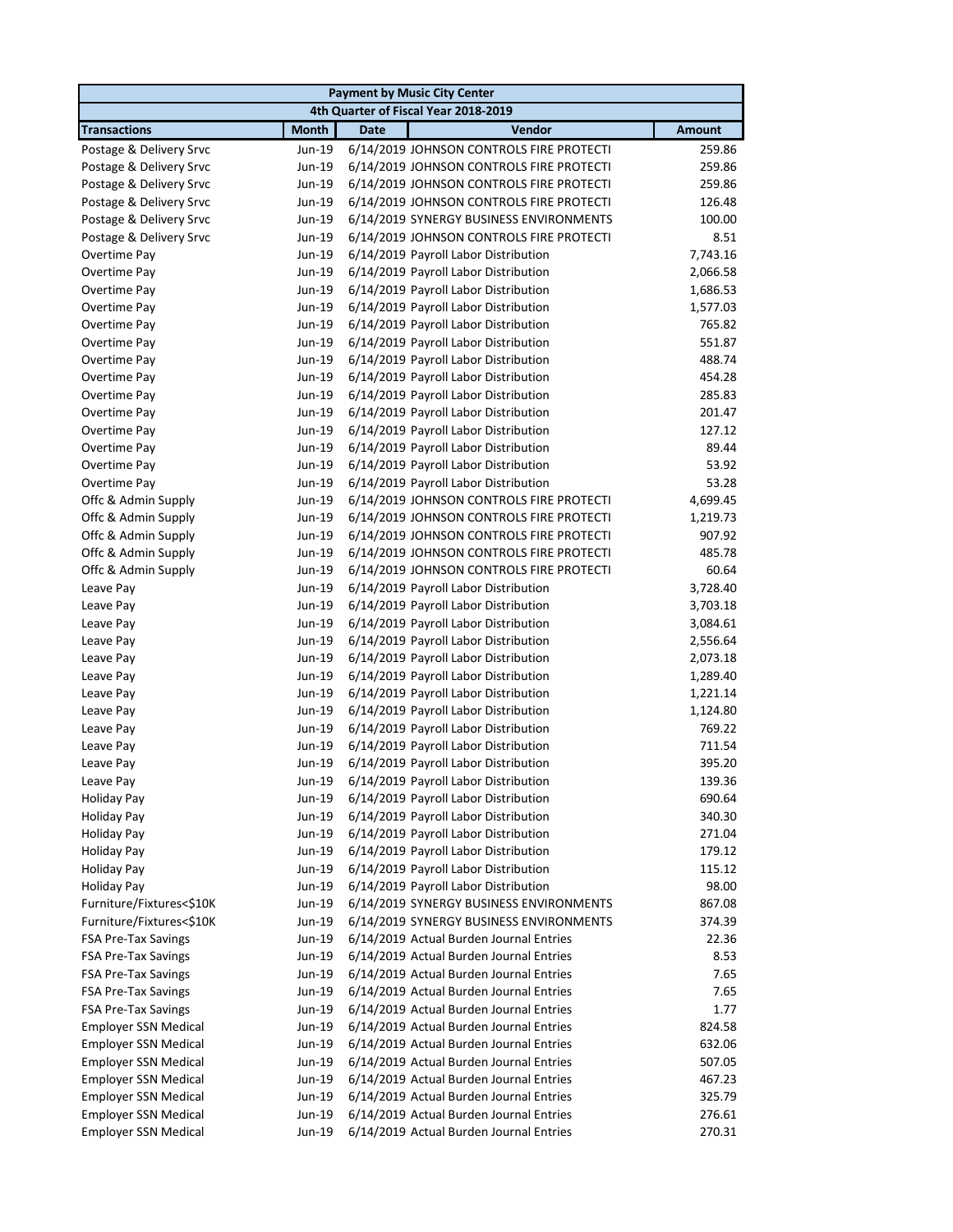| <b>Payment by Music City Center</b> |              |                                                |               |
|-------------------------------------|--------------|------------------------------------------------|---------------|
|                                     |              | 4th Quarter of Fiscal Year 2018-2019           |               |
| <b>Transactions</b>                 | <b>Month</b> | Vendor<br><b>Date</b>                          | <b>Amount</b> |
| <b>Employer SSN Medical</b>         | Jun-19       | 6/14/2019 Actual Burden Journal Entries        | 168.33        |
| <b>Employer SSN Medical</b>         | Jun-19       | 6/14/2019 Actual Burden Journal Entries        | 164.92        |
| <b>Employer SSN Medical</b>         | Jun-19       | 6/14/2019 Actual Burden Journal Entries        | 133.05        |
| <b>Employer SSN Medical</b>         | Jun-19       | 6/14/2019 Actual Burden Journal Entries        | 124.82        |
| <b>Employer SSN Medical</b>         | Jun-19       | 6/14/2019 Actual Burden Journal Entries        | 119.90        |
| <b>Employer SSN Medical</b>         | Jun-19       | 6/14/2019 Actual Burden Journal Entries        | 101.28        |
| <b>Employer SSN Medical</b>         | Jun-19       | 6/14/2019 Actual Burden Journal Entries        | 100.28        |
| <b>Employer SSN Medical</b>         | Jun-19       | 6/14/2019 Actual Burden Journal Entries        | 96.87         |
| <b>Employer SSN Medical</b>         | Jun-19       | 6/14/2019 Actual Burden Journal Entries        | 80.88         |
| <b>Employer SSN Medical</b>         | Jun-19       | 6/14/2019 Actual Burden Journal Entries        | 54.22         |
| <b>Employer SSN Medical</b>         | Jun-19       | 6/14/2019 Actual Burden Journal Entries        | 33.63         |
| <b>Employer Pension</b>             | Jun-19       | 6/14/2019 Actual Burden Journal Entries        | 2,822.88      |
| <b>Employer Pension</b>             | Jun-19       | 6/14/2019 Actual Burden Journal Entries        | 2,349.92      |
| <b>Employer Pension</b>             | Jun-19       | 6/14/2019 Actual Burden Journal Entries        | 1,108.71      |
| <b>Employer Pension</b>             | Jun-19       | 6/14/2019 Actual Burden Journal Entries        | 906.15        |
| <b>Employer Pension</b>             | Jun-19       | 6/14/2019 Actual Burden Journal Entries        | 720.26        |
| <b>Employer Pension</b>             | Jun-19       | 6/14/2019 Actual Burden Journal Entries        | 497.07        |
| <b>Employer Pension</b>             | Jun-19       | 6/14/2019 Actual Burden Journal Entries        | 484.11        |
| <b>Employer Pension</b>             | Jun-19       | 6/14/2019 Actual Burden Journal Entries        | 318.27        |
| <b>Employer Pension</b>             | Jun-19       | 6/14/2019 Actual Burden Journal Entries        | 82.48         |
| <b>Employer Pension</b>             | Jun-19       | 6/14/2019 Actual Burden Journal Entries        | 78.58         |
| <b>Employer Pension</b>             | Jun-19       | 6/14/2019 Actual Burden Journal Entries        | 78.52         |
| Employer OASDI                      | Jun-19       | 6/14/2019 Actual Burden Journal Entries        | 3,525.81      |
| Employer OASDI                      | Jun-19       | 6/14/2019 Actual Burden Journal Entries        | 2,702.63      |
| Employer OASDI                      | Jun-19       | 6/14/2019 Actual Burden Journal Entries        | 2,168.06      |
| Employer OASDI                      | Jun-19       | 6/14/2019 Actual Burden Journal Entries        | 1,997.75      |
| Employer OASDI                      | Jun-19       | 6/14/2019 Actual Burden Journal Entries        | 1,182.72      |
| Employer OASDI                      | Jun-19       | 6/14/2019 Actual Burden Journal Entries        | 1,155.83      |
| Employer OASDI                      | Jun-19       | 6/14/2019 Actual Burden Journal Entries        | 719.78        |
| Employer OASDI                      | Jun-19       | 6/14/2019 Actual Burden Journal Entries        | 705.10        |
| Employer OASDI                      | Jun-19       | 6/14/2019 Actual Burden Journal Entries        | 589.81        |
| Employer OASDI                      | Jun-19       | 6/14/2019 Actual Burden Journal Entries        | 568.92        |
| Employer OASDI                      | Jun-19       | 6/14/2019 Actual Burden Journal Entries        | 533.76        |
| Employer OASDI                      | Jun-19       | 6/14/2019 Actual Burden Journal Entries        | 512.68        |
| Employer OASDI                      | Jun-19       | 6/14/2019 Actual Burden Journal Entries        | 433.05        |
| Employer OASDI                      | Jun-19       | 6/14/2019 Actual Burden Journal Entries        | 428.82        |
| Employer OASDI                      |              | Jun-19 6/14/2019 Actual Burden Journal Entries | 414.18        |
| Employer OASDI                      | Jun-19       | 6/14/2019 Actual Burden Journal Entries        | 345.82        |
| Employer OASDI                      | Jun-19       | 6/14/2019 Actual Burden Journal Entries        | 231.87        |
| Employer OASDI                      | Jun-19       | 6/14/2019 Actual Burden Journal Entries        | 143.77        |
| <b>Employer Group Health</b>        | Jun-19       | 6/14/2019 Actual Burden Journal Entries        | 11,119.61     |
| <b>Employer Group Health</b>        | Jun-19       | 6/14/2019 Actual Burden Journal Entries        | 10,559.15     |
| <b>Employer Group Health</b>        | Jun-19       | 6/14/2019 Actual Burden Journal Entries        | 6,377.88      |
| <b>Employer Group Health</b>        | Jun-19       | 6/14/2019 Actual Burden Journal Entries        | 5,484.00      |
| <b>Employer Group Health</b>        | Jun-19       | 6/14/2019 Actual Burden Journal Entries        | 2,760.00      |
| <b>Employer Group Health</b>        | Jun-19       | 6/14/2019 Actual Burden Journal Entries        | 2,365.54      |
| <b>Employer Group Health</b>        | Jun-19       | 6/14/2019 Actual Burden Journal Entries        | 1,738.51      |
| Employer Group Health               | Jun-19       | 6/14/2019 Actual Burden Journal Entries        | 1,547.31      |
| <b>Employer Group Health</b>        | Jun-19       | 6/14/2019 Actual Burden Journal Entries        | 1,419.00      |
| <b>Employer Group Health</b>        | Jun-19       | 6/14/2019 Actual Burden Journal Entries        | 1,284.00      |
| <b>Employer Group Health</b>        | Jun-19       | 6/14/2019 Actual Burden Journal Entries        | 1,140.00      |
| <b>Employer Group Health</b>        | Jun-19       | 6/14/2019 Actual Burden Journal Entries        | 957.00        |
| <b>Employer Group Health</b>        | Jun-19       | 6/14/2019 Actual Burden Journal Entries        | 906.00        |
| <b>Employer Group Health</b>        | Jun-19       | 6/14/2019 Actual Burden Journal Entries        | 726.00        |
| <b>Employer Group Health</b>        | Jun-19       | 6/14/2019 Actual Burden Journal Entries        | 693.00        |
| <b>Employer Group Health</b>        | Jun-19       | 6/14/2019 Actual Burden Journal Entries        | 528.00        |
| <b>Employer Group Health</b>        | Jun-19       | 6/14/2019 Actual Burden Journal Entries        | 528.00        |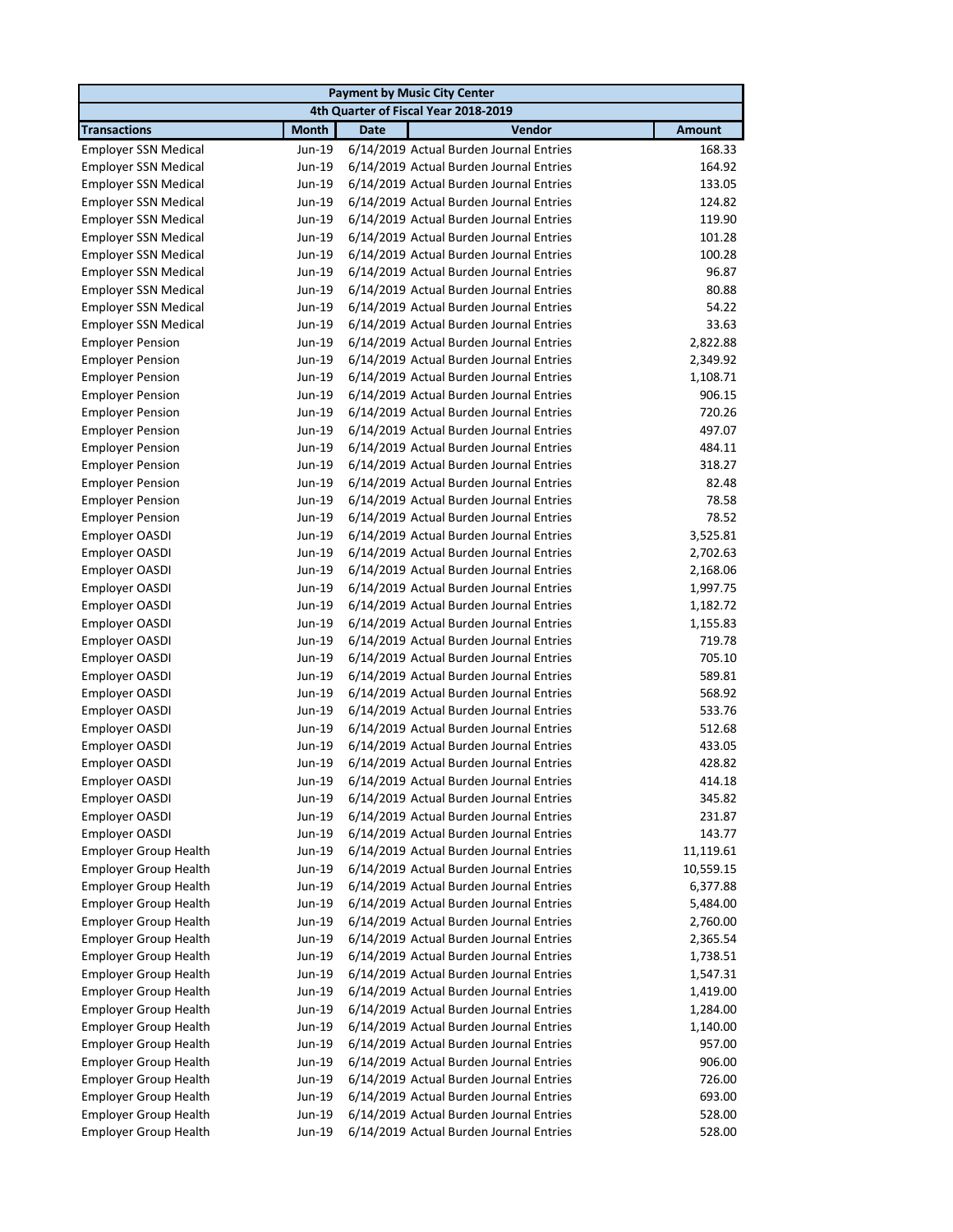|                                  |              | <b>Payment by Music City Center</b>      |               |
|----------------------------------|--------------|------------------------------------------|---------------|
|                                  |              | 4th Quarter of Fiscal Year 2018-2019     |               |
| <b>Transactions</b>              | <b>Month</b> | Vendor<br><b>Date</b>                    | <b>Amount</b> |
| <b>Employer Group Health</b>     | Jun-19       | 6/14/2019 Actual Burden Journal Entries  | 513.00        |
| <b>Employer Dental Group</b>     | Jun-19       | 6/14/2019 Actual Burden Journal Entries  | 492.11        |
| <b>Employer Dental Group</b>     | Jun-19       | 6/14/2019 Actual Burden Journal Entries  | 447.05        |
| <b>Employer Dental Group</b>     | Jun-19       | 6/14/2019 Actual Burden Journal Entries  | 261.92        |
| <b>Employer Dental Group</b>     | Jun-19       | 6/14/2019 Actual Burden Journal Entries  | 246.84        |
| <b>Employer Dental Group</b>     | Jun-19       | 6/14/2019 Actual Burden Journal Entries  | 135.30        |
| <b>Employer Dental Group</b>     | Jun-19       | 6/14/2019 Actual Burden Journal Entries  | 106.40        |
| <b>Employer Dental Group</b>     | Jun-19       | 6/14/2019 Actual Burden Journal Entries  | 72.39         |
| <b>Employer Dental Group</b>     | Jun-19       | 6/14/2019 Actual Burden Journal Entries  | 70.97         |
| <b>Employer Dental Group</b>     | Jun-19       | 6/14/2019 Actual Burden Journal Entries  | 51.74         |
| <b>Employer Dental Group</b>     | Jun-19       | 6/14/2019 Actual Burden Journal Entries  | 49.86         |
| <b>Employer Dental Group</b>     | Jun-19       | 6/14/2019 Actual Burden Journal Entries  | 49.86         |
| <b>Employer Dental Group</b>     | Jun-19       | 6/14/2019 Actual Burden Journal Entries  | 42.72         |
| <b>Employer Dental Group</b>     | Jun-19       | 6/14/2019 Actual Burden Journal Entries  | 33.24         |
| <b>Employer Dental Group</b>     | Jun-19       | 6/14/2019 Actual Burden Journal Entries  | 33.24         |
| <b>Employer Dental Group</b>     | Jun-19       | 6/14/2019 Actual Burden Journal Entries  | 29.67         |
| <b>Employer Dental Group</b>     | Jun-19       | 6/14/2019 Actual Burden Journal Entries  | 26.10         |
| <b>Employer Dental Group</b>     | Jun-19       | 6/14/2019 Actual Burden Journal Entries  | 26.10         |
| <b>Employer Dental Group</b>     | Jun-19       | 6/14/2019 Actual Burden Journal Entries  | 16.62         |
| Computer Hardware <\$10K         | Jun-19       | 6/14/2019 DELL MARKETING LP(ROUNDROCK TX | 141.85        |
| CCA Employer 401K Plan           | Jun-19       | 6/14/2019 Actual Burden Journal Entries  | 1,340.28      |
| CCA Employer 401K Plan           | Jun-19       | 6/14/2019 Actual Burden Journal Entries  | 1,199.78      |
| CCA Employer 401K Plan           | Jun-19       | 6/14/2019 Actual Burden Journal Entries  | 1,157.35      |
| CCA Employer 401K Plan           | Jun-19       | 6/14/2019 Actual Burden Journal Entries  | 1,096.84      |
| CCA Employer 401K Plan           | Jun-19       | 6/14/2019 Actual Burden Journal Entries  | 697.13        |
| CCA Employer 401K Plan           | Jun-19       | 6/14/2019 Actual Burden Journal Entries  | 447.29        |
| CCA Employer 401K Plan           | Jun-19       | 6/14/2019 Actual Burden Journal Entries  | 331.00        |
| CCA Employer 401K Plan           | Jun-19       | 6/14/2019 Actual Burden Journal Entries  | 246.13        |
| CCA Employer 401K Plan           | Jun-19       | 6/14/2019 Actual Burden Journal Entries  | 242.20        |
| CCA Employer 401K Plan           | Jun-19       | 6/14/2019 Actual Burden Journal Entries  | 225.83        |
| CCA Employer 401K Plan           | Jun-19       | 6/14/2019 Actual Burden Journal Entries  | 124.12        |
| Cafe Plan Pre-Tax Savings        | Jun-19       | 6/14/2019 Actual Burden Journal Entries  | 309.00        |
| Cafe Plan Pre-Tax Savings        | Jun-19       | 6/14/2019 Actual Burden Journal Entries  | 293.70        |
| Cafe Plan Pre-Tax Savings        | Jun-19       | 6/14/2019 Actual Burden Journal Entries  | 173.39        |
| Cafe Plan Pre-Tax Savings        | Jun-19       | 6/14/2019 Actual Burden Journal Entries  | 145.20        |
| Cafe Plan Pre-Tax Savings        | Jun-19       | 6/14/2019 Actual Burden Journal Entries  | 77.77         |
| Cafe Plan Pre-Tax Savings        | Jun-19       | 6/14/2019 Actual Burden Journal Entries  | 46.80         |
| Cafe Plan Pre-Tax Savings        | Jun-19       | 6/14/2019 Actual Burden Journal Entries  | 46.71         |
| Cafe Plan Pre-Tax Savings        | Jun-19       | 6/14/2019 Actual Burden Journal Entries  | 46.17         |
| Cafe Plan Pre-Tax Savings        | Jun-19       | 6/14/2019 Actual Burden Journal Entries  | 39.72         |
| Cafe Plan Pre-Tax Savings        | Jun-19       | 6/14/2019 Actual Burden Journal Entries  | 37.22         |
| Cafe Plan Pre-Tax Savings        | Jun-19       | 6/14/2019 Actual Burden Journal Entries  | 30.57         |
| Cafe Plan Pre-Tax Savings        | Jun-19       | 6/14/2019 Actual Burden Journal Entries  | 26.81         |
| Cafe Plan Pre-Tax Savings        | Jun-19       | 6/14/2019 Actual Burden Journal Entries  | 25.09         |
| Cafe Plan Pre-Tax Savings        | Jun-19       | 6/14/2019 Actual Burden Journal Entries  | 22.05         |
| Cafe Plan Pre-Tax Savings        | Jun-19       | 6/14/2019 Actual Burden Journal Entries  | 19.91         |
| Cafe Plan Pre-Tax Savings        | Jun-19       | 6/14/2019 Actual Burden Journal Entries  | 16.04         |
| Cafe Plan Pre-Tax Savings        | Jun-19       | 6/14/2019 Actual Burden Journal Entries  | 15.67         |
| Cafe Plan Pre-Tax Savings        | Jun-19       | 6/14/2019 Actual Burden Journal Entries  | 13.42         |
| <b>Building Maintenance Srvc</b> | Jun-19       | 6/14/2019 JOHNSON CONTROLS FIRE PROTECTI | 10,714.80     |
| <b>Building Maintenance Srvc</b> | Jun-19       | 6/14/2019 JOHNSON CONTROLS FIRE PROTECTI | 8,628.14      |
| <b>Building Maintenance Srvc</b> | Jun-19       | 6/14/2019 JOHNSON CONTROLS FIRE PROTECTI | 5,349.86      |
| <b>Building Maintenance Srvc</b> | Jun-19       | 6/14/2019 JOHNSON CONTROLS FIRE PROTECTI | 5,349.86      |
| <b>Building Maintenance Srvc</b> | Jun-19       | 6/14/2019 JOHNSON CONTROLS FIRE PROTECTI | 5,349.68      |
| <b>Building Maintenance Srvc</b> | Jun-19       | 6/14/2019 JOHNSON CONTROLS FIRE PROTECTI | 5,349.68      |
| <b>Building Maintenance Srvc</b> | Jun-19       | 6/14/2019 JOHNSON CONTROLS FIRE PROTECTI | 5,349.68      |
| <b>Building Maintenance Srvc</b> | Jun-19       | 6/14/2019 JOHNSON CONTROLS FIRE PROTECTI | 2,168.16      |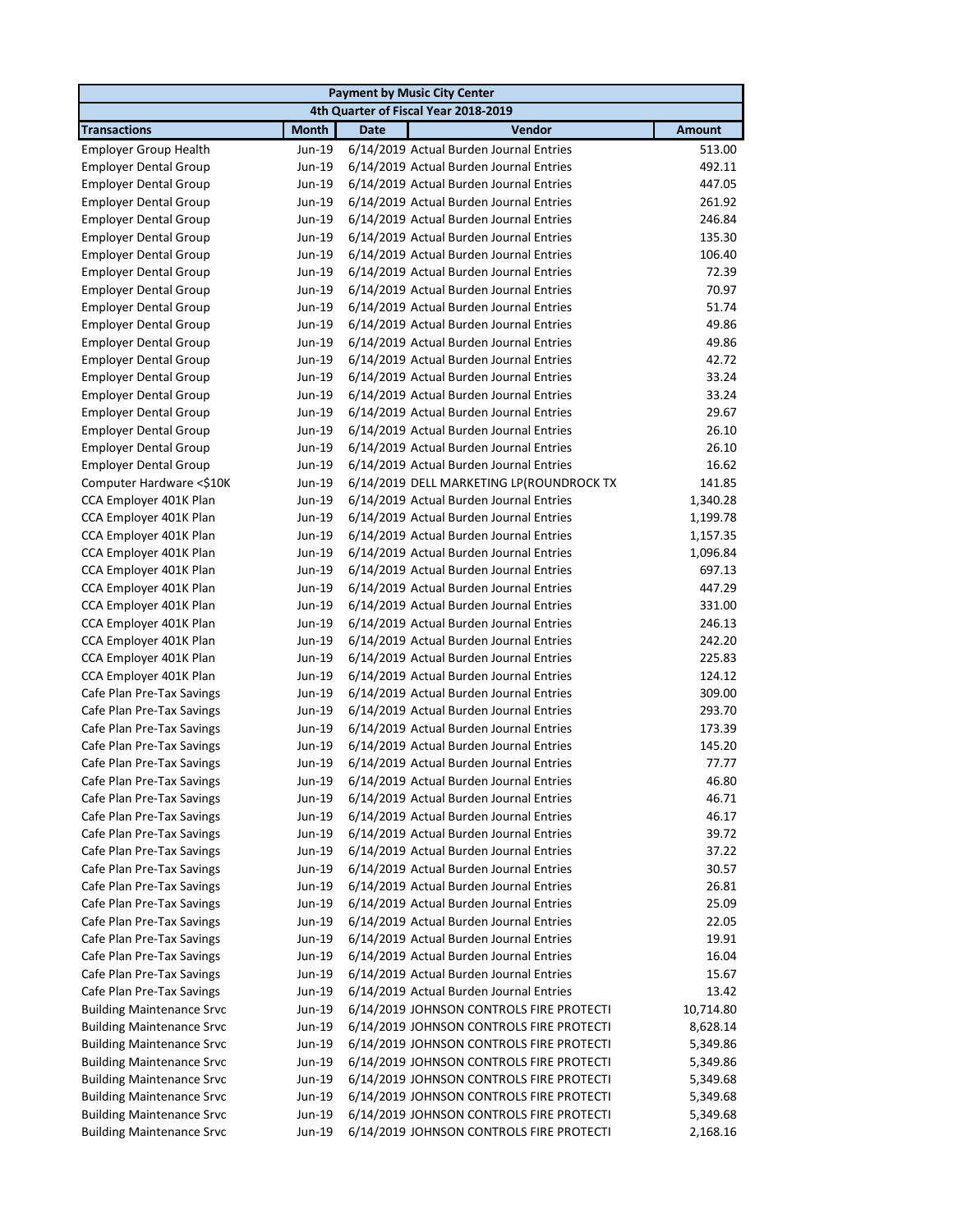| <b>Payment by Music City Center</b> |              |                                             |               |  |
|-------------------------------------|--------------|---------------------------------------------|---------------|--|
|                                     |              | 4th Quarter of Fiscal Year 2018-2019        |               |  |
| <b>Transactions</b>                 | <b>Month</b> | Vendor<br><b>Date</b>                       | <b>Amount</b> |  |
| <b>Building Maintenance Srvc</b>    | Jun-19       | 6/14/2019 JOHNSON CONTROLS FIRE PROTECTI    | 2,168.16      |  |
| <b>Building Maintenance Srvc</b>    | Jun-19       | 6/14/2019 JOHNSON CONTROLS FIRE PROTECTI    | 2,168.16      |  |
| <b>Building Maintenance Srvc</b>    | Jun-19       | 6/14/2019 JOHNSON CONTROLS FIRE PROTECTI    | 2,168.16      |  |
| <b>Building Maintenance Srvc</b>    | Jun-19       | 6/14/2019 JOHNSON CONTROLS FIRE PROTECTI    | 2,168.16      |  |
| <b>Building Maintenance Srvc</b>    | Jun-19       | 6/14/2019 JOHNSON CONTROLS FIRE PROTECTI    | 1,268.35      |  |
| <b>Building Maintenance Srvc</b>    | Jun-19       | 6/14/2019 JOHNSON CONTROLS FIRE PROTECTI    | 845.20        |  |
| <b>Building Maintenance Srvc</b>    | Jun-19       | 6/14/2019 JOHNSON CONTROLS FIRE PROTECTI    | 845.20        |  |
| <b>Building Maintenance Srvc</b>    | Jun-19       | 6/14/2019 JOHNSON CONTROLS FIRE PROTECTI    | 845.20        |  |
| <b>Building Maintenance Srvc</b>    | Jun-19       | 6/14/2019 JOHNSON CONTROLS FIRE PROTECTI    | 845.20        |  |
| <b>Building Maintenance Srvc</b>    | Jun-19       | 6/14/2019 JOHNSON CONTROLS FIRE PROTECTI    | 845.20        |  |
| <b>Building Maintenance Srvc</b>    | Jun-19       | 6/14/2019 JOHNSON CONTROLS FIRE PROTECTI    | 835.36        |  |
| <b>Building Maintenance Srvc</b>    | Jun-19       | 6/14/2019 JOHNSON CONTROLS FIRE PROTECTI    | 828.71        |  |
| <b>Building Maintenance Srvc</b>    | Jun-19       | 6/14/2019 JOHNSON CONTROLS FIRE PROTECTI    | 642.40        |  |
| <b>Building Maintenance Srvc</b>    | Jun-19       | 6/14/2019 JOHNSON CONTROLS FIRE PROTECTI    | 642.40        |  |
| <b>Building Maintenance Srvc</b>    | Jun-19       | 6/14/2019 JOHNSON CONTROLS FIRE PROTECTI    | 642.40        |  |
| <b>Building Maintenance Srvc</b>    | Jun-19       | 6/14/2019 JOHNSON CONTROLS FIRE PROTECTI    | 642.40        |  |
| <b>Building Maintenance Srvc</b>    | Jun-19       | 6/14/2019 JOHNSON CONTROLS FIRE PROTECTI    | 642.40        |  |
| <b>Building Maintenance Srvc</b>    | Jun-19       | 6/14/2019 JOHNSON CONTROLS FIRE PROTECTI    | 456.40        |  |
| <b>Building Maintenance Srvc</b>    | Jun-19       | 6/14/2019 JOHNSON CONTROLS FIRE PROTECTI    | 230.90        |  |
| <b>Building Maintenance Srvc</b>    | Jun-19       | 6/14/2019 JOHNSON CONTROLS FIRE PROTECTI    | 230.90        |  |
| <b>Building Maintenance Srvc</b>    | Jun-19       | 6/14/2019 JOHNSON CONTROLS FIRE PROTECTI    | 230.90        |  |
| <b>Building Maintenance Srvc</b>    | Jun-19       | 6/14/2019 JOHNSON CONTROLS FIRE PROTECTI    | 230.90        |  |
| <b>Building Maintenance Srvc</b>    | Jun-19       | 6/14/2019 JOHNSON CONTROLS FIRE PROTECTI    | 230.90        |  |
| <b>Building Maintenance Srvc</b>    | Jun-19       | 6/14/2019 JOHNSON CONTROLS FIRE PROTECTI    | 158.73        |  |
| <b>Building Maintenance Srvc</b>    | Jun-19       | 6/14/2019 JOHNSON CONTROLS FIRE PROTECTI    | 142.44        |  |
| <b>Building Maintenance Srvc</b>    | Jun-19       | 6/14/2019 JOHNSON CONTROLS FIRE PROTECTI    | 142.44        |  |
| <b>Building Maintenance Srvc</b>    | Jun-19       | 6/14/2019 JOHNSON CONTROLS FIRE PROTECTI    | 142.44        |  |
| <b>Building Maintenance Srvc</b>    | Jun-19       | 6/14/2019 JOHNSON CONTROLS FIRE PROTECTI    | 142.44        |  |
| <b>Building Maintenance Srvc</b>    | Jun-19       | 6/14/2019 JOHNSON CONTROLS FIRE PROTECTI    | 142.44        |  |
| <b>Building Maintenance Srvc</b>    | Jun-19       | 6/14/2019 JOHNSON CONTROLS FIRE PROTECTI    | 91.36         |  |
| <b>Building Maintenance Srvc</b>    | Jun-19       | 6/14/2019 JOHNSON CONTROLS FIRE PROTECTI    | 91.36         |  |
| <b>Building Maintenance Srvc</b>    | Jun-19       | 6/14/2019 JOHNSON CONTROLS FIRE PROTECTI    | 91.36         |  |
| <b>Building Maintenance Srvc</b>    | Jun-19       | 6/14/2019 JOHNSON CONTROLS FIRE PROTECTI    | 91.36         |  |
| <b>Building Maintenance Srvc</b>    | Jun-19       | 6/14/2019 JOHNSON CONTROLS FIRE PROTECTI    | 91.36         |  |
| Allowance-Cell/Mobile Devices       | Jun-19       | 6/14/2019 Payroll Labor Distribution        | 368.00        |  |
| Allowance-Cell/Mobile Devices       | Jun-19       | 6/14/2019 Payroll Labor Distribution        | 230.00        |  |
| Allowance-Cell/Mobile Devices       |              | Jun-19 6/14/2019 Payroll Labor Distribution | 230.00        |  |
| Allowance-Cell/Mobile Devices       | Jun-19       | 6/14/2019 Payroll Labor Distribution        | 138.00        |  |
| Allowance-Cell/Mobile Devices       | Jun-19       | 6/14/2019 Payroll Labor Distribution        | 138.00        |  |
| Allowance-Cell/Mobile Devices       | Jun-19       | 6/14/2019 Payroll Labor Distribution        | 92.00         |  |
| Allowance-Cell/Mobile Devices       | Jun-19       | 6/14/2019 Payroll Labor Distribution        | 92.00         |  |
| Allowance-Cell/Mobile Devices       | Jun-19       | 6/14/2019 Payroll Labor Distribution        | 92.00         |  |
| Allowance-Cell/Mobile Devices       | Jun-19       | 6/14/2019 Payroll Labor Distribution        | 92.00         |  |
| Allowance-Cell/Mobile Devices       | Jun-19       | 6/14/2019 Payroll Labor Distribution        | 92.00         |  |
| Allowance-Cell/Mobile Devices       | Jun-19       | 6/14/2019 Payroll Labor Distribution        | 92.00         |  |
| Allowance-Cell/Mobile Devices       | Jun-19       | 6/14/2019 Payroll Labor Distribution        | 92.00         |  |
| Allowance-Cell/Mobile Devices       | Jun-19       | 6/14/2019 Payroll Labor Distribution        | 92.00         |  |
| Allowance-Cell/Mobile Devices       | Jun-19       | 6/14/2019 Payroll Labor Distribution        | 92.00         |  |
| Allowance-Cell/Mobile Devices       | Jun-19       | 6/14/2019 Payroll Labor Distribution        | 92.00         |  |
| Allowance-Cell/Mobile Devices       | Jun-19       | 6/14/2019 Payroll Labor Distribution        | 46.00         |  |
| <b>Temporary Service</b>            | Jun-19       | 6/17/2019 LOOMIS FARGO & CO                 | 1,293.76      |  |
| Telephone & Telegraph               | Jun-19       | 6/17/2019 AT&T DATACOMM                     | 1,999.61      |  |
| Rpr & Maint Srvc Elev/Escel         | Jun-19       | 6/17/2019 NASHVILLE MACHINE ELEVATOR CO     | 14,489.19     |  |
| Printing/Binding                    | Jun-19       | 6/17/2019 LITHOGRAPHICS, INC                | 84.00         |  |
| Plumbing/HVAC Maintain Srvc         | Jun-19       | 6/17/2019 NMC INC (ACH)                     | 1,482.06      |  |
| Other Rpr & Maint Srvc              | Jun-19       | 6/17/2019 CENTERPLATE MCC (ACH)             | 15,351.70     |  |
| Other Rpr & Maint Srvc              | Jun-19       | 6/17/2019 ATECH INC                         | 1,070.63      |  |
|                                     |              |                                             |               |  |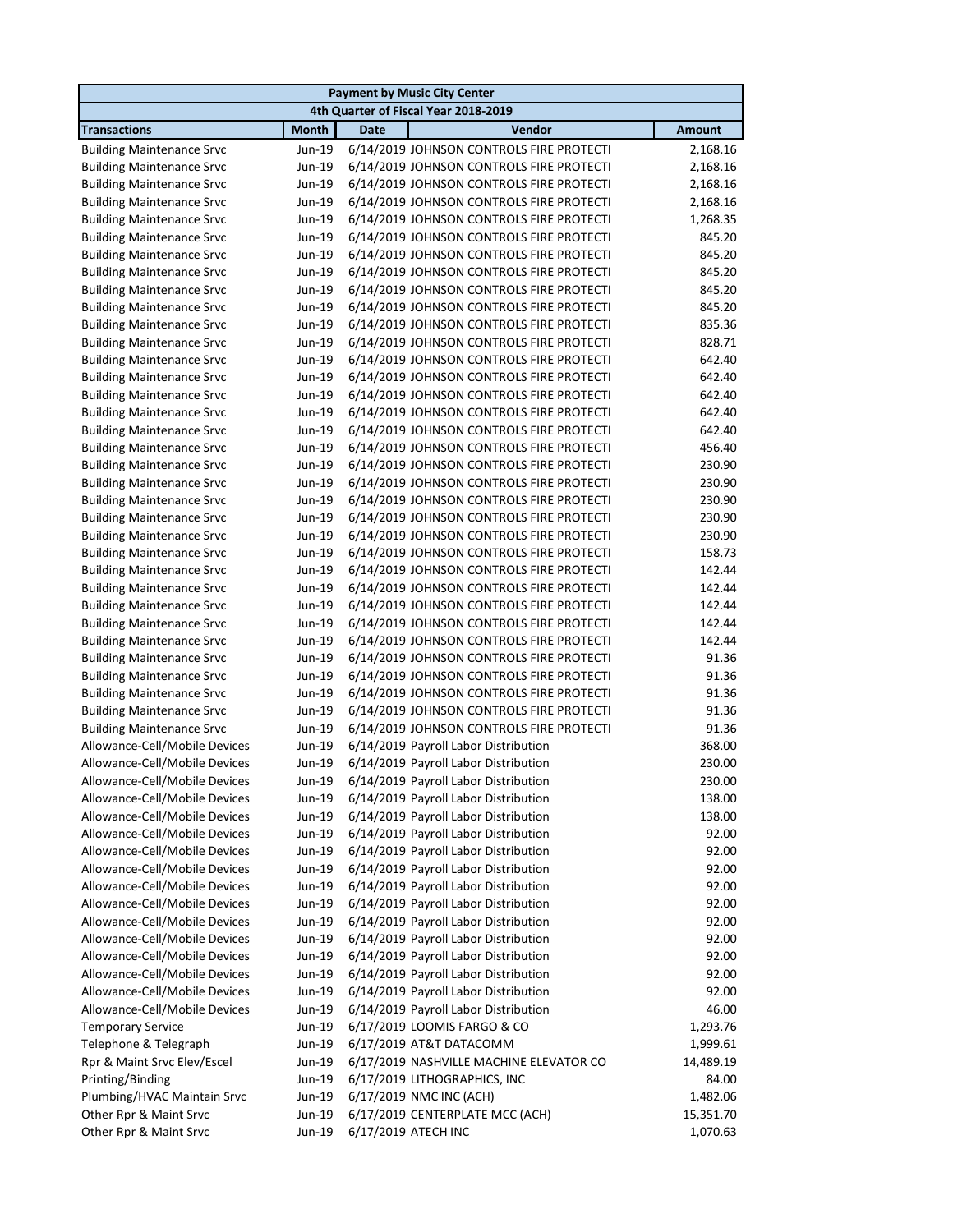|                                  |              | <b>Payment by Music City Center</b>      |               |
|----------------------------------|--------------|------------------------------------------|---------------|
|                                  |              | 4th Quarter of Fiscal Year 2018-2019     |               |
| <b>Transactions</b>              | <b>Month</b> | Vendor<br><b>Date</b>                    | <b>Amount</b> |
| Other Rpr & Maint Srvc           | Jun-19       | 6/17/2019 ATECH INC                      | 492.94        |
| HHold & Jnitr Supply             | Jun-19       | 6/17/2019 PIEDMONT SUPPLY CO LLC (ACH)   | 378.00        |
| Electric                         | Jun-19       | 6/17/2019 NASHVILLE ELECTRIC SERVICE CO  | 119,076.97    |
| <b>Building Maintenance Srvc</b> | Jun-19       | 6/17/2019 PREMIUM FLOOR CARE & SERVICES  | 1,690.00      |
| <b>Building Maintenance Srvc</b> | Jun-19       | 6/17/2019 PREMIUM FLOOR CARE & SERVICES  | 240.00        |
| Telephone & Telegraph            | Jun-19       | 6/18/2019 AT&T CIRCUITS                  | 303.85        |
| Small Equipment Supply           | Jun-19       | 6/18/2019 W W GRAINGER (806746012)(ACH)  | 2,360.16      |
| Promotion                        | Jun-19       | 6/18/2019 NASHVILLE CONVENTION & VISITOR | 25,000.00     |
| Printing/Binding                 | Jun-19       | 6/18/2019 RJ YOUNG CO (ACH)              | 59.00         |
| Printing/Binding                 | Jun-19       | 6/18/2019 RJ YOUNG CO (ACH)              | 59.00         |
| Postage & Delivery Srvc          | Jun-19       | 6/18/2019 W W GRAINGER (806746012)(ACH)  | 11.53         |
| Other Rpr & Maint Srvc           | Jun-19       | 6/18/2019 CENTERPLATE MCC (ACH)          | 797.51        |
| Other Rpr & Maint Srvc           | Jun-19       | 6/18/2019 KELSAN INC (ACH)               | 216.00        |
| <b>Medical Services</b>          | Jun-19       | 6/18/2019 MED STAR MEDICAL STAFFING INC  | 9,475.00      |
| <b>Medical Services</b>          | Jun-19       | 6/18/2019 MED STAR MEDICAL STAFFING INC  | 1,562.50      |
| Employee Out-of-town Travel      | Jun-19       | 6/18/2019 FIELDS, CRYSTAL A              | 159.25        |
| <b>District Energy System</b>    | Jun-19       | 6/18/2019 DES GENERAL / US BANK (ACH)    | 210,479.38    |
| Auto Fuel                        | Jun-19       | 6/18/2019 WEX (WRIGHT EXPRESS FINANCIAL) | 285.52        |
| <b>Temporary Service</b>         | Jun-19       | 6/19/2019 INDUSTRIAL STAFFING OF TN (ACH | 5,758.90      |
| Rpr & Maint Srvc Park Equip      | Jun-19       | 6/19/2019 MCGANN, AMANO (ACH)            | 7,230.50      |
| Postage & Delivery Srvc          | Jun-19       | 6/19/2019 LMG INC (ACH)                  | 325.00        |
| Postage & Delivery Srvc          | Jun-19       | 6/19/2019 JOHNSON CONTROLS FIRE PROTECTI | 39.02         |
| Other Rpr & Maint Srvc           | Jun-19       | 6/19/2019 CENTERPLATE MCC (ACH)          | 20,740.21     |
| Other Rpr & Maint Srvc           | Jun-19       | 6/19/2019 BAILEY CO INC, THE (P#)        | 112.46        |
| Other Rpr & Maint Srvc           | Jun-19       | 6/19/2019 KELSAN INC (ACH)               | (12.20)       |
| Other Rpr & Maint Srvc           | Jun-19       | 6/19/2019 KELSAN INC (ACH)               | (29.10)       |
| Other Rpr & Maint Srvc           | Jun-19       | 6/19/2019 KELSAN INC (ACH)               | (77.50)       |
| Other Rpr & Maint Srvc           | Jun-19       | 6/19/2019 KELSAN INC (ACH)               | (310.00)      |
| Other Rpr & Maint Srvc           | Jun-19       | 6/19/2019 KELSAN INC (ACH)               | (720.20)      |
| Other Rpr & Maint Srvc           | Jun-19       | 6/19/2019 KELSAN INC (ACH)               | (736.44)      |
| Janitorial Srvc                  | Jun-19       | 6/19/2019 INDUSTRIAL STAFFING OF TN (ACH | 9,917.80      |
| Food & Ice                       | Jun-19       | 6/19/2019 CENTERPLATE MCC (ACH)          | 430.72        |
| Food & Ice                       | Jun-19       | 6/19/2019 CENTERPLATE MCC (ACH)          | 62.99         |
| Food & Bev-Inhouse               | Jun-19       | 6/19/2019 CENTERPLATE MCC (ACH)          | 467.86        |
| Food & Bev-Inhouse               | Jun-19       | 6/19/2019 CENTERPLATE MCC (ACH)          | 242.56        |
| <b>Electrical Supply</b>         | Jun-19       | 6/19/2019 COMBINED UTILITIES BOX SYS INC | 275.00        |
| Computer Software                | Jun-19       | 6/19/2019 MELTWATER NEWS US INC (ACH)    | 8,000.00      |
| Computer Software                | Jun-19       | 6/19/2019 LMG INC (ACH)                  | 6,600.00      |
| Computer Software                | Jun-19       | 6/19/2019 B&B TECHNICAL SOLUTIONS LLC (A | 3,400.00      |
| <b>Computer Software</b>         | Jun-19       | 6/19/2019 LMG INC (ACH)                  | 1,755.00      |
| Computer Hardware <\$10K         | Jun-19       | 6/19/2019 LMG INC (ACH)                  | 28,161.90     |
| Computer Hardware <\$10K         | Jun-19       | 6/19/2019 LMG INC (ACH)                  | 13,826.10     |
| Computer Hardware <\$10K         | Jun-19       | 6/19/2019 LMG INC (ACH)                  | 3,573.70      |
| Computer Hardware <\$10K         | Jun-19       | 6/19/2019 LMG INC (ACH)                  | 1,700.00      |
| Computer Hardware <\$10K         | Jun-19       | 6/19/2019 LMG INC (ACH)                  | 1,510.00      |
| Computer Hardware <\$10K         | Jun-19       | 6/19/2019 LMG INC (ACH)                  | 625.00        |
| Computer Hardware <\$10K         | Jun-19       | 6/19/2019 LMG INC (ACH)                  | 564.30        |
| Computer Hardware <\$10K         | Jun-19       | 6/19/2019 LMG INC (ACH)                  | 290.00        |
| Computer Hardware <\$10K         | Jun-19       | 6/19/2019 LMG INC (ACH)                  | 175.00        |
| <b>Building Maintenance Srvc</b> | Jun-19       | 6/19/2019 JOHNSON CONTROLS FIRE PROTECTI | 1,435.68      |
| <b>Building Maintenance Srvc</b> | Jun-19       | 6/19/2019 JOHNSON CONTROLS FIRE PROTECTI | 911.09        |
| <b>Building Maintenance Srvc</b> | Jun-19       | 6/19/2019 JOHNSON CONTROLS FIRE PROTECTI | 419.76        |
| <b>Building Maintenance Srvc</b> | Jun-19       | 6/19/2019 JOHNSON CONTROLS FIRE PROTECTI | 229.34        |
| <b>Building Maintenance Srvc</b> | Jun-19       | 6/19/2019 JOHNSON CONTROLS FIRE PROTECTI | 159.52        |
| <b>Building Maintenance Srvc</b> | Jun-19       | 6/19/2019 JOHNSON CONTROLS FIRE PROTECTI | 143.59        |
| <b>Small Equipment Supply</b>    | Jun-19       | 6/20/2019 FACILITY PLANNERS (ACH)        | 2,020.00      |
| <b>Small Equipment Supply</b>    | Jun-19       | 6/20/2019 FACILITY PLANNERS (ACH)        | 330.00        |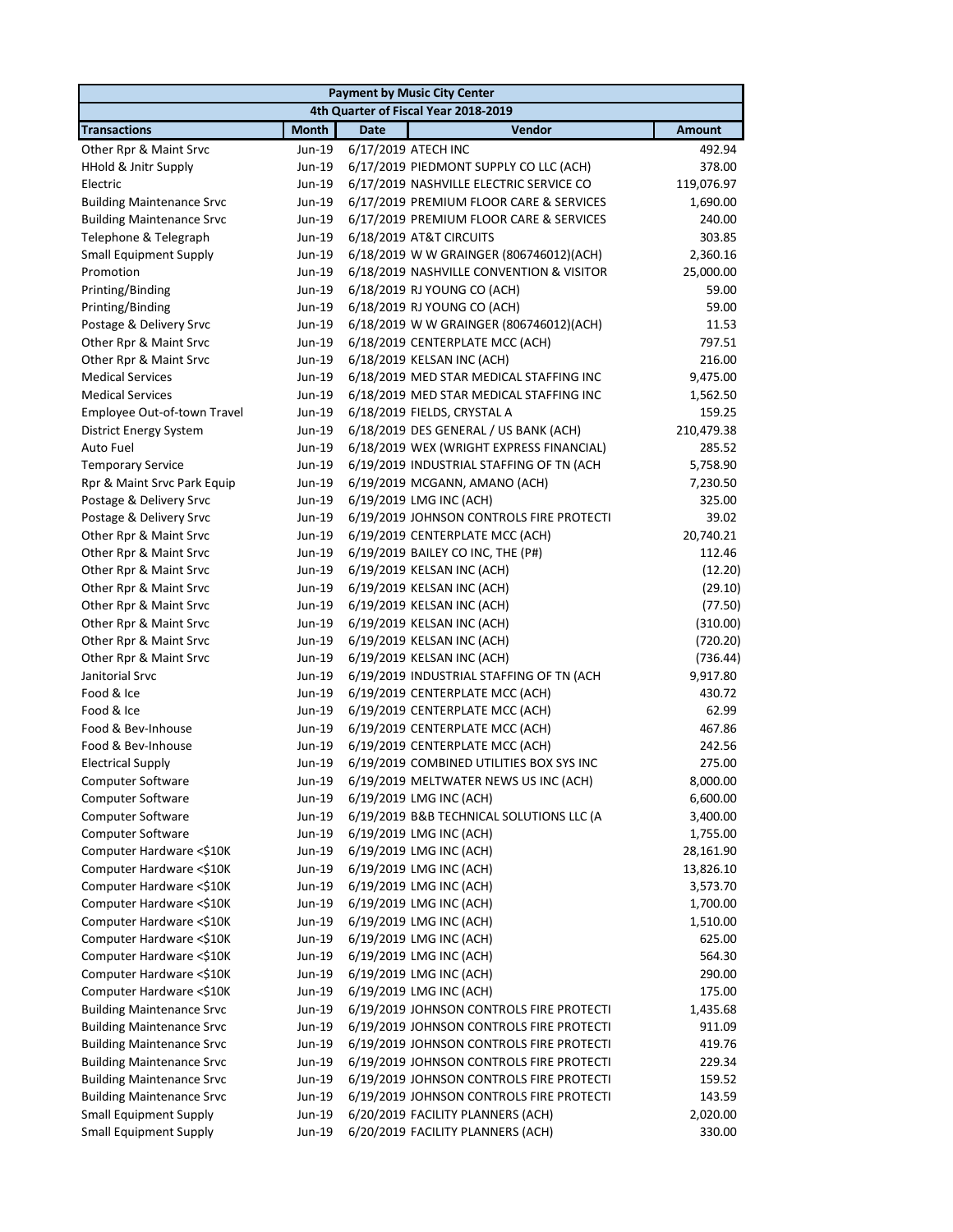|                                  |              | <b>Payment by Music City Center</b>      |               |
|----------------------------------|--------------|------------------------------------------|---------------|
|                                  |              | 4th Quarter of Fiscal Year 2018-2019     |               |
| <b>Transactions</b>              | <b>Month</b> | Vendor<br><b>Date</b>                    | <b>Amount</b> |
| <b>Small Equipment Supply</b>    | Jun-19       | 6/20/2019 FACILITY PLANNERS (ACH)        | 38.00         |
| Postage & Delivery Srvc          | Jun-19       | 6/20/2019 FACILITY PLANNERS (ACH)        | 300.00        |
| Plumbing/HVAC Maintain Srvc      | Jun-19       | 6/20/2019 KENNY PIPE & SUPPLY INC (ACH)  | 308.76        |
| Other Rpr & Maint Srvc           | Jun-19       | 6/20/2019 ATECH INC                      | 522.00        |
| Other Rpr & Maint Srvc           | Jun-19       | 6/20/2019 ATECH INC                      | 500.29        |
| <b>Small Equipment Supply</b>    | Jun-19       | 6/21/2019 SUNSET MARKETING INC           | 12.75         |
| Printing/Binding                 | Jun-19       | 6/21/2019 RJ YOUNG CO (ACH)              | 59.00         |
| Printing/Binding                 | Jun-19       | 6/21/2019 RJ YOUNG CO (ACH)              | 59.00         |
| Printing/Binding                 | Jun-19       | 6/21/2019 RJ YOUNG CO (ACH)              | 59.00         |
| Printing/Binding                 | Jun-19       | 6/21/2019 RJ YOUNG CO (ACH)              | 59.00         |
| Postage & Delivery Srvc          | Jun-19       | 6/21/2019 LMG INC (ACH)                  | 270.00        |
| Plumbing/HVAC Maintain Srvc      | Jun-19       | 6/21/2019 W W GRAINGER (806746012)(ACH)  | 34.74         |
| Plumbing/HVAC Maintain Srvc      | Jun-19       | 6/21/2019 W W GRAINGER (806746012)(ACH)  | 29.56         |
| Other Rpr & Maint Srvc           | Jun-19       | 6/21/2019 TENNESSEE ELECTRIC MOTOR CO LL | 1,210.50      |
| Mngt Cnsltnt Srvc                | Jun-19       | 6/21/2019 BERRYDUNN (ACH)                | 9,500.00      |
| <b>HHold &amp; Jnitr Supply</b>  | Jun-19       | 6/21/2019 ECOLAB FOOD SAFETY SPECIALTIES | 442.00        |
| Employee Award/Gift              | Jun-19       | 6/21/2019 SUNSET MARKETING INC           | 300.00        |
| <b>Electrical Supply</b>         | Jun-19       | 6/21/2019 LMG INC (ACH)                  | 630.00        |
| <b>Computer Software</b>         | Jun-19       | 6/21/2019 LMG INC (ACH)                  | 1,199.19      |
| Computer Hardware <\$10K         | Jun-19       | 6/21/2019 LMG INC (ACH)                  | 5,626.40      |
| Computer Hardware <\$10K         | Jun-19       | 6/21/2019 MICROSOFT CORP (ACH)           | 599.00        |
| Computer Hardware <\$10K         | Jun-19       | 6/21/2019 LMG INC (ACH)                  | 340.00        |
| Computer Hardware <\$10K         | Jun-19       | 6/21/2019 LMG INC (ACH)                  | 133.84        |
| Computer Hardware <\$10K         | Jun-19       | 6/21/2019 LMG INC (ACH)                  | 37.00         |
| <b>Building Maintenance Srvc</b> | Jun-19       | 6/21/2019 JOHNSON CONTROLS FIRE PROTECTI | (0.18)        |
| <b>Auto Supply</b>               | Jun-19       | 6/21/2019 AMERICAS MOTOR SPORTS          | 41.99         |
| <b>Auto Supply</b>               | Jun-19       | 6/21/2019 AMERICAS MOTOR SPORTS          | 17.99         |
| <b>Temporary Service</b>         | Jun-19       | 6/24/2019 ELITE SHOW SERVICES INC (ACH)  | 432.55        |
| <b>Small Equipment Supply</b>    | Jun-19       | 6/24/2019 W W GRAINGER (806746012)(ACH)  | 28.84         |
| Postage & Delivery Srvc          | Jun-19       | 6/24/2019 JOHNSON CNTRLS INC(TN/NC)(P#)( | 25.00         |
| Postage & Delivery Srvc          | Jun-19       | 6/24/2019 AWARD CENTER INC, THE (ACH)    | 15.00         |
| Plumbing/HVAC Maintain Srvc      | Jun-19       | 6/24/2019 JOHNSON CNTRLS INC(TN/NC)(P#)( | 1,335.00      |
| Offc & Admin Supply              | Jun-19       | 6/24/2019 AMERICAN PAPER & TWINE CO (ACH | 153.00        |
| Offc & Admin Supply              | Jun-19       | 6/24/2019 MYOFFICE PRODUCTS (ACH)        | 29.67         |
| Offc & Admin Supply              | Jun-19       | 6/24/2019 MYOFFICE PRODUCTS (ACH)        | 15.93         |
| Offc & Admin Supply              | Jun-19       | 6/24/2019 MYOFFICE PRODUCTS (ACH)        | 11.05         |
| Offc & Admin Supply              | Jun-19       | 6/24/2019 MYOFFICE PRODUCTS (ACH)        | 9.18          |
| Offc & Admin Supply              | Jun-19       | 6/24/2019 MYOFFICE PRODUCTS (ACH)        | 6.91          |
| Offc & Admin Supply              | Jun-19       | 6/24/2019 MYOFFICE PRODUCTS (ACH)        | 5.93          |
| Offc & Admin Supply              | Jun-19       | 6/24/2019 MYOFFICE PRODUCTS (ACH)        | 5.46          |
| Offc & Admin Supply              | Jun-19       | 6/24/2019 MYOFFICE PRODUCTS (ACH)        | 2.97          |
| Offc & Admin Supply              | Jun-19       | 6/24/2019 MYOFFICE PRODUCTS (ACH)        | 2.37          |
| <b>HHold &amp; Jnitr Supply</b>  | Jun-19       | 6/24/2019 AMERICAN PAPER & TWINE CO (ACH | 1,467.00      |
| Employee Award/Gift              | Jun-19       | 6/24/2019 AWARD CENTER INC, THE (ACH)    | 84.00         |
| Computer Hardware <\$10K         | Jun-19       | 6/24/2019 PRESIDIO NETWORKED SOLUTIONS I | 12,801.27     |
| Computer Hardware <\$10K         | Jun-19       | 6/24/2019 PRESIDIO NETWORKED SOLUTIONS I | 7,386.46      |
| Computer Hardware <\$10K         | Jun-19       | 6/24/2019 PRESIDIO NETWORKED SOLUTIONS I | 4,180.00      |
| Computer Hardware <\$10K         | Jun-19       | 6/24/2019 PRESIDIO NETWORKED SOLUTIONS I | 660.00        |
| Computer Hardware <\$10K         | Jun-19       | 6/24/2019 PRESIDIO NETWORKED SOLUTIONS I | 220.00        |
| <b>Building Maintenance Srvc</b> | Jun-19       | 6/24/2019 MERRYMAN-FARR LLC (ACH)        | 9,000.00      |
| Auto Oil/Lubricants              | Jun-19       | 6/24/2019 FERRELLGAS (ACH)               | 380.16        |
| Auto Oil/Lubricants              | Jun-19       | 6/24/2019 FERRELLGAS (ACH)               | 8.99          |
| <b>Uniform Cleaning Service</b>  | Jun-19       | 6/25/2019 CINTAS CORP #051 MATS & RUGS(A | 1,961.84      |
| <b>Temporary Service</b>         | Jun-19       | 6/25/2019 ELITE SHOW SERVICES INC (ACH)  | 1,641.40      |
| <b>Small Equipment Supply</b>    | Jun-19       | 6/25/2019 GBI (ACH)                      | 1,616.85      |
| <b>Small Equipment Supply</b>    | Jun-19       | 6/25/2019 W W GRAINGER (806746012)(ACH)  | 34.52         |
| <b>Small Equipment Supply</b>    | Jun-19       | 6/25/2019 W W GRAINGER (806746012)(ACH)  | 31.92         |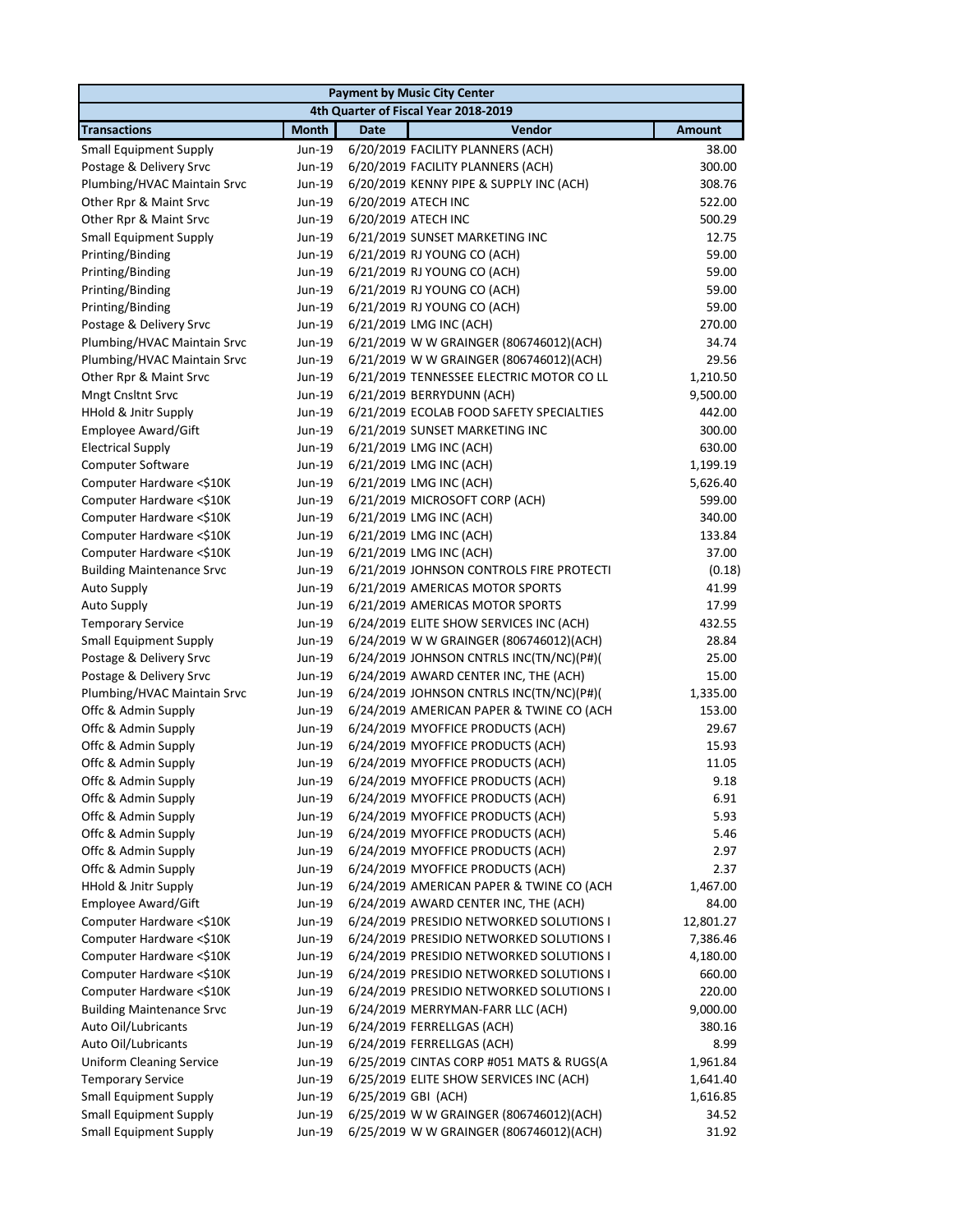| <b>Payment by Music City Center</b> |                  |                                          |               |  |
|-------------------------------------|------------------|------------------------------------------|---------------|--|
|                                     |                  | 4th Quarter of Fiscal Year 2018-2019     |               |  |
| <b>Transactions</b>                 | <b>Month</b>     | Vendor<br><b>Date</b>                    | <b>Amount</b> |  |
| <b>Small Equipment Supply</b>       | Jun-19           | 6/25/2019 W W GRAINGER (806746012)(ACH)  | 31.92         |  |
| <b>Security Services</b>            | Jun-19           | 6/25/2019 ELITE SHOW SERVICES INC (ACH)  | 110,129.54    |  |
| Postage & Delivery Srvc             | Jun-19           | 6/25/2019 GBI (ACH)                      | 120.00        |  |
| Other Rpr & Maint Srvc              | Jun-19           | 6/25/2019 KELSAN INC (ACH)               | 603.50        |  |
| Other Rpr & Maint Srvc              | Jun-19           | 6/25/2019 KELSAN INC (ACH)               | 448.00        |  |
| Other Rpr & Maint Srvc              | Jun-19           | 6/25/2019 RICOH USA INC (ACH)            | 348.22        |  |
| Other Rpr & Maint Srvc              | Jun-19           | 6/25/2019 RICOH USA INC (ACH)            | 330.01        |  |
| Other Rpr & Maint Srvc              | Jun-19           | 6/25/2019 RICOH USA INC (ACH)            | 123.13        |  |
| Other Rpr & Maint Srvc              | Jun-19           | 6/25/2019 RICOH USA INC (ACH)            | 71.14         |  |
| Other Rpr & Maint Srvc              | Jun-19           | 6/25/2019 RICOH USA INC (ACH)            | 69.64         |  |
| Other Rpr & Maint Srvc              | Jun-19           | 6/25/2019 RICOH USA INC (ACH)            | 25.83         |  |
| Other Rpr & Maint Srvc              | Jun-19           | 6/25/2019 RICOH USA INC (ACH)            | 24.82         |  |
| Other Rpr & Maint Srvc              | Jun-19           | 6/25/2019 RICOH USA INC (ACH)            | 17.88         |  |
| Other Rpr & Maint Srvc              | Jun-19           | 6/25/2019 RICOH USA INC (ACH)            | 17.88         |  |
| Other Rpr & Maint Srvc              | Jun-19           | 6/25/2019 RICOH USA INC (ACH)            | 6.81          |  |
| Other Rpr & Maint Srvc              | Jun-19           | 6/25/2019 RICOH USA INC (ACH)            | 2.87          |  |
| <b>Mngt Cnsltnt Srvc</b>            | Jun-19           | 6/25/2019 BARGE DESIGN SOLUTIONS (ACH)   | 1,671.13      |  |
| <b>Mngt Cnsltnt Srvc</b>            | Jun-19           | 6/25/2019 CUSHION EMPLOYER SER (ACH)     | 1,267.00      |  |
| <b>Medical Services</b>             | Jun-19           | 6/25/2019 MED STAR MEDICAL STAFFING INC  | 3,237.50      |  |
| <b>HHold &amp; Jnitr Supply</b>     | Jun-19           | 6/25/2019 AMERICAN PAPER & TWINE CO (ACH | 729.20        |  |
| <b>HHold &amp; Jnitr Supply</b>     | Jun-19           | 6/25/2019 AMERICAN PAPER & TWINE CO (ACH | 180.90        |  |
| HHold & Jnitr Supply                | Jun-19           | 6/25/2019 AMERICAN PAPER & TWINE CO (ACH | (729.20)      |  |
| <b>Building Maintenance Srvc</b>    | Jun-19           | 6/25/2019 BAKER ROOFING CO (ACH)         | 1,044.48      |  |
| Printing/Binding                    | Jun-19           | 6/26/2019 RED CROSS STORE (ACH)          | 120.00        |  |
| Printing/Binding                    | Jun-19           | 6/26/2019 RED CROSS STORE (ACH)          | (120.00)      |  |
| Offc & Admin Supply                 | Jun-19           | 6/26/2019 W W GRAINGER (806746012)(ACH)  | 610.80        |  |
| Offc & Admin Supply                 | Jun-19           | 6/26/2019 W W GRAINGER (806746012)(ACH)  | 354.40        |  |
| Offc & Admin Supply                 | Jun-19           | 6/26/2019 MYOFFICE PRODUCTS (ACH)        | 46.95         |  |
| Offc & Admin Supply                 | Jun-19           | 6/26/2019 MYOFFICE PRODUCTS (ACH)        | 14.70         |  |
| Landscaping Srvc                    | Jun-19           | 6/26/2019 REED LANDSCAPING INC (ACH)     | 3,688.50      |  |
| HHold & Jnitr Supply                | Jun-19           | 6/26/2019 AMERICAN PAPER & TWINE CO (ACH | 2,309.25      |  |
| HHold & Jnitr Supply                | Jun-19           | 6/26/2019 AMERICAN PAPER & TWINE CO (ACH | 729.60        |  |
| Computer Hardware <\$10K            | Jun-19           | 6/26/2019 SUNSET MARKETING INC           | 390.00        |  |
| Computer Hardware <\$10K            | Jun-19           | 6/26/2019 SUNSET MARKETING INC           | 130.00        |  |
| Computer Hardware <\$10K            | Jun-19           | 6/26/2019 SUNSET MARKETING INC           | 90.00         |  |
| <b>Building Maintenance Srvc</b>    | Jun-19           | 6/26/2019 PREMIERE BUILDING MAINTENANCE  | 38,300.00     |  |
| <b>Building Maintenance Srvc</b>    | Jun-19           | 6/26/2019 PREMIERE BUILDING MAINTENANCE  | 38,300.00     |  |
| <b>Building Maintenance Srvc</b>    | Jun-19           | 6/26/2019 PREMIERE BUILDING MAINTENANCE  | 12,850.00     |  |
| <b>Building Maintenance Srvc</b>    | Jun-19           | 6/26/2019 PREMIERE BUILDING MAINTENANCE  | 12,850.00     |  |
| <b>Building Maintenance Srvc</b>    | Jun-19           | 6/26/2019 PREMIERE BUILDING MAINTENANCE  | 10,200.00     |  |
| <b>Building Maintenance Srvc</b>    | Jun-19           | 6/26/2019 PREMIERE BUILDING MAINTENANCE  | 10,200.00     |  |
| <b>Building Maintenance Srvc</b>    | Jun-19           | 6/26/2019 PREMIERE BUILDING MAINTENANCE  | 6,900.00      |  |
| <b>Building Maintenance Srvc</b>    | Jun-19           | 6/26/2019 PREMIERE BUILDING MAINTENANCE  | 6,900.00      |  |
| <b>Building Maintenance Srvc</b>    | Jun-19           | 6/26/2019 PREMIERE BUILDING MAINTENANCE  | 5,800.00      |  |
| <b>Building Maintenance Srvc</b>    | Jun-19           | 6/26/2019 PREMIERE BUILDING MAINTENANCE  | 5,800.00      |  |
| <b>Building Maintenance Srvc</b>    | Jun-19           | 6/26/2019 PREMIERE BUILDING MAINTENANCE  | 2,350.00      |  |
| <b>Building Maintenance Srvc</b>    | Jun-19           | 6/26/2019 PREMIERE BUILDING MAINTENANCE  | 2,350.00      |  |
| <b>Building Maintenance Srvc</b>    | Jun-19           | 6/26/2019 CUMMINS SALES & SERVICE (ACH)  | 865.00        |  |
| <b>Building Maintenance Srvc</b>    | Jun-19           | 6/26/2019 CUMMINS SALES & SERVICE (ACH)  | 793.60        |  |
| <b>Building Maintenance Srvc</b>    | Jun-19           | 6/26/2019 CUMMINS SALES & SERVICE (ACH)  | 134.95        |  |
| <b>Building Maintenance Srvc</b>    | Jun-19           | 6/26/2019 PREMIERE BUILDING MAINTENANCE  | (2,350.00)    |  |
| <b>Building Maintenance Srvc</b>    | Jun-19           | 6/26/2019 PREMIERE BUILDING MAINTENANCE  | (5,800.00)    |  |
| <b>Building Maintenance Srvc</b>    | Jun-19           | 6/26/2019 PREMIERE BUILDING MAINTENANCE  | (6,900.00)    |  |
| <b>Building Maintenance Srvc</b>    | Jun-19           | 6/26/2019 PREMIERE BUILDING MAINTENANCE  | (10, 200.00)  |  |
| <b>Building Maintenance Srvc</b>    |                  | 6/26/2019 PREMIERE BUILDING MAINTENANCE  | (12,850.00)   |  |
| <b>Building Maintenance Srvc</b>    | Jun-19<br>Jun-19 | 6/26/2019 PREMIERE BUILDING MAINTENANCE  | (38, 300.00)  |  |
| <b>Window Cleaning Service</b>      | Jun-19           | 6/27/2019 PREMIERE BUILDING MAINTENANCE  | 8,950.00      |  |
|                                     |                  |                                          |               |  |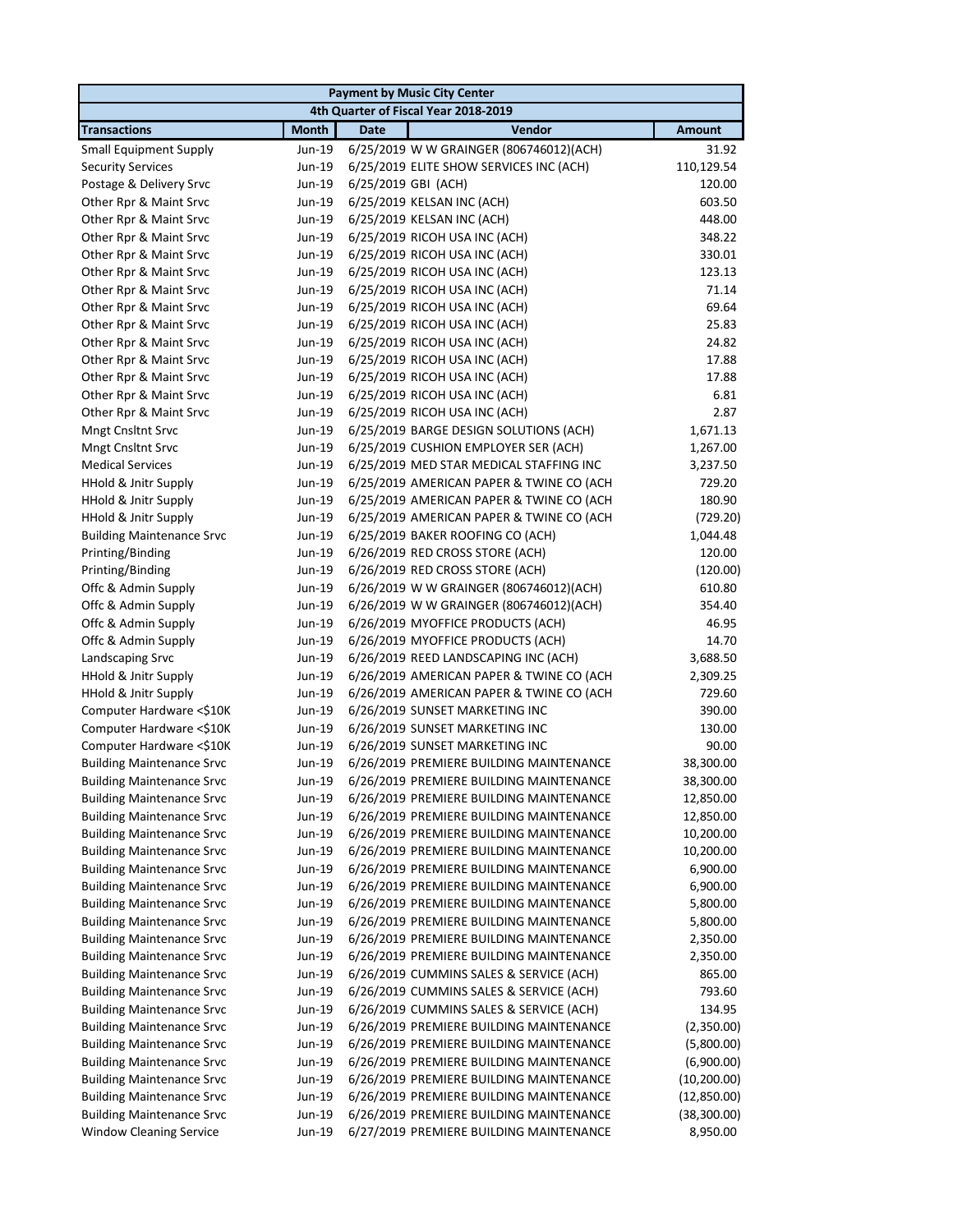|                                  |              |                     | <b>Payment by Music City Center</b>      |            |
|----------------------------------|--------------|---------------------|------------------------------------------|------------|
|                                  |              |                     | 4th Quarter of Fiscal Year 2018-2019     |            |
| <b>Transactions</b>              | <b>Month</b> | <b>Date</b>         | Vendor                                   | Amount     |
| <b>Window Cleaning Service</b>   | Jun-19       |                     | 6/27/2019 PREMIERE BUILDING MAINTENANCE  | 3,146.00   |
| <b>Window Cleaning Service</b>   | Jun-19       |                     | 6/27/2019 PREMIERE BUILDING MAINTENANCE  | 2,200.00   |
| <b>Window Cleaning Service</b>   | Jun-19       |                     | 6/27/2019 PREMIERE BUILDING MAINTENANCE  | 1,870.00   |
| <b>Window Cleaning Service</b>   | Jun-19       |                     | 6/27/2019 PREMIERE BUILDING MAINTENANCE  | 1,550.00   |
| <b>Window Cleaning Service</b>   | Jun-19       |                     | 6/27/2019 PREMIERE BUILDING MAINTENANCE  | 630.00     |
| <b>Small Equipment Supply</b>    | Jun-19       |                     | 6/27/2019 W W GRAINGER (806746012)(ACH)  | 393.36     |
| <b>Small Equipment Supply</b>    | Jun-19       |                     | 6/27/2019 W W GRAINGER (806746012)(ACH)  | (106.60)   |
| <b>Security Services</b>         | Jun-19       |                     | 6/27/2019 ELITE SHOW SERVICES INC (ACH)  | 5,037.48   |
| <b>Rent Equipment</b>            | Jun-19       |                     | 6/27/2019 WIRELESS PLUS INC (ACH)        | 900.00     |
| Printing/Binding                 | Jun-19       |                     | 6/27/2019 MPYER MARKETING & ADVERTISING  | 2,408.00   |
| Printing/Binding                 | Jun-19       |                     | 6/27/2019 AMERICAN NATL RED CROSS (ACH)  | 120.00     |
| Postage & Delivery Srvc          | Jun-19       |                     | 6/27/2019 ECOLAB FOOD SAFETY SPECIALTIES | 70.75      |
| Postage & Delivery Srvc          | Jun-19       |                     | 6/27/2019 AMERICAN NATL RED CROSS (ACH)  | 23.27      |
| Paint Supply                     | Jun-19       |                     | 6/27/2019 SHERWIN WILLIAMS CO INDUSTRIAL | 271.80     |
| Other Rpr & Maint Srvc           | Jun-19       |                     | 6/27/2019 MAYNARD SELECT LLC (ACH)       | 3,208.57   |
| Other Rpr & Maint Srvc           | Jun-19       | 6/27/2019 ATECH INC |                                          | 2,475.04   |
| Other Rpr & Maint Srvc           | Jun-19       |                     | 6/27/2019 EQUIPMENT DEPOT                | 986.04     |
| Other Rpr & Maint Srvc           | Jun-19       |                     | 6/27/2019 CENTERPLATE MCC (ACH)          | 929.07     |
| Other Rpr & Maint Srvc           | Jun-19       |                     | 6/27/2019 EQUIPMENT DEPOT                | 785.48     |
| Other Rpr & Maint Srvc           | Jun-19       | 6/27/2019 ATECH INC |                                          | 96.95      |
| Offc & Admin Supply              | Jun-19       |                     | 6/27/2019 BLINK MARKETING INC (ACH)      | 885.00     |
| Offc & Admin Supply              | Jun-19       |                     | 6/27/2019 BLINK MARKETING INC (ACH)      | (885.00)   |
| <b>Medical Supply</b>            | Jun-19       |                     | 6/27/2019 AMERICAN NATL RED CROSS (ACH)  | 436.00     |
| <b>Medical Supply</b>            | Jun-19       |                     | 6/27/2019 AMERICAN NATL RED CROSS (ACH)  | 275.00     |
| <b>Medical Supply</b>            | Jun-19       |                     | 6/27/2019 AMERICAN NATL RED CROSS (ACH)  | 210.99     |
| <b>Medical Supply</b>            | Jun-19       |                     | 6/27/2019 AMERICAN NATL RED CROSS (ACH)  | 130.99     |
| <b>Medical Supply</b>            | Jun-19       |                     | 6/27/2019 AMERICAN NATL RED CROSS (ACH)  | 89.94      |
| <b>Medical Services</b>          | Jun-19       |                     | 6/27/2019 MED STAR MEDICAL STAFFING INC  | 1,537.50   |
| <b>Medical Services</b>          | Jun-19       |                     | 6/27/2019 MED STAR MEDICAL STAFFING INC  | 1,012.50   |
| <b>Medical Services</b>          | Jun-19       |                     | 6/27/2019 MED STAR MEDICAL STAFFING INC  | 225.00     |
| <b>Internet Services</b>         | Jun-19       |                     | 6/27/2019 COMCAST OF NASHVILLE, LLC (ACH | 2,924.79   |
| Host & Hostess                   | Jun-19       |                     | 6/27/2019 OMNI MANAGEMENT LLC (ACH)      | 204.64     |
| Host & Hostess                   | Jun-19       |                     | 6/27/2019 ROTARY CLUB OF NASHVILLE       | 30.00      |
| Furniture/Fixtures<\$10K         | Jun-19       |                     | 6/27/2019 WHERRY, RJ & ASSOC INC (ACH)   | 500.00     |
| Furniture/Fixtures<\$10K         | Jun-19       |                     | 6/27/2019 WHERRY, RJ & ASSOC INC (ACH)   | 500.00     |
| Employee Award/Gift              | Jun-19       |                     | 6/27/2019 AWARD CENTER INC, THE (ACH)    | 10.00      |
| <b>Electrical Supply-Lamps</b>   |              |                     | Jun-19 6/27/2019 TARGETTI USA INC (ACH)  | 9,000.00   |
| <b>Electrical Supply-Lamps</b>   | Jun-19       |                     | 6/27/2019 TARGETTI USA INC (ACH)         | (9,000.00) |
| Cable Television                 | Jun-19       |                     | 6/27/2019 COMCAST (ACH)                  | 454.97     |
| <b>Building Maintenance Srvc</b> | Jun-19       |                     | 6/27/2019 HAMILTON MACHINE CO INC (ACH)  | 4,841.25   |
| Advertising & Promot'n           | Jun-19       |                     | 6/27/2019 MATT HUESMANN PRODUCTIONS (ACH | 5,500.00   |
| <b>Uniform Cleaning Service</b>  | Jun-19       |                     | 6/28/2019 CINTAS CORP #051 MATS & RUGS(A | 1,281.49   |
| <b>Uniform Cleaning Service</b>  | Jun-19       |                     | 6/28/2019 CINTAS CORP #051 MATS & RUGS(A | 1,009.08   |
| <b>Temporary Service</b>         | Jun-19       |                     | 6/28/2019 INDUSTRIAL STAFFING OF TN (ACH | 4,229.40   |
| Rpr & Maint Srvc Generators      | Jun-19       |                     | 6/28/2019 CUMMINS SALES & SERVICE (ACH)  | 468.80     |
| Rpr & Maint Srvc Generators      | Jun-19       |                     | 6/28/2019 CUMMINS SALES & SERVICE (ACH)  | 468.80     |
| Rent Storage/Safety Box          | Jun-19       |                     | 6/28/2019 CONTRACT CARPETS SALES CO      | 795.00     |
| <b>Regular Pay</b>               | Jun-19       |                     | 6/28/2019 Payroll Labor Distribution     | 50,869.46  |
| <b>Regular Pay</b>               | Jun-19       |                     | 6/28/2019 Payroll Labor Distribution     | 39,497.07  |
| <b>Regular Pay</b>               | Jun-19       |                     | 6/28/2019 Payroll Labor Distribution     | 32,946.38  |
| <b>Regular Pay</b>               | Jun-19       |                     | 6/28/2019 Payroll Labor Distribution     | 29,367.69  |
| <b>Regular Pay</b>               | Jun-19       |                     | 6/28/2019 Payroll Labor Distribution     | 22,324.37  |
| <b>Regular Pay</b>               | Jun-19       |                     | 6/28/2019 Payroll Labor Distribution     | 18,467.19  |
| <b>Regular Pay</b>               | Jun-19       |                     | 6/28/2019 Payroll Labor Distribution     | 16,608.91  |
| <b>Regular Pay</b>               | Jun-19       |                     | 6/28/2019 Payroll Labor Distribution     | 10,840.22  |
| <b>Regular Pay</b>               | Jun-19       |                     | 6/28/2019 Payroll Labor Distribution     | 10,785.96  |
| <b>Regular Pay</b>               | Jun-19       |                     | 6/28/2019 Payroll Labor Distribution     | 8,576.52   |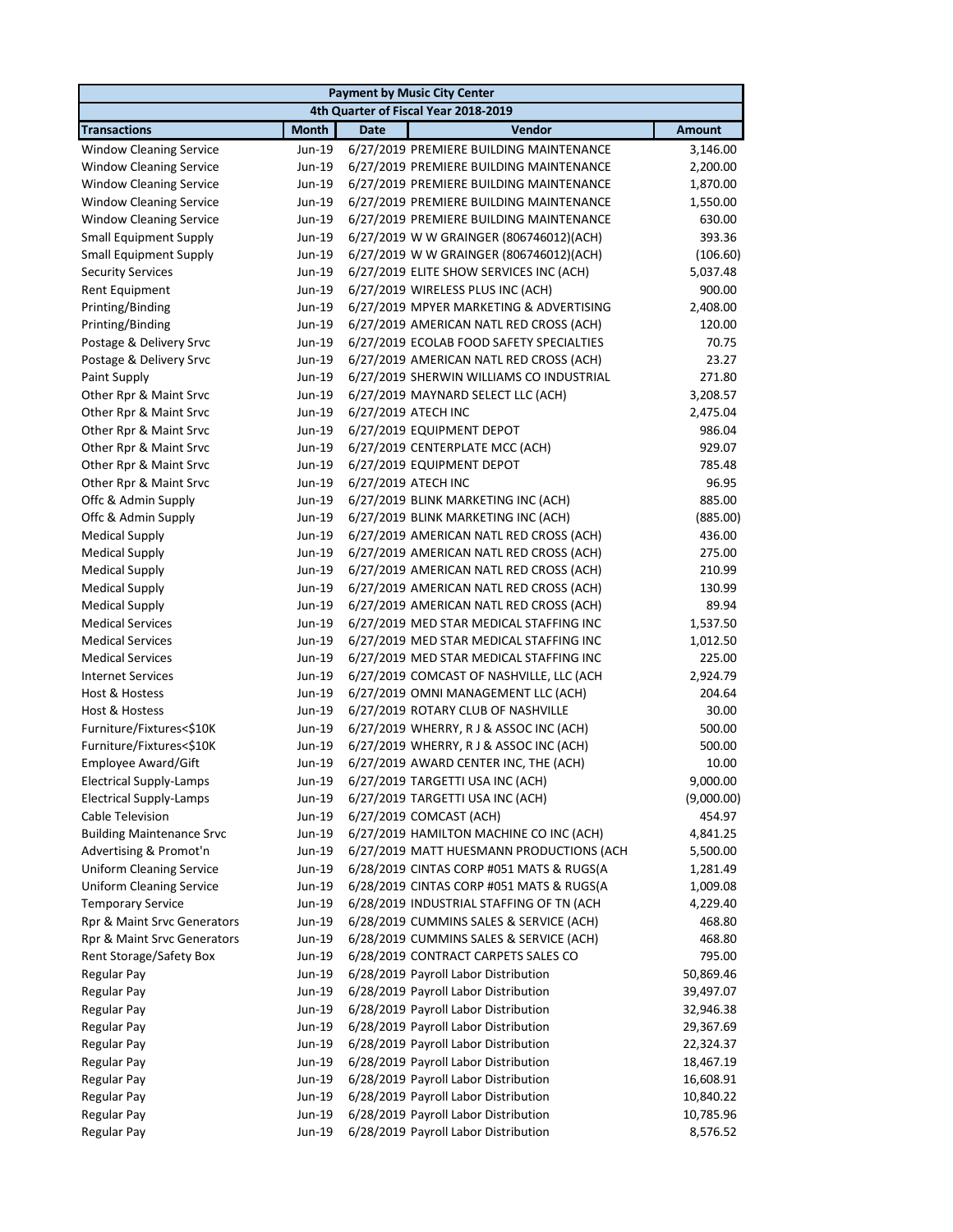| <b>Payment by Music City Center</b> |                  |                                                                              |               |  |
|-------------------------------------|------------------|------------------------------------------------------------------------------|---------------|--|
|                                     |                  | 4th Quarter of Fiscal Year 2018-2019                                         |               |  |
| <b>Transactions</b>                 | <b>Month</b>     | <b>Date</b><br>Vendor                                                        | <b>Amount</b> |  |
| Regular Pay                         | Jun-19           | 6/28/2019 Payroll Labor Distribution                                         | 8,399.58      |  |
| <b>Regular Pay</b>                  | Jun-19           | 6/28/2019 Payroll Labor Distribution                                         | 7,210.28      |  |
| <b>Regular Pay</b>                  | Jun-19           | 6/28/2019 Payroll Labor Distribution                                         | 7,065.52      |  |
| Regular Pay                         | Jun-19           | 6/28/2019 Payroll Labor Distribution                                         | 6,470.33      |  |
| <b>Regular Pay</b>                  | Jun-19           | 6/28/2019 Payroll Labor Distribution                                         | 6,210.55      |  |
| Regular Pay                         | Jun-19           | 6/28/2019 Payroll Labor Distribution                                         | 5,836.80      |  |
| <b>Regular Pay</b>                  | Jun-19           | 6/28/2019 Payroll Labor Distribution                                         | 2,980.89      |  |
| <b>Regular Pay</b>                  | Jun-19           | 6/28/2019 Payroll Labor Distribution                                         | 2,090.40      |  |
| Printing/Binding                    | Jun-19           | 6/28/2019 RJ YOUNG CO (ACH)                                                  | 59.00         |  |
| Printing/Binding                    | Jun-19           | 6/28/2019 RJ YOUNG CO (ACH)                                                  | 59.00         |  |
| Printing/Binding                    | Jun-19           | 6/28/2019 RJ YOUNG CO (ACH)                                                  | 59.00         |  |
| Printing/Binding                    | Jun-19           | 6/28/2019 RJ YOUNG CO (ACH)                                                  | 59.00         |  |
| Printing/Binding                    | Jun-19           | 6/28/2019 RJ YOUNG CO (ACH)                                                  | 59.00         |  |
| Printing/Binding                    | Jun-19           | 6/28/2019 RJ YOUNG CO (ACH)                                                  | 59.00         |  |
| Postage & Delivery Srvc             | Jun-19           | 6/28/2019 TERRYBERRY CO LLC                                                  | 20.00         |  |
| Plumbing/HVAC Maintain Srvc         | Jun-19           | 6/28/2019 MMC CONTRACTORS (ACH)                                              | 8,420.00      |  |
| Plumbing/HVAC Maintain Srvc         | Jun-19           | 6/28/2019 NASHVILLE MACHINE ELEVATOR CO                                      | 1,040.00      |  |
| Paint Supply                        | Jun-19           | 6/28/2019 SHERWIN WILLIAMS CO INDUSTRIAL                                     | 24.44         |  |
| Paint Supply                        | Jun-19           | 6/28/2019 SHERWIN WILLIAMS CO INDUSTRIAL                                     | 12.22         |  |
| Paint Supply                        | Jun-19           | 6/28/2019 SHERWIN WILLIAMS CO INDUSTRIAL                                     | 10.24         |  |
| Paint Supply                        | Jun-19           | 6/28/2019 SHERWIN WILLIAMS CO INDUSTRIAL                                     | 2.78          |  |
| Overtime Pay                        | Jun-19           | 6/28/2019 Payroll Labor Distribution                                         | 1,813.52      |  |
| Overtime Pay                        | Jun-19           | 6/28/2019 Payroll Labor Distribution                                         | 1,774.53      |  |
| Overtime Pay                        | Jun-19           | 6/28/2019 Payroll Labor Distribution                                         | 1,487.38      |  |
| Overtime Pay                        | Jun-19           | 6/28/2019 Payroll Labor Distribution                                         | 1,038.05      |  |
| Overtime Pay                        | Jun-19           | 6/28/2019 Payroll Labor Distribution                                         | 406.84        |  |
| Overtime Pay                        | Jun-19           | 6/28/2019 Payroll Labor Distribution                                         | 393.83        |  |
| Overtime Pay                        | Jun-19           | 6/28/2019 Payroll Labor Distribution                                         | 329.47        |  |
| Overtime Pay                        | Jun-19           | 6/28/2019 Payroll Labor Distribution                                         | 222.43        |  |
| Overtime Pay                        | Jun-19           | 6/28/2019 Payroll Labor Distribution                                         | 147.22        |  |
| Overtime Pay                        | Jun-19           | 6/28/2019 Payroll Labor Distribution                                         | 129.36        |  |
| Overtime Pay                        | Jun-19           | 6/28/2019 Payroll Labor Distribution                                         | 56.49         |  |
| Overtime Pay                        | Jun-19           | 6/28/2019 Payroll Labor Distribution                                         | 39.48         |  |
| Overtime Pay                        | Jun-19           | 6/28/2019 Payroll Labor Distribution                                         | 17.42         |  |
| Overtime Pay                        | Jun-19           | 6/28/2019 Payroll Labor Distribution                                         | 13.20         |  |
| Offc & Admin Supply                 | Jun-19           | 6/28/2019 BLINK MARKETING INC (ACH)                                          | 885.00        |  |
| Offc & Admin Supply                 |                  | Jun-19 6/28/2019 SUNSET MARKETING INC                                        | 240.00        |  |
| <b>Merchant Fees</b>                | Jun-19           | 6/28/2019 FIS                                                                | 32,094.52     |  |
| Leave Pay                           | Jun-19           | 6/28/2019 Payroll Labor Distribution                                         | 3,767.56      |  |
| Leave Pay                           | Jun-19           | 6/28/2019 Payroll Labor Distribution                                         | 3,062.40      |  |
| Leave Pay                           | Jun-19           | 6/28/2019 Payroll Labor Distribution                                         | 2,434.29      |  |
| Leave Pay                           | Jun-19           | 6/28/2019 Payroll Labor Distribution                                         | 2,243.74      |  |
| Leave Pay                           | Jun-19           | 6/28/2019 Payroll Labor Distribution                                         | 1,666.56      |  |
| Leave Pay                           | Jun-19           | 6/28/2019 Payroll Labor Distribution                                         | 897.56        |  |
| Leave Pay                           | Jun-19<br>Jun-19 | 6/28/2019 Payroll Labor Distribution<br>6/28/2019 Payroll Labor Distribution | 895.64        |  |
| Leave Pay                           |                  |                                                                              | 883.92        |  |
| Leave Pay                           | Jun-19           | 6/28/2019 Payroll Labor Distribution                                         | 848.64        |  |
| Leave Pay                           | Jun-19           | 6/28/2019 Payroll Labor Distribution                                         | 822.61        |  |
| Leave Pay                           | Jun-19           | 6/28/2019 Payroll Labor Distribution                                         | 508.32        |  |
| Leave Pay                           | Jun-19           | 6/28/2019 Payroll Labor Distribution                                         | 447.92        |  |
| Leave Pay                           | Jun-19           | 6/28/2019 Payroll Labor Distribution                                         | 376.92        |  |
| Leave Pay                           | Jun-19           | 6/28/2019 Payroll Labor Distribution                                         | 332.54        |  |
| Leave Pay                           | Jun-19           | 6/28/2019 Payroll Labor Distribution                                         | 277.68        |  |
| <b>Laundry Services</b>             | Jun-19           | 6/28/2019 ALSCO                                                              | 155.34        |  |
| <b>Laundry Services</b>             | Jun-19           | 6/28/2019 ALSCO                                                              | 138.00        |  |
| Landscaping Srvc                    | Jun-19           | 6/28/2019 REED LANDSCAPING INC (ACH)                                         | (726.50)      |  |
| Janitorial Srvc                     | Jun-19           | 6/28/2019 INDUSTRIAL STAFFING OF TN (ACH                                     | 5,416.20      |  |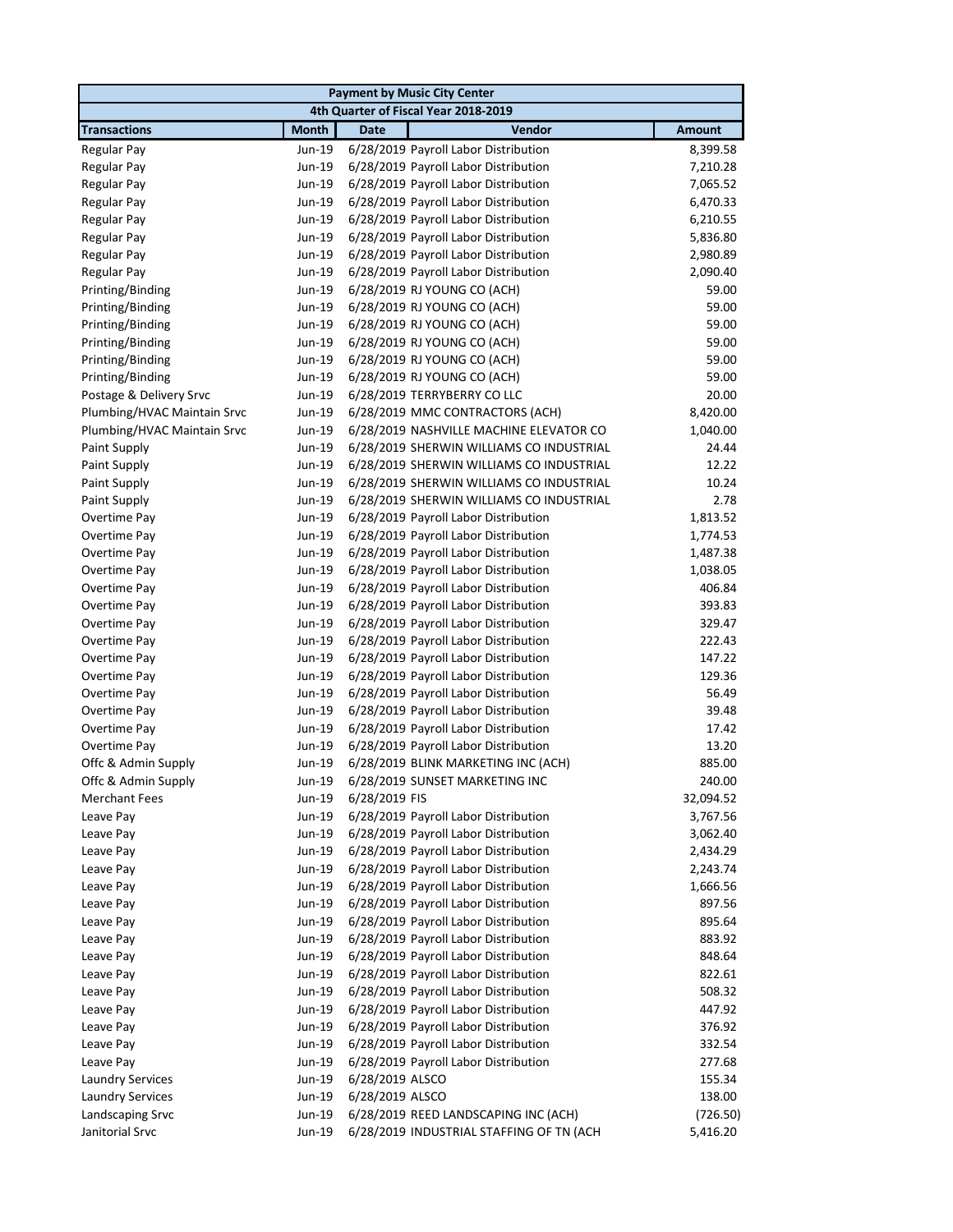|                             |              | <b>Payment by Music City Center</b>            |               |
|-----------------------------|--------------|------------------------------------------------|---------------|
|                             |              | 4th Quarter of Fiscal Year 2018-2019           |               |
| <b>Transactions</b>         | <b>Month</b> | <b>Date</b><br>Vendor                          | <b>Amount</b> |
| <b>Holiday Pay</b>          | Jun-19       | 6/28/2019 Payroll Labor Distribution           | 1,185.44      |
| <b>Holiday Pay</b>          | Jun-19       | 6/28/2019 Payroll Labor Distribution           | 362.40        |
| Holiday Pay                 | Jun-19       | 6/28/2019 Payroll Labor Distribution           | 350.88        |
| <b>Holiday Pay</b>          | Jun-19       | 6/28/2019 Payroll Labor Distribution           | 294.48        |
| <b>Holiday Pay</b>          | Jun-19       | 6/28/2019 Payroll Labor Distribution           | 224.96        |
| <b>Holiday Pay</b>          | Jun-19       | 6/28/2019 Payroll Labor Distribution           | 159.36        |
| <b>Holiday Pay</b>          | Jun-19       | 6/28/2019 Payroll Labor Distribution           | 116.56        |
| <b>Holiday Pay</b>          | Jun-19       | 6/28/2019 Payroll Labor Distribution           | 106.88        |
| <b>FSA Pre-Tax Savings</b>  | Jun-19       | 6/28/2019 Actual Burden Journal Entries        | 22.36         |
| FSA Pre-Tax Savings         | Jun-19       | 6/28/2019 Actual Burden Journal Entries        | 8.53          |
| FSA Pre-Tax Savings         | Jun-19       | 6/28/2019 Actual Burden Journal Entries        | 7.65          |
| <b>FSA Pre-Tax Savings</b>  | Jun-19       | 6/28/2019 Actual Burden Journal Entries        | 7.65          |
| <b>FSA Pre-Tax Savings</b>  | Jun-19       | 6/28/2019 Actual Burden Journal Entries        | 1.77          |
| Food & Ice                  | Jun-19       | 6/28/2019 CENTERPLATE MCC (ACH)                | 55.39         |
| Food & Ice                  | Jun-19       | 6/28/2019 CENTERPLATE MCC (ACH)                | 55.35         |
| Food & Bev-Inhouse          | Jun-19       | 6/28/2019 CENTERPLATE MCC (ACH)                | 492.70        |
| <b>Employer SSN Medical</b> | Jun-19       | 6/28/2019 Actual Burden Journal Entries        | 758.28        |
| <b>Employer SSN Medical</b> | Jun-19       | 6/28/2019 Actual Burden Journal Entries        | 604.47        |
| <b>Employer SSN Medical</b> | Jun-19       | 6/28/2019 Actual Burden Journal Entries        | 505.23        |
| <b>Employer SSN Medical</b> | Jun-19       | 6/28/2019 Actual Burden Journal Entries        | 448.32        |
| <b>Employer SSN Medical</b> | Jun-19       | 6/28/2019 Actual Burden Journal Entries        | 318.34        |
| <b>Employer SSN Medical</b> | Jun-19       | 6/28/2019 Actual Burden Journal Entries        | 270.80        |
| <b>Employer SSN Medical</b> | Jun-19       | 6/28/2019 Actual Burden Journal Entries        | 266.99        |
| <b>Employer SSN Medical</b> | Jun-19       | 6/28/2019 Actual Burden Journal Entries        | 164.15        |
| <b>Employer SSN Medical</b> | Jun-19       | 6/28/2019 Actual Burden Journal Entries        | 163.17        |
| <b>Employer SSN Medical</b> | Jun-19       | 6/28/2019 Actual Burden Journal Entries        | 129.42        |
| <b>Employer SSN Medical</b> | Jun-19       | 6/28/2019 Actual Burden Journal Entries        | 122.96        |
| <b>Employer SSN Medical</b> | Jun-19       | 6/28/2019 Actual Burden Journal Entries        | 118.03        |
| <b>Employer SSN Medical</b> | Jun-19       | 6/28/2019 Actual Burden Journal Entries        | 99.95         |
| <b>Employer SSN Medical</b> | Jun-19       | 6/28/2019 Actual Burden Journal Entries        | 98.16         |
| <b>Employer SSN Medical</b> | Jun-19       | 6/28/2019 Actual Burden Journal Entries        | 94.86         |
| <b>Employer SSN Medical</b> | Jun-19       | 6/28/2019 Actual Burden Journal Entries        | 79.55         |
| <b>Employer SSN Medical</b> | Jun-19       | 6/28/2019 Actual Burden Journal Entries        | 49.58         |
| <b>Employer SSN Medical</b> | Jun-19       | 6/28/2019 Actual Burden Journal Entries        | 32.43         |
| <b>Employer Pension</b>     | Jun-19       | 6/28/2019 Actual Burden Journal Entries        | 2,770.79      |
| <b>Employer Pension</b>     | Jun-19       | 6/28/2019 Actual Burden Journal Entries        | 2,349.92      |
| <b>Employer Pension</b>     |              | Jun-19 6/28/2019 Actual Burden Journal Entries | 1,104.11      |
| <b>Employer Pension</b>     | Jun-19       | 6/28/2019 Actual Burden Journal Entries        | 906.15        |
| <b>Employer Pension</b>     | Jun-19       | 6/28/2019 Actual Burden Journal Entries        | 720.26        |
| <b>Employer Pension</b>     | Jun-19       | 6/28/2019 Actual Burden Journal Entries        | 484.11        |
| <b>Employer Pension</b>     | Jun-19       | 6/28/2019 Actual Burden Journal Entries        | 457.48        |
| <b>Employer Pension</b>     | Jun-19       | 6/28/2019 Actual Burden Journal Entries        | 308.16        |
| <b>Employer Pension</b>     | Jun-19       | 6/28/2019 Actual Burden Journal Entries        | 78.13         |
| <b>Employer Pension</b>     | Jun-19       | 6/28/2019 Actual Burden Journal Entries        | 78.06         |
| <b>Employer Pension</b>     | Jun-19       | 6/28/2019 Actual Burden Journal Entries        | 78.06         |
| Employer OASDI              | Jun-19       | 6/28/2019 Actual Burden Journal Entries        | 3,242.21      |
| Employer OASDI              | Jun-19       | 6/28/2019 Actual Burden Journal Entries        | 2,584.56      |
| Employer OASDI              | Jun-19       | 6/28/2019 Actual Burden Journal Entries        | 2,160.31      |
| Employer OASDI              | Jun-19       | 6/28/2019 Actual Burden Journal Entries        | 1,916.92      |
| Employer OASDI              | Jun-19       | 6/28/2019 Actual Burden Journal Entries        | 1,157.90      |
| Employer OASDI              | Jun-19       | 6/28/2019 Actual Burden Journal Entries        | 1,141.56      |
| Employer OASDI              | Jun-19       | 6/28/2019 Actual Burden Journal Entries        | 701.94        |
| Employer OASDI              | Jun-19       | 6/28/2019 Actual Burden Journal Entries        | 697.70        |
| Employer OASDI              | Jun-19       | 6/28/2019 Actual Burden Journal Entries        | 582.47        |
| Employer OASDI              | Jun-19       | 6/28/2019 Actual Burden Journal Entries        | 553.40        |
| Employer OASDI              | Jun-19       | 6/28/2019 Actual Burden Journal Entries        | 525.74        |
| Employer OASDI              | Jun-19       | 6/28/2019 Actual Burden Journal Entries        | 504.71        |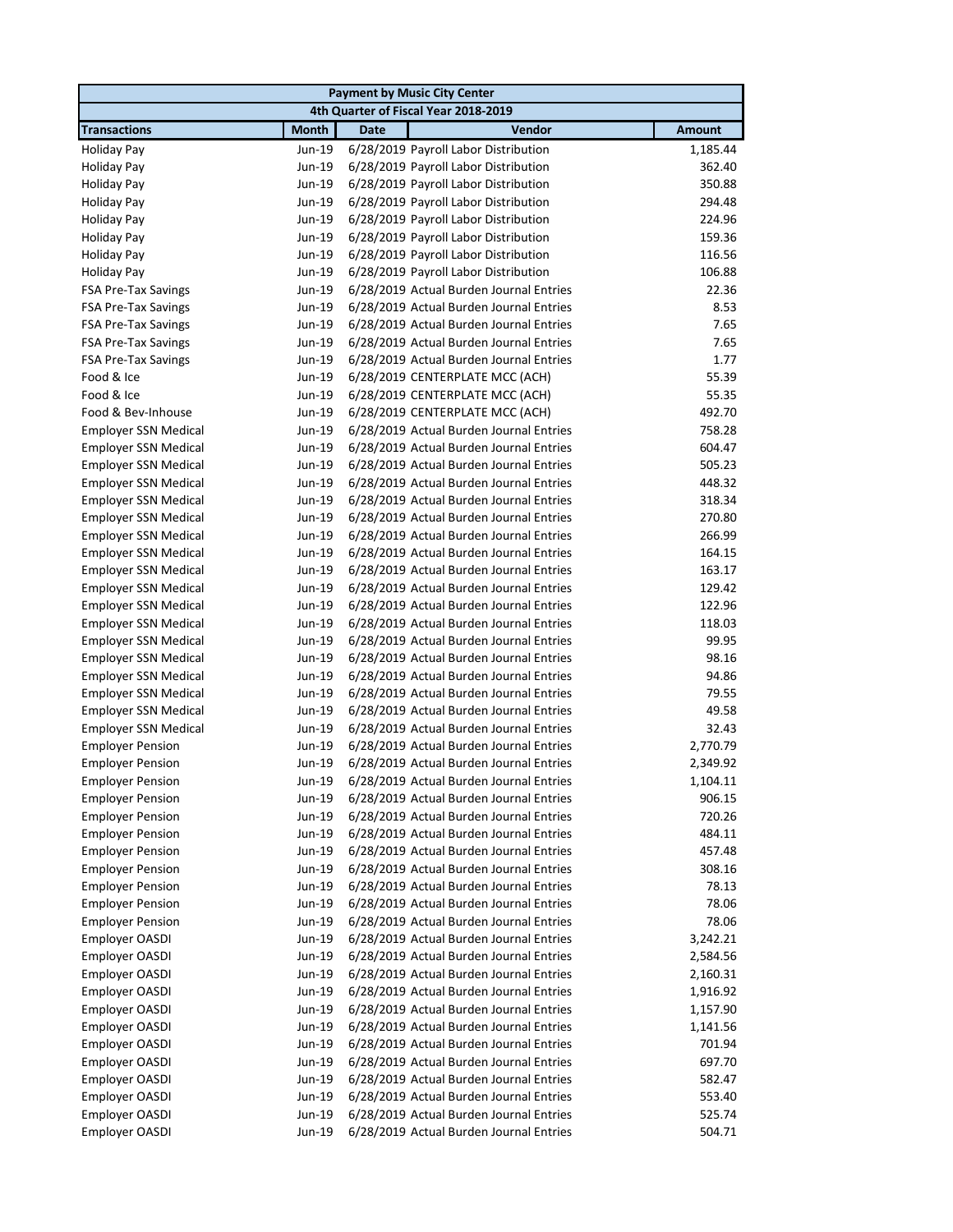|                              |              |             | <b>Payment by Music City Center</b>     |               |
|------------------------------|--------------|-------------|-----------------------------------------|---------------|
|                              |              |             | 4th Quarter of Fiscal Year 2018-2019    |               |
| <b>Transactions</b>          | <b>Month</b> | <b>Date</b> | Vendor                                  | <b>Amount</b> |
| Employer OASDI               | Jun-19       |             | 6/28/2019 Actual Burden Journal Entries | 427.34        |
| Employer OASDI               | Jun-19       |             | 6/28/2019 Actual Burden Journal Entries | 419.79        |
| Employer OASDI               | Jun-19       |             | 6/28/2019 Actual Burden Journal Entries | 405.60        |
| Employer OASDI               | Jun-19       |             | 6/28/2019 Actual Burden Journal Entries | 340.12        |
| Employer OASDI               | Jun-19       |             | 6/28/2019 Actual Burden Journal Entries | 211.99        |
| Employer OASDI               | Jun-19       |             | 6/28/2019 Actual Burden Journal Entries | 138.69        |
| Employer Group Life          | Jun-19       |             | 6/28/2019 Actual Burden Journal Entries | 473.33        |
| <b>Employer Group Life</b>   | Jun-19       |             | 6/28/2019 Actual Burden Journal Entries | 387.42        |
| <b>Employer Group Life</b>   | Jun-19       |             | 6/28/2019 Actual Burden Journal Entries | 264.83        |
| <b>Employer Group Life</b>   | Jun-19       |             | 6/28/2019 Actual Burden Journal Entries | 255.36        |
| Employer Group Life          | Jun-19       |             | 6/28/2019 Actual Burden Journal Entries | 142.00        |
| <b>Employer Group Life</b>   | Jun-19       |             | 6/28/2019 Actual Burden Journal Entries | 104.14        |
| <b>Employer Group Life</b>   | Jun-19       |             | 6/28/2019 Actual Burden Journal Entries | 89.93         |
| Employer Group Life          | Jun-19       |             | 6/28/2019 Actual Burden Journal Entries | 71.00         |
| <b>Employer Group Life</b>   | Jun-19       |             | 6/28/2019 Actual Burden Journal Entries | 56.80         |
| Employer Group Life          | Jun-19       |             | 6/28/2019 Actual Burden Journal Entries | 47.34         |
| <b>Employer Group Life</b>   | Jun-19       |             | 6/28/2019 Actual Burden Journal Entries | 42.60         |
| Employer Group Life          | Jun-19       |             | 6/28/2019 Actual Burden Journal Entries | 42.60         |
| <b>Employer Group Life</b>   | Jun-19       |             | 6/28/2019 Actual Burden Journal Entries | 42.60         |
| <b>Employer Group Life</b>   | Jun-19       |             | 6/28/2019 Actual Burden Journal Entries | 42.60         |
| Employer Group Life          | Jun-19       |             | 6/28/2019 Actual Burden Journal Entries | 28.40         |
| Employer Group Life          | Jun-19       |             | 6/28/2019 Actual Burden Journal Entries | 28.40         |
| <b>Employer Group Life</b>   | Jun-19       |             | 6/28/2019 Actual Burden Journal Entries | 28.40         |
| Employer Group Life          | Jun-19       |             | 6/28/2019 Actual Burden Journal Entries | 14.20         |
| <b>Employer Group Health</b> | Jun-19       |             | 6/28/2019 Actual Burden Journal Entries | 10,477.98     |
| <b>Employer Group Health</b> | Jun-19       |             | 6/28/2019 Actual Burden Journal Entries | 10,313.94     |
| <b>Employer Group Health</b> | Jun-19       |             | 6/28/2019 Actual Burden Journal Entries | 6,376.98      |
| <b>Employer Group Health</b> | Jun-19       |             | 6/28/2019 Actual Burden Journal Entries | 5,484.00      |
| <b>Employer Group Health</b> | Jun-19       |             | 6/28/2019 Actual Burden Journal Entries | 2,760.00      |
| <b>Employer Group Health</b> | Jun-19       |             | 6/28/2019 Actual Burden Journal Entries | 2,357.94      |
| <b>Employer Group Health</b> | Jun-19       |             | 6/28/2019 Actual Burden Journal Entries | 1,739.04      |
| <b>Employer Group Health</b> | Jun-19       |             | 6/28/2019 Actual Burden Journal Entries | 1,551.12      |
| <b>Employer Group Health</b> | Jun-19       |             | 6/28/2019 Actual Burden Journal Entries | 1,419.00      |
| <b>Employer Group Health</b> | Jun-19       |             | 6/28/2019 Actual Burden Journal Entries | 1,284.00      |
| <b>Employer Group Health</b> | Jun-19       |             | 6/28/2019 Actual Burden Journal Entries | 1,140.00      |
| <b>Employer Group Health</b> | Jun-19       |             | 6/28/2019 Actual Burden Journal Entries | 957.00        |
| Employer Group Health        | Jun-19       |             | 6/28/2019 Actual Burden Journal Entries | 906.00        |
| <b>Employer Group Health</b> | Jun-19       |             | 6/28/2019 Actual Burden Journal Entries | 726.00        |
| <b>Employer Group Health</b> | Jun-19       |             | 6/28/2019 Actual Burden Journal Entries | 693.00        |
| <b>Employer Group Health</b> | Jun-19       |             | 6/28/2019 Actual Burden Journal Entries | 528.00        |
| <b>Employer Group Health</b> | Jun-19       |             | 6/28/2019 Actual Burden Journal Entries | 528.00        |
| <b>Employer Group Health</b> | Jun-19       |             | 6/28/2019 Actual Burden Journal Entries | 513.00        |
| <b>Employer Dental Group</b> | Jun-19       |             | 6/28/2019 Actual Burden Journal Entries | 488.63        |
| <b>Employer Dental Group</b> | Jun-19       |             | 6/28/2019 Actual Burden Journal Entries | 430.44        |
| <b>Employer Dental Group</b> | Jun-19       |             | 6/28/2019 Actual Burden Journal Entries | 261.90        |
| <b>Employer Dental Group</b> | Jun-19       |             | 6/28/2019 Actual Burden Journal Entries | 246.84        |
| <b>Employer Dental Group</b> | Jun-19       |             | 6/28/2019 Actual Burden Journal Entries | 135.30        |
| <b>Employer Dental Group</b> | Jun-19       |             | 6/28/2019 Actual Burden Journal Entries | 106.41        |
| <b>Employer Dental Group</b> | Jun-19       |             | 6/28/2019 Actual Burden Journal Entries | 72.39         |
| <b>Employer Dental Group</b> | Jun-19       |             | 6/28/2019 Actual Burden Journal Entries | 70.79         |
| <b>Employer Dental Group</b> | Jun-19       |             | 6/28/2019 Actual Burden Journal Entries | 51.83         |
| <b>Employer Dental Group</b> | Jun-19       |             | 6/28/2019 Actual Burden Journal Entries | 49.86         |
| <b>Employer Dental Group</b> | Jun-19       |             | 6/28/2019 Actual Burden Journal Entries | 49.86         |
| <b>Employer Dental Group</b> | Jun-19       |             | 6/28/2019 Actual Burden Journal Entries | 42.72         |
| <b>Employer Dental Group</b> | Jun-19       |             | 6/28/2019 Actual Burden Journal Entries | 33.24         |
| <b>Employer Dental Group</b> | Jun-19       |             | 6/28/2019 Actual Burden Journal Entries | 33.24         |
| <b>Employer Dental Group</b> | Jun-19       |             | 6/28/2019 Actual Burden Journal Entries | 29.67         |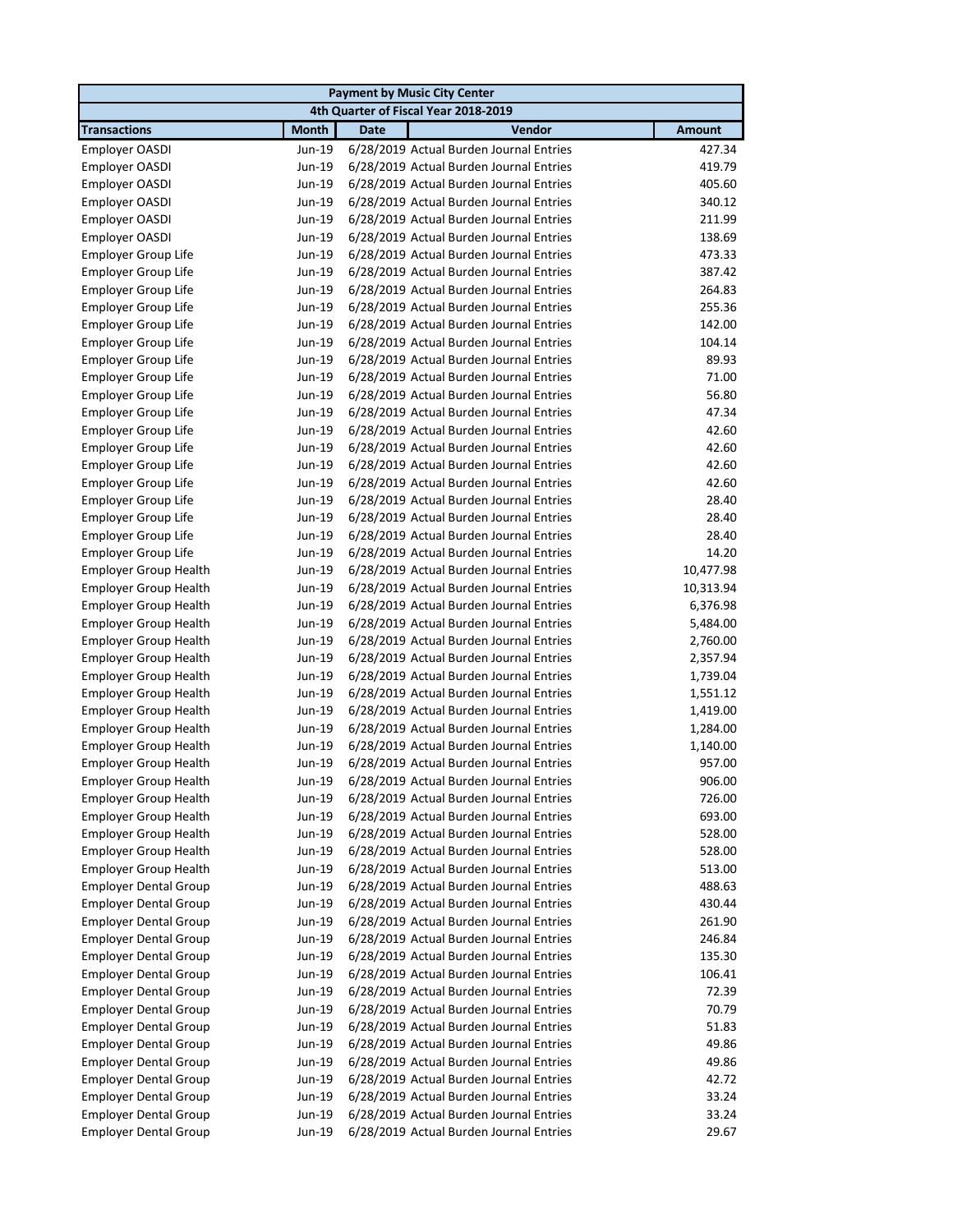| <b>Payment by Music City Center</b>  |              |                                          |               |  |  |
|--------------------------------------|--------------|------------------------------------------|---------------|--|--|
| 4th Quarter of Fiscal Year 2018-2019 |              |                                          |               |  |  |
| <b>Transactions</b>                  | <b>Month</b> | Vendor<br><b>Date</b>                    | <b>Amount</b> |  |  |
| <b>Employer Dental Group</b>         | Jun-19       | 6/28/2019 Actual Burden Journal Entries  | 26.10         |  |  |
| <b>Employer Dental Group</b>         | Jun-19       | 6/28/2019 Actual Burden Journal Entries  | 26.10         |  |  |
| <b>Employer Dental Group</b>         | Jun-19       | 6/28/2019 Actual Burden Journal Entries  | 16.62         |  |  |
| Employee Award/Gift                  | Jun-19       | 6/28/2019 TERRYBERRY CO LLC              | 59.80         |  |  |
| <b>Electrical Repair Service</b>     | Jun-19       | 6/28/2019 SOUTHEAST ELECTRIC INC (ACH)   | 6,127.50      |  |  |
| <b>Electrical Repair Service</b>     | Jun-19       | 6/28/2019 SOUTHEAST ELECTRIC INC (ACH)   | 930.04        |  |  |
| CCA Employer 401K Plan               | Jun-19       | 6/28/2019 Actual Burden Journal Entries  | 1,268.98      |  |  |
| CCA Employer 401K Plan               | Jun-19       | 6/28/2019 Actual Burden Journal Entries  | 1,177.22      |  |  |
| CCA Employer 401K Plan               | Jun-19       | 6/28/2019 Actual Burden Journal Entries  | 1,168.14      |  |  |
| CCA Employer 401K Plan               | Jun-19       | 6/28/2019 Actual Burden Journal Entries  | 1,071.28      |  |  |
| CCA Employer 401K Plan               | Jun-19       | 6/28/2019 Actual Burden Journal Entries  | 689.64        |  |  |
| CCA Employer 401K Plan               | Jun-19       | 6/28/2019 Actual Burden Journal Entries  | 449.14        |  |  |
| CCA Employer 401K Plan               | Jun-19       | 6/28/2019 Actual Burden Journal Entries  | 324.73        |  |  |
| CCA Employer 401K Plan               | Jun-19       | 6/28/2019 Actual Burden Journal Entries  | 244.93        |  |  |
| CCA Employer 401K Plan               | Jun-19       | 6/28/2019 Actual Burden Journal Entries  | 242.20        |  |  |
| CCA Employer 401K Plan               | Jun-19       | 6/28/2019 Actual Burden Journal Entries  | 225.72        |  |  |
| CCA Employer 401K Plan               | Jun-19       | 6/28/2019 Actual Burden Journal Entries  | 123.08        |  |  |
| Cafe Plan Pre-Tax Savings            | Jun-19       | 6/28/2019 Actual Burden Journal Entries  | 290.88        |  |  |
| Cafe Plan Pre-Tax Savings            | Jun-19       | 6/28/2019 Actual Burden Journal Entries  | 288.79        |  |  |
| Cafe Plan Pre-Tax Savings            | Jun-19       | 6/28/2019 Actual Burden Journal Entries  | 173.36        |  |  |
| Cafe Plan Pre-Tax Savings            | Jun-19       | 6/28/2019 Actual Burden Journal Entries  | 145.20        |  |  |
| Cafe Plan Pre-Tax Savings            | Jun-19       | 6/28/2019 Actual Burden Journal Entries  | 77.77         |  |  |
| Cafe Plan Pre-Tax Savings            | Jun-19       | 6/28/2019 Actual Burden Journal Entries  | 46.82         |  |  |
| Cafe Plan Pre-Tax Savings            | Jun-19       | 6/28/2019 Actual Burden Journal Entries  | 46.50         |  |  |
| Cafe Plan Pre-Tax Savings            | Jun-19       | 6/28/2019 Actual Burden Journal Entries  | 46.27         |  |  |
| Cafe Plan Pre-Tax Savings            | Jun-19       | 6/28/2019 Actual Burden Journal Entries  | 39.72         |  |  |
| Cafe Plan Pre-Tax Savings            | Jun-19       | 6/28/2019 Actual Burden Journal Entries  | 37.22         |  |  |
| Cafe Plan Pre-Tax Savings            | Jun-19       | 6/28/2019 Actual Burden Journal Entries  | 30.57         |  |  |
| Cafe Plan Pre-Tax Savings            | Jun-19       | 6/28/2019 Actual Burden Journal Entries  | 26.81         |  |  |
| Cafe Plan Pre-Tax Savings            | Jun-19       | 6/28/2019 Actual Burden Journal Entries  | 25.09         |  |  |
| Cafe Plan Pre-Tax Savings            | Jun-19       | 6/28/2019 Actual Burden Journal Entries  | 22.05         |  |  |
| Cafe Plan Pre-Tax Savings            | Jun-19       | 6/28/2019 Actual Burden Journal Entries  | 19.91         |  |  |
| Cafe Plan Pre-Tax Savings            | Jun-19       | 6/28/2019 Actual Burden Journal Entries  | 16.04         |  |  |
| Cafe Plan Pre-Tax Savings            | Jun-19       | 6/28/2019 Actual Burden Journal Entries  | 15.67         |  |  |
| Cafe Plan Pre-Tax Savings            | Jun-19       | 6/28/2019 Actual Burden Journal Entries  | 13.42         |  |  |
| <b>Building Maintenance Srvc</b>     | Jun-19       | 6/28/2019 JOHNSON CONTROLS FIRE PROTECTI | 469.92        |  |  |
| <b>Window Cleaning Service</b>       | Jun-19       | 6/30/2019 MCC 6/19 WINDOW CLEANING RCLS  | 17,902.50     |  |  |
| <b>Window Cleaning Service</b>       | Jun-19       | 6/30/2019 MCC 6/19 WINDOW CLEANING RCLS  | 15,840.00     |  |  |
| <b>Window Cleaning Service</b>       | Jun-19       | 6/30/2019 MCC 6/19 WINDOW CLEANING RCLS  | 13,405.00     |  |  |
| <b>Window Cleaning Service</b>       | Jun-19       | 6/30/2019 MCC 6/19 WINDOW CLEANING RCLS  | 11,650.00     |  |  |
| <b>Window Cleaning Service</b>       | Jun-19       | 6/30/2019 MCC 6/19 WINDOW CLEANING RCLS  | 8,982.50      |  |  |
| <b>Window Cleaning Service</b>       | Jun-19       | 6/30/2019 MCC 6/19 WINDOW CLEANING RCLS  | 6,270.00      |  |  |
| <b>Window Cleaning Service</b>       | Jun-19       | 6/30/2019 MCC 6/19 WINDOW CLEANING RCLS  | 2,350.00      |  |  |
| Water                                | Jun-19       | 6/30/2019 W&S JUNE/19 SEWER IDB          | 4,764.16      |  |  |
| Water                                | Jun-19       | 6/30/2019 W&S JUNE/19 WATER IDB          | 1,252.11      |  |  |
| <b>Valet Services</b>                | Jun-19       | 6/30/2019 TOWNE HOLDINGS LLC (ACH)       | 4,910.50      |  |  |
| <b>Valet Services</b>                | Jun-19       | 6/30/2019 TOWNE HOLDINGS LLC (ACH)       | 2,206.70      |  |  |
| Tuition                              | Jun-19       | 6/30/2019 PINNACLE NATIONAL BANK (MCC CC | 5,000.00      |  |  |
| Temporary Service-Reimb              | Jun-19       | 6/30/2019 MCC 06/19 Temp Labor Reclass   | 215.76        |  |  |
| <b>Temporary Service</b>             | Jun-19       | 6/30/2019 ELITE SHOW SERVICES INC (ACH)  | 13,142.08     |  |  |
| <b>Temporary Service</b>             | Jun-19       | 6/30/2019 INDUSTRIAL STAFFING OF TN (ACH | 5,456.33      |  |  |
| <b>Temporary Service</b>             | Jun-19       | 6/30/2019 INDUSTRIAL STAFFING OF TN (ACH | 3,890.25      |  |  |
| <b>Temporary Service</b>             | Jun-19       | 6/30/2019 ELITE SHOW SERVICES INC (ACH)  | 1,808.86      |  |  |
| <b>Temporary Service</b>             | Jun-19       | 6/30/2019 ELITE SHOW SERVICES INC (ACH)  | 1,800.72      |  |  |
| <b>Temporary Service</b>             | Jun-19       | 6/30/2019 ELITE SHOW SERVICES INC (ACH)  | 1,405.58      |  |  |
| <b>Temporary Service</b>             | Jun-19       | 6/30/2019 LOOMIS FARGO & CO              | 1,293.76      |  |  |
| <b>Temporary Service</b>             | Jun-19       | 6/30/2019 MCC 06/19 Temp Labor Reclass   | (215.76)      |  |  |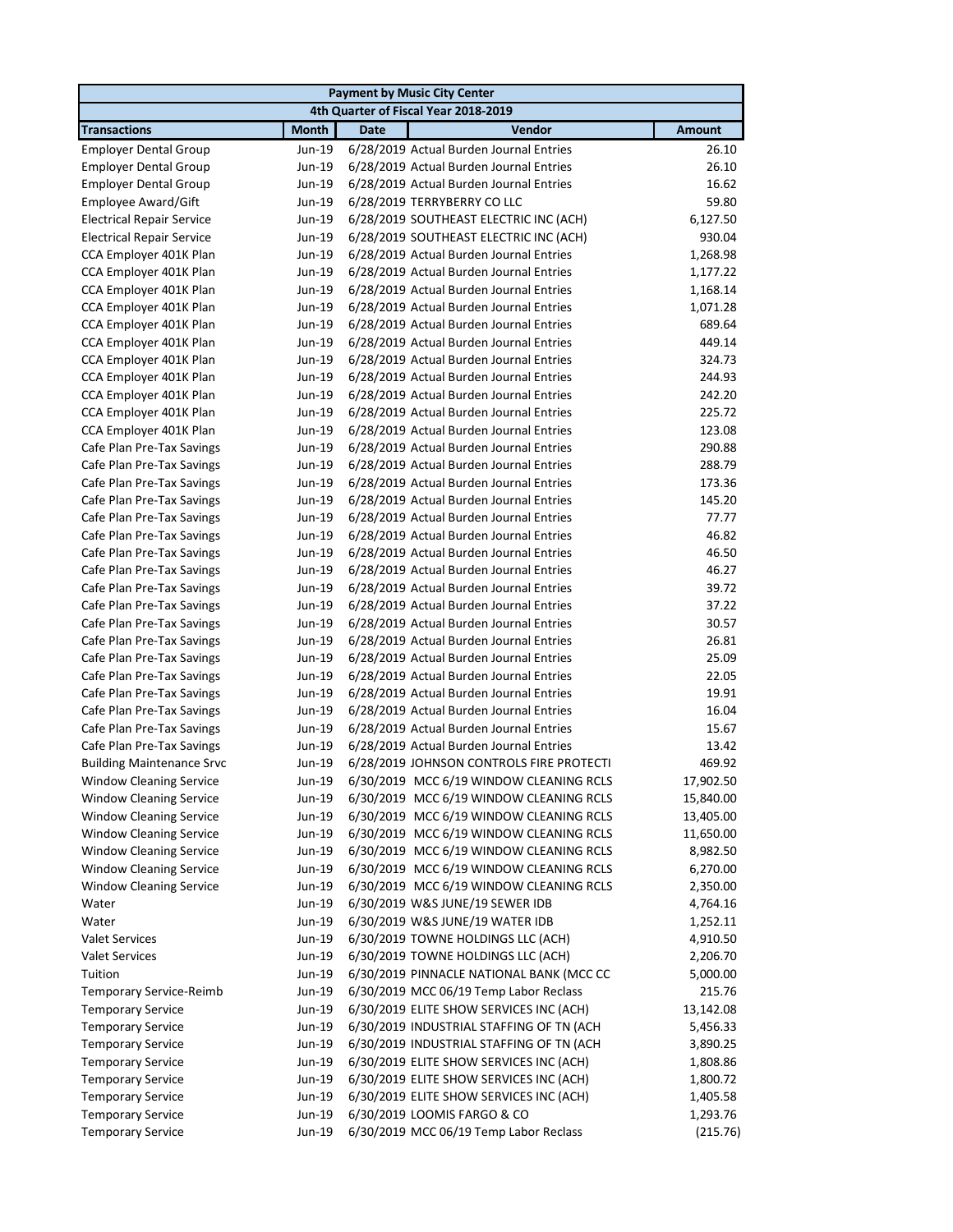|                                                         |                  | <b>Payment by Music City Center</b>                                                  |                      |
|---------------------------------------------------------|------------------|--------------------------------------------------------------------------------------|----------------------|
|                                                         |                  | 4th Quarter of Fiscal Year 2018-2019                                                 |                      |
| <b>Transactions</b>                                     | <b>Month</b>     | <b>Vendor</b><br><b>Date</b>                                                         | <b>Amount</b>        |
| Telephone & Telegraph                                   | Jun-19           | 6/30/2019 AT&T DATACOMM                                                              | 1,999.75             |
| Telephone & Telegraph                                   | Jun-19           | 6/30/2019 AT&T (PO BOX 105320)(105262)(7                                             | 300.00               |
| Telephone & Telegraph                                   | Jun-19           | 6/30/2019 AT&T (GA)                                                                  | 36.59                |
| Software License                                        | Jun-19           | 6/30/2019 PINNACLE NATIONAL BANK (MCC CC                                             | 598.56               |
| <b>Small Equipment Supply</b>                           | Jun-19           | 6/30/2019 LOWES OF MADISON #413 (ACH)                                                | (1.50)               |
| <b>Small Equipment Supply</b>                           | Jun-19           | 6/30/2019 LOWES OF MADISON #413 (ACH)                                                | (3.00)               |
| <b>Security Services</b>                                | Jun-19           | 6/30/2019 ELITE SHOW SERVICES INC (ACH)                                              | 20,467.28            |
| <b>Security Services</b>                                | Jun-19           | 6/30/2019 ELITE SHOW SERVICES INC (ACH)                                              | 4,257.11             |
| <b>Security Services</b>                                | Jun-19           | 6/30/2019 ELITE SHOW SERVICES INC (ACH)<br>6/30/2019 ELITE SHOW SERVICES INC (ACH)   | 1,761.85<br>311.84   |
| <b>Security Services</b><br>Rpr & Maint Srvc Green Roof | Jun-19<br>Jun-19 | 6/30/2019 MCC 6/19 GREENRISE RCLS                                                    | 6,224.89             |
| Rpr & Maint Srvc Green Roof                             | Jun-19           | 6/30/2019 MCC 6/19 GREENRISE RCLS                                                    | 6,224.89             |
| Rpr & Maint Srvc Green Roof                             | Jun-19           | 6/30/2019 GREENRISE TECHNOLOGIES (ACH)                                               | 6,224.89             |
| Rent Equipment                                          | Jun-19           | 6/30/2019 AT&T (MCC)                                                                 | 2,000.00             |
| Rent Equipment                                          | Jun-19           | 6/30/2019 WIRELESS PLUS INC (ACH)                                                    | 600.00               |
| Regular Pay                                             | Jun-19           | 6/30/2019 MCC 6/19 Leave Liability RCLS                                              | 186,106.42           |
| Registration                                            | Jun-19           | 6/30/2019 PINNACLE NATIONAL BANK (MCC CC                                             | 2,149.00             |
| Registration                                            | Jun-19           | 6/30/2019 PINNACLE NATIONAL BANK (MCC CC                                             | 388.00               |
| Registration                                            | Jun-19           | 6/30/2019 PINNACLE NATIONAL BANK (MCC CC                                             | 60.00                |
| Registration                                            | Jun-19           | 6/30/2019 PINNACLE NATIONAL BANK (MCC CC                                             | 29.00                |
| Refuse Disposal-Reimb                                   | Jun-19           | 6/30/2019 REPUBLIC SVCS OF NASH / BFI WA                                             | 6,338.09             |
| Refuse Disposal-Reimb                                   | Jun-19           | 6/30/2019 COMPOST CO (ACH)                                                           | 2,140.00             |
| Refuse Disposal-Reimb                                   | Jun-19           | 6/30/2019 COMPOST CO (ACH)                                                           | 2,140.00             |
| Printing/Binding                                        | Jun-19           | 6/30/2019 MCC 6/19 Misc A/R Entry                                                    | (118.00)             |
| Postage & Delivery Srvc                                 | Jun-19           | 6/30/2019 AMERICAN NATL RED CROSS (ACH)                                              | 23.27                |
| Postage & Delivery Srvc                                 | Jun-19           | 6/30/2019 WIRELESS PLUS INC (ACH)                                                    | 20.00                |
| Postage & Delivery Srvc                                 | Jun-19           | 6/30/2019 WIRELESS PLUS INC (ACH)                                                    | 20.00                |
| Postage & Delivery Srvc                                 | Jun-19           | 6/30/2019 WIRELESS PLUS INC (ACH)                                                    | 10.00                |
| Postage & Delivery Srvc                                 | Jun-19           | 6/30/2019 AMERICAN NATL RED CROSS (ACH)                                              | (23.27)              |
| Plumbing/HVAC Maintain Srvc                             | Jun-19           | 6/30/2019 NASHVILLE MACHINE ELEVATOR CO                                              | 1,988.82             |
| Plumbing/HVAC Maintain Srvc                             | Jun-19           | 6/30/2019 NMC INC (ACH)                                                              | 1,534.00             |
| Plumbing/HVAC Maintain Srvc                             | Jun-19           | 6/30/2019 NMC INC (ACH)                                                              | 891.00               |
| Plumbing/HVAC Maintain Srvc                             | Jun-19           | 6/30/2019 NMC INC (ACH)                                                              | 743.00               |
| <b>Pest Control Srvc</b>                                | Jun-19           | 6/30/2019 MIDDLE TN EXTERMINATING (ACH)                                              | 1,407.00             |
| Paint Supply<br>Other Special Pay                       | Jun-19<br>Jun-19 | 6/30/2019 SHERWIN WILLIAMS CO INDUSTRIAL<br>6/30/2019 MCC 6/19 Incentive Pay Accrual | 717.40<br>705,078.46 |
|                                                         | Jun-19           | 6/30/2019 MCC 6/19 Sales Bonus Accrual                                               | 51,540.32            |
| Other Special Pay<br>Other Special Pay                  | Jun-19           | 6/30/2019 MCC 6/19 Sales Bonus Accrual                                               | 31,603.34            |
| Other Rpr & Maint Srvc                                  | Jun-19           | 6/30/2019 CENTERPLATE MCC (ACH)                                                      | 6,761.68             |
| Other Rpr & Maint Srvc                                  | Jun-19           | 6/30/2019 CENTERPLATE MCC (ACH)                                                      | 6,212.69             |
| Other Rpr & Maint Srvc                                  | Jun-19           | 6/30/2019 ATECH INC                                                                  | 2,608.92             |
| Other Rpr & Maint Srvc                                  | Jun-19           | 6/30/2019 CENTERPLATE MCC (ACH)                                                      | 1,653.29             |
| Other Rpr & Maint Srvc                                  | Jun-19           | 6/30/2019 RJ YOUNG CO (ACH)                                                          | 1,227.46             |
| Other Rpr & Maint Srvc                                  | Jun-19           | 6/30/2019 CENTERPLATE MCC (ACH)                                                      | 833.36               |
| Other Rpr & Maint Srvc                                  | Jun-19           | 6/30/2019 TENNANT CO (ACH)                                                           | 795.70               |
| Other Rpr & Maint Srvc                                  | Jun-19           | 6/30/2019 MMC CONTRACTORS (ACH)                                                      | 760.00               |
| Other Rpr & Maint Srvc                                  | Jun-19           | 6/30/2019 KELSAN INC (ACH)                                                           | 685.00               |
| Other Rpr & Maint Srvc                                  | Jun-19           | 6/30/2019 MERRYMAN-FARR LLC (ACH)                                                    | 635.00               |
| Other Rpr & Maint Srvc                                  | Jun-19           | 6/30/2019 WIRELESS PLUS INC (ACH)                                                    | 620.00               |
| Other Rpr & Maint Srvc                                  | Jun-19           | 6/30/2019 WIRELESS PLUS INC (ACH)                                                    | 620.00               |
| Other Rpr & Maint Srvc                                  | Jun-19           | 6/30/2019 WIRELESS PLUS INC (ACH)                                                    | 620.00               |
| Other Rpr & Maint Srvc                                  | Jun-19           | 6/30/2019 ATECH INC                                                                  | 614.05               |
| Other Rpr & Maint Srvc                                  | Jun-19           | 6/30/2019 MMC CONTRACTORS (ACH)                                                      | 528.00               |
| Other Rpr & Maint Srvc                                  | Jun-19           | 6/30/2019 NASHVILLE MACHINE ELEVATOR CO                                              | 445.00               |
| Other Rpr & Maint Srvc                                  | Jun-19           | 6/30/2019 WIRELESS PLUS INC (ACH)                                                    | 390.00               |
| Other Rpr & Maint Srvc                                  | Jun-19           | 6/30/2019 ATECH INC                                                                  | 388.59               |
| Other Rpr & Maint Srvc                                  | Jun-19           | 6/30/2019 RJ YOUNG CO (ACH)                                                          | 368.40               |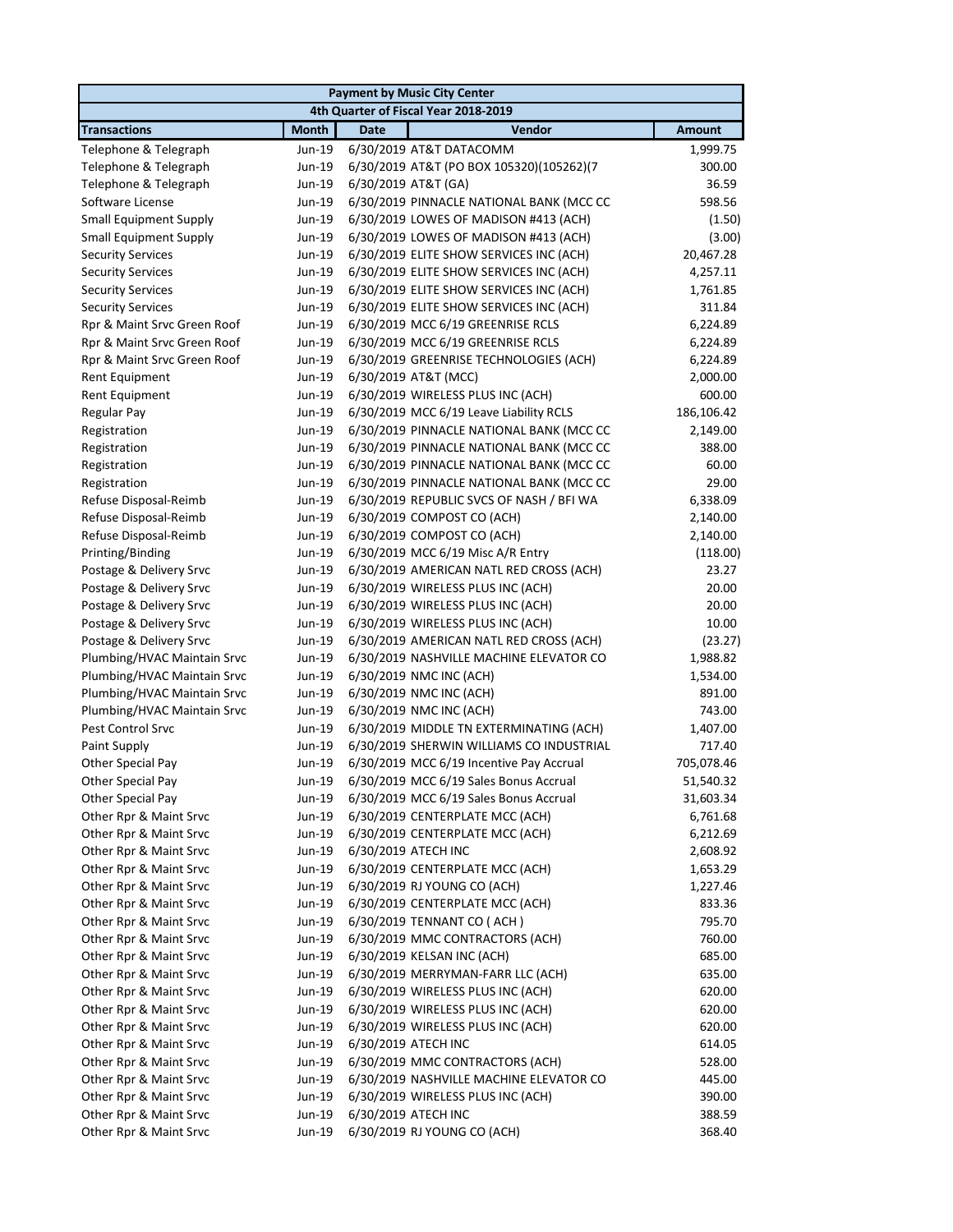| <b>Payment by Music City Center</b>  |              |                     |                                          |               |  |
|--------------------------------------|--------------|---------------------|------------------------------------------|---------------|--|
| 4th Quarter of Fiscal Year 2018-2019 |              |                     |                                          |               |  |
| <b>Transactions</b>                  | <b>Month</b> | <b>Date</b>         | Vendor                                   | <b>Amount</b> |  |
| Other Rpr & Maint Srvc               | Jun-19       |                     | 6/30/2019 WIRELESS PLUS INC (ACH)        | 300.00        |  |
| Other Rpr & Maint Srvc               | Jun-19       |                     | 6/30/2019 RJ YOUNG CO (ACH)              | 291.22        |  |
| Other Rpr & Maint Srvc               | Jun-19       |                     | 6/30/2019 RJ YOUNG CO (ACH)              | 273.62        |  |
| Other Rpr & Maint Srvc               | Jun-19       |                     | 6/30/2019 ATECH INC                      | 258.09        |  |
| Other Rpr & Maint Srvc               | Jun-19       |                     | 6/30/2019 RJ YOUNG CO (ACH)              | 240.49        |  |
| Other Rpr & Maint Srvc               | Jun-19       |                     | 6/30/2019 WIRELESS PLUS INC (ACH)        | 200.00        |  |
| Other Rpr & Maint Srvc               | Jun-19       |                     | 6/30/2019 RJ YOUNG CO (ACH)              | 185.45        |  |
| Other Rpr & Maint Srvc               | Jun-19       |                     | 6/30/2019 KELSAN INC (ACH)               | 159.50        |  |
| Other Rpr & Maint Srvc               | Jun-19       |                     | 6/30/2019 RJ YOUNG CO (ACH)              | 141.92        |  |
| Other Rpr & Maint Srvc               | Jun-19       |                     | 6/30/2019 RJ YOUNG CO (ACH)              | 122.11        |  |
| Other Rpr & Maint Srvc               | Jun-19       |                     | 6/30/2019 RJ YOUNG CO (ACH)              | 95.31         |  |
| Other Rpr & Maint Srvc               | Jun-19       |                     | 6/30/2019 RJ YOUNG CO (ACH)              | 95.31         |  |
| Other Rpr & Maint Srvc               | Jun-19       |                     | 6/30/2019 ATECH INC                      | 48.48         |  |
| Other Rpr & Maint Srvc               | Jun-19       |                     | 6/30/2019 ATECH INC                      | 48.48         |  |
| Other Rpr & Maint Srvc               | Jun-19       |                     | 6/30/2019 RJ YOUNG CO (ACH)              | 15.77         |  |
| Other Rpr & Maint Srvc               | Jun-19       |                     | 6/30/2019 MCC 6/19 Misc A/R Entry        | (330.01)      |  |
| Offc & Admin Supply                  | Jun-19       |                     | 6/30/2019 MCC 6/19 Misc A/R Entry        | (622.73)      |  |
| Offc & Admin Supply                  | Jun-19       |                     | 6/30/2019 MCC 6/19 Misc A/R Entry        | (969.00)      |  |
| <b>Mngt Cnsltnt Srvc</b>             | Jun-19       |                     | 6/30/2019 COMMONWEALTH DEVELOPMENT GRP I | 7,155.00      |  |
| Mngt Cnsltnt Srvc                    | Jun-19       |                     | 6/30/2019 COMMONWEALTH DEVELOPMENT GRP I | 3,895.00      |  |
| Mngt Cnsltnt Srvc                    | Jun-19       |                     | 6/30/2019 INQUIRIES SCREENING (ACH)      | 619.50        |  |
| Mngt Cnsltnt Srvc                    | Jun-19       |                     | 6/30/2019 WORKFORCE ESSENTIALS INC (DRUG | 520.00        |  |
| <b>Mngt Cnsltnt Srvc</b>             | Jun-19       |                     | 6/30/2019 HOSPITALITY CAREERS ONLINE INC | 245.00        |  |
| <b>Mngt Cnsltnt Srvc</b>             | Jun-19       |                     | 6/30/2019 CONCENTRA HEALTH SERVICES (ACH | 129.30        |  |
| Mngt Cnsltnt Srvc                    | Jun-19       |                     | 6/30/2019 MCC 6/19 Misc A/R Entry        | (3,895.00)    |  |
| <b>Merchant Fees</b>                 | Jun-19       | 6/30/2019 FIS (ACH) |                                          | 19,889.18     |  |
| <b>Merchant Fees</b>                 | Jun-19       |                     | 6/30/2019 MCC 6/19 Misc A/R Entry        | (2,531.90)    |  |
| <b>Medical Supply</b>                | Jun-19       |                     | 6/30/2019 AMERICAN NATL RED CROSS (ACH)  | 1,142.92      |  |
| <b>Medical Supply</b>                | Jun-19       |                     | 6/30/2019 AMERICAN NATL RED CROSS (ACH)  | (89.94)       |  |
| <b>Medical Supply</b>                | Jun-19       |                     | 6/30/2019 AMERICAN NATL RED CROSS (ACH)  | (130.99)      |  |
| <b>Medical Supply</b>                | Jun-19       |                     | 6/30/2019 AMERICAN NATL RED CROSS (ACH)  | (210.99)      |  |
| <b>Medical Supply</b>                | Jun-19       |                     | 6/30/2019 AMERICAN NATL RED CROSS (ACH)  | (275.00)      |  |
| <b>Medical Supply</b>                | Jun-19       |                     | 6/30/2019 AMERICAN NATL RED CROSS (ACH)  | (436.00)      |  |
| <b>Medical Services</b>              | Jun-19       |                     | 6/30/2019 MED STAR MEDICAL STAFFING INC  | 2,456.25      |  |
| <b>Laundry Services</b>              | Jun-19       | 6/30/2019 ALSCO     |                                          | 910.22        |  |
| <b>Laundry Services</b>              | Jun-19       | 6/30/2019 ALSCO     |                                          | 762.16        |  |
| <b>Laundry Services</b>              | Jun-19       | 6/30/2019 ALSCO     |                                          | 762.16        |  |
| <b>Laundry Services</b>              | Jun-19       | 6/30/2019 ALSCO     |                                          | 466.03        |  |
| <b>Laundry Services</b>              | Jun-19       | 6/30/2019 ALSCO     |                                          | 202.95        |  |
| <b>Laundry Services</b>              | Jun-19       | 6/30/2019 ALSCO     |                                          | 202.95        |  |
| <b>Laundry Services</b>              | Jun-19       | 6/30/2019 ALSCO     |                                          | 138.00        |  |
| Landscaping Srvc-Indoor              | Jun-19       |                     | 6/30/2019 GREENRISE TECHNOLOGIES (ACH)   | 6,224.89      |  |
| Landscaping Srvc-Indoor              | Jun-19       |                     | 6/30/2019 GREENRISE TECHNOLOGIES (ACH)   | 6,224.89      |  |
| Landscaping Srvc-Indoor              | Jun-19       |                     | 6/30/2019 MCC 6/19 GREENRISE RCLS        | (12, 449.78)  |  |
| Janitorial Srvc                      | Jun-19       |                     | 6/30/2019 INDUSTRIAL STAFFING OF TN (ACH | 8,027.40      |  |
| Janitorial Srvc                      | Jun-19       |                     | 6/30/2019 INDUSTRIAL STAFFING OF TN (ACH | 7,050.51      |  |
| <b>Internet Services</b>             | Jun-19       |                     | 6/30/2019 AT&T CIRCUITS                  | 2,751.39      |  |
| <b>Internet Services</b>             | Jun-19       |                     | 6/30/2019 AT&T MOBILITY                  | 35.25         |  |
| Host & Hostess                       | Jun-19       |                     | 6/30/2019 PINNACLE NATIONAL BANK (MCC CC | 321.66        |  |
| Host & Hostess                       | Jun-19       |                     | 6/30/2019 PINNACLE NATIONAL BANK (MCC CC | 69.52         |  |
| HHold & Jnitr Supply                 | Jun-19       |                     | 6/30/2019 LOWES OF MADISON #413 (ACH)    | (1.80)        |  |
| HHold & Jnitr Supply                 | Jun-19       |                     | 6/30/2019 LOWES OF MADISON #413 (ACH)    | (7.20)        |  |
| Gas                                  | Jun-19       |                     | 6/30/2019 PIEDMONT NATURAL GAS CO (METRO | 2,216.44      |  |
| Furniture/Fixtures<\$10K             | Jun-19       |                     | 6/30/2019 LOWES OF MADISON #413 (ACH)    | (15.64)       |  |